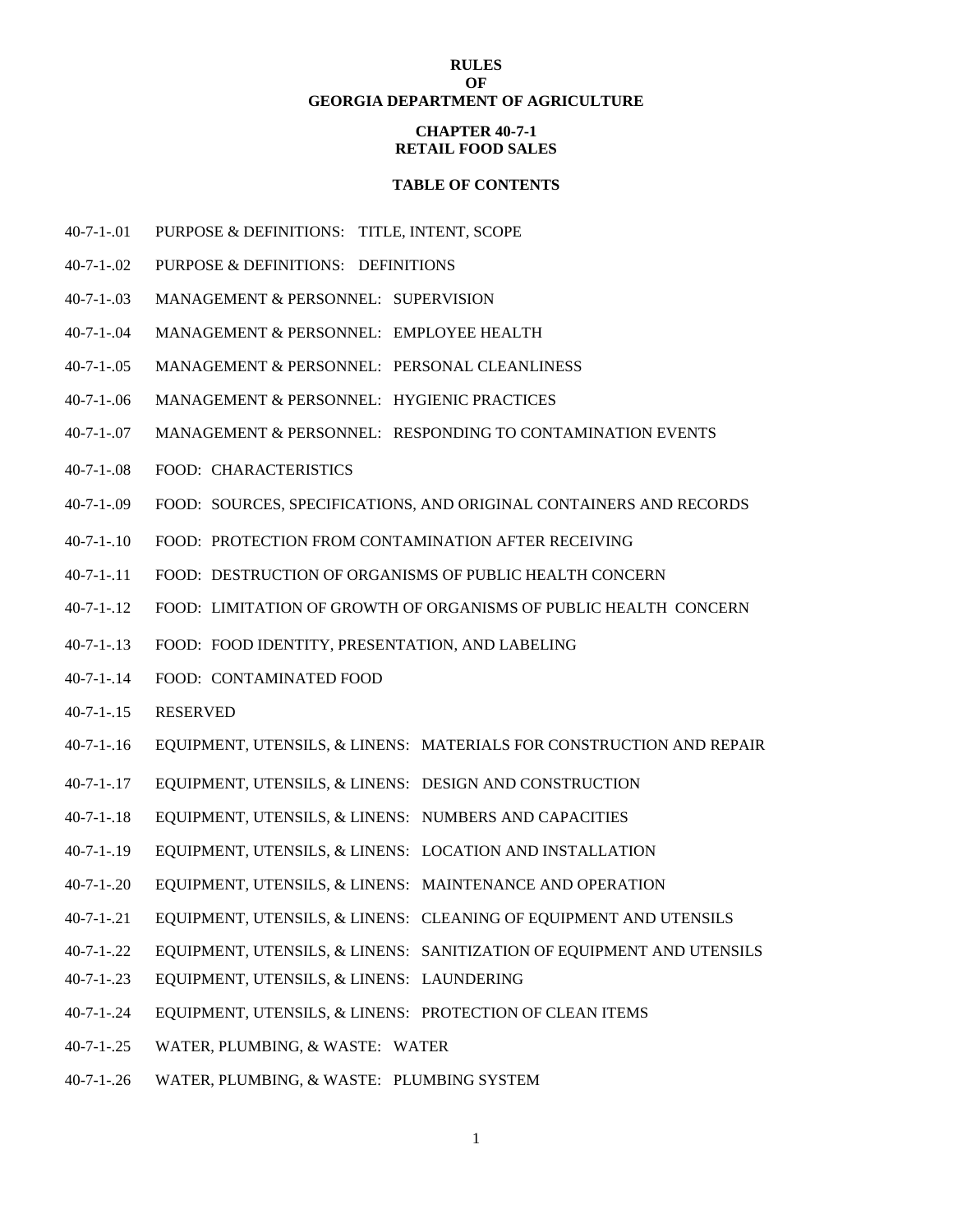#### 40-7-1-.27 WATER, PLUMBING, & WASTE: MOBILE WATER TANK AND MOBILE FOOD ESTABLISHMENT WATER TANK

- 40-7-1-.28 WATER, PLUMBING, & WASTE: SEWAGE, OTHER LIQUID WASTE, AND RAINWATER
- 40-7-1-.29 WATER, PLUMBING, & WASTE: REFUSE, RECYCLABLES, AND RETURNABLES
- 40-7-1-.30 PHYSICAL FACILITIES: MATERIALS FOR CONSTRUCTION AND REPAIR
- 40-7-1-.31 PHYSICAL FACILITIES: DESIGN, CONSTRUCTION, AND INSTALLATION
- 40-7-1-.32 PHYSICAL FACILITIES: NUMBERS AND CAPACITIES
- 40-7-1-.33 PHYSICAL FACILITIES: LOCATION AND PLACEMENT
- 40-7-1-.34 PHYSICAL FACILITIES: MAINTENANCE AND OPERATION
- 40-7-1-.35 POISONOUS OR TOXIC MATERIALS: LABELING AND IDENTIFICATION
- 40-7-1-.36 POISONOUS OR TOXIC MATERIALS: OPERATIONAL SUPPLIES AND APPLICATIONS
- 40-7-1-.37 POISONOUS OR TOXIC MATERIALS: STOCK AND RETAIL SALE
- 40-7-1-.38 COMPLIANCE & ENFORCEMENT: REGULATION APPLICABILITY
- 40-7-1-.39 COMPLIANCE & ENFORCEMENT: PLAN SUBMISSION AND APPROVAL
- 40-7-1-.40 COMPLIANCE & ENFORCEMENT: LICENSE TO OPERATE
- 40-7-1-.41 COMPLIANCE & ENFORCEMENT: INSPECTION AND CORRECTION OF VIOLATIONS
- 40-7-1-.42 COMPLIANCE & ENFORCEMENT: PREVENTION OF FOODBORNE DISEASE TRANSMISSION BY EMPLOYEES
- 40-7-1-.43 COMPLIANCE & ENFORCEMENT: FOOD CODE, ANNEX 1 ADOPTION BY REFERENCE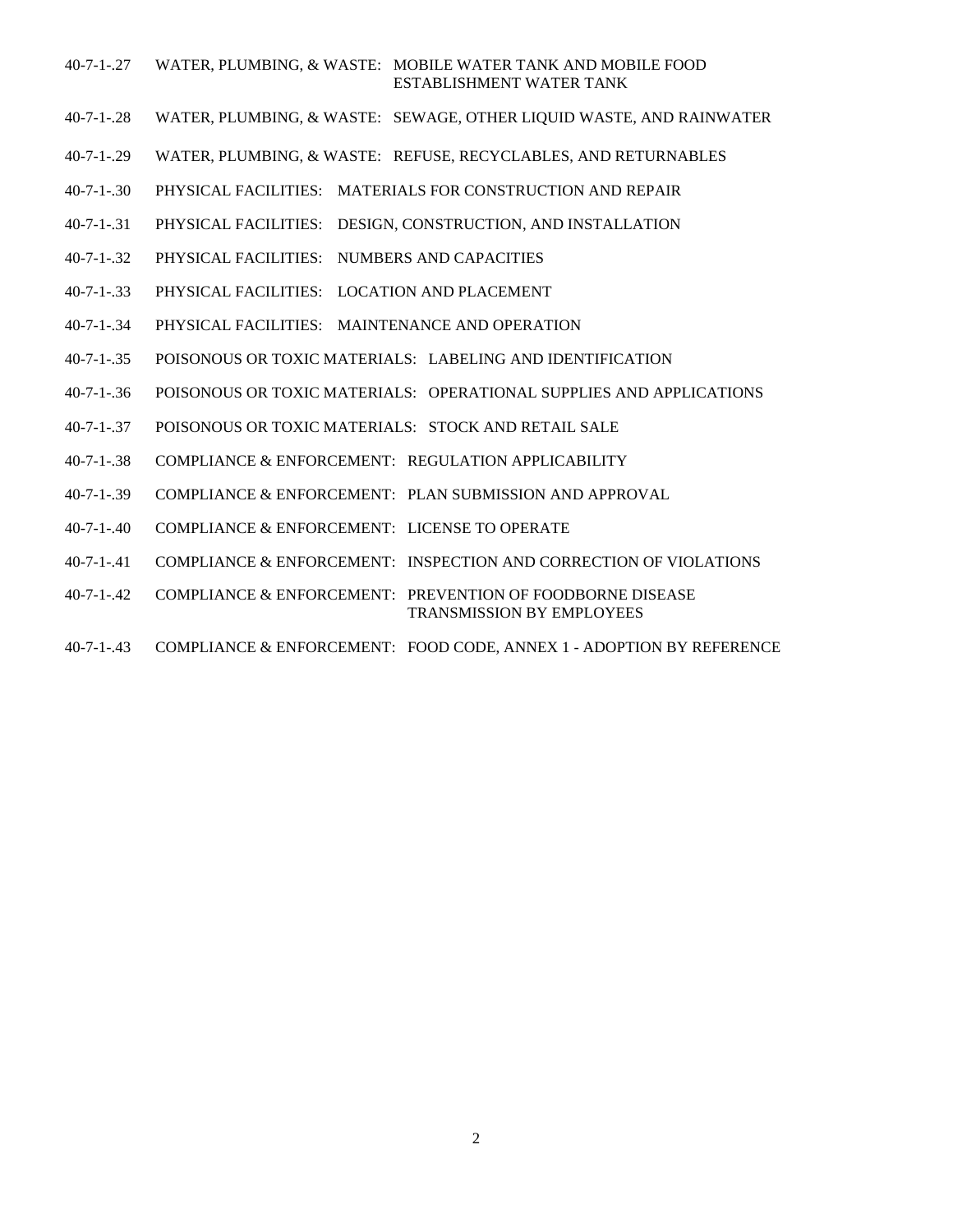## **40-7-1-.01 PURPOSE & DEFINITIONS: TITLE, INTENT, SCOPE.**

(1) **Retail Food Sales Regulations.** These provisions shall be known as the Retail Food Sales Regulations, hereinafter referred to as "these Regulations."

(2) **Food Safety, Illness Prevention, and Honest Presentation.** The purpose of these Regulations is to safeguard public health and provide to CONSUMERS FOOD that is safe, unADULTERATED, and honestly presented.

(3) **Statement.** These Regulations establish definitions; set standards for management and personnel, FOOD operations, and EQUIPMENT and facilities; and provide for FOOD ESTABLISHMENT plan review, LICENSE issuance, inspection, EMPLOYEE RESTRICTION, and LICENSE suspension.

# **40-7-1-.02 PURPOSE & DEFINITIONS: DEFINITIONS.**

#### (1) **Statement of Application and Listing of Terms.**

(a) The following definitions shall apply in the interpretation and application of these Regulations.

(b) Terms Defined. As used in these Regulations, each of the terms listed in 40-7-1-.02(1)(b) shall have the meaning stated below.

## 1. **Accredited program.**

(i) **"Accredited program"** means a food protection manager certification program that has been evaluated and listed by an accrediting agency as conforming to national standards for organizations that certify individuals.

(ii) **"Accredited program"** refers to the certification process and is a designation based upon an independent evaluation of factors such as the sponsor's mission; organizational structure; staff resources; revenue sources; policies; public information regarding program scope, eligibility requirements, recertification, discipline and grievance procedures; and test development and administration.

(iii) *"Accredited program" does not refer to training functions or educational programs*

2. **Additive.**

(i) **"Food additive"** has the meaning stated in the Federal Food, Drug, and Cosmetic Act, § 201(s) and 21 CFR 170.3(e)(1).

(ii) **"Color additive"** has the meaning stated in the Federal Food, Drug, and Cosmetic Act, § 201(t) and 21 CFR 70.3(f).

3. **"Adulterated"** has the meaning stated in the Official Code of Georgia Annotated (O.C.G.A.) § 26-2-26, and the Federal Food, Drug, and Cosmetic Act, § 402.

4. **"Approved"** means acceptable to the DEPARTMENT based on a determination of conformity with principles, practices, and generally recognized standards that protect public health.

5. **Asymptomatic.**

(i) **"Asymptomatic"** means without obvious symptoms; not showing or producing indications of a disease or other medical condition, such as an individual infected with a pathogen but not exhibiting or producing any signs or symptoms of vomiting, diarrhea, or jaundice.

(ii) **"Asymptomatic"** includes not showing symptoms because symptoms have resolved or subsided, or because symptoms never manifested.

6. **"Aw"** means water activity which is a measure of the free moisture in a FOOD, is the quotient of the water vapor pressure of the substance divided by the vapor pressure of pure water at the same temperature, and is indicated by the symbol  $A_w$ .

7. **"Balut"** means an embryo inside a fertile EGG that has been incubated for a period sufficient for the embryo to reach a specific stage of development after which it is removed from incubation before hatching.

8. **"Beverage"** means a liquid for drinking, including water.

9. **"Bottled drinking water"** means water that is SEALED in bottles, packages, or other containers and offered for sale for human consumption, including bottled mineral water.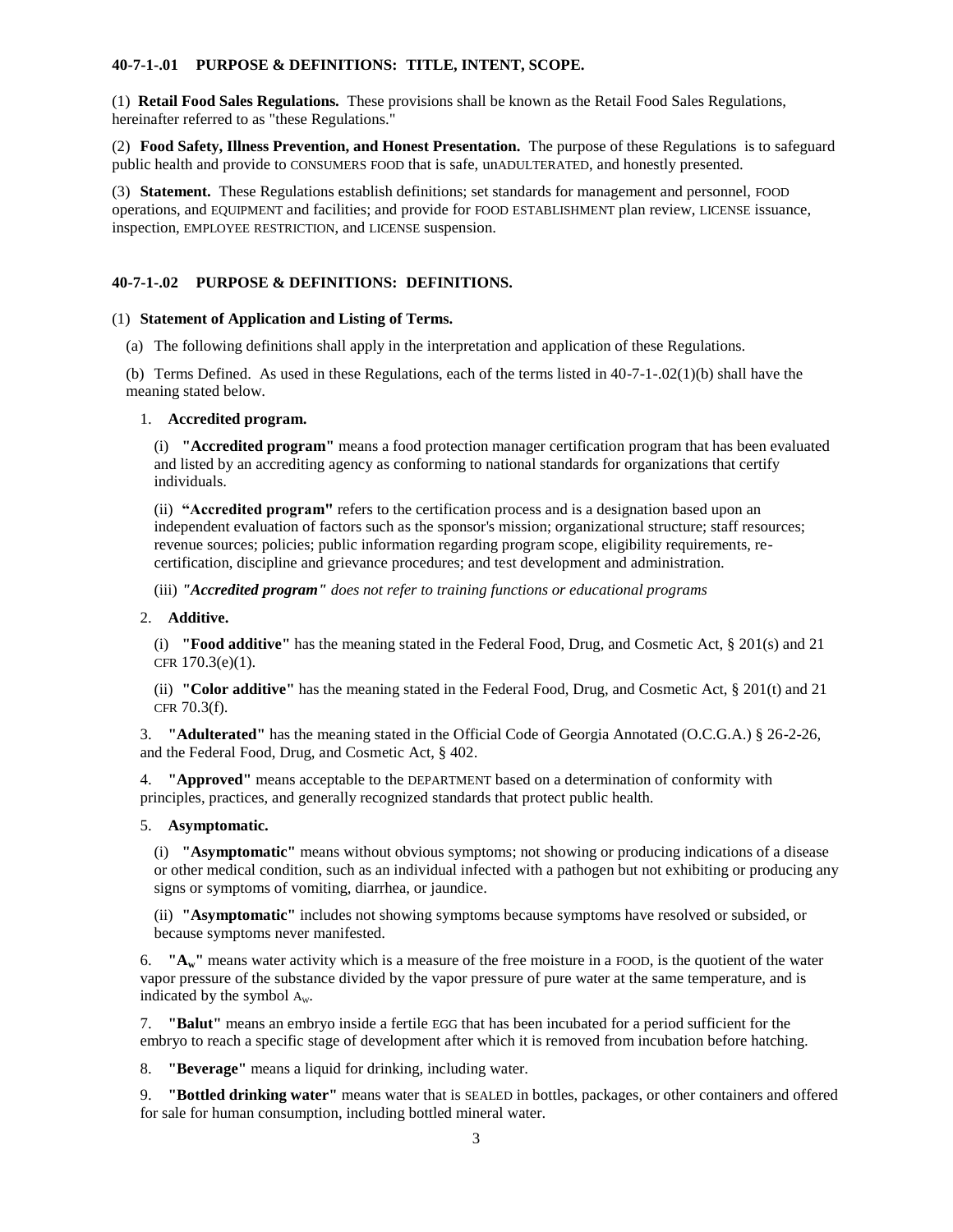10. **"Casing"** means a tubular container for sausage products made of either natural or artificial, or synthetic, material.

11. **"Certification number"** means a unique combination of letters and numbers assigned by a SHELLFISH CONTROL AUTHORITY to a MOLLUSCAN SHELLFISH DEALER according to the provisions of the National Shellfish Sanitation Program.

12. **"CFR"** means CODE OF FEDERAL REGULATIONS. Citations in these Regulations to the CFR refer sequentially to the Title, Part, and Section numbers, such as 40 CFR 180.194 refers to Title 40, Part 180, Section 194.

13. **CIP.**

(i) **"CIP"** means cleaned in place by the circulation or flowing by mechanical means through a piping system of a detergent solution, water rinse, and SANITIZING solution onto or over EQUIPMENT surfaces that require cleaning, such as the method used, in part, to clean and SANITIZE a frozen dessert machine.

(ii) *"CIP" does not include the cleaning of EQUIPMENT such as band saws, slicers, or mixers that are subjected to in-place manual cleaning without the use of a* CIP *system.*

14. **"Commingle"** means:

(i) To combine SHELLSTOCK harvested on different days or from different growing areas as identified on the tag or label, or

(ii) To combine SHUCKED SHELLFISH from containers with different container codes or different shucking dates.

## 15. **Comminuted.**

(i) **"Comminuted"** means reduced in size by methods including chopping, flaking, grinding, or mincing.

(ii) **"Comminuted"** includes FISH or MEAT products that are reduced in size and restructured or reformulated such as gefilte FISH, gyros, ground beef, and sausage; and a mixture of two (2) or more types of MEAT that have been reduced in size and combined, such as sausages made from two (2) or more MEATS.

16. **"Conditional employee"** means a potential FOOD EMPLOYEE to whom a job offer is made, conditional on responses to subsequent medical questions or examinations designed to identify potential FOOD EMPLOYEES who may be suffering from a disease that can be transmitted through FOOD and done in compliance with Title 1 of the Americans with Disabilities Act of 1990.

17. **"Confirmed disease outbreak"** means a FOODBORNE DISEASE OUTBREAK in which laboratory analysis of appropriate specimens identifies a causative agent and epidemiological analysis implicates the FOOD as the source of the illness.

18. **"Consumer"** means a PERSON who is a member of the public, takes possession of FOOD, is not functioning in the capacity of an operator of a FOOD ESTABLISHMENT or FOOD PROCESSING PLANT, and does not offer the FOOD for resale.

#### 19. **Core item.**

(i) **"Core item"** means a provision in these Regulations that is not designated as a PRIORITY ITEM or a PRIORITY FOUNDATION ITEM.

(ii) **"Core item"** includes an item that usually relates to general sanitation, operational controls, sanitation standard operating procedures (SSOPs), facilities or structures, equipment design, or general maintenance.

20. **"Corrosion-resistant material"** means a material that maintains acceptable surface cleanability characteristics under prolonged influence of the FOOD to be contacted, the normal use of cleaning compounds and SANITIZING solutions, and other conditions of the use environment.

21. **"Counter-mounted equipment"** means EQUIPMENT that is not portable and is designed to be mounted off the floor on a table, counter, or shelf.

22. **"Critical control point"** means a point or procedure in a specific FOOD system where loss of control may result in an unacceptable health RISK.

23. **"Critical limit**" means the maximum or minimum value to which a physical, biological, or chemical parameter must be controlled at a CRITICAL CONTROL POINT to minimize the RISK that the identified FOOD safety HAZARD may occur.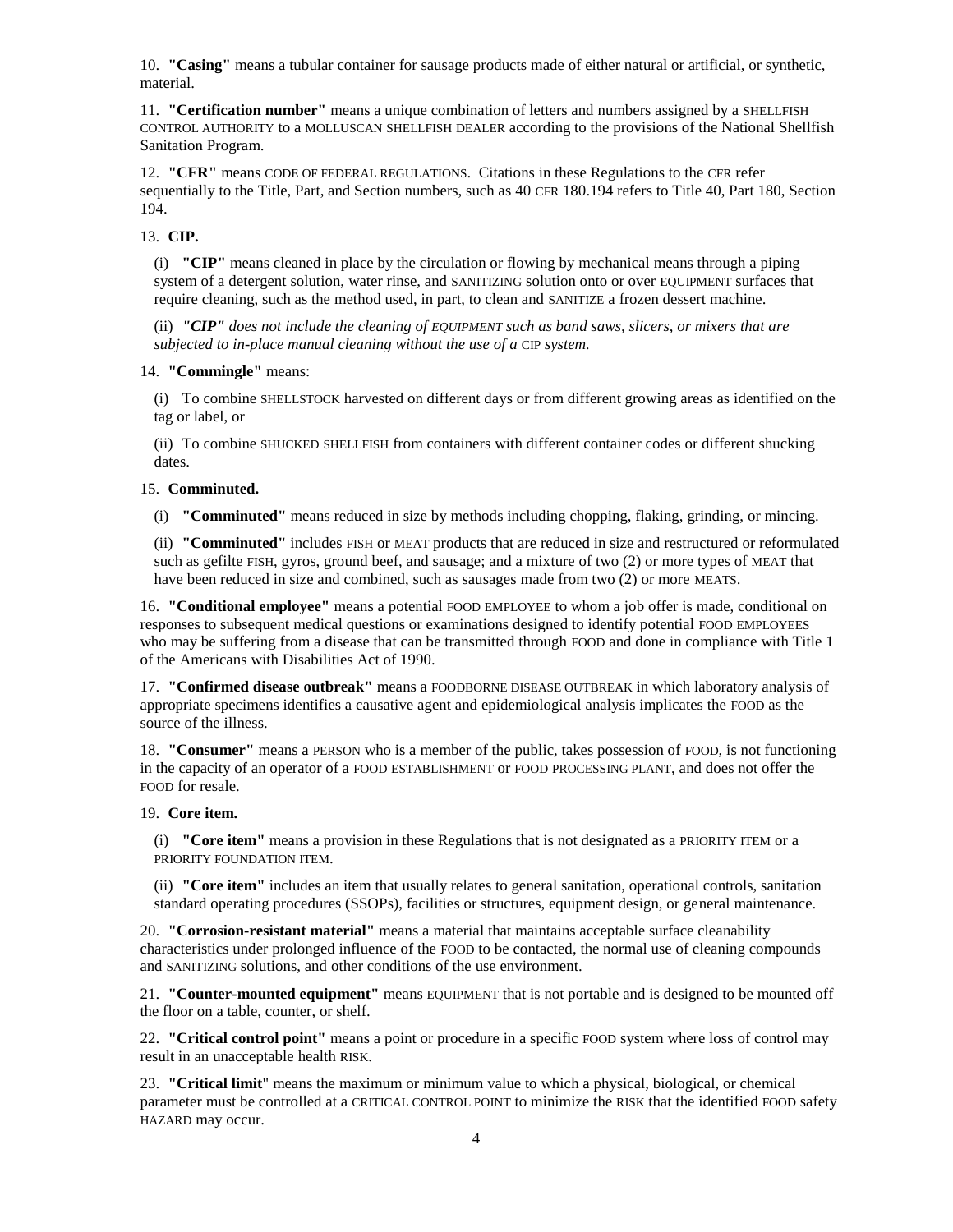24. **"Cut leafy greens"** means fresh leafy greens whose leaves have been cut, shredded, sliced, chopped, or torn. The term "leafy greens" includes iceberg lettuce, romaine lettuce, leaf lettuce, butter lettuce, baby leaf lettuce – i.e. immature lettuce or leafy greens, escarole, endive, spring mix, spinach, cabbage, kale, arugula and chard. The term "leafy greens" does not include herbs such as cilantro or parsley.

25. **"Dealer"** means a PERSON who is authorized by a SHELLFISH CONTROL AUTHORITY for the activities of SHELLSTOCK shipper, shucker-packer, repacker, reshipper, or depuration processor of MOLLUSCAN SHELLFISH according to the provisions of the National Shellfish Sanitation Program.

26. **"Department"** means the Georgia Department of Agriculture.

27. **"Disclosure"** means a written statement that clearly identifies the animal-derived FOODS which are, or can be ordered, raw, undercooked, or without otherwise being processed to eliminate pathogens, or items that contain an ingredient that is raw, undercooked, or without otherwise being processed to eliminate pathogens.

# 28. **Drinking Water.**

(i) **"Drinking water"** means water that meets criteria as specified in 40 CFR 141 National Primary Drinking Water Regulations.

(ii) **"Drinking water"** is traditionally known as "potable water."

(iii) **"Drinking water"** includes the term "water" *except where the term used connotes that the water is not potable, such as "boiler water," "mop water," "rainwater," "wastewater," and "nondrinking" water.*

29. **"Dry storage area"** means a room or area designated for the storage of PACKAGED or containerized bulk FOOD that is not TIME/TEMPERATURE CONTROL FOR SAFETY FOOD and dry goods such as SINGLE-SERVICE items.

# 30. **Easily Cleanable.**

(i) **"Easily cleanable"** means a characteristic of a surface that:

- (I) Allows effective removal of soil by normal cleaning methods;
- (II) Is dependent on the material, design, construction, and installation of the surface; and

(III) Varies with the likelihood of the surface's role in introducing pathogenic or toxigenic agents or other contaminants into FOOD based on the surface's APPROVED placement, purpose, and use.

(ii) **"Easily cleanable"** includes a tiered application of the criteria that qualify the surface as EASILY CLEANABLE as specified in Subparagraph (i) of this definition to different situations in which varying degrees of cleanability are required such as:

(I) The appropriateness of stainless steel for a FOOD preparation surface as opposed to the lack of need for stainless steel to be used for floors or for tables used for CONSUMER dining; or

(II) The need for a different degree of cleanability for a utilitarian attachment or accessory in the kitchen as opposed to a decorative attachment or accessory in the CONSUMER dining area.

# 31. **"Easily movable"** means:

(i) Portable; mounted on casters, gliders, or rollers; or provided with a mechanical means to safely tilt a unit of EQUIPMENT for cleaning; and

(ii) Having no utility connection, a utility connection that disconnects quickly, or a flexible utility connection line of sufficient length to allow the EQUIPMENT to be moved for cleaning of the EQUIPMENT and adjacent area.

# 32. **Egg.**

(i) **"Egg"** means the shell EGG of avian species such as chicken, duck, goose, guinea, quail, RATITES or turkey.

(ii) *"Egg" does not include:*

- (I) *A BALUT;*
- (II) *The egg of reptile species such as alligator; or*
- (III) *An EGG PRODUCT.*
- 33. **Egg Product.**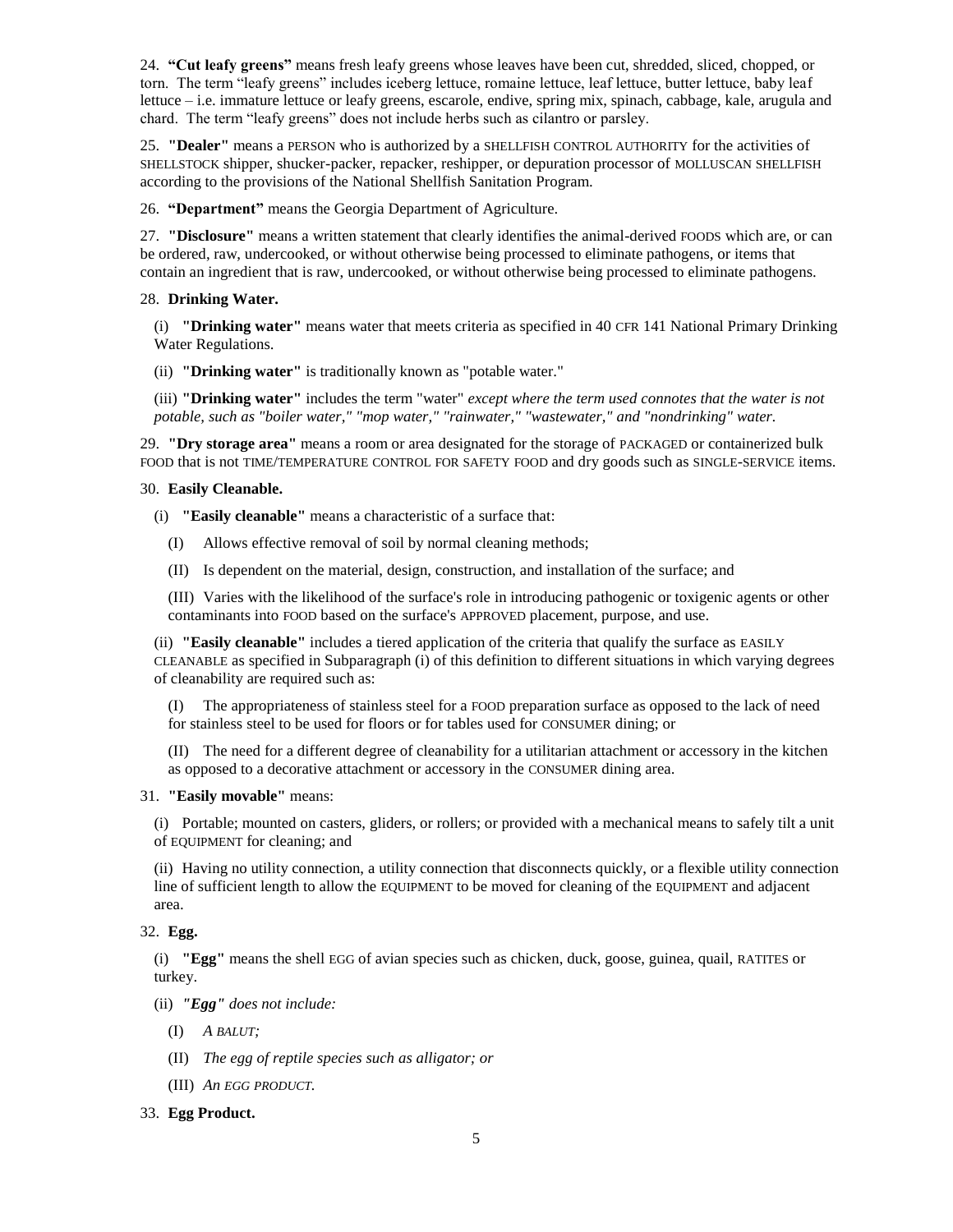(i) **"Egg Product"** means all, or a portion of, the contents found inside EGGS separated from the shell and pasteurized in a FOOD PROCESSING PLANT, with or without added ingredients, intended for human consumption, such as dried, frozen or liquid eggs.

(ii) *"Egg Product" does not include FOOD which contains EGGS only in a relatively small proportion such as cake mixes.*

34. **"Employee"** means the LICENSE HOLDER, PERSON IN CHARGE, FOOD EMPLOYEE, PERSON having supervisory or management duties, PERSON on the payroll, family member, volunteer, PERSON performing work under contractual agreement, or other PERSON working in a FOOD ESTABLISHMENT.

35. **"EPA"** means the U.S. Environmental Protection Agency.

36. **Equipment.**

(i) **"Equipment"** means an article that is used in the operation of a FOOD ESTABLISHMENT, such as a freezer, grinder, hood, ice maker, MEAT block, mixer, oven, reach-in refrigerator, scale, sink, slicer, stove, table, TEMPERATURE MEASURING DEVICE for ambient air, VENDING MACHINE, or WAREWASHING machine.

(ii) *"Equipment" does not include apparatuses used for handling or storing large quantities of PACKAGED FOODS that are received from a supplier in a cased or overwrapped lot, such as hand trucks, forklifts, dollies, pallets, racks, and skids.*

37. **"Exclude"** means to prevent a PERSON from working as an EMPLOYEE in a FOOD ESTABLISHMENT or entering a FOOD ESTABLISHMENT as an EMPLOYEE.

38. **"Expiration Date"** is synonymous with Pull Date, Best-By Date, Best Before Date, Use-By Date, and Sell-By Date; and means the last date on which the following FOOD products can be sold at retail or wholesale:

- (i) EGGS;
- (ii) Infant formula;
- (iii) Milk;
- (iv) PrePACKAGED sandwiches;
- (v) Shucked oysters; and
- (vi) TIME/TEMPERATURE CONTROL FOR SAFETY FOOD, or any FOOD that is labeled as "keep refrigerated."

39. **"FDA"** means the U.S. Food and Drug Administration.

#### 40. **Fish.**

(i) **"Fish"** means fresh or saltwater finfish, crustaceans and other forms of aquatic life – including alligator, frog, aquatic turtle, jellyfish, sea cucumber, and sea urchin and the roe of such animals – other than birds or mammals, and all mollusks, if such animal life is intended for human consumption.

(ii) **"Fish"** includes an edible human FOOD product derived in whole or in part from FISH, including FISH that have been processed in any manner.

41. **"Food"** means a raw, cooked, or processed edible substance, ice, BEVERAGE, or ingredient used or intended for use or for sale in whole or in part for human consumption, or chewing gum.

42. **"Foodborne disease outbreak"** means the occurrence of two or more cases of a similar illness resulting from the ingestion of a common FOOD.

## 43. **"Food-contact surface"** means:

- (i) A surface of EQUIPMENT or a UTENSIL with which FOOD normally comes into contact; or
- (ii) A surface of EQUIPMENT or a UTENSIL from which FOOD may drain, drip, or splash:
	- (I) Into a FOOD, or
	- (II) Onto a surface normally in contact with FOOD.

44. **"Food employee"** means an individual working with unPACKAGED FOOD, FOOD EQUIPMENT or UTENSILS, or FOOD-CONTACT SURFACES.

45. **Food Establishment**.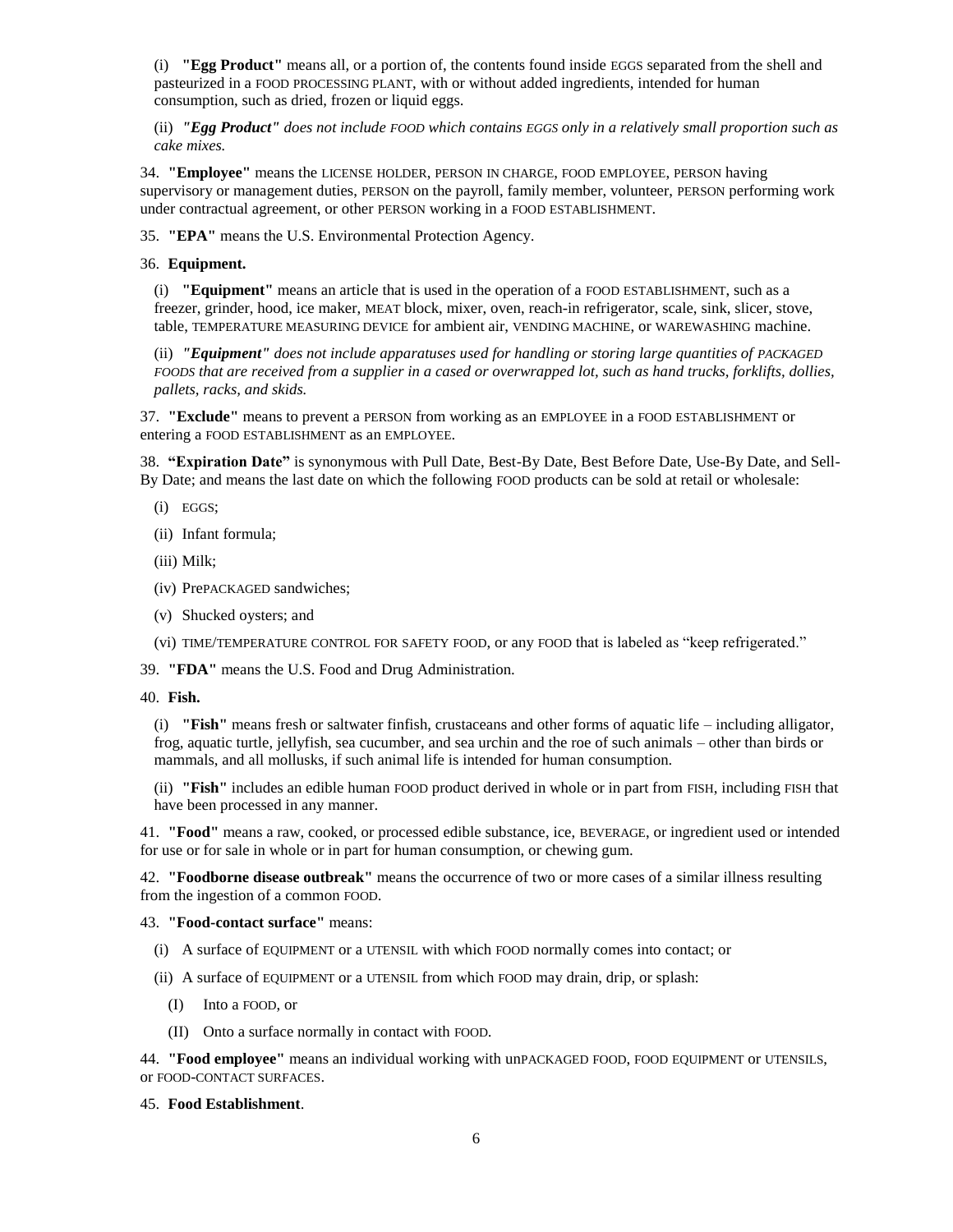#### (i) **"Food establishment"** means:

(I) Retail and wholesale grocery stores; retail seafood stores and places of business; FOOD PROCESSING PLANTS, except those FOOD PROCESSING PLANTS which are currently required to obtain a LICENSE from the Commissioner under any other provision of LAW; bakeries; confectioneries; fruit, nut, and vegetable stores or roadside stands; wholesale sandwich and salad manufacturers, including VENDING MACHINES and operations connected therewith; and places of business and similar establishments, mobile or permanent, engaged in the sale of FOOD primarily for consumption off PREMISES.

I. Within a FOOD ESTABLISHMENT, there may be a FOOD service component, not separately operated, which may serve customers on site. This FOOD service component shall be considered as part of the FOOD ESTABLISHMENT.

II. Within a FOOD ESTABLISHMENT primarily operating as a retail firm with sales to the end CONSUMER, there may be a FOOD PROCESSING PLANT not separately owned and operated. In these types of blended operations, the retail sales are governed by these Regulations, and the FOOD PROCESSING PLANT shall be subject to the regulations in 40-7-18 Manufactured Food Operations.

(II) Cottage food operations. See DEPARTMENT rules Chapter 40-7-19 for regulations and requirements specific to cottage food operations.

(ii) *"Food establishment" does not include:*

(I) "*Food Service Establishments," as defined in the Official Code of Georgia Annotated Section 26-2- 370, which are permitted by local health departments.*

(II) *This term also shall not include establishments engaged in the sale of FOOD primarily for consumption off the PREMISES if such sale is an authorized part of and occurs upon the site of a fair or festival which:*

I. *Is sponsored by a political subdivision of this state or by an organization exempt from taxes under paragraph (1) of subsection (a) of Code Section 48-7-25 or under Section 501(d) or paragraphs (1) through (8) or paragraph (10) of Section 501(c) of the Internal Revenue Code, as that code is defined in Code Section 48-1-2;*

II. *Lasts 120 hours or less; and*

III. *When sponsored by such an organization, is authorized to be conducted pursuant to a permit issued by the municipality or county in which it is conducted.*

(III) *Establishments engaged in the boiling, bottling, and sale of sugar cane syrup or sorghum syrup within this state, provided that such bottles contain a label listing the producer's name and street address, all added ingredients, and the net weight or volume of the product*.

## 46. **Food Processing Plant.**

(i) **"Food processing plant"** means a commercial operation that manufactures, packages, labels, or stores FOOD for human consumption, and provides FOOD for sale or distribution to other business entities such as FOOD PROCESSING PLANTS or FOOD ESTABLISHMENTS.

(ii) **"Food processing plants"** operate under DEPARTMENT regulations 40-7-18 Manufactured Food Operations.

47. **Game Animal.**

(i) **"Game animal"** means an animal, the products of which are FOOD, that is not classified as livestock, sheep, swine, goat, horse, mule, or other equine in 9 CFR 301.2 Definitions, or as Poultry, or FISH.

(ii) **"Game animal"** includes mammals such as reindeer, elk, deer, antelope, water buffalo, bison, rabbit, squirrel, opossum, raccoon, nutria, or muskrat, and nonaquatic reptiles such as land snakes.

(iii) *"Game animal" does not include RATITES.*

48. **"General use pesticide"** means a pesticide that is not classified by EPA for restricted use as specified in 40 CFR 152.175 Pesticides classified for restricted use.

49. **"Grade A Standards"** means the requirements of the United States Public Health Service/FDA "Grade A Pasteurized Milk Ordinance" with which certain fluid and dry milk and milk products comply.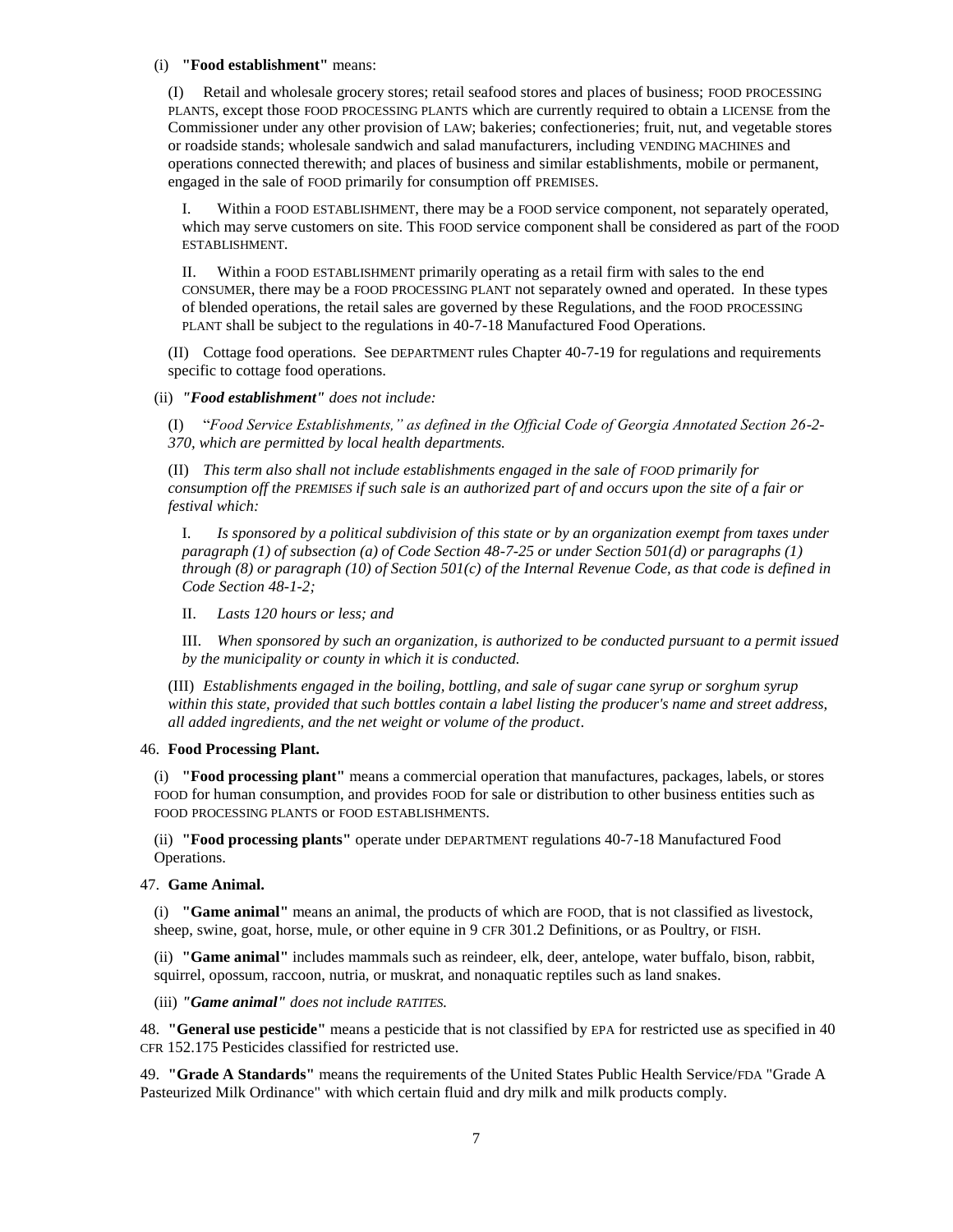50. **"HACCP plan"** means a written document that delineates the formal procedures for following the Hazard Analysis and Critical Control Point principles developed by The National Advisory Committee on Microbiological Criteria for Foods.

## 51. **Handwashing Sink.**

(i) **"Handwashing sink"** means a lavatory, a basin or vessel for washing, a wash basin, or PHYSICAL FACILITIES especially placed for use in personal hygiene and designed for the washing of the hands.

(ii) **"Handwashing sink"** includes an automatic handwashing facility.

52. **"Hazard"** means a biological, chemical, or physical property that may cause an unacceptable CONSUMER health RISK.

53. **"Health practitioner"** means a physician licensed to practice medicine, or if allowed by LAW, a nurse practitioner, physician assistant, or similar medical professional.

54. **"Hermetically sealed container"** means a container that is designed and intended to be secure against the entry of microorganisms and, in the case of low acid canned FOODS, to maintain the commercial sterility of its contents after processing.

55. **"Highly susceptible population"** means PERSONS who are more likely than other people in the general population to experience foodborne disease because they are:

(i) Immunocompromised; preschool age children, or older adults; and

(ii) Obtaining FOOD at a facility that provides services such as custodial care, health care, or assisted living, such as a child or adult day care center, kidney dialysis center, hospital or nursing home, or nutritional or socialization services such as a senior center.

56. **"Imminent health hazard"** means a significant threat or danger to health that is considered to exist when there is evidence sufficient to show that a product, practice, circumstance, or event creates a situation that requires immediate correction or cessation of operation to prevent injury based on:

- (i) The number of potential injuries, and
- (ii) The nature, severity, and duration of the anticipated injury.

57. **"Injected"** means manipulating MEAT to which a solution has been introduced into its interior by processes that are referred to as "injecting," "pump marinating," or "stitch pumping."

## 58. **Juice.**

(i) **"Juice"** means the aqueous liquid expressed or extracted from one or more fruits or vegetables, purées of the edible portions of one or more fruits or vegetables, or any concentrates of such liquid or purée.

(ii) *"Juice" does not include, for purposes of HACCP, liquids, purées, or concentrates that are not used as BEVERAGES or ingredients of BEVERAGES.*

59. **"Kitchenware"** means FOOD preparation and storage UTENSILS.

60. **"Law**" means applicable local, state, and federal statutes, regulations, and ordinances.

61. **"License"** means the document issued by the DEPARTMENT that authorizes a PERSON to operate a FOOD ESTABLISHMENT.

62. **"License holder"** means the entity that:

(i) Is legally responsible for the operation of the FOOD ESTABLISHMENT such as the owner, the owner's agent, or other PERSON; and

(ii) Possesses a valid LICENSE to operate a FOOD ESTABLISHMENT.

63. **"Linens"** means fabric items such as cloth hampers, cloth napkins, table cloths, wiping cloths, and work garments including cloth gloves.

## 64. **Major Food Allergen.**

(i) **"Major food allergen"** means:

(I) Milk, EGG, FISH (such as bass, flounder, cod, and including crustacean shellfish such as crab, lobster, or shrimp), tree nuts (such as almonds, pecans, or walnuts), wheat, peanuts, and soybeans; or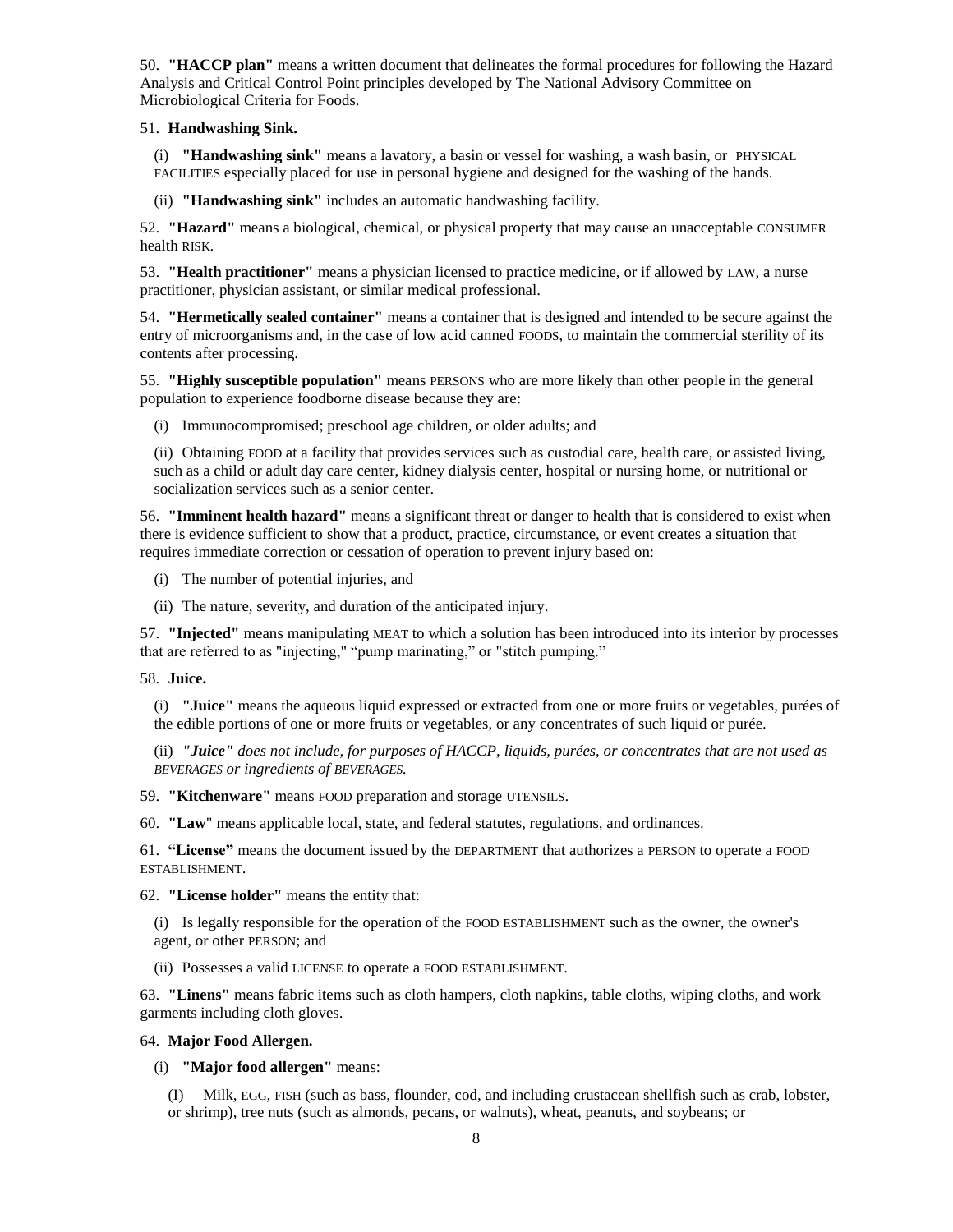(II) A FOOD ingredient that contains protein derived from a FOOD, as specified in Subparagraph (i)(I) of this definition.

(ii) *"Major food allergen" does not include:*

(I) *Any highly refined oil derived from a FOOD specified in Subparagraph (i)(I) of this definition and any ingredient derived from such highly refined oil; or*

(II) *Any ingredient that is exempt under the petition or notification process specified in the Food Allergen Labeling and Consumer Protection Act of 2004 (Public Law 108-282).*

65. **"Meat"** means the flesh of animals used as FOOD including the dressed flesh of cattle, swine, sheep, or goats and other edible animals, *except FISH, POULTRY, and wild GAME ANIMALS as specified under Subparagraphs 40-7-1-.09(7)(a)3 and 4*.

#### 66. **Mechanically Tenderized.**

(i) **"Mechanically tenderized"** means manipulating meat with deep penetration by processes which may be referred to as "blade tenderizing," "jaccarding," "pinning," "needling," or using blades, pins, needles or any mechanical device.

(ii) *"Mechanically tenderized" does not include processes by which solutions are INJECTED into meat.*

67. **"mg/L"** means milligrams per liter, which is the metric equivalent of parts per million (ppm).

68. **"Molluscan shellfish"** means any edible species of fresh or frozen oysters, clams, mussels, and scallops or edible portions thereof, *except when the scallop product consists only of the shucked adductor muscle*.

#### 69. **Non-Continuous Cooking.**

(i) **"Non-continuous cooking"** means the cooking of FOOD in a FOOD ESTABLISHMENT using a process in which the initial heating of the FOOD is intentionally halted so that it may be cooled and held for complete cooking at a later time prior to sale or service.

(ii) *"Non-continuous cooking" does not include cooking procedures that only involve temporarily interrupting or slowing an otherwise continuous cooking process.*

#### 70. **Packaged.**

(i) **"Packaged"** means bottled, canned, cartoned, bagged, or wrapped, whether PACKAGED in a FOOD ESTABLISHMENT or a FOOD PROCESSING PLANT.

(ii) **"Packaged**" does not include wrapped or placed in a carry-out container to protect the FOOD during *service or delivery to the CONSUMER, by a FOOD EMPLOYEE, upon CONSUMER request.*

71. **"Person"** means an association, a corporation, individual, partnership, other legal entity, government, or governmental subdivision or agency.

72. **"Person in charge"** means the individual present at a FOOD ESTABLISHMENT who is responsible for the operation at the time of inspection.

### 73. **Personal Care Items.**

(i) **"Personal care items"** means items or substances that may be poisonous, toxic, or a source of contamination and are used to maintain or enhance a PERSON'S health, hygiene, or appearance.

(ii) **"Personal care items"** include items such as medicines; first aid supplies; and other items such as cosmetics and toiletries, such as toothpaste and mouthwash.

74. **"PH"** means the symbol for the negative logarithm of the hydrogen ion concentration, which is a measure of the degree of acidity or alkalinity of a solution.

Values between 0 and 7 indicate acidity and values between 7 and 14 indicate alkalinity. The value for pure distilled water is 7, which is considered neutral.

75. **"Physical facilities"** means the structure and interior surfaces of a FOOD ESTABLISHMENT including accessories such as soap and towel dispensers and attachments such as light fixtures and heating or air conditioning system vents.

76. **"Plumbing fixture"** means a receptacle or device that: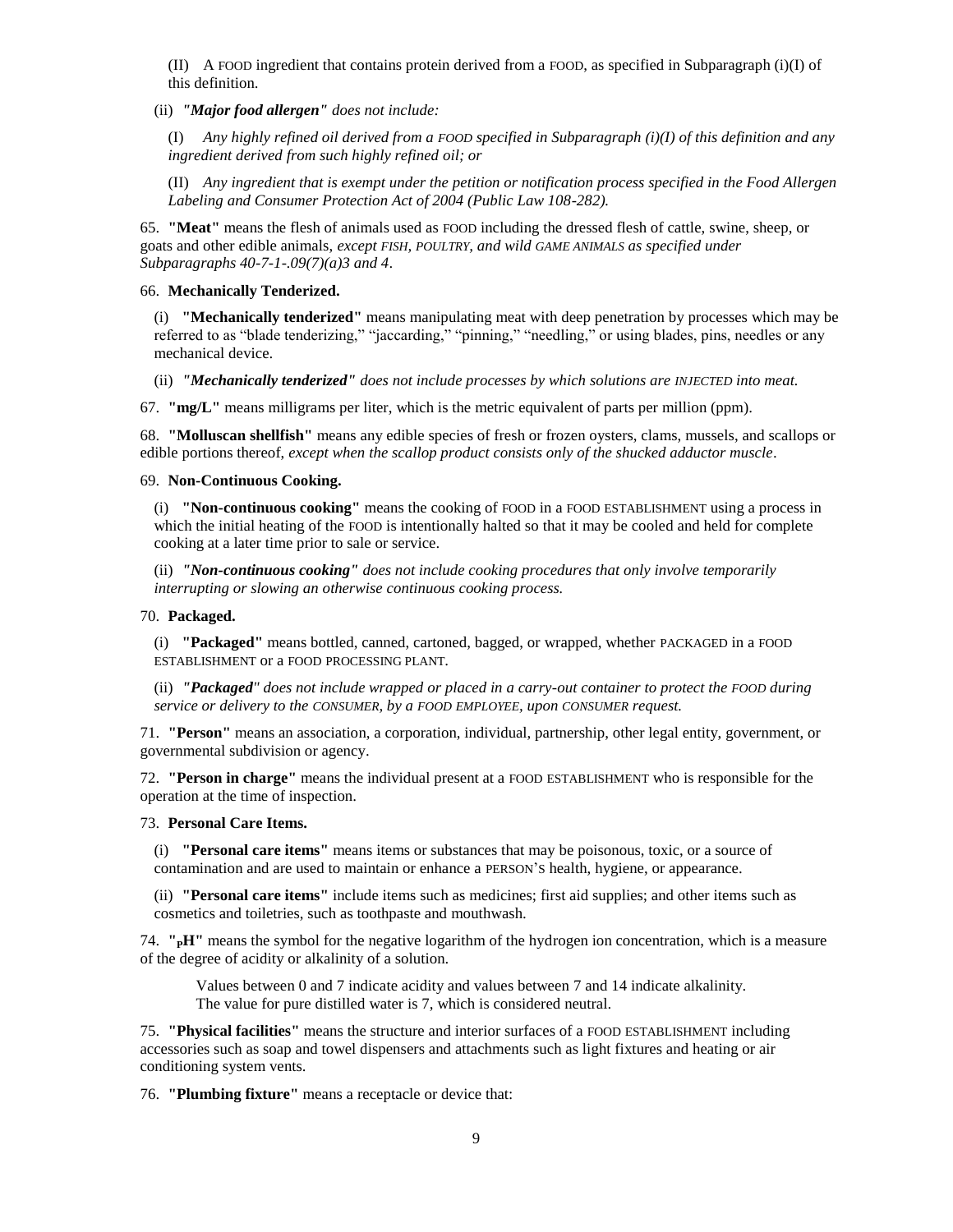(i) Is permanently or temporarily connected to the water distribution system of the PREMISES and demands a supply of water from the system; or

(ii) Discharges used water, waste materials, or SEWAGE directly or indirectly to the drainage system of the PREMISES.

77. **"Plumbing system"** means the water supply and distribution pipes; PLUMBING FIXTURES and traps; soil, waste, and vent pipes; sanitary and storm sewers and building drains, including their respective connections, devices, and appurtenances within the PREMISES; and water-treating EQUIPMENT.

78. **"Poisonous or toxic materials"** means substances that are not intended for ingestion and are included in four (4) categories:

(i) Cleaners and SANITIZERS, which include cleaning and SANITIZING agents and agents such as caustics, acids, drying agents, polishes, and other chemicals;

(ii) Pesticides, *except SANITIZERS*, which include substances such as insecticides and rodenticides;

(iii) Substances necessary for the operation and maintenance of the establishment such as nonfood grade lubricants and PERSONAL CARE ITEMS that may be deleterious to health; and

(iv) Substances that are not necessary for the operation and maintenance of the establishment and are on the PREMISES for retail sale, such as petroleum products and paints.

79. **"Poultry"** means:

(i) Any domesticated bird – chickens, turkeys, ducks, geese, guineas, RATITES, or squabs; whether live or dead, as defined in 9 CFR 381.1 Poultry Products Inspection Regulations Definitions, Poultry; and

(ii) Any migratory waterfowl or game bird, pheasant, partridge, quail, grouse, or pigeon, whether live or dead, as defined in 9 CFR 362.1 Voluntary Poultry Inspection Regulations, Definitions.

#### 80. **"Premises"** means:

(i) The PHYSICAL FACILITY, its contents, and the contiguous land or property under the control of the LICENSE HOLDER; or

(ii) The PHYSICAL FACILITY, its contents, and the land or property not described in Subparagraph (i) of this definition if its facilities and contents are under the control of the LICENSE HOLDER and may impact FOOD ESTABLISHMENT personnel, facilities, or operations, and a FOOD ESTABLISHMENT is only one component of a larger operation such as a health care facility, hotel, motel, school, recreational camp, or prison.

81. **"Primal cut"** means a basic major cut into which carcasses and sides of MEAT are separated, such as a beef round, pork loin, lamb flank, or veal breast.

#### 82. **Priority Item.**

(i) **"Priority item"** means a provision in these Regulations whose application contributes directly to the elimination, prevention or reduction to an acceptable level, hazards associated with foodborne illness or injury and there is no other provision that more directly controls the hazard.

(ii) **"Priority item"** includes items with a quantifiable measure to show control of hazards such as cooking, reheating, cooling, handwashing; and

(iii) **"Priority item"** is an item that is denoted in these Regulations with a superscript  $P - P$ .

#### 83. **Priority Foundation Item.**

(i) **"Priority foundation item"** means a provision in these Regulations whose application supports, facilitates or enables one or more PRIORITY ITEMS.

(ii) **"Priority foundation item"** includes an item that requires the purposeful incorporation of specific actions, equipment or procedures by industry management to attain control of risk factors that contribute to foodborne illness or injury such as personnel training, infrastructure or necessary equipment, HACCP PLANS, documentation or record keeping, and labeling; and

(iii) **"Priority foundation item"** is an item that is denoted in these Regulations with a superscript Pf – **Pf** .

84. **"Public water system"** has the meaning stated in 40 CFR 141 National Primary Drinking Water Regulations.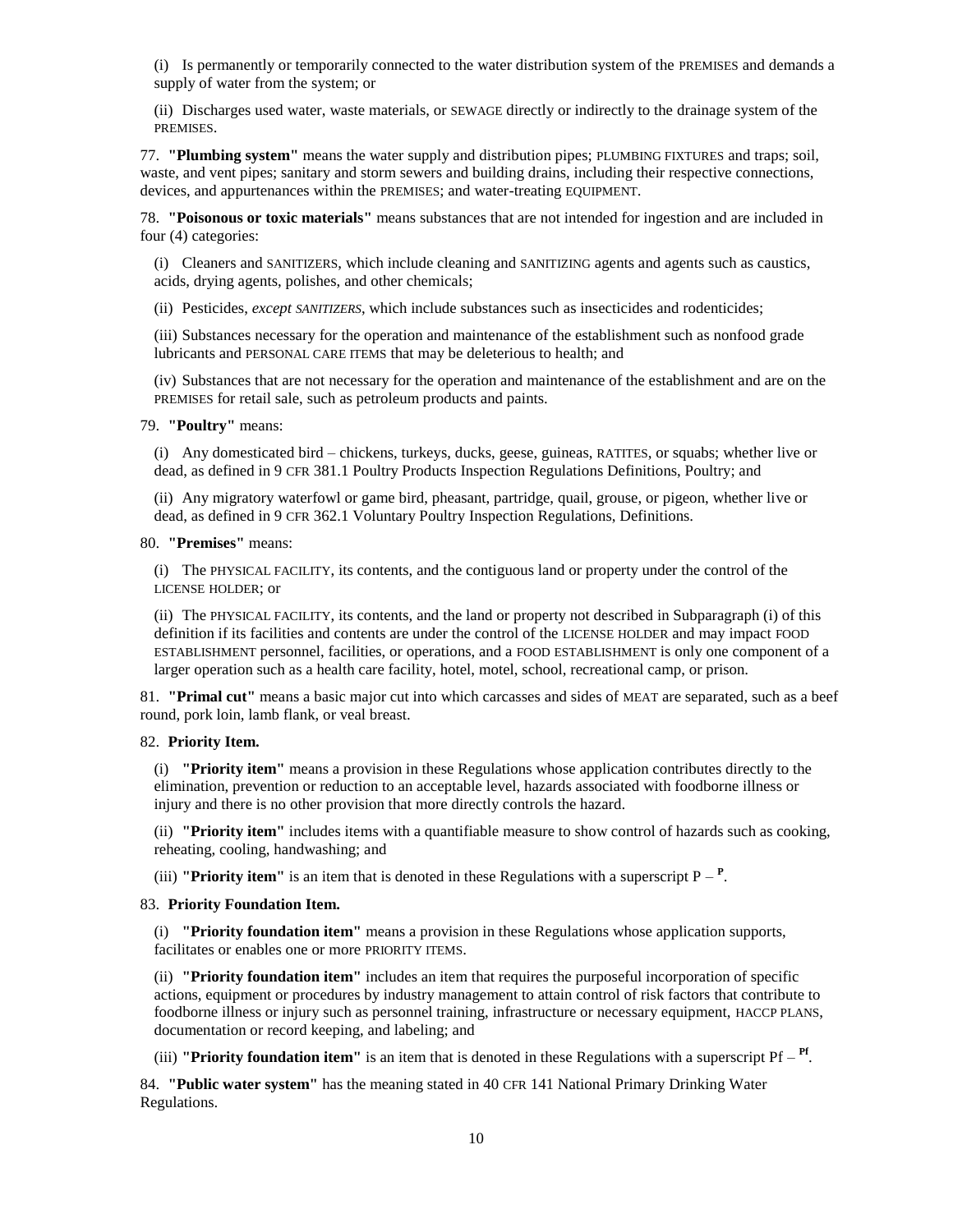85. **"Ratite"** means a flightless bird such as an emu, ostrich, or rhea.

#### 86. **Ready-to-Eat Food**

(i) **"Ready-to-eat food"** means FOOD that:

(I) Is in a form that is edible without additional preparation to achieve FOOD safety, as specified under one of the following:  $40-7-1-11(1)(a)$  or (b),  $40-7-1-11(2)$ , or  $40-7-1-11(5)$ , or as specified in  $40-7-1-11(5)$  $.11(1)(c)$ ; or

(II) Is a raw or partially cooked animal FOOD and the CONSUMER is advised as specified in Subparagraphs 40-7-1-.11(1)(d)1 and 3; or

(III) Is prepared in accordance with a variance that is granted as specified in Subparagraph 40-7-1- .11(1)(d)4; and

(IV) May receive additional preparation for palatability or aesthetic, epicurean, gastronomic, or culinary purposes.

#### (ii) **"Ready-to-eat food"** includes:

(I) Raw animal FOOD that is cooked as specified under  $40-7-1-11(1)$  or  $40-7-1-11(2)$  or frozen as specified under 40-7-1-.11(5);

(II) Raw fruits and vegetables that are washed as specified under 40-7-1-.10(7);

(III) Fruits and vegetables that are cooked for hot holding, as specified under 40-7-1-.11(3);

(IV) All TIME/TEMPERATURE CONTROL FOR SAFETY FOOD that is cooked to the temperature and time required for the specific FOOD under  $40-7-1-11(1) - (4)$  and cooled as specified under  $40-7-1-12(4)$ ;

(V) Plant FOOD for which further washing, cooking, or other processing is not required for FOOD safety, and from which rinds, peels, husks, or shells, if naturally present are removed;

(VI) Substances derived from plants such as spices, seasonings, and sugar;

(VII) A bakery item such as bread, cakes, pies, fillings, or icing for which further cooking is not required for FOOD safety;

(VIII) The following products that are produced in accordance with USDA guidelines and that have received a lethality treatment for pathogens: dry, fermented sausages, such as dry salami or pepperoni; salt-cured MEAT and POULTRY products, such as prosciutto ham, country cured ham, and Parma ham; and dried MEAT and POULTRY products, such as jerky or beef sticks; and

(IX) FOODS manufactured as specified in 21 CFR Part 113, Thermally Processed Low-Acid Foods Packaged in Hermetically Sealed Containers.

## 87. **Reduced Oxygen Packaging.**

(i) **"Reduced oxygen packaging"** means:

(I) The reduction of the amount of oxygen in a PACKAGE by removing oxygen; displacing oxygen and replacing it with another gas or combination of gases; or otherwise controlling the oxygen content to a level below that normally found in the atmosphere – approximately 21% at sea level; and

(II) A process as specified in Subparagraph  $(i)(I)$  of this definition that involves a FOOD for which the HAZARDS *Clostridium botulinum* or *Listeria monocytogenes* require control in the final PACKAGED form.

### (ii) **"Reduced oxygen packaging"** includes:

(I) Vacuum PACKAGING, in which air is removed from a PACKAGE of FOOD and the PACKAGE is HERMETICALLY SEALED so that a vacuum remains inside the PACKAGE;

(II) Modified atmosphere PACKAGING, in which the atmosphere of a PACKAGE of FOOD is modified so that its composition is different from air but the atmosphere may change over time due to the permeability of the PACKAGING material or the respiration of the FOOD. Modified atmosphere PACKAGING includes reduction in the proportion of oxygen, total replacement of oxygen, or an increase in the proportion of other gases such as carbon dioxide or nitrogen;

(III) Controlled atmosphere PACKAGING, in which the atmosphere of a PACKAGE of FOOD is modified so that until the PACKAGE is opened, its composition is different from air, and continuous control of that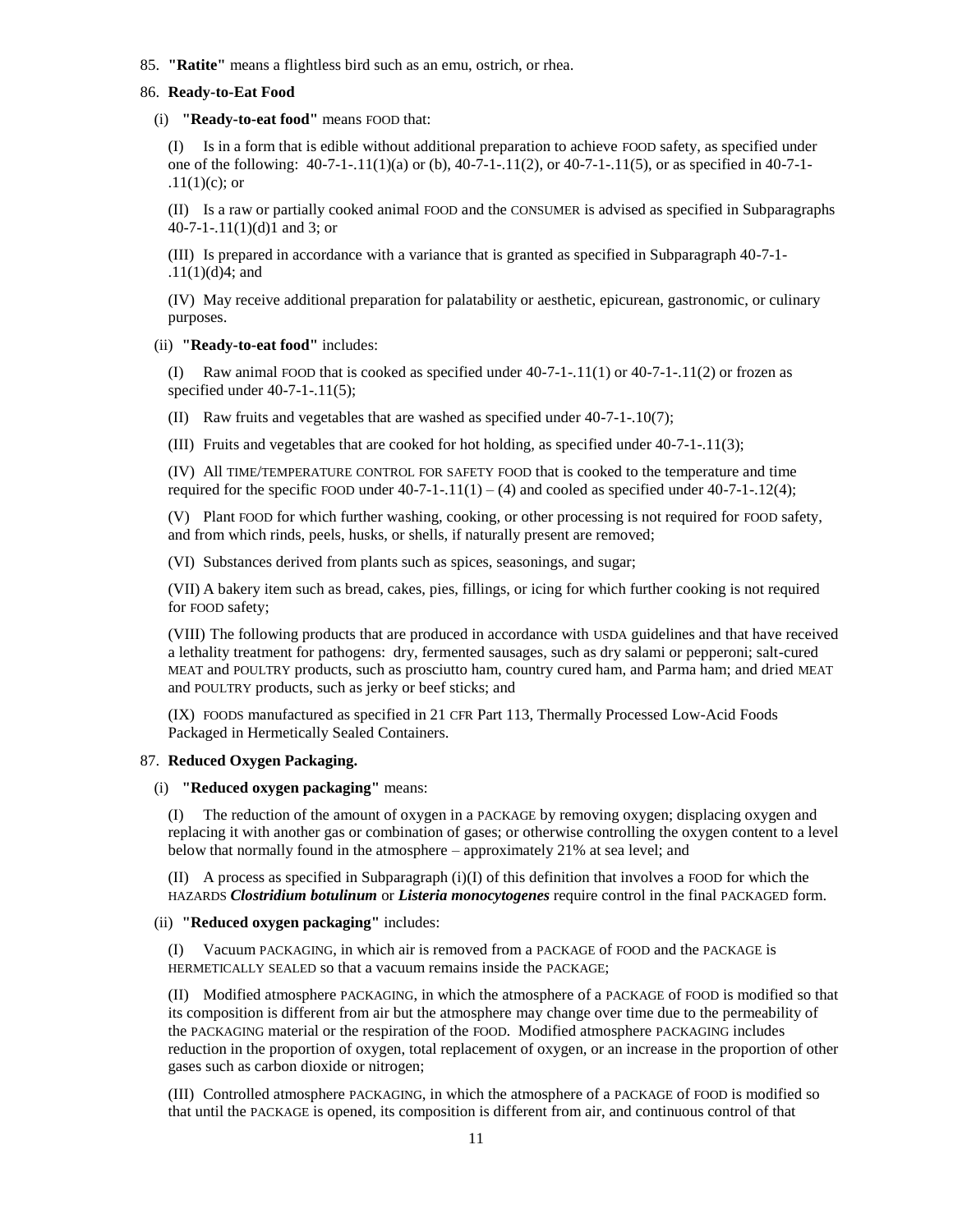atmosphere is maintained, such as by using oxygen scavengers or a combination of total replacement of oxygen, nonrespiring FOOD, and impermeable PACKAGING material;

(IV) Cook chill PACKAGING, in which cooked FOOD is hot filled into impermeable bags which have the air expelled and are then sealed or crimped closed. The bagged FOOD is rapidly chilled and refrigerated at temperatures that inhibit the growth of psychrotrophic pathogens; or

(V) Sous vide PACKAGING, in which raw or partially cooked FOOD is vacuum packaged in an impermeable bag, cooked in the bag, rapidly chilled, and refrigerated at temperatures that inhibit the growth of psychrotrophic pathogens.

88. **"Refuse"** means solid waste not carried by water through the SEWAGE system.

89. **"Regulatory authority"** means the local, state, or federal enforcement body or authorized representative having jurisdiction over a FOOD ESTABLISHMENT or FOOD PROCESSING PLANT.

90. **"Reminder"** means a written statement concerning the health RISK of consuming animal FOODS raw, undercooked, or without otherwise being processed to eliminate pathogens.

91. **"Re-service"** means the transfer of FOOD that is unused and returned by a CONSUMER after being served or sold and in the possession of the CONSUMER, to another PERSON.

92. **"Restrict"** means to limit the activities of a FOOD EMPLOYEE so that there is no RISK of transmitting a disease that is transmissible through FOOD and the FOOD EMPLOYEE does not work with exposed FOOD, clean EQUIPMENT, UTENSILS, LINENS, or unwrapped SINGLE-SERVICE or SINGLE-USE ARTICLES.

93. **"Restricted egg"** means any check, dirty EGG, incubator reject, inedible, leaker, or loss as defined in 9 CFR 590.

94. **"Restricted use pesticide"** means a pesticide product that contains the active ingredients specified in 40 CFR 152.175 Pesticides classified for restricted use, and that is limited to use by or under the direct supervision of a certified applicator.

95. **"Risk"** means the likelihood that an adverse health effect will occur within a population as a result of a HAZARD in a FOOD.

96. **"Safe material"** means:

(i) An article manufactured from or composed of materials that may not reasonably be expected to result, directly or indirectly, in their becoming a component or otherwise affecting the characteristics of any FOOD;

(ii) An additive that is used as specified in § 409 of the Federal Food, Drug, and Cosmetic Act; or

(iii) Other materials that are not ADDITIVES and that are used in conformity with applicable regulations of the Food and Drug Administration.

97. **"Sanitization"** means the application of cumulative heat or chemicals on cleaned FOOD-CONTACT SURFACES that, when evaluated for efficacy, is sufficient to yield a reduction of 5-logs, which is equal to a 99.999% reduction, of representative disease microorganisms of public health importance.

98. **"Sealed"** means free of cracks or other openings that allow the entry or passage of moisture.

99. **"Service animal"** means an animal such as a guide dog, signal dog, or other animal individually trained to provide assistance to an individual with a disability.

100.**"Servicing area"** means an operating base location to which a mobile FOOD ESTABLISHMENT or transportation vehicle returns regularly for such things as vehicle and equipment cleaning, discharging liquid or solid wastes, refilling water tanks and ice bins, and boarding FOOD.

101. **"Sewage"** means liquid waste containing animal or vegetable matter in suspension or solution and may include liquids containing chemicals in solution.

102. **"Shellfish control authority"** means a state, federal, foreign, tribal, or other government entity legally responsible for administering a program that includes certification of MOLLUSCAN SHELLFISH harvesters and DEALERs for interstate commerce.

103. **"Shellstock"** means raw, in-shell MOLLUSCAN SHELLFISH.

104. **"Shiga toxin-producing Escherichia coli"** (STEC) means any *E. coli* capable of producing Shiga toxins – also called verocytotoxins. STEC infections can be ASYMPTOMATIC or may result in a spectrum of illness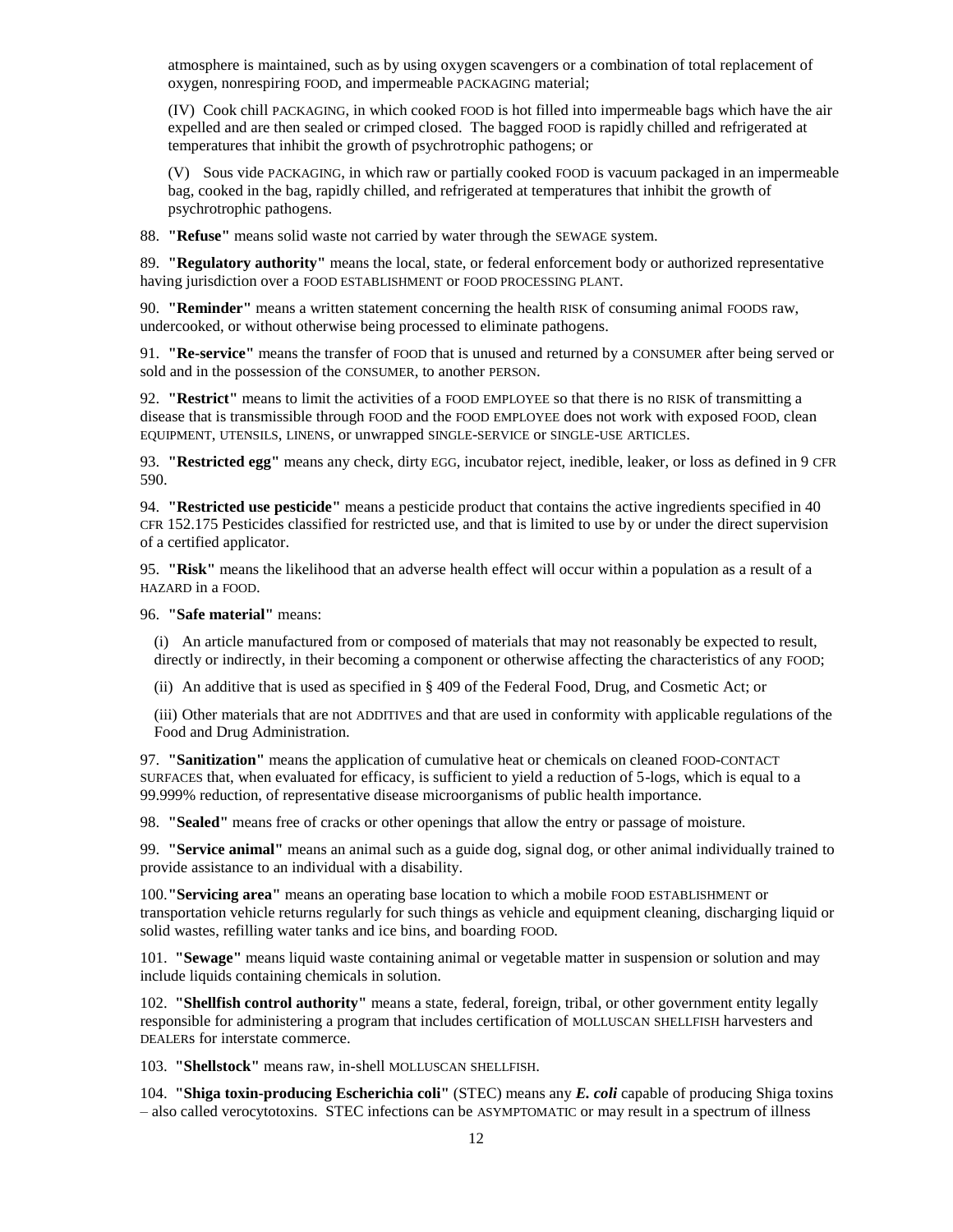ranging from mild non-bloody diarrhea, to hemorrhagic colitis – i.e. bloody diarrhea, to hemolytic uremic syndrome (HUS) – a type of kidney failure. Examples of serotypes of STEC include: *E. coli* O157:H7; *E. coli* O157:NM; *E. coli* O26:H11; *E. coli* O145:NM; *E. coli* O103:H2; and *E. coli* O111:NM. STEC are sometimes referred to as VTEC (verocytotoxigenic *E. coli*) or as EHEC (Enterohemorrhagic *E. coli*). EHEC are a subset of STEC which can cause hemorrhagic colitis or HUS.

105. **"Shucked shellfish"** means MOLLUSCAN SHELLFISH that have one or both shells removed.

106. **"Single-service articles"** means TABLEWARE, carry-out UTENSILS, and other items such as bags, containers, placemats, stirrers, straws, toothpicks, and wrappers that are designed and constructed for one time, one PERSON use after which they are intended for discard.

## 107. **Single-Use Articles.**

(i) **"Single-use articles"** means UTENSILS and bulk FOOD containers designed and constructed to be used once and discarded.

(ii) **"Single-use articles"** includes items such as wax paper, butcher paper, plastic wrap, formed aluminum FOOD containers, jars, plastic tubs or buckets, bread wrappers, pickle barrels, ketchup bottles, and number 10 cans which do not meet the materials, durability, strength, and cleanability specifications under 40-7-1-.16(1), 40-7-1-.17(1), and 40-7-1-.17(3) for multiuse UTENSILS.

108. **"Slacking"** means the process of moderating the temperature of a FOOD such as allowing a FOOD to gradually increase from a temperature of -23 $^{\circ}$ C (-10 $^{\circ}$ F) to -4 $^{\circ}$ C (25 $^{\circ}$ F) in preparation for deep-fat frying or to facilitate even heat penetration during the cooking of previously block-frozen FOOD such as shrimp.

109. **"Smooth"** means:

(i) A FOOD-CONTACT SURFACE having a surface free of pits and inclusions with a cleanability equal to or exceeding that of 100 grit or number 3 stainless steel;

(ii) A nonFOOD-CONTACT SURFACE of EQUIPMENT having a surface equal to that of commercial grade hotrolled steel free of visible scale; and

(iii) A floor, wall, or ceiling having an even or level surface with no roughness or projections that render it difficult to clean.

110. **"Tableware"** means eating, drinking, and serving UTENSILS for table use such as flatware including forks, knives, and spoons; hollowware including bowls, cups, serving dishes, and tumblers; and plates.

111. **"Temperature measuring device"** means a thermometer, thermocouple, thermistor, or other device that indicates the temperature of FOOD, air, or water.

112. **Time/Temperature Control for Safety Food –** formerly "potentially hazardous food" (PHF)**.**

(i) **"Time/temperature control for safety food"** means a FOOD that requires time/temperature control for safety (TCS) to limit pathogenic microorganism growth or toxin formation.

(ii) **"Time/temperature control for safety food"** includes:

(I) An animal FOOD that is raw or heat-treated; a plant FOOD that is heat- treated or consists of raw seed sprouts, cut melons, CUT LEAFY GREENS, cut tomatoes or mixtures of cut tomatoes that are not modified in a way so that they are unable to support pathogenic microorganism growth or toxin formation, or garlic-in-oil mixtures that are not modified in a way so that they are unable to support pathogenic microorganism growth or toxin formation; and

(II) Except as specified in Subparagraph (iii)(IV) of this definition, a FOOD that because of the interaction of its  $A_W$  and  $p$ H values is designated as Product Assessment Required (PA) in Table A or B of this definition: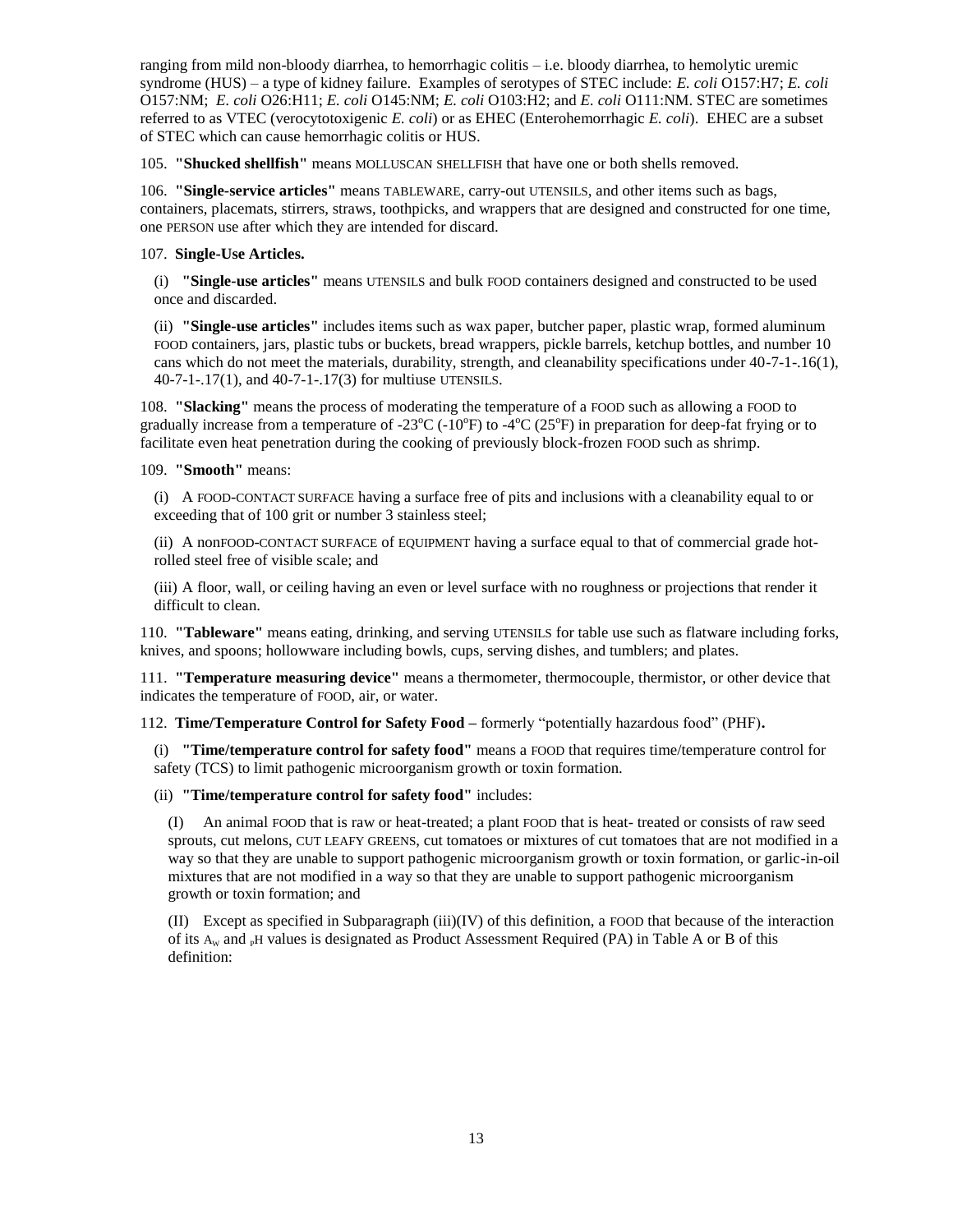**Table A. Interaction of**  $_{p}H$  **and**  $A_{w}$  **for control of spores in FOOD heat-treated to destroy vegetative cells and subsequently PACKAGED**

| $A_w$ values    | $_{\rm p}$ H: 4.6<br>or less | $_{\rm p}$ H: > 4.6 - 5.6 | $_{\rm p}$ H: > 5.6 |
|-----------------|------------------------------|---------------------------|---------------------|
| < 0.92          | non-TCS FOOD*                | non-TCS FOOD              | non-TCS FOOD        |
| $> 0.92 - 0.95$ | non-TCS FOOD                 | non-TCS FOOD              | $PA**$              |
| > 0.95          | non-TCS FOOD                 | <b>PA</b>                 | <b>PA</b>           |

\* TCS FOOD means TIME/TEMPERATURE CONTROL FOR SAFETY FOOD

\*\* PA means Product Assessment required

**Table B.** Interaction of <sub>P</sub>H and  $A_W$  for control of vegetative cells and spores in FOOD not heat**treated or heat-treated but not PACKAGED**

| $A_w$ values    | $_{\rm p}$ H: < 4.2 | $_{\rm p}$ H: 4.2 - 4.6 | $_{\rm p}$ H: > 4.6 - 5.0 | $_{\rm p}$ H: > 5.0 |
|-----------------|---------------------|-------------------------|---------------------------|---------------------|
| < 0.88          | non-TCS food*       | non-TCS food            | non-TCS food              | non-TCS food        |
| $0.88 - 0.90$   | non-TCS food        | non-TCS food            | non-TCS food              | $PA**$              |
| $> 0.90 - 0.92$ | non-TCS food        | non-TCS food            | <b>PA</b>                 | <b>PA</b>           |
| > 0.92          | non-TCS food        | <b>PA</b>               | PA                        | PA                  |

\* TCS FOOD means TIME/TEMPERATURE CONTROL FOR SAFETY FOOD

\*\* PA means Product Assessment required

(iii) *"Time/temperature control for safety food" does not include:*

(I) *An air-cooled hard-boiled EGG with shell intact, or an EGG with shell intact that is not hard-boiled, but has been pasteurized to destroy all viable salmonellae;*

(II) *A FOOD in an unopened HERMETICALLY SEALED CONTAINER that is commercially processed to achieve and maintain commercial sterility under conditions of non-refrigerated storage and distribution;*

(III) *A FOOD that because of its*  $_{p}$ *H or*  $A_{w}$  *value, or interaction of*  $A_{w}$  *and*  $_{p}$ *H values, is designated as a non-TCS FOOD in Table A or B of this definition;*

(IV) *A FOOD that is designated as Product Assessment Required (PA) in Table A or B of this definition and has undergone a Product Assessment showing that the growth or toxin formation of pathogenic microorganisms that are reasonably likely to occur in that FOOD is precluded due to:*

I. *Intrinsic factors including added or natural characteristics of the FOOD such as preservatives, antimicrobials, humectants, acidulants, or nutrients,*

II. *Extrinsic factors including environmental or operational factors that affect the FOOD such as packaging, modified atmosphere such as REDUCED OXYGEN PACKAGING, shelf life and use, or temperature range of storage and use, or*

III. *A combination of intrinsic and extrinsic factors; or*

(V) *A FOOD that does not support the growth or toxin formation of pathogenic microorganisms in accordance with one of the Subparagraphs (iii)(I) – (iii)(IV) of this definition even though the FOOD may contain a pathogenic microorganism or chemical or physical contaminant at a level sufficient to cause illness or injury.*

113. **"USDA"** means the U.S. Department of Agriculture.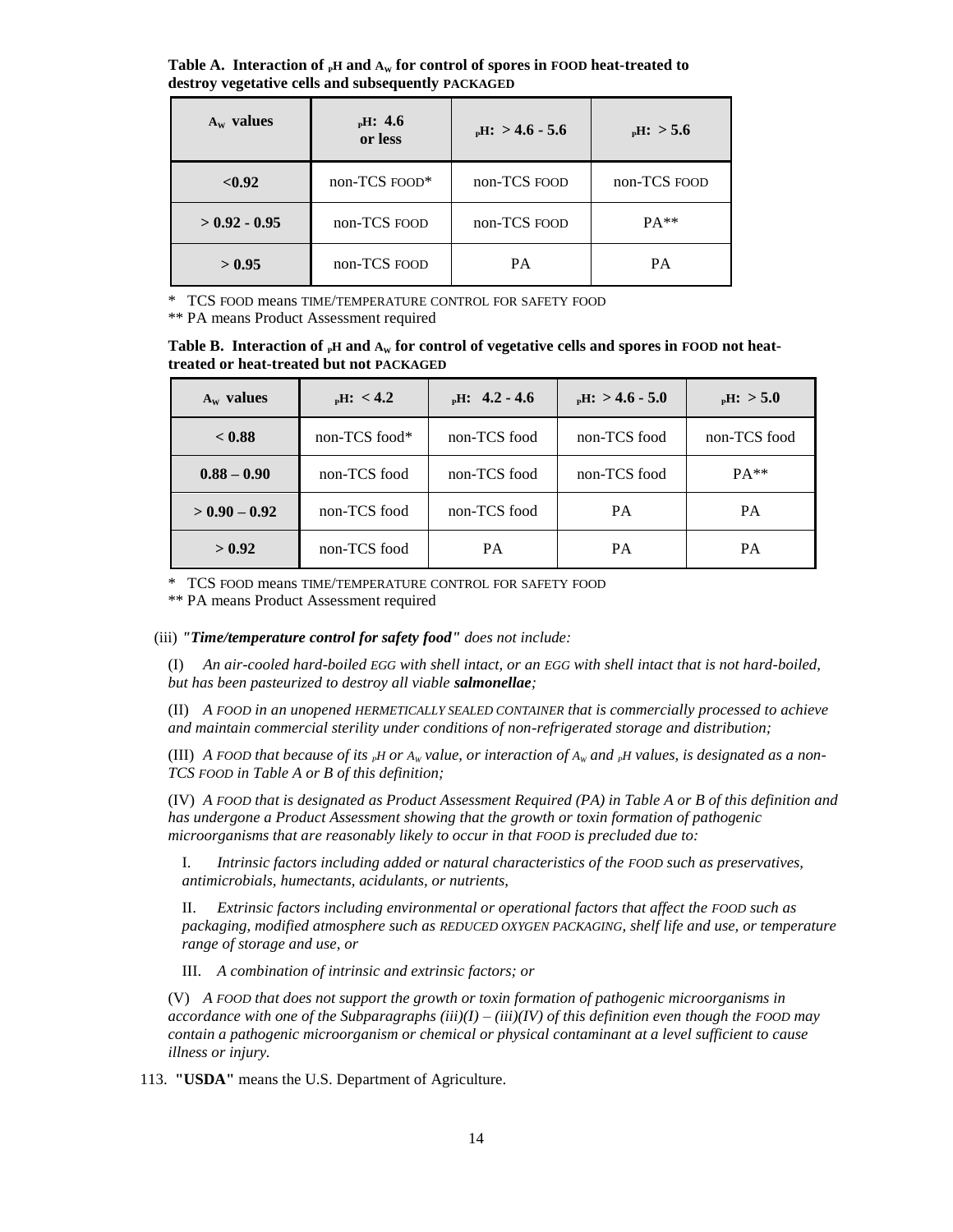114. **"Utensil"** means a FOOD-CONTACT implement or container used in the storage, preparation, transportation, dispensing, sale, or service of FOOD, such as KITCHENWARE or TABLEWARE that is multiuse, SINGLE-SERVICE, or SINGLE-USE; gloves used in contact with FOOD; temperature sensing probes of FOOD TEMPERATURE MEASURING DEVICES; and probe-type price or identification tags used in contact with FOOD.

115. **"Variance"** means a written document issued by the DEPARTMENT that authorizes a modification or waiver of one or more requirements of these Regulations if, in the opinion of the DEPARTMENT, a health HAZARD or nuisance will not result from the modification or waiver.

116. **"Vending machine"** means a self-service device that, upon insertion of a coin, paper currency, token, card, or key, or by optional manual operation, dispenses unit servings of FOOD in bulk or in packages without the necessity of replenishing the device between each vending operation.

117. **"Vending machine location"** means the room, enclosure, space, or area where one or more VENDING MACHINES are installed and operated and includes the storage areas and areas on the PREMISES that are used to service and maintain the VENDING MACHINES.

118. **"Warewashing"** means the cleaning and SANITIZING of UTENSILS and FOOD-CONTACT SURFACES of EQUIPMENT.

119. **"Whole-muscle, intact beef"** means whole muscle beef that is not injected, mechanically tenderized, reconstructed, or scored and marinated, from which beef steaks may be cut.

# **40-7-1-.03 MANAGEMENT & PERSONNEL: SUPERVISION.**

## (1) **Assignment.**

(a) Except as specified in (b) of this section, the LICENSE HOLDER shall be the PERSON IN CHARGE or shall designate a PERSON IN CHARGE and shall ensure that a PERSON IN CHARGE is present at the FOOD ESTABLISHMENT during all hours of operation.**Pf**

(b) *In a FOOD ESTABLISHMENT with two or more separately LICENSED departments that are the legal responsibility of the same LICENSE HOLDER and that are located on the same PREMISES, the LICENSE HOLDER may, during specific time periods when food is not being prepared, packaged, or served, designate a single PERSON IN CHARGE who is present on the PREMISES during all hours of operation, and who is responsible for each separately LICENSED FOOD ESTABLISHMENT on the PREMISES.* **Pf**

(2) **Demonstration.** Based on the RISKS inherent to the FOOD operation, during inspections and upon request, the PERSON IN CHARGE shall demonstrate to the DEPARTMENT knowledge of foodborne disease prevention, application of the HAZARD analysis and CRITICAL CONTROL POINT principles, and the requirements of these Regulations. The PERSON IN CHARGE shall demonstrate this knowledge by:

(a) Complying with these Regulations by having no violations of PRIORITY ITEMS during the current inspection; **Pf**

(b) Being a certified FOOD protection manager who has shown proficiency of required information through passing a test that is part of an ACCREDITED PROGRAM; **Pf** or

(c) Responding correctly to the inspector's questions as they relate to the specific FOOD operation. The areas of knowledge include:

1. Describing the relationship between the prevention of foodborne disease and the personal hygiene of a FOOD EMPLOYEE; **Pf**

2. Explaining the responsibility of the PERSON IN CHARGE for preventing the transmission of foodborne disease by a FOOD EMPLOYEE who has a disease or medical condition that may cause foodborne disease;<sup>Pf</sup>

3. Describing the symptoms associated with the diseases that are transmissible through FOOD;<sup>Pf</sup>

4. Explaining the significance of the relationship between maintaining the time and temperature of TIME/TEMPERATURE CONTROL FOR SAFETY FOOD and the prevention of foodborne illness;**Pf**

5. Explaining the HAZARDS involved in the consumption of raw or undercooked MEAT, POULTRY, EGGS, and FISH; **Pf**

6. Stating the required FOOD temperatures and times for safe cooking of TIME/TEMPERATURE CONTROL FOR SAFETY FOOD including MEAT, POULTRY, EGGS, and FISH;<sup>Pf</sup>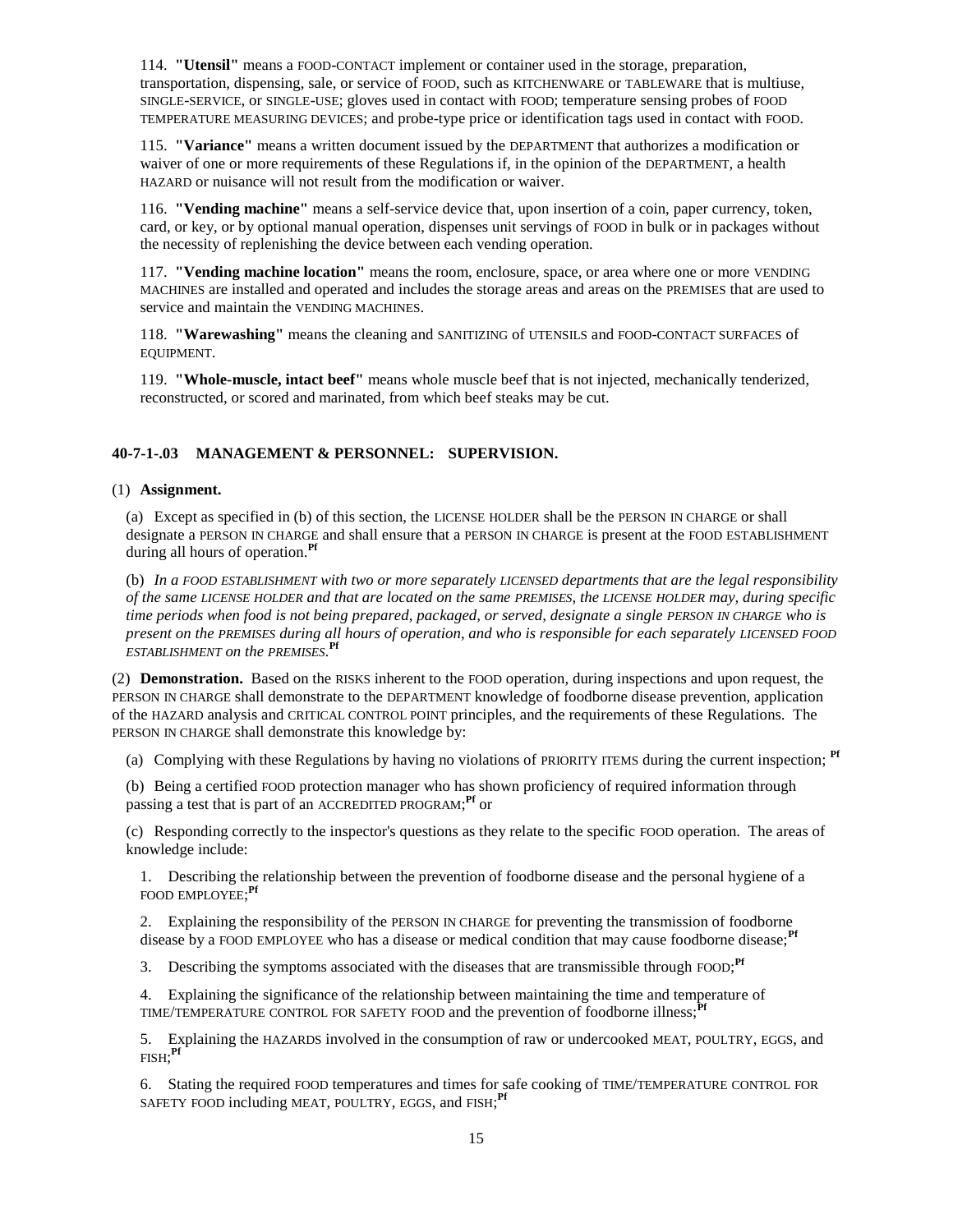7. Stating the required temperatures and times for the safe refrigerated storage, hot holding, cooling, and reheating of TIME/TEMPERATURE CONTROL FOR SAFETY FOOD; **Pf**

8. Describing the relationship between the prevention of foodborne illness and the management and control of the following:

- (i) Cross contamination,**Pf**
- (ii) Hand contact with READY-TO-EAT FOODS, **Pf**
- (iii) Handwashing,**Pf** and
- (iv) Maintaining the FOOD ESTABLISHMENT in a clean condition and in good repair;**Pf**

9. Describing FOODS identified as MAJOR FOOD ALLERGENS and the symptoms that a MAJOR FOOD ALLERGEN could cause in a sensitive individual who has an allergic reaction.**Pf**

10. Explaining the relationship between FOOD safety and providing EQUIPMENT that is:

- (i) Sufficient in number and capacity,**Pf** and
- (ii) Properly designed, constructed, located, installed, operated, maintained, and cleaned;**Pf**

11. Explaining correct procedures for cleaning and SANITIZING UTENSILS and FOOD-CONTACT SURFACES of EQUIPMENT; **Pf**

12. Identifying the source of water used and measures taken to ensure that it remains protected from contamination such as providing protection from backflow and precluding the creation of cross connections;<sup>Pf</sup>

13. Identifying POISONOUS OR TOXIC MATERIALS in the FOOD ESTABLISHMENT and the procedures necessary to ensure that they are safely stored, dispensed, used, and disposed of according to LAW;<sup>Pf</sup>

14. Identifying CRITICAL CONTROL POINTS in the operation from purchasing through sale or service that when not controlled may contribute to the transmission of foodborne illness and explaining steps taken to ensure that the points are controlled in accordance with the requirements of these Regulations **Pf**

15. Explaining the details of how the PERSON IN CHARGE and FOOD EMPLOYEES comply with the HACCP PLAN if a plan is required by the LAW, these Regulations, or an agreement between the DEPARTMENT and the FOOD ESTABLISHMENT; **Pf**

16. Explaining the responsibilities, rights, and authorities assigned by these Regulations to the:

- (i) FOOD EMPLOYEE, **Pf**
- (ii) CONDITIONAL EMPLOYEE, **Pf**
- (iii) PERSON IN CHARGE, **Pf**
- (iv) DEPARTMENT; **Pf** and

17. Explaining how the PERSON IN CHARGE, FOOD EMPLOYEES, and CONDITIONAL EMPLOYEES comply with reporting responsibilities and EXCLUSION or RESTRICTION of FOOD EMPLOYEES. **Pf**

#### (3) **Certified Food Protection Manager.**

(a) At least one EMPLOYEE that has supervisory and management responsibility and the authority to direct and control FOOD preparation and service shall be a certified FOOD protection manager who has shown proficiency of required information through passing a test that is part of an ACCREDITED PROGRAM.

(b) *This section does not apply to certain types of FOOD ESTABLISHMENTS deemed by the DEPARTMENT to pose minimal risk of causing, or contributing to, foodborne illness based on the nature of the operation and extent of FOOD preparation.*

## (4) **Food Protection Manager Certification.**

(a) A PERSON IN CHARGE who demonstrates knowledge by being a FOOD protection manager that is certified by a FOOD protection manager certification program that is evaluated and listed by a Conference for Food Protectionrecognized accrediting agency as conforming to the Conference for Food Protection Standards for Accreditation of Food Protection Manager Certification Programs is deemed to comply with 40-7-1-.03(2)(b).

(b) A FOOD ESTABLISHMENT that has an EMPLOYEE that is certified by a FOOD protection manager certification program that is evaluated and listed by a Conference for Food Protection-recognized accrediting agency as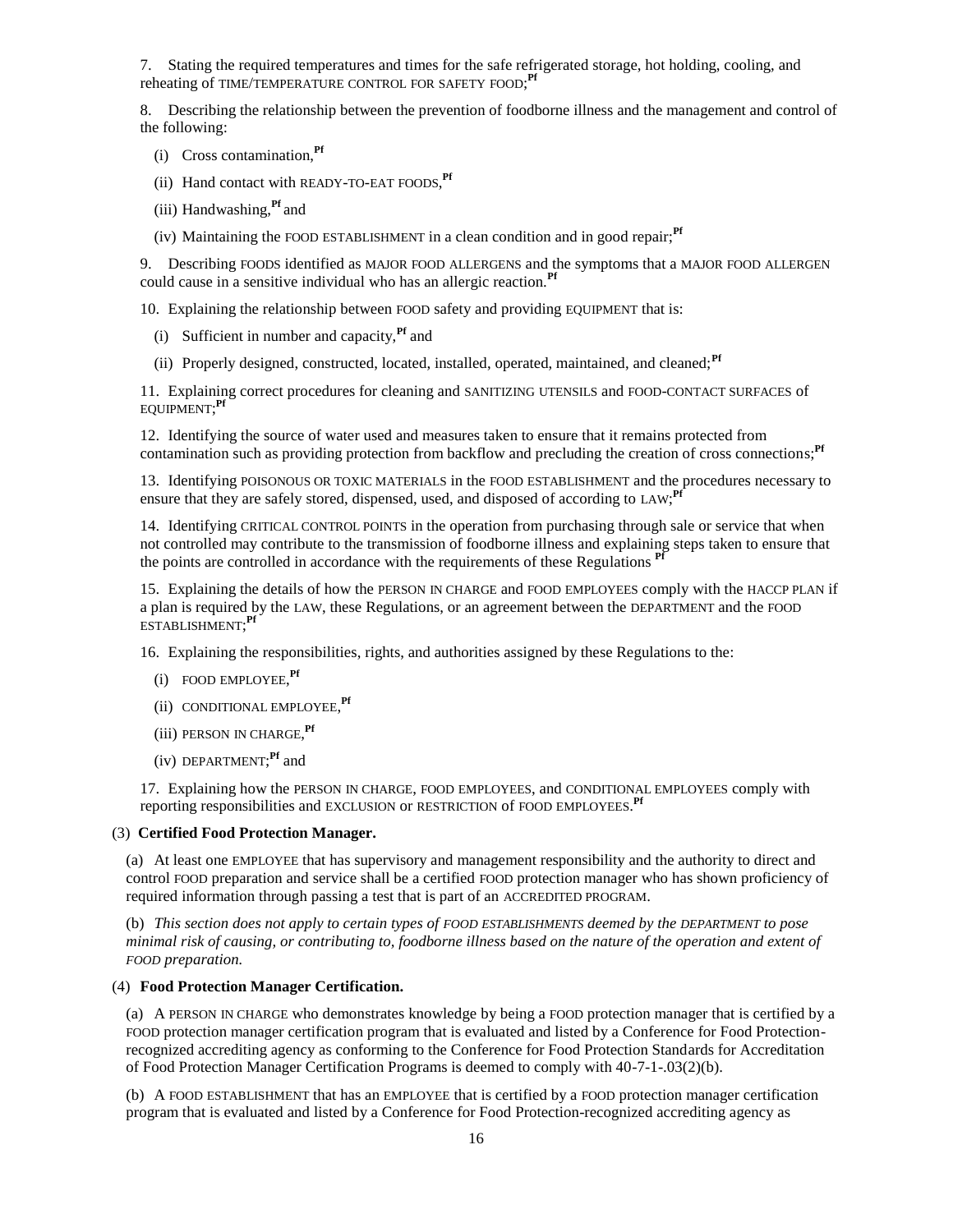conforming to the Conference for Food Protection Standards for Accreditation of Food Protection Manager Certification Programs is deemed to comply with 40-7-1-.03(3).

## (5) **Person in Charge.** The PERSON IN CHARGE shall ensure that:

(a) FOOD ESTABLISHMENT operations are not conducted in a private home or in a room used as living or sleeping quarters as specified under 40-7-1-.31(19);<sup>Pf</sup>

(b) PERSONS unnecessary to the FOOD ESTABLISHMENT operation are not allowed in the FOOD preparation, FOOD storage, or WAREWASHING areas, except that brief visits and tours may be authorized by the PERSON IN CHARGE if steps are taken to ensure that exposed FOOD; clean EQUIPMENT, UTENSILS, and LINENS; and unwrapped SINGLE-SERVICE and SINGLE-USE ARTICLES are protected from contamination;**Pf**

(c) EMPLOYEES and other PERSONS such as delivery and maintenance PERSONS and pesticide applicators entering the FOOD preparation, FOOD storage, and WAREWASHING areas comply with these Regulations;

(d) EMPLOYEES are effectively cleaning their hands, by routinely monitoring the EMPLOYEES' handwashing;**Pf**

(e) EMPLOYEES are visibly observing FOODS as they are received to determine that they are from APPROVED sources, delivered at the required temperatures, protected from contamination, UNADULTERED, and accurately presented, by routinely monitoring the EMPLOYEES' observations and periodically evaluating FOODS upon their receipt;**Pf**

(f) EMPLOYEES are verifying that FOODS delivered to the FOOD ESTABLISHMENT during non-operating hours are from APPROVED sources and are placed into appropriate storage locations such that they are maintained at the required temperatures, protected from contamination, unADULTERATED, and accurately presented;**Pf**

(g) EMPLOYEES are properly cooking TIME/TEMPERATURE CONTROL FOR SAFETY FOOD, being particularly careful in cooking those FOODS known to cause severe foodborne illness and death, such as EGGS and COMMINUTED MEATS, through daily oversight of the EMPLOYEES' routine monitoring of the cooking temperatures using appropriate temperature measuring devices properly scaled and calibrated as specified under 40-7-1-.17(11) and 40-7-1-.20(17)(b);**Pf**

(h) EMPLOYEES are using proper methods to rapidly cool TIME/TEMPERATURE CONTROL FOR SAFETY FOODS that are not held hot or are not for consumption within four (4) hours, through daily oversight of the EMPLOYEES' routine monitoring of FOOD temperatures during cooling;<sup>Pf</sup>

(i) CONSUMERS who order raw or partially cooked READY-TO-EAT FOODS of animal origin are informed as specified under  $40-7-1-13(5)$  that the FOOD is not cooked sufficiently to ensure its safety;<sup> $\text{Pf}$ </sup>

(j) EMPLOYEES are properly SANITIZING cleaned multiuse EQUIPMENT and UTENSILS before they are reused, through routine monitoring of solution temperature and exposure time for hot water SANITIZING, and chemical concentration, <sub>P</sub>H, temperature, and exposure time for chemical SANITIZING;<sup>Pf</sup>

(k) CONSUMERS are notified that clean TABLEWARE is to be used when they return to self-service areas such as salad bars and buffets as specified under  $40-7-1-10(15)$ ;<sup>Pf</sup>

(1) Except when APPROVAL is obtained from the DEPARTMENT as specified in  $40-7-1-10(1)(e)$ , EMPLOYEES are preventing cross-contamination of READY-TO-EAT FOOD with bare hands by properly using suitable UTENSILS such as deli tissue, spatulas, tongs, single-use gloves, or dispensing EQUIPMENT; **Pf**

(m) EMPLOYEES are properly trained in FOOD safety, including FOOD allergy awareness, as it relates to their assigned duties;**Pf**

(n) FOOD EMPLOYEES and CONDITIONAL EMPLOYEES are informed in a verifiable manner of their responsibility to report in accordance with LAW, to the PERSON IN CHARGE, information about their health and activities as they relate to diseases that are transmissible through FOOD, as specified under  $40-7-1-04(1)(a)$ ;<sup>Pf</sup> and

(o) Written procedures and plans, where specified by these Regulations and as developed by the FOOD ESTABLISHMENT, are maintained and implemented as required.**Pf**

# **40-7-1-.04 MANAGEMENT & PERSONNEL: EMPLOYEE HEALTH.**

## (1) **Responsibility of License Holder, Person in Charge, and Conditional Employees.**

(a) The LICENSE HOLDER shall require FOOD EMPLOYEES and EMPLOYEES to report to the PERSON IN CHARGE information about their health and activities as they relate to diseases that are transmissible through FOOD. A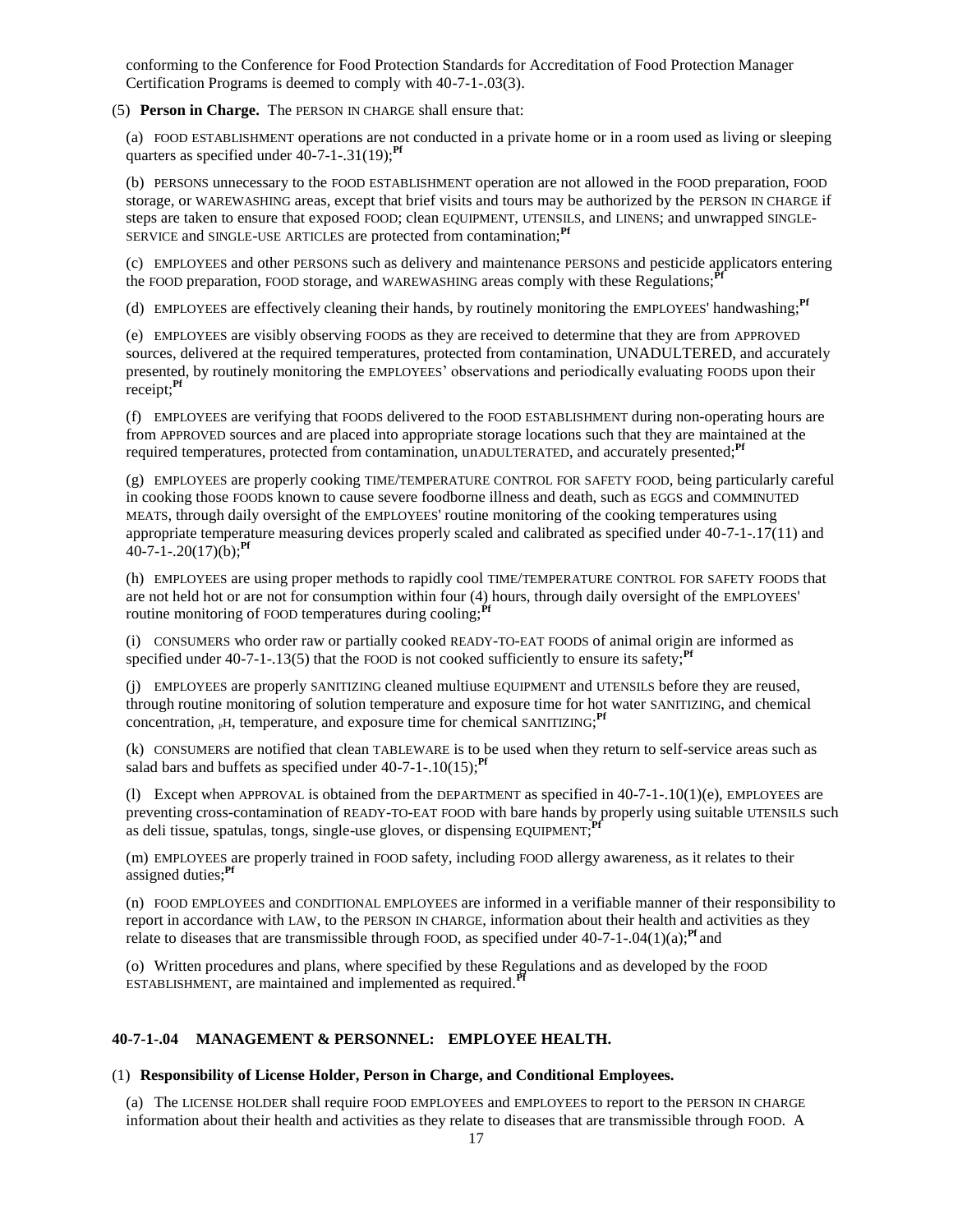FOOD EMPLOYEE or CONDITIONAL EMPLOYEE shall report the information in a manner that allows the PERSON IN CHARGE to reduce the RISK of foodborne disease transmission, including providing necessary additional information, such as the date of onset of symptoms and an illness, or of a diagnosis without symptoms, if the FOOD EMPLOYEE or CONDITIONAL EMPLOYEE:

- 1. Has any of the following symptoms:
	- (i) Vomiting,**<sup>P</sup>**
	- (ii) Diarrhea,**<sup>P</sup>**
	- (iii) Jaundice,**<sup>P</sup>**
	- (iv) Sore throat with fever,**<sup>P</sup>** or
	- (v) A lesion containing pus such as a boil or infected wound that is open or draining and is:

(I) On the hands or wrists, *unless an impermeable cover such as a finger cot or stall protects the lesion and a SINGLE-USE glove is worn over the impermeable cover*, **P**

- (II) On exposed portions of the arms, *unless the lesion is protected by an impermeable cover*,<sup> $P$ </sup> or
- (III) On other parts of the body, *unless the lesion is covered by a dry, durable, tight-fitting bandage;*<sup> $P$ </sup>
- 2. Has an illness diagnosed by a HEALTH PRACTITIONER due to:
	- (i) Norovirus,**<sup>P</sup>**
	- (ii) Hepatitis A virus,**<sup>P</sup>**
	- (iii) *Shigella* spp., **<sup>P</sup>**
	- (iv) SHIGA TOXIN-PRODUCING *ESCHERICHIA COLI*, **P**
	- (v) *Salmonella* Typhi;**<sup>P</sup>** or
	- (vi) nontyphoidal *Salmonella*; **P**

3. Had a previous illness, diagnosed by a HEALTH PRACTITIONER, within the past three (3) months due to Salmonella Typhi, without having received antibiotic therapy, as determined by a HEALTH PRACTITIONER;<sup>P</sup>

4. Has been exposed to, or is the suspected source of, a CONFIRMED DISEASE OUTBREAK, because the FOOD EMPLOYEE or CONDITIONAL EMPLOYEE consumed or prepared FOOD implicated in the outbreak, or consumed FOOD at an event prepared by a PERSON who is infected or ill with:

(i) Norovirus within the past forty-eight (48) hours of the last exposure,**<sup>P</sup>**

(ii) SHIGA TOXIN-PRODUCING *ESCHERICHIA COLI* or *Shigella* spp. within the past three (3) days of the last exposure,**<sup>P</sup>**

- (iii) *Salmonella* Typhi within the past fourteen (14) days of the last exposure,**<sup>P</sup>** or
- (iv) Hepatitis A virus within the past thirty (30) days of the last exposure;<sup>*P*</sup> or

5. Has been exposed by attending or working in a setting where there is a CONFIRMED DISEASE OUTBREAK, or is living in the same household as, and has knowledge about, an individual who works or attends a setting where there is a CONFIRMED DISEASE OUTBREAK, or is living in the same household as, and has knowledge about, an individual diagnosed with an illness caused by:

(i) Norovirus within the past forty-eight (48) hours of the last exposure,**<sup>P</sup>**

(ii) SHIGA TOXIN-PRODUCING *ESCHERICHIA COLI* or *Shigella* spp. within the past three (3) days of the last exposure,**<sup>P</sup>**

- (iii) *Salmonella* Typhi within the past fourteen (14) days of the last exposure,**<sup>P</sup>** or
- (iv) Hepatitis A virus within the past thirty (30) days of the last exposure.**<sup>P</sup>**
- (b) The PERSON IN CHARGE shall notify the DEPARTMENT when a FOOD EMPLOYEE is:
	- 1. Jaundiced,**Pf** or

2. Diagnosed with an illness due to a pathogen as specified under Subparagraphs (a) $2(i) - (vi)$  of this section.**Pf**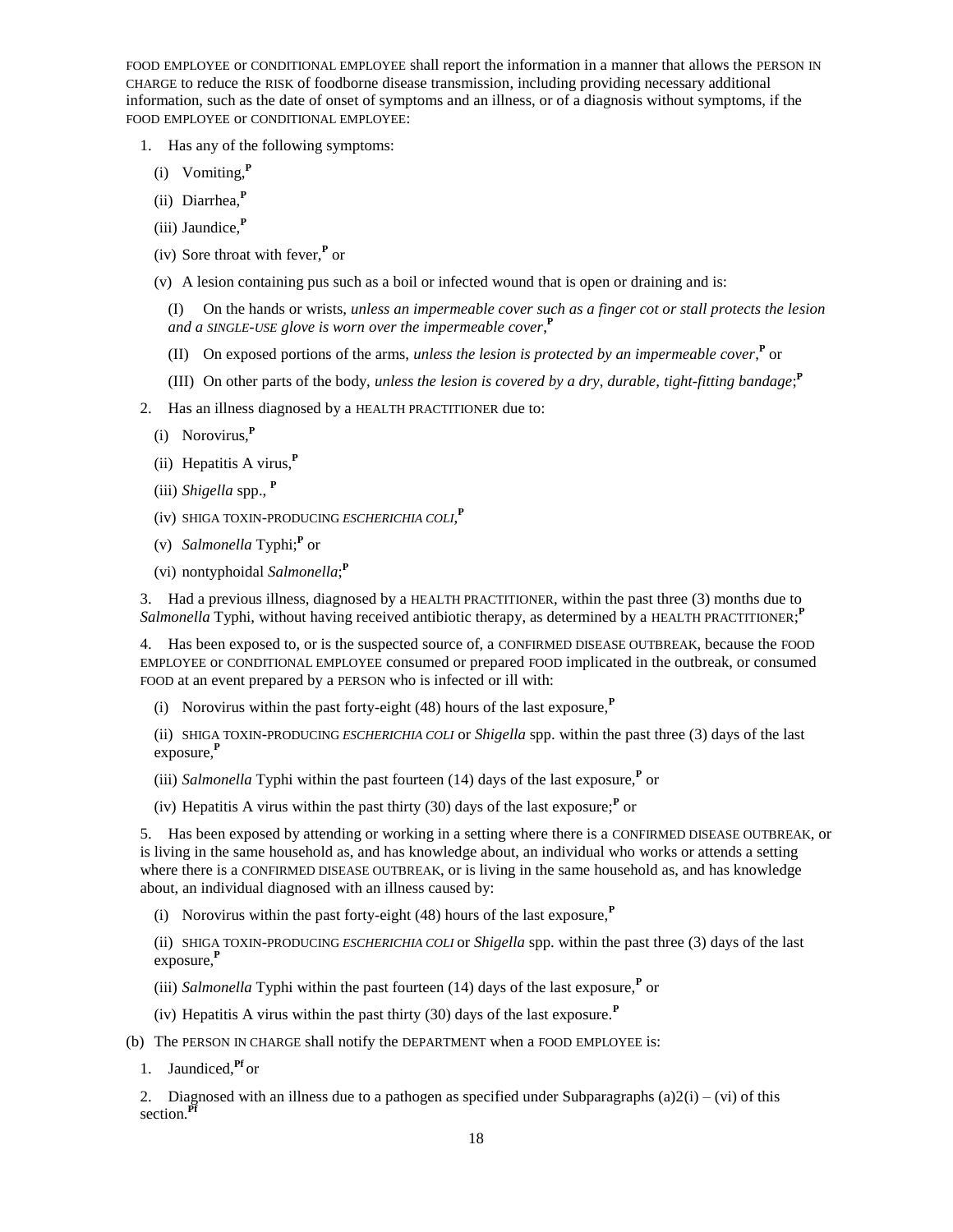(c) The PERSON IN CHARGE shall ensure that a CONDITIONAL EMPLOYEE:

1. Who exhibits or reports a symptom, or who reports a diagnosed illness as specified under Subparagraphs  $(a)1 - 3$  of this section, is prohibited from becoming a FOOD EMPLOYEE until the CONDITIONAL EMPLOYEE meets the criteria for the specific symptoms or diagnosed illness as specified under  $40-7-1-04(3)$ ;<sup>P</sup> and

2. Who will work as a FOOD EMPLOYEE in a FOOD ESTABLISHMENT that serves as a HIGHLY SUSCEPTIBLE POPULATION and reports a history of exposure as specified under Subparagraphs (a) $4 - 5$ , is prohibited from becoming a FOOD EMPLOYEE until the CONDITIONAL EMPLOYEE meets the criteria as specified under 40-7-1-  $.04(3)(i)$ .

(d) The PERSON IN CHARGE shall ensure that a FOOD EMPLOYEE who exhibits or reports a symptom, or who reports a diagnosed illness or a history of exposure as specified under Subparagraphs (a) $1 - 5$  of this section is:

1. EXCLUDED as specified under  $40-7-1-0.04(2)(a) - (c)$ , and Subparagraphs (d)1, (e)1, (f)1, (g) or (h)1 and in compliance with the provisions specified under  $40-7-1-04(3)(a) - (h)$ ; <sup>**P**</sup> or

2. RESTRICTED as specified under Subparagraphs  $40-7-1-04(2)(d)2$ , (e)2, (f)2, (h)2, or  $40-7-1-04(2)(i)$  or (j) and in compliance with the provisions specified under  $40-7-1-04(3)(d) - (i)$ .

(e) A FOOD EMPLOYEE or CONDITIONAL EMPLOYEE shall report to the PERSON IN CHARGE the information as specified under (a) of this section.**Pf**

(f) A FOOD EMPLOYEE shall:

1. Comply with an EXCLUSION as specified under  $40-7-1-0.04(2)(a) - (c)$  and Subparagraphs  $40-7-1-0.04(2)(d)1$ , (e)1, (f)1, (g), or (h)1 and with the provisions specified under  $40-7-1-04(3)(a) - (h)$ ; <sup>p</sup> or

2. Comply with a RESTRICTION as specified under Subparagraphs 40-7-1-.04(2)(d)2, (e)2, (f)2, (g), (h)2, or  $40-7-1-04(2)(h)$ , (i), or (j) and comply with the provisions specified under  $40-7-1-04(3)(d) - (i)$ .

(2) **Exclusions and Restrictions.** The PERSON IN CHARGE shall EXCLUDE or RESTRICT a FOOD EMPLOYEE from a FOOD ESTABLISHMENT in accordance with the following:

(a) *Except when the symptom is from a noninfectious condition,* EXCLUDE a FOOD EMPLOYEE if the FOOD EMPLOYEE is:

1. Symptomatic with vomiting or diarrhea;**<sup>P</sup>** or

2. Symptomatic with vomiting or diarrhea and diagnosed with an infection from Norovirus, *Shigella* spp., nontyphoidal *Salmonella*, or SHIGA TOXIN-PRODUCING *E. COLI*. **P**

(b) EXCLUDE a FOOD EMPLOYEE who is:

1. Jaundiced and the onset of jaundice occurred within the last seven (7) calendar days, *unless the FOOD EMPLOYEE provides to the PERSON IN CHARGE written medical documentation from a HEALTH PRACTITIONER* specifying that the jaundice is not caused by hepatitis A virus or other fecal-orally transmitted infection;<sup>P</sup>

2. Diagnosed with an infection from hepatitis A virus within fourteen (14) calendar days from the onset of any illness symptoms, or within seven (7) calendar days of the onset of jaundice;<sup>*P*</sup> or

3. Diagnosed with an infection from hepatitis A virus without developing symptoms.**<sup>P</sup>**

(c) EXCLUDE a FOOD EMPLOYEE who is diagnosed with an infection from *Salmonella* Typhi or reports a previous infection with *Salmonella* Typhi within the past three (3) months as specified under Subparagraph 40-7-1- .04(1)(a)3.**<sup>P</sup>**

(d) If a FOOD EMPLOYEE is diagnosed with an infection from Norovirus and is ASYMPTOMATIC:

1. EXCLUDE the FOOD EMPLOYEE who works in a FOOD ESTABLISHMENT serving a HIGHLY SUSCEPTIBLE POPULATION;<sup>P</sup> or

2. RESTRICT the FOOD EMPLOYEE who works in a FOOD ESTABLISHMENT not serving a HIGHLY SUSCEPTIBLE POPULATION. **P**

(e) If a FOOD EMPLOYEE is diagnosed with an infection from *Shigella* spp. and is ASYMPTOMATIC:

1. EXCLUDE the FOOD EMPLOYEE who works in a FOOD ESTABLISHMENT serving a HIGHLY SUSCEPTIBLE <code>POPULATION;</code><sup>P</sup> or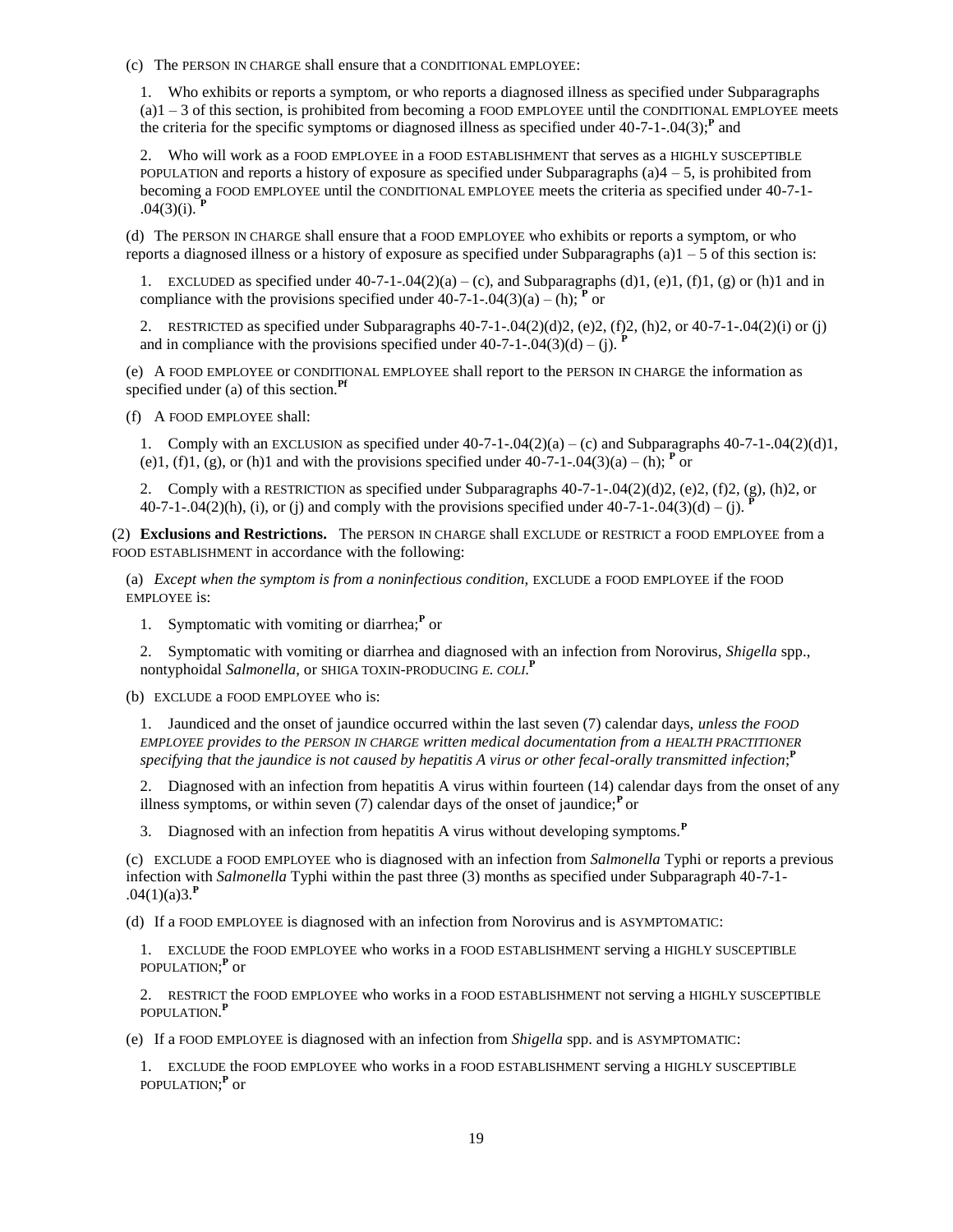2. RESTRICT the FOOD EMPLOYEE who works in a FOOD ESTABLISHMENT not serving a HIGHLY SUSCEPTIBLE POPULATION. **P**

(f) If a FOOD EMPLOYEE is diagnosed with an infection from SHIGA TOXIN-PRODUCING *E. COLI*, and is ASYMPTOMATIC:

1. EXCLUDE the FOOD EMPLOYEE who works in a FOOD ESTABLISHMENT serving a HIGHLY SUSCEPTIBLE <code>POPULATION;</code><sup>P</sup> or

2. RESTRICT the FOOD EMPLOYEE who works in a FOOD ESTABLISHMENT not serving a HIGHLY SUSCEPTIBLE POPULATION. **P**

(g) If a FOOD EMPLOYEE is diagnosed with an infection from nontyphoidal *Salmonella* and is ASYMPTOMATIC, RESTRICT the FOOD EMPLOYEE who works in a FOOD ESTABLISHMENT serving a HIGHLY SUSCEPTIBLE POPULATION or in a FOOD ESTABLISHMENT not serving a HIGHLY SUSCEPTIBLE POPULATION. **P**

(h) If a FOOD EMPLOYEE is ill with symptoms of acute onset of sore throat with fever:

1. EXCLUDE the FOOD EMPLOYEE who works in a FOOD ESTABLISHMENT serving a HIGHLY SUSCEPTIBLE POPULATION;<sup>P</sup> or

2. RESTRICT the FOOD EMPLOYEE who works in a FOOD ESTABLISHMENT not serving a HIGHLY SUSCEPTIBLE POPULATION. **P**

(i) If a FOOD EMPLOYEE is infected with a skin lesion containing pus such as a boil or infected wound that is open or draining and not properly covered as specified under Subparagraph  $40-7-1-04(1)(a)1(v)$ , RESTRICT the FOOD EMPLOYEE. **P**

(j) If a FOOD EMPLOYEE is exposed to a foodborne pathogen as specified under Subparagraphs 40-7-1-  $.04(1)(a)4(i - iv)$  or  $40-7-1-.04(1)(a)5(i - iv)$ , RESTRICT the EMPLOYEE who works in a FOOD ESTABLISHMENT serving a HIGHLY SUSCEPTIBLE POPULATION. **P**

(3) **Removal, Adjustment, or Retention of Exclusions and Restrictions.** The PERSON IN CHARGE shall adhere to the following conditions when removing, adjusting, or retaining the EXCLUSION or RESTRICTION of a FOOD EMPLOYEE:

(a) *Except when a FOOD EMPLOYEE is diagnosed with an infection from hepatitis A virus or Salmonella* Typhi:

1. Reinstate a FOOD EMPLOYEE who was EXCLUDED as specified under Subparagraph 40-7-1-.04(2)(a)1 if the FOOD EMPLOYEE:

(i) Is ASYMPTOMATIC for at least twenty-four (24) hours;**<sup>P</sup>** or

(ii) Provides to the PERSON IN CHARGE written medical documentation from a HEALTH PRACTITIONER that states the symptom is from a noninfectious condition.**<sup>P</sup>**

2. If a FOOD EMPLOYEE was diagnosed with an infection from Norovirus and EXCLUDED as specified under Subparagraph 40-7-1-.04(2)(a)2:

(i) RESTRICT the FOOD EMPLOYEE, who is ASYMPTOMATIC for at least twenty-four (24) hours and works in a FOOD ESTABLISHMENT not serving a HIGHLY SUSCEPTIBLE POPULATION, until the conditions for reinstatement as specified under Subparagraphs (d)1 or 2 of this section are met;**<sup>P</sup>** or

(ii) Retain the EXCLUSION for the FOOD EMPLOYEE, who is ASYMPTOMATIC for at least twenty-four (24) hours and works in a FOOD ESTABLISHMENT that serves a HIGHLY SUSCEPTIBLE POPULATION, until the conditions for reinstatement as specified under Subparagraphs (d)1 or 2 of this section are met.**<sup>P</sup>**

3. If a FOOD EMPLOYEE was diagnosed with an infection from *Shigella* spp. and EXCLUDED as specified under Subparagraph 40-7-1-.04(2)(a)2:

(i) RESTRICT the FOOD EMPLOYEE, who is ASYMPTOMATIC for at least twenty-four (24) hours and works in a FOOD ESTABLISHMENT not serving a HIGHLY SUSCEPTIBLE POPULATION, until the conditions for reinstatement as specified under Subparagraphs (e)1 or 2 of this section are met;**<sup>P</sup>** or

(ii) Retain the EXCLUSION for the FOOD EMPLOYEE, who is ASYMPTOMATIC for at least twenty-four (24) hours and works in a FOOD ESTABLISHMENT that serves a HIGHLY SUSCEPTIBLE POPULATION, until the conditions for reinstatement as specified under Subparagraphs (e)1 or 2, or (e)1 and 3(i) of this section are met.**<sup>P</sup>**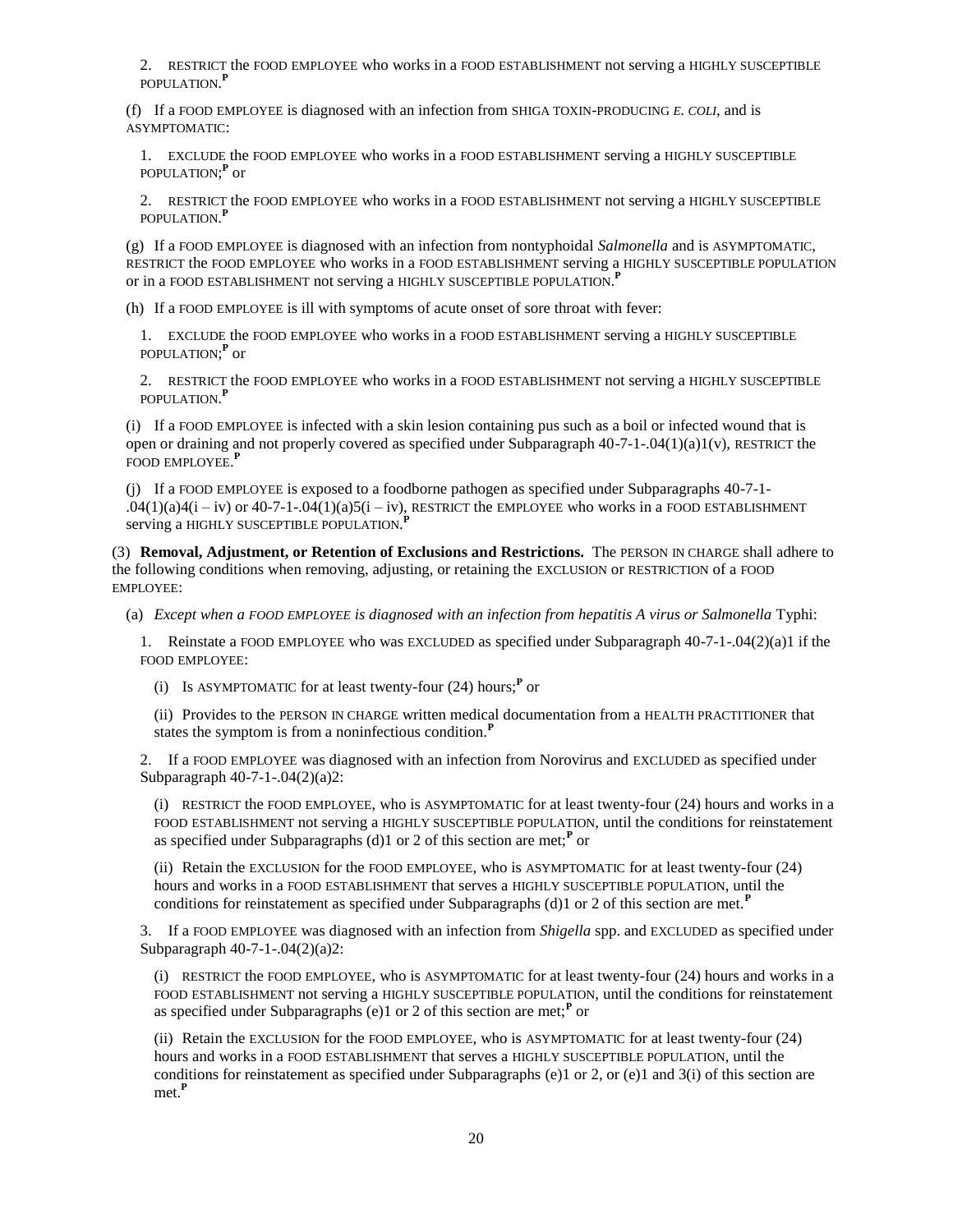4. If a FOOD EMPLOYEE was diagnosed with an infection from SHIGA TOXIN-PRODUCING *ESCHERICHIA COLI* and EXCLUDED as specified under Subparagraph  $40-7-1-04(2)(a)2$ :

(i) RESTRICT the FOOD EMPLOYEE, who is ASYMPTOMATIC for at least twenty-four (24) hours and works in a FOOD ESTABLISHMENT not serving a HIGHLY SUSCEPTIBLE POPULATION, until the conditions for reinstatement as specified under Subparagraphs (f)1 or 2 of this section are met;<sup>*P*</sup> or

(ii) Retain the EXCLUSION for the FOOD EMPLOYEE, who is ASYMPTOMATIC for at least twenty-four (24) hours and works in a FOOD ESTABLISHMENT that serves a HIGHLY SUSCEPTIBLE POPULATION, until the conditions for reinstatement as specified under Subparagraphs (f)1 or 2 are met. **P**

5. If a FOOD EMPLOYEE was diagnosed with an infection from nontyphoidal *Salmonella* and EXCLUDED as specified under Subparagraph 40-7-1-.04(2)(a)2:

(i) RESTRICT the FOOD EMPLOYEE, who is ASYMPTOMATIC for at least thirty (30) days until conditions for reinstatement as specified under Subparagraphs (g)1 or 2 of this section are met;<sup>p</sup> or

(ii) Retain the EXCLUSION for the FOOD EMPLOYEE who is SYMPTOMATIC, until conditions for reinstatement as specified under Paragraphs (g)1 or (g)2 of this section are met.**<sup>P</sup>**

(b) Reinstate a FOOD EMPLOYEE who was EXCLUDED as specified under  $40-7-1-04(2)$ (b) if the PERSON IN CHARGE obtains APPROVAL from the DEPARTMENT and one of the following conditions is met;

1. The FOOD EMPLOYEE has been jaundiced for more than seven (7) calendar days;**<sup>P</sup>**

2. The anicteric FOOD EMPLOYEE has been symptomatic with symptoms other than jaundice for more than fourteen (14) calendar days;**<sup>P</sup>** or

3. The FOOD EMPLOYEE provides to the PERSON IN CHARGE written medical documentation from a HEALTH PRACTITIONER stating that the FOOD EMPLOYEE is free of a hepatitis A virus infection.**<sup>P</sup>**

(c) Reinstate a FOOD EMPLOYEE who was EXCLUDED as specified under  $40-7-1-04(2)(c)$  if:

1. The PERSON IN CHARGE obtains APPROVAL from the DEPARTMENT;<sup>P</sup> and

2. The FOOD EMPLOYEE provides to the PERSON IN CHARGE written medical documentation from a HEALTH PRACTITIONER that states the FOOD EMPLOYEE is free from *S.* Typhi infection.**<sup>P</sup>**

(d) Reinstate a FOOD EMPLOYEE who was EXCLUDED as specified under Subparagraphs  $40-7-1-0.04(2)(a)2$  or (d)1 who was RESTRICTED under Subparagraph 40-7-1-.04(2)(d)2 if the PERSON IN CHARGE obtains APPROVAL from the DEPARTMENT and one of the following conditions is met:

1. The EXCLUDED or RESTRICTED FOOD EMPLOYEE provides to the PERSON IN CHARGE written medical documentation from a HEALTH PRACTITIONER stating that the FOOD EMPLOYEE is free of a Norovirus infection;**<sup>P</sup>**

2. The FOOD EMPLOYEE was EXCLUDED or RESTRICTED after symptoms of vomiting or diarrhea resolved, and more than forty-eight (48) hours have passed since the FOOD EMPLOYEE became ASYMPTOMATIC;<sup>P</sup> or

3. The FOOD EMPLOYEE was EXCLUDED or RESTRICTED and did not develop symptoms and more than fortyeight (48) hours have passed since the FOOD EMPLOYEE was diagnosed.**<sup>P</sup>**

(e) Reinstate a FOOD EMPLOYEE who was EXCLUDED as specified under Subparagraphs 40-7-1-.04(2)(a)2 or (e)1 or who was RESTRICTED under Subparagraph 40-7-1-.04(2)(e)2 if the PERSON IN CHARGE obtains APPROVAL from the DEPARTMENT and one of the following conditions is met:

1. The EXCLUDED or RESTRICTED FOOD EMPLOYEE provides to the PERSON IN CHARGE written medical documentation from a HEALTH PRACTITIONER stating that the FOOD EMPLOYEE is free of a *Shigella* spp. infection based on test results showing two (2) consecutive negative stool specimen cultures that are taken:

(i) Not earlier than forty-eight (48) hours after discontinuance of antibiotics,**<sup>P</sup>** and

(ii) At least twenty-four (24) hours apart;**<sup>P</sup>**

2. The FOOD EMPLOYEE was EXCLUDED or RESTRICTED after symptoms of vomiting or diarrhea resolved, and more than seven (7) calendar days have passed since the FOOD EMPLOYEE became ASYMPTOMATIC;<sup>P</sup> or

3. The FOOD EMPLOYEE was EXCLUDED or RESTRICTED and did not develop symptoms and more than seven (7) calendar days have passed since the FOOD EMPLOYEE was diagnosed.**<sup>P</sup>**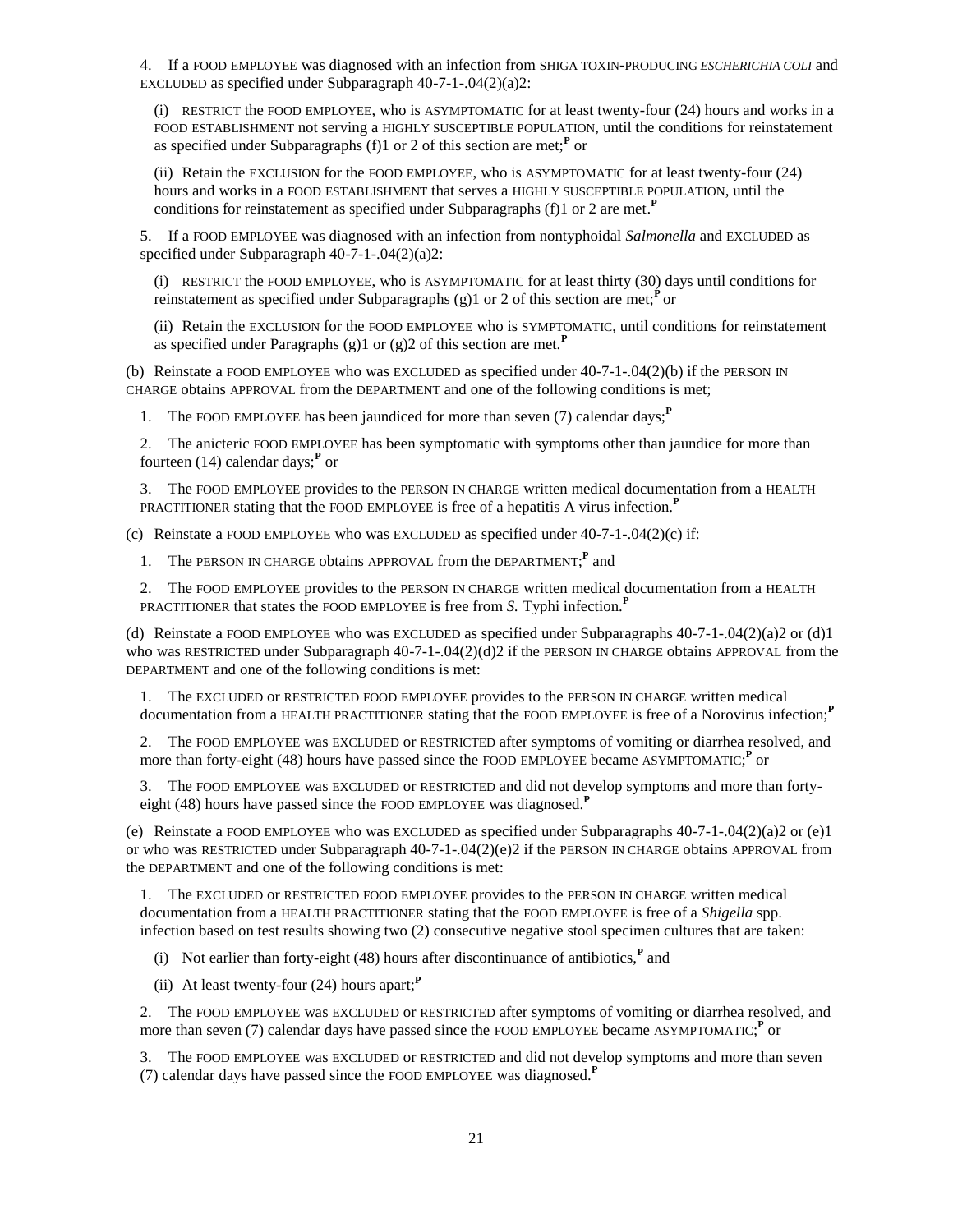(f) Reinstate a FOOD EMPLOYEE who was EXCLUDED or RESTRICTED as specified under Subparagraphs 40-7-1-  $.04(2)(a)2$  or (f)1 or who was RESTRICTED under Subparagraph  $40-7-1-04(2)(f)2$  if the PERSON IN CHARGE obtains APPROVAL from the DEPARTMENT and one of the following conditions is met:

1. The EXCLUDED or RESTRICTED FOOD EMPLOYEE provides to the PERSON IN CHARGE written medical documentation from a HEALTH PRACTITIONER stating that the FOOD EMPLOYEE is free of an infection from SHIGA TOXIN-PRODUCING *ESCHERICHIA COLI* based on test results that show two (2) consecutive negative stool specimen cultures that are taken:

(i) Not earlier than forty-eight  $(48)$  hours after discontinuance of antibiotics;<sup>*P*</sup> and

(ii) At least twenty-four (24) hours apart;**<sup>P</sup>**

2. The FOOD EMPLOYEE was EXCLUDED or RESTRICTED after symptoms of vomiting or diarrhea resolved and more than seven (7) calendar days have passed since the FOOD EMPLOYEE became ASYMPTOMATIC;<sup>P</sup> or

3. The FOOD EMPLOYEE was EXCLUDED or RESTRICTED and did not develop symptoms and more than seven (7) days have passed since the FOOD EMPLOYEE was diagnosed.**<sup>P</sup>**

(g) Reinstate a food employee who was EXCLUDED as specified under Subparagraph 40-7-1-.04(2)(a)2 or who was RESTRICTED as specified under  $40-7-1-0.04(2)(g)$  if the PERSON IN CHARGE obtains APPROVAL from the DEPARTMENT<sup>P</sup> and one of the following conditions is met:

1. The EXCLUDED or RESTRICTED FOOD EMPLOYEE provides to the PERSON IN CHARGE written medical documentation from a HEALTH PRACTITIONER stating that the FOOD EMPLOYEE is free of a nontyphoidal *Salmonella* infection based on test results showing two (2) consecutive negative stool specimen cultures that are taken;

- (i) Not earlier than forty-eight (48) hours after discontinuance of antibiotics, $<sup>P</sup>$  and</sup>
- (ii) At least twenty-four (24) hours apart;**<sup>P</sup>**

2. The FOOD EMPLOYEE was RESTRICTED after symptoms of vomiting or diarrhea resolved and more than thirty (30) days have passed since the FOOD EMPLOYEE became ASYMPTOMATIC;<sup>P</sup> or

3. The FOOD EMPLOYEE was EXCLUDED or RESTRICTED and did not develop symptoms and more than thirty (30) days have passed since the FOOD EMPLOYEE was diagnosed.**<sup>P</sup>**

(h) Reinstate a FOOD EMPLOYEE who was EXCLUDED or RESTRICTED as specified under Subparagraphs 40-7-1-  $.04(2)(h)1$  or 2 if the FOOD EMPLOYEE provides to the PERSON IN CHARGE written medical documentation from a HEALTH PRACTITIONER stating that the FOOD EMPLOYEE meets one of the following conditions:

1. Has received antibiotic therapy for *Streptococcus pyogenes* infection for more than twenty-four (24) hours;**<sup>P</sup>**

2. Has at least one negative throat specimen culture for *Streptococcus pyogenes* infection;**<sup>P</sup>** or

3. Is otherwise determined by a HEALTH PRACTITIONER to be free of a *Streptococcus pyogenes* infection.**<sup>P</sup>**

(i) Reinstate a FOOD EMPLOYEE who was RESTRICTED as specified under  $40-7-1-04(2)$  (i) if the skin, infected wound, cut, or pustular boil is properly covered with one of the following:

1. An impermeable cover such as a finger cot or stall and a single-use glove over the impermeable cover if the infected wound or pustular boil is on the hand, finger, or wrist;**<sup>P</sup>**

2. An impermeable cover on the arm if the infected wound or pustular boil is on the arm;<sup>*P*</sup> or

3. A dry, durable, tight-fitting bandage if the infected wound or pustular boil is on another part of the body.**<sup>P</sup>**

(i) Reinstate a FOOD EMPLOYEE who was RESTRICTED as specified under  $40-7-1-0.04(2)(i)$  and was exposed to one of the following pathogens as specified under Subparagraph  $40-7-1-04(2)(a)4(i - iv)$  or  $40-7-1-04(2)(a)5(i - iv)$ :

1. Norovirus and one of the following conditions is met:

(i) More than forty-eight (48) hours have passed since the last day the FOOD EMPLOYEE was potentially exposed;**<sup>P</sup>** or

(ii) More than forty-eight (48) hours have passed since the FOOD EMPLOYEE'S household contact became ASYMPTOMATIC. **P**

2. *Shigella* spp. or SHIGA TOXIN-PRODUCING *ESCHERICHIA COLI* and one of the following conditions is met: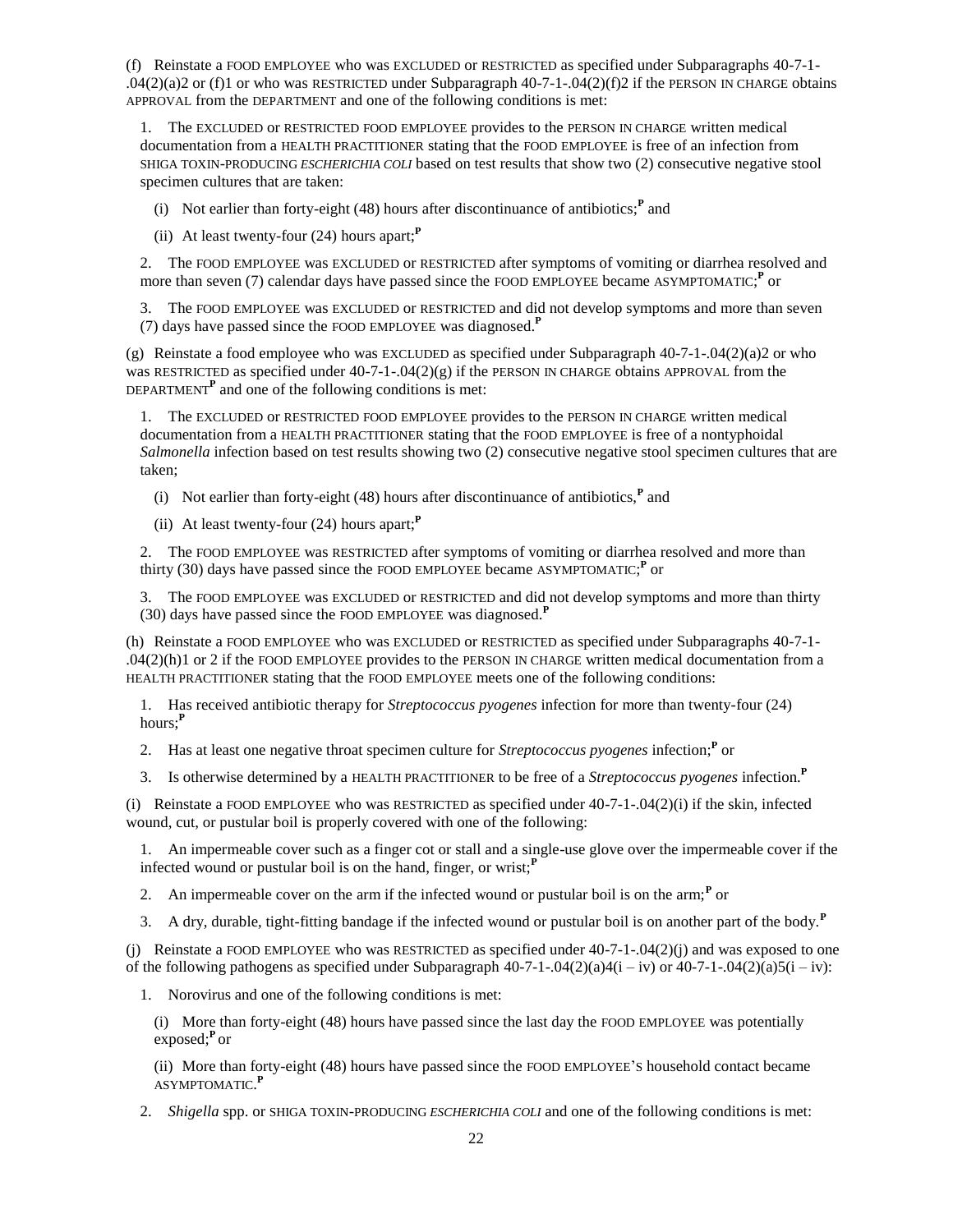(i) More than three (3) calendar days have passed since the last day the FOOD EMPLOYEE was potentially exposed;**<sup>P</sup>** or

(ii) More than three (3) calendar days have passed since the FOOD EMPLOYEE'S household contact became ASYMPTOMATIC. **P**

3. *S.* Typhi and one of the following conditions is met:

(i) More than fourteen (14) calendar days have passed since the last day the FOOD EMPLOYEE was potentially exposed;**<sup>P</sup>** or

(ii) More than fourteen (14) calendar days have passed since the FOOD EMPLOYEE'S household contact became ASYMPTOMATIC. **P**

4. Hepatitis A virus and one of the following conditions is met:

(i) The FOOD EMPLOYEE is immune to hepatitis A virus infection because of a prior illness from hepatitis A;**<sup>P</sup>**

(ii) The FOOD EMPLOYEE is immune to hepatitis A virus infection because of vaccination against hepatitis  $A:$ <sup> $\mathbf{F}$ </sup>

(iii) The FOOD EMPLOYEE is immune to hepatitis A virus infection because of IgG administration;**<sup>P</sup>**

(iv) More than thirty (30) calendar days have passed since the last day the FOOD EMPLOYEE was potentially exposed;**<sup>P</sup>**

(v) More than thirty (30) calendar days have passed since the FOOD EMPLOYEE'S household contact became jaundiced;**<sup>P</sup>** or

(vi) The FOOD EMPLOYEE does not use an alternative procedure that allows bare hand contact with READY-TO-EAT FOOD until at least thirty (30) days after the potential exposure, as specified in Subparagraphs (i) $4$ (iv) and (v) of this section, and the FOOD EMPLOYEE receives additional training about:

- (I) Hepatitis A symptoms and preventing the transmission of infection,**<sup>P</sup>**
- (II) Proper handwashing procedures,**<sup>P</sup>** and
- (III) Protecting READY-TO-EAT FOOD from contamination introduced by bare hand contact.**<sup>P</sup>**

## **40-7-1-.05 MANAGEMENT & PERSONNEL: PERSONAL CLEANLINESS.**

- (1) **Clean Condition.** FOOD EMPLOYEES shall keep their hands and exposed portions of their arms clean.**<sup>P</sup>**
- (2) **Cleaning Procedure.**

(a) Except as specified in (d) of this section, FOOD EMPLOYEES shall clean their hands and exposed portions of their arms, including surrogate prosthetic devices for hands or arms for at least twenty (20) seconds, using a cleaning compound in a HANDWASHING SINK that is equipped as specified under  $40-7-1-26(3)$  and  $40-7-1-32(1)$  –  $(6)$ .<sup>P</sup>

(b) FOOD EMPLOYEES shall use the following cleaning procedure in the order stated to clean their hands and exposed portions of their arms, including surrogate prosthetic devices for hands and arms:

- 1. Rinse under clean, running warm water;**<sup>P</sup>**
- 2. Apply an amount of cleaning compound recommended by the cleaning compound manufacturer;**<sup>P</sup>**
- 3. Rub together vigorously for at least ten (10) to fifteen (15) seconds while:

(i) Paying particular attention to removing soil from underneath the fingernails during the cleaning procedure,**<sup>P</sup>** and

(ii) Creating friction on the surfaces of the hands and arms or surrogate prosthetic devices for hands and arms, finger tips, and areas between the fingers;<sup>*P*</sup>

4. Thoroughly rinse under clean, running warm water;**<sup>P</sup>** and

5. Immediately follow the cleaning procedure with thorough drying using a method as specified under 40-7-1-  $.32(3).<sup>P</sup>$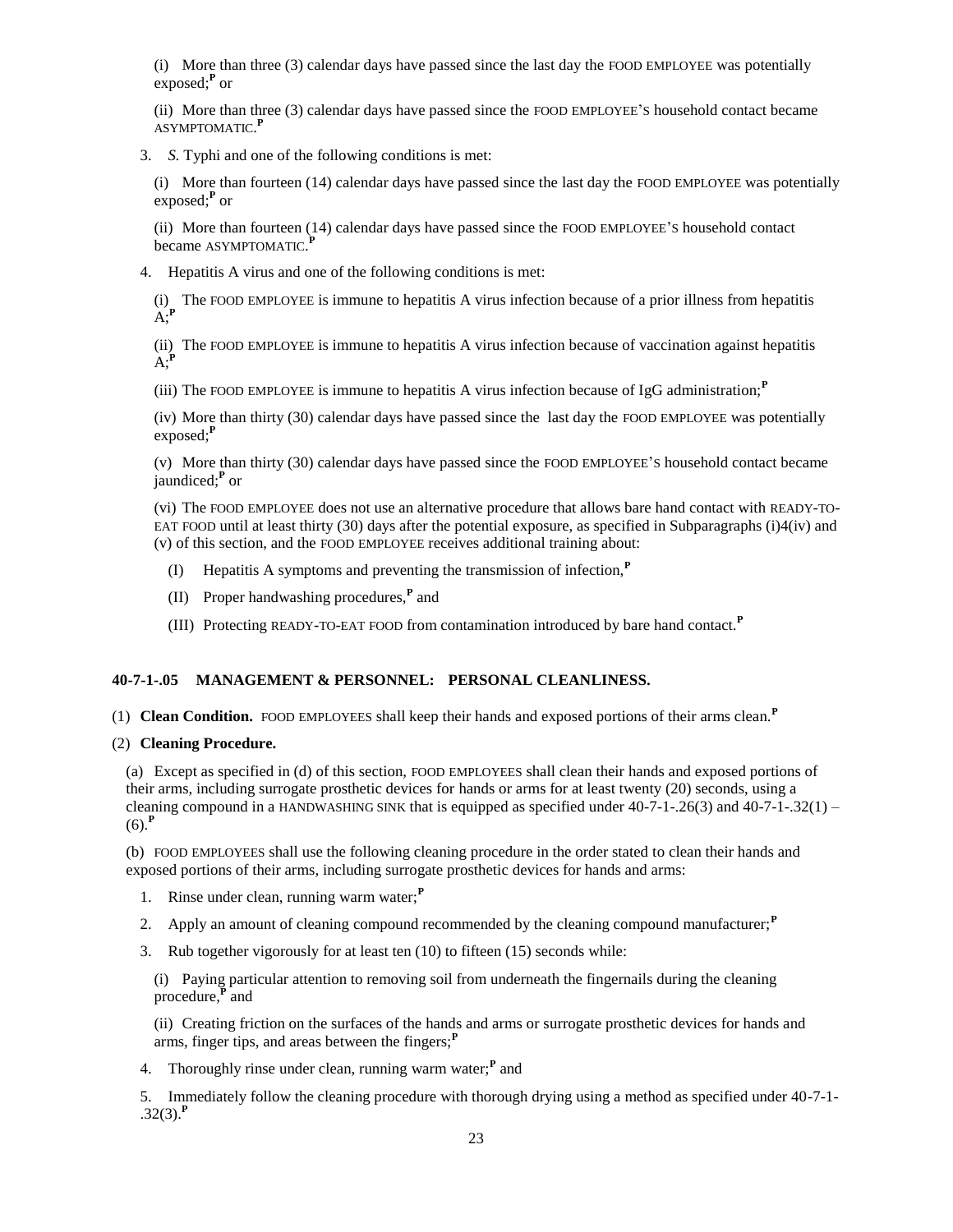(c) *To avoid recontaminating their hands or surrogate prosthetic devices, FOOD EMPLOYEES may use disposable paper towels or similar clean barriers when touching surfaces such as manually operated faucet handles on a HANDWASHING SINK or the handle of a restroom door.*

(d) *If APPROVED and capable of removing the types of soils encountered in the FOOD operations involved, an automatic handwashing facility may be used by FOOD EMPLOYEES to clean their hands or surrogate prosthetic devices.*

(3) **When to Wash.** FOOD EMPLOYEES shall clean their hands and exposed portions of their arms as specified under 40-7-1-.05(2) immediately before engaging in FOOD preparation including working with exposed FOOD, clean EQUIPMENT and UTENSILS, and unwrapped SINGLE-SERVICE and SINGLE-USE ARTICLES**<sup>P</sup>** and:

- (a) After touching bare human body parts other than clean hands and clean, exposed portions of arms;**<sup>P</sup>**
- (b) After using the toilet room;**<sup>P</sup>**
- (c) After caring for or handling SERVICE ANIMALS or aquatic animals as specified in 40-7-1-.06(4)(b);**<sup>P</sup>**

(d) Except as specified in 40-7-1-.06(1)(b), after coughing, sneezing, using a handkerchief or disposable tissue, using tobacco, eating, or drinking;**<sup>P</sup>**

(e) After handling soiled EQUIPMENT or UTENSILS; **P**

(f) During FOOD preparation, as often as necessary to remove soil and contamination and to prevent cross contamination when changing tasks;<sup>*P*</sup>

- (g) When switching between working with raw FOOD and working with READY-TO-EAT FOOD; **P**
- (h) Before donning gloves to initiate a task that involves working with FOOD;<sup>P</sup> and
- (i) After engaging in other activities that contaminate the hands.**<sup>P</sup>**

(4) **Where to Wash.** FOOD EMPLOYEES shall clean their hands in a HANDWASHING SINK or APPROVED automatic handwashing facility and may not clean their hands in a sink used for FOOD preparation or WAREWASHING, or in a service sink or a curbed cleaning facility used for the disposal of mop water and similar liquid waste.**Pf**

#### (5) **Hand Antiseptics.**

(a) A hand antiseptic used as a topical application, a hand antiseptic solution used as a hand dip, or a hand antiseptic soap shall:

1. Comply with one of the following:

(i) Be an APPROVED drug that is listed in the FDA publication **Approved Drug Products with Therapeutic Equivalence Evaluations** as an APPROVED drug based on safety and effectiveness;<sup>Pf</sup> or

(ii) Have active antimicrobial ingredients that are listed in the FDA monograph for OTC Health-Care Antiseptic Drug Products as an antiseptic handwash,**Pf** and

2. Consist only of components which the intended use of each complies with one of the following:

(i) A threshold of regulation exemption under 21 CFR 170.39 - Threshold of regulation for substances used in food-contact articles;**Pf** or

(ii) 21 CFR 178 - Indirect Food Additives: Adjuvants, Production Aids, and Sanitizers as regulated for use as a FOOD ADDITIVE with conditions of safe use,**Pf** or

(iii) A determination of generally recognized as safe (GRAS). Partial listings of substances with FOOD uses that are GRAS may be found in 21 CFR 182 - Substances Generally Recognized as Safe, 21 CFR 184 - Direct Food Substances Affirmed as Generally Recognized as Safe, or 21 CFR 186 – Indirect Food Substances Affirmed as Generally Recognized as Safe for use in contact with FOOD, and in FDA's Inventory of GRAS Notices,**Pf** or

- (iv) A prior sanction listed under 21 CFR  $181 -$ Prior Sanctioned Food Ingredients,<sup>Pf</sup> or
- (v) A FOOD Contact Notification that is effective,**PF** and
- 3. Be applied only to hands that are cleaned as specified under 40-7-1-.05(2).**Pf**

(b) If a hand antiseptic or a hand antiseptic solution used as a hand dip does not meet the criteria specified under Subparagraph (a)2 of this section, use shall be: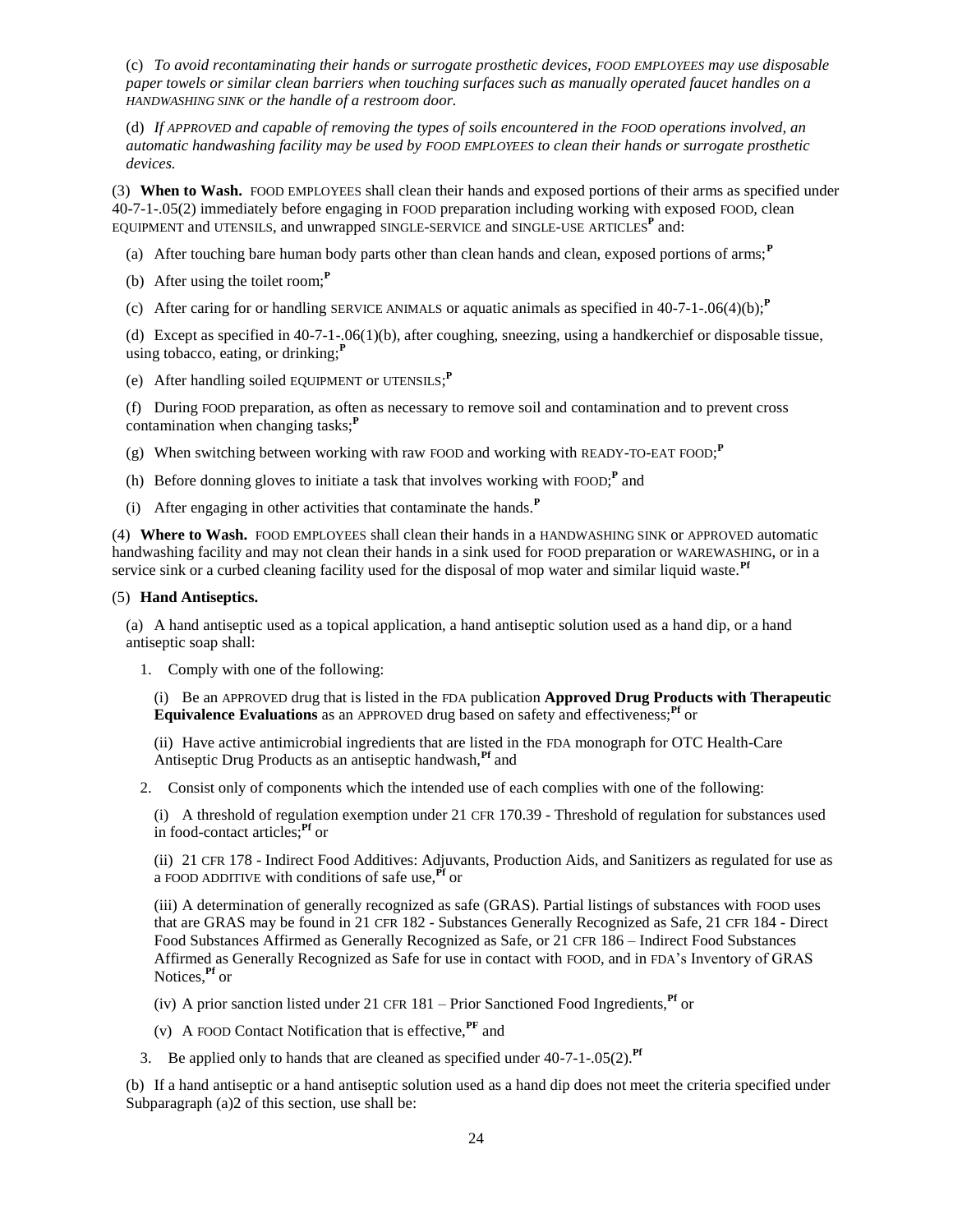1. Followed by thorough hand rinsing in clean water before hand contact with FOOD or by the use of gloves;<sup>Pf</sup> or

2. Limited to situations that involve no direct contact with FOOD by the bare hands.**Pf**

(c) A hand antiseptic solution used as a hand dip shall be maintained clean and at a strength equivalent to at least 100 MG/<sup>L</sup> chlorine.**Pf**

## (6) **Maintenance.**

(a) FOOD EMPLOYEES shall keep their fingernails trimmed, filed, and maintained so the edges and surfaces are cleanable and not rough.**Pf**

(b) *Unless wearing intact gloves in good repair*, a FOOD EMPLOYEE may not wear fingernail polish or artificial fingernails when working with exposed FOOD. **Pf**

(7) **Prohibition.** *Except for a plain ring such as a wedding band*, while preparing FOOD, FOOD EMPLOYEES may not wear jewelry including medical information jewelry on their arms and hands.

(8) **Clean Condition.** FOOD EMPLOYEES shall wear clean outer clothing to prevent contamination of FOOD, EQUIPMENT, UTENSILS, LINENS, and SINGLE-SERVICE and SINGLE-USE ARTICLES.

# **40-7-1-.06 MANAGEMENT & PERSONNEL: HYGIENIC PRACTICES.**

## (1) **Eating, Drinking, or Using Tobacco.**

(a) Except as specified in (b) of this section, an EMPLOYEE shall eat, drink, or use any form of tobacco only in designated areas where the contamination of exposed FOOD; clean EQUIPMENT, UTENSILS, and LINENS; unwrapped SINGLE-SERVICE and SINGLE-USE ARTICLES; or other items needing protection cannot result.

(b) *A FOOD EMPLOYEE may drink from a closed BEVERAGE container if the container is handled to prevent contamination of:*

- 1. *The EMPLOYEE'S hands;*
- 2. *The container; and*

3. *Exposed FOOD; clean EQUIPMENT, UTENSILS, and LINENS; and unwrapped SINGLE-SERVICE and SINGLE-USE ARTICLES.*

(2) **Discharges from the Eyes, Nose, and Mouth.** FOOD EMPLOYEES experiencing persistent sneezing, coughing, or a runny nose that causes discharges from the eyes, nose, or mouth may not work with exposed FOOD; clean EQUIPMENT, UTENSILS, and LINENS; or unwrapped SINGLE-SERVICE or SINGLE-USE ARTICLES.

# (3) **Effectiveness.**

(a) Except as provided in (b) of this section, FOOD EMPLOYEES shall wear hair restraints such as hats, hair coverings or nets, beard restraints, and clothing that covers body hair, that are designed and worn to effectively keep their hair from contacting exposed FOOD; clean EQUIPMENT, UTENSILS, and LINENS; and unwrapped SINGLE-SERVICE and SINGLE-USE ARTICLES.

(b) *This section does not apply to FOOD EMPLOYEES such as counter staff who only serve BEVERAGES and wrapped or PACKAGED FOODS, hostesses, and wait staff if they present a minimal RISK of contaminating exposed FOOD; clean EQUIPMENT, UTENSILS, and LINENS; and unwrapped SINGLE-SERVICE and SINGLE-USE ARTICLES.*

# (4) **Handling Prohibition.**

(a) Except as specified in (b) of this section, FOOD EMPLOYEES may not care for or handle animals that may be present such as patrol dogs, SERVICE ANIMALS, or pets that are allowed as specified in Subparagraphs 40-7-1-  $.34(15)(b)2 - 5.$ <sup>PF</sup>

(b) *FOOD EMPLOYEES with SERVICE ANIMALS may handle or care for their SERVICE ANIMALS and FOOD EMPLOYEES may handle or care for FISH in aquariums or MOLLUSCAN SHELLFISH or crustacea in display tanks if they wash their hands as specified under 40-7-1-.05(2) and 40-7-1-.05(3)(c).*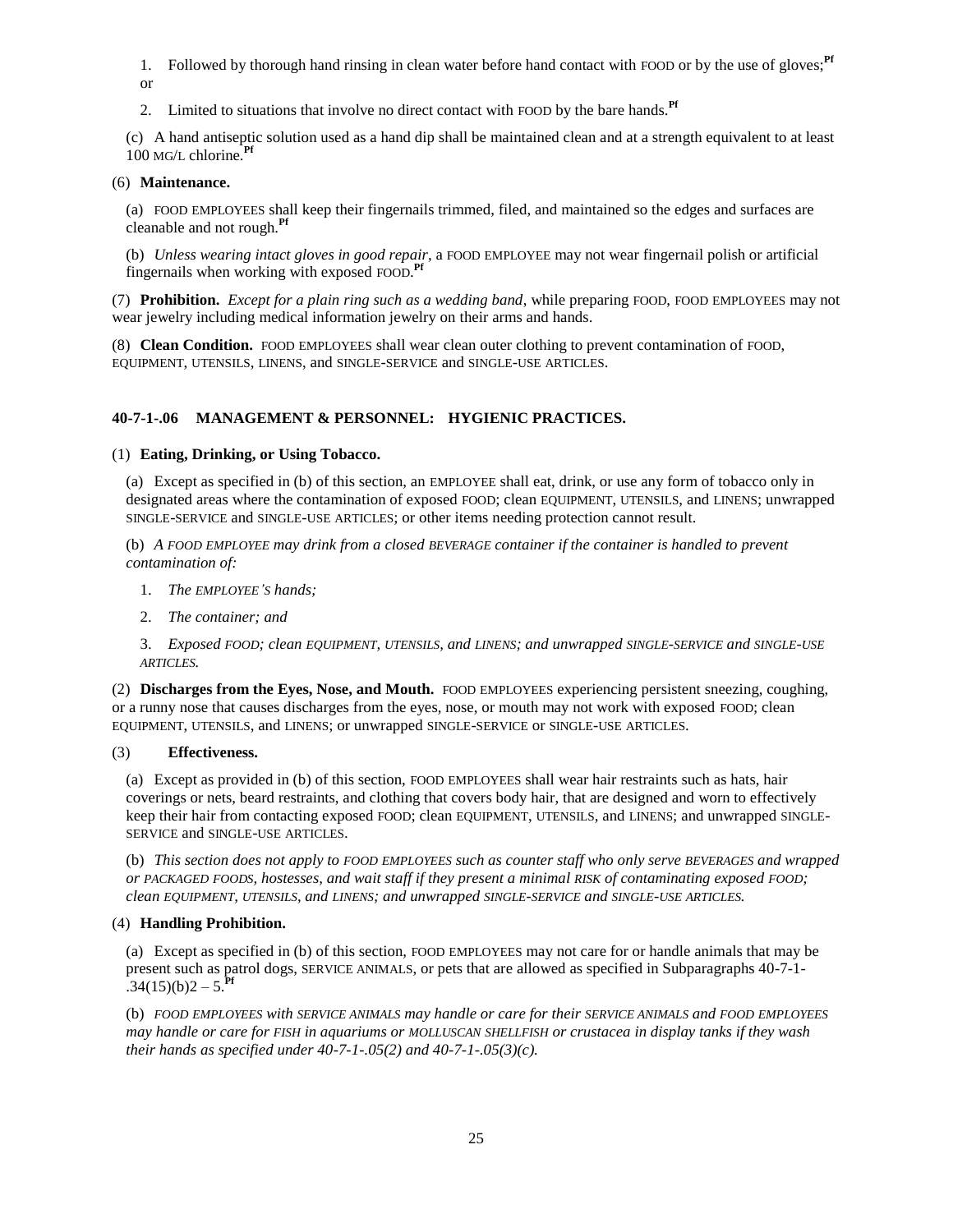## **40-7-1-.07 MANAGEMENT & PERSONNEL: RESPONDING TO CONTAMINATION EVENTS.**

(1) **Clean-up of Vomiting and Diarrheal Events.** A FOOD ESTABLISHMENT shall have procedures for EMPLOYEES to follow when responding to vomiting or diarrheal events that involve the discharge of vomitus or fecal matter onto surfaces in the FOOD ESTABLISHMENT. The procedures shall address the specific actions EMPLOYEES must take to minimize the spread of contamination and the exposure of EMPLOYEES, CONSUMERs, FOOD, and surfaces to vomitus or fecal matter.**Pf**

## **40-7-1-.08 FOOD: CHARACTERISTICS.**

(1) **Safe, Unadulterated, and Honestly Presented.** FOOD shall be safe, unADULTERATED, and, as specified under 40-7-1-.13(2), honestly presented.**<sup>P</sup>**

## **40-7-1-.09 FOOD: SOURCES, SPECIFICATIONS, AND ORIGINAL CONTAINERS AND RECORDS.**

## (1) **Compliance with Food Law.**

(a) FOOD shall be obtained from sources that comply with LAW. **P**

(b) FOOD prepared in a private home may not be used or offered for human consumption in a FOOD ESTABLISHMENT. **P**

(c) PACKAGED FOOD shall be labeled as specified in LAW, including 21 CFR 101 Food Labeling, 9 CFR 317 Labeling, Marking Devices, and Containers, and 9 CFR 381 Subpart N Labeling and Containers, and as specified under 40-7-1-.09(14) and 40-7-1-.09(15).**Pf**

(d) FISH, *other than those specified in paragraph 40-7-1-.11(5)(b), that are intended for consumption in raw or undercooked form and allowed as specified in paragraph 40-7-1-.11(1)(d), may be offered for sale or service if they are obtained from a supplier that freezes the FISH as specified under 40-7-1-.11(5); or if they are frozen on the PREMISES as specified under 40-7-1-.11(5) and records are retained as specified under 40-7-1-.11(6).*

(e) WHOLE-MUSCLE, INTACT BEEF steaks that are intended for consumption in an undercooked form without a CONSUMER advisory as specified in  $40-7-1-11(1)(c)$  shall be:

1. Obtained from a FOOD PROCESSING PLANT that, upon request by the purchaser, packages the steaks and labels them to indicate that the steaks meet the definition of WHOLE-MUSCLE, INTACT BEEF, <sup>Pf</sup> or

2. Deemed acceptable by the DEPARTMENT based on other evidence, such as written buyer specifications or invoices, that indicates that the steaks meet the definition of WHOLE-MUSCLE, INTACT BEEF, <sup>Pf</sup> and

3. If individually cut in a FOOD ESTABLISHMENT:

(i) Cut from WHOLE-MUSCLE, INTACT BEEF that is labeled by a FOOD PROCESSING PLANT as specified in Subparagraph (e)1 of this section or identified as specified in Subparagraph (e)2 of this section,<sup>Pf</sup>

(ii) Prepared so they remain intact,**Pf** and

(iii) If PACKAGED for undercooking in a FOOD ESTABLISHMENT, labeled as specified in Subparagraph (e)1 of this section or identified as specified in (e)2 of this section.**Pf**

(f) MEAT and POULTRY that is not a READY-TO-EAT FOOD and is in a PACKAGED form when it is offered for sale or otherwise offered for consumption, shall be labeled to include safe handling instructions as specified in LAW, including 9 CFR 317.2(l) and 9 CFR 381.125(b).

(g) EGGS that have not been specifically treated to destroy all viable *Salmonellae* shall be labeled to include safe handling instructions as specified in LAW, including 21 CFR 101.17(h).

(2) **Food in a Hermetically Sealed Container.** FOOD in a HERMETICALLY SEALED CONTAINER shall be obtained from a FOOD PROCESSING PLANT that is regulated by the FOOD regulatory agency that has jurisdiction over the plant.**<sup>P</sup>**

(3) **Fluid Milk and Milk Products.** Fluid milk and milk products shall be obtained from sources that comply with GRADE A STANDARDS as specified in LAW. **P**

(4) **Fish.**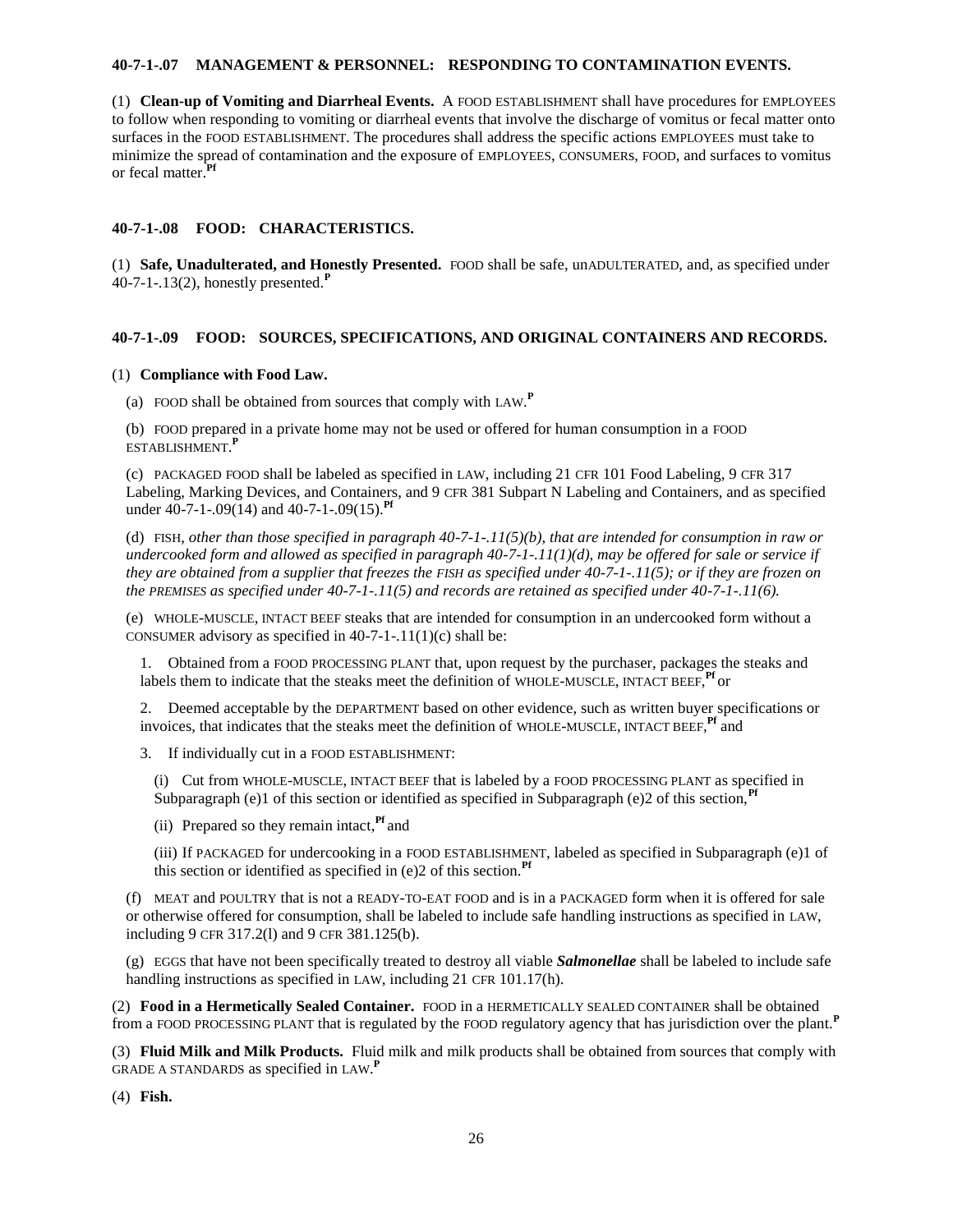- (a) FISH that are received for sale or service shall be:
	- 1. Commercially and legally caught or harvested;**<sup>P</sup>** or
	- 2. APPROVED for sale or service.**<sup>P</sup>**
- (b) MOLLUSCAN SHELLFISH that are recreationally caught may not be received for sale or service.**<sup>P</sup>**

#### (5) **Molluscan Shellfish.**

(a) MOLLUSCAN SHELLFISH shall be obtained from sources according to LAW and the requirements specified in the U.S. Department of Health and Human Services, Public Health Service, Food and Drug Administration, National Shellfish Sanitation Program Guide for the Control of Molluscan Shellfish.**<sup>P</sup>**

(b) MOLLUSCAN SHELLFISH received in interstate commerce shall be from sources that are listed in the Interstate Certified Shellfish Shippers List.**<sup>P</sup>**

## (6) **Wild Mushrooms.**

(a) Except as specified in (b) of this section, mushroom species picked in the wild shall not be offered for sale or service by a FOOD ESTABLISHMENT unless the FOOD ESTABLISHMENT has been APPROVED to do so.**<sup>P</sup>**

(b) *This section does not apply to:*

1. *Cultivated wild mushroom species that are grown, harvested, and processed in an operation that is regulated by the FOOD regulatory agency that has jurisdiction over the operation; or*

2. *Wild mushroom species if they are in packaged form and are the product of a FOOD PROCESSING PLANT that is regulated by the FOOD regulatory agency that has jurisdiction over the plant.*

### (7) **Game Animals.**

(a) If GAME ANIMALS are received for sale or service they shall be:

1. Commercially raised for FOOD**<sup>P</sup>** and:

(i) Raised, slaughtered, and processed under a voluntary inspection program that is conducted by the agency that has animal health jurisdiction,**<sup>P</sup>** or

(ii) Under a routine inspection program conducted by a regulatory agency other than the agency that has animal health jurisdiction,**<sup>P</sup>** and

(iii) Raised, slaughtered, and processed according to:

(I) LAWS governing MEAT and POULTRY as determined by the agency that has animal health jurisdiction and the agency that conducts the inspection program,**<sup>P</sup>** and

(II) Requirements which are developed by the agency that has animal health jurisdiction and the agency that conducts the inspection program with consideration of factors such as the need for antemortem and postmortem examination by an APPROVED veterinarian or veterinarian's designee;<sup>*P*</sup>

2. Under a voluntary inspection program administered by the USDA for game animals such as exotic animals – reindeer, elk, deer, antelope, water buffalo, or bison – that are "inspected and APPROVED" in accordance with 9 CFR 352 Exotic animals; voluntary inspection or rabbits that are "inspected and certified" in accordance with 9 CFR 354 voluntary inspection of rabbits and edible products thereof;<sup> $P$ </sup>

3. As allowed by LAW, for wild GAME ANIMALS that are live-caught:

(i) Under a routine inspection program conducted by a regulatory agency such as the agency that has animal health jurisdiction, **<sup>P</sup>** and

(ii) Slaughtered and processed according to:

(I) LAWS governing MEAT and POULTRY as determined by the agency that has animal health jurisdiction and the agency that conducts the inspection program,**<sup>P</sup>** and

(II) Requirements which are developed by the agency that has animal health jurisdiction and the agency that conducts the inspection program with consideration of factors such as the need for antemortem and postmortem examination by an APPROVED veterinarian or veterinarian's designee;**<sup>P</sup>** or

4. As allowed by LAW, for field-dressed wild GAME ANIMALS under a routine inspection program that ensures the animals: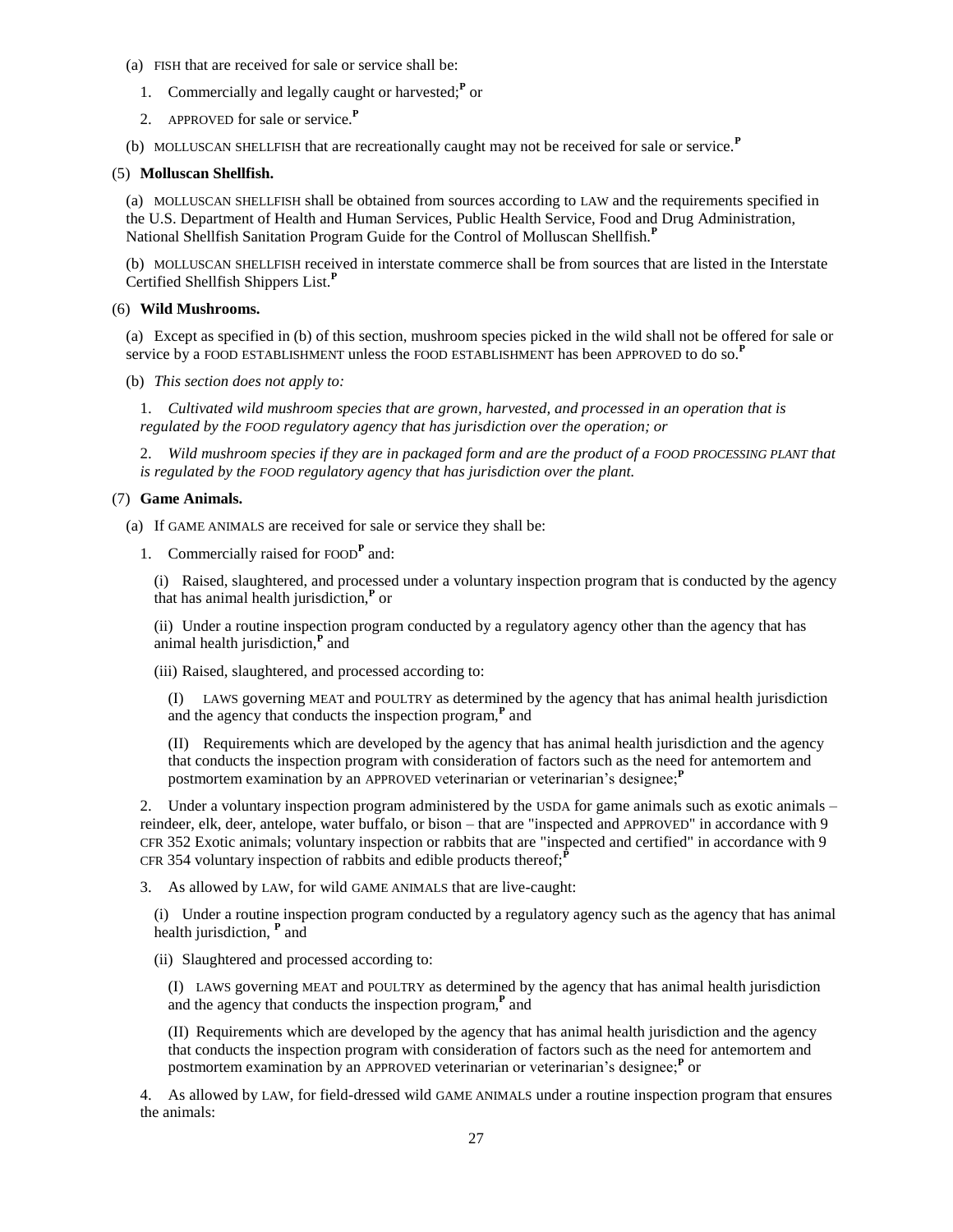(i) Receive a postmortem examination by an APPROVED veterinarian or veterinarian's designee,**<sup>P</sup>** or

(ii) Are field-dressed and transported according to requirements specified by the agency that has animal health jurisdiction and the agency that conducts the inspection program,**<sup>P</sup>** and

(iii) Are processed according to LAWS governing MEAT and POULTRY as determined by the agency that has animal health jurisdiction and the agency that conducts the inspection program.**<sup>P</sup>**

(b) A GAME ANIMAL may not be received for sale or service if it is a species of wildlife that is listed in 50 CFR 17 Endangered and threatened wildlife and plants.

(c) Processing of Deer in Retail Stores. The processing of deer in retail meat markets may be permitted if:

1. The FOOD ESTABLISHMENT performing the processing submitted a VARIANCE to the DEPARTMENT, as required in 40-7-1-.12(10)(f), which was APPROVED.

2. Carcasses are skinned, eviscerated and head is removed prior to being brought into the facility.**<sup>P</sup>**

3. Carcasses shall be examined for proper dressing, cleanliness and removal of severely bruised or wounded places.**<sup>P</sup>**

4. Carcasses should be held separate from inspected MEATS with nothing stored underneath.**<sup>P</sup>**

5. Processing operations shall be kept separate by time and distance from normal store processing activities.**<sup>P</sup>**

6. Facilities, EQUIPMENT and UTENSILS used shall be subject to a thorough cleaning and SANITIZATION subsequent to processing and prior to resuming normal store processing activities.**<sup>P</sup>**

## (8) **Temperature.**

(a) Except as specified in (b) of this section, refrigerated, TIME/TEMPERATURE CONTROL FOR SAFETY FOOD shall be at a temperature of 5<sup>o</sup>C (41<sup>o</sup>F) or below when received.<sup>P</sup>

(b) *If a temperature other than 5°C (41°F) for a TIME/TEMPERATURE CONTROL FOR SAFETY FOOD is specified in LAW governing its distribution, such as LAWS governing milk and MOLLUSCAN SHELLFISH, the FOOD may be received at the specified temperature*.

(c) Raw EGGS shall be received in refrigerated equipment that maintains an ambient air temperature of  $7^{\circ}C(45^{\circ}F)$ or less.**<sup>P</sup>**

(d) TIME/TEMPERATURE CONTROL FOR SAFETY FOOD that is cooked to a temperature and for a time specified under 40-7-1-.11(1) – (3) and received hot shall be at a temperature of  $57^{\circ}$ C (135<sup>o</sup>F) or above.<sup>P</sup>

(e) A FOOD that is labeled frozen and shipped frozen by a FOOD PROCESSING PLANT shall be received frozen.**Pf**

(f) Upon receipt, TIME/TEMPERATURE CONTROL FOR SAFETY FOOD shall be free of evidence of previous temperature abuse.**Pf**

(9) **Additives.** FOOD may not contain unAPPROVED FOOD ADDITIVES or ADDITIVES that exceed amounts specified in 21 CFR 170-180 relating to FOOD ADDITIVES, generally recognized as safe or prior sanctioned substances that exceed amounts specified in 21 CFR 181-186, substances that exceed amounts specified in 9 CFR Subpart C Section 424.21(b) Food ingredients and sources of radiation, or pesticide residues that exceed provisions specified in 40 CFR 180 Tolerances for pesticides chemicals in food, and exceptions.**<sup>P</sup>**

(10)**Eggs.** EGGS shall be received clean and sound and may not exceed the RESTRICTED EGG tolerances for U.S. CONSUMER Grade B as specified in United States Standards, Grades, and Weight Classes for Shell Eggs, AMS 56.200 *et seq.*, administered by the Agricultural Marketing Service of USDA. **P**

# (11)**Eggs and Milk Products, Pasteurized.**

- (a) EGG PRODUCTS shall be obtained pasteurized.**<sup>P</sup>**
- (b) Fluid and dry milk and milk products shall:
	- 1. Be obtained pasteurized;<sup>P</sup> and
	- 2. Comply with GRADE A STANDARDS as specified in LAW. **P**

(c) Frozen milk products, such as ice cream, shall be obtained pasteurized as specified in 21 CFR 135 - Frozen desserts.**<sup>P</sup>**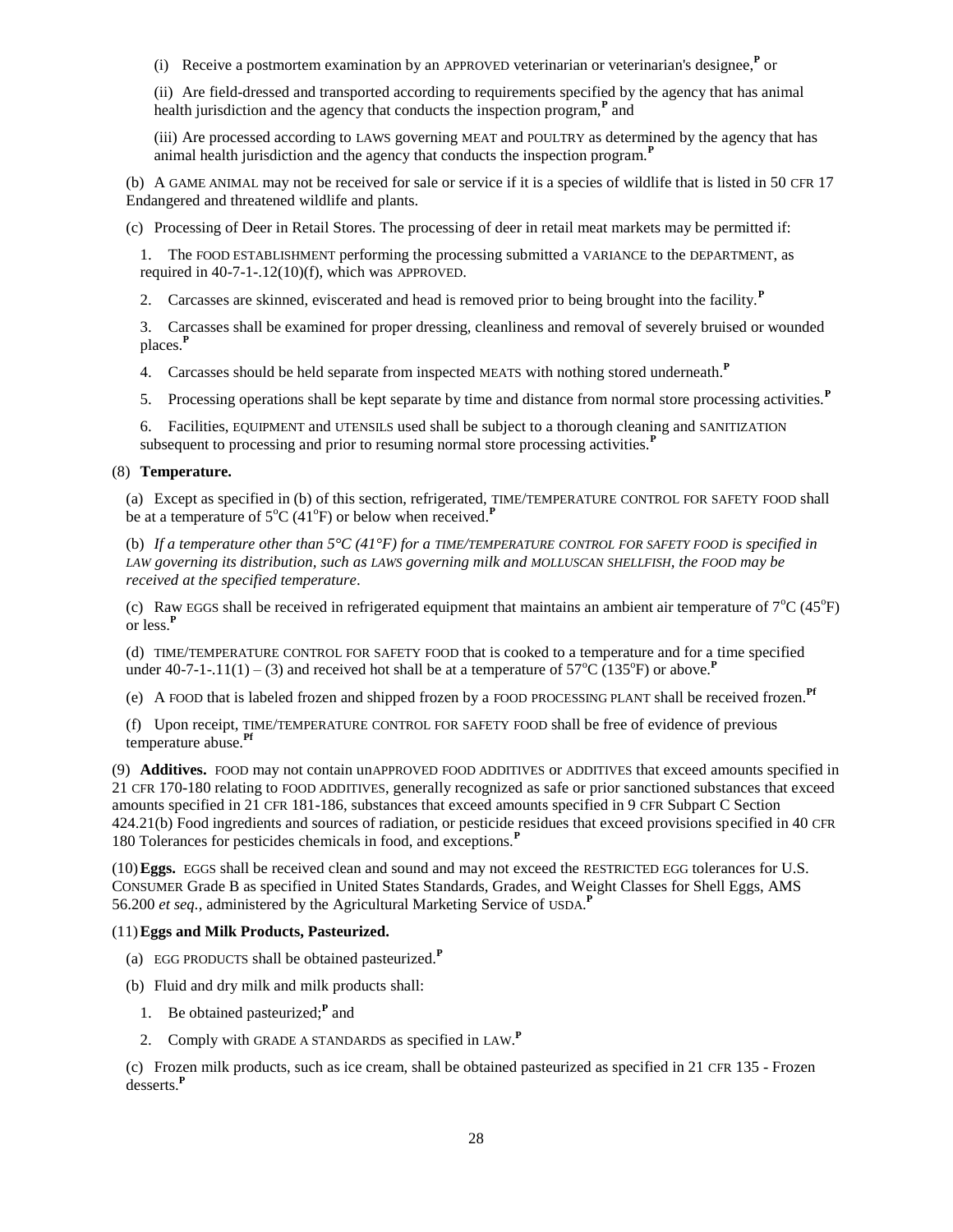(d) Cheese shall be obtained pasteurized *unless alternative procedures to pasteurization are specified in the CFR, such as 21 CFR 133 - Cheeses and related cheese products, for curing certain cheese varieties.***<sup>P</sup>**

(12)**Package Integrity.** FOOD packages shall be in good condition and protect the integrity of the contents so that the FOOD is not exposed to ADULTERATION or potential contaminants.**Pf**

(13) **Ice.** Ice for use as a FOOD or a cooling medium shall be made from DRINKING WATER. **P**

#### (14)**Shucked Shellfish, Packaging and Identification.**

(a) Raw SHUCKED SHELLFISH shall be obtained in nonreturnable packages which bear a legible label that identifies the:**Pf**

1. Name, address, and CERTIFICATION NUMBER of the shucker, packer or repacker of the MOLLUSCAN SHELLFISH; **Pf** and

2. The "sell by" or "best if used by" date for packages with a capacity of less than 1.89 L (one-half gallon) or the date shucked for packages with a capacity of 1.89 L (one-half gallon) or more.**Pf**

(b) A package of raw SHUCKED SHELLFISH that does not bear a label or which bears a label which does not contain all the information as specified under (a) of this section shall be subject to a hold order, as allowed by LAW, or seizure and destruction in accordance with 21 CFR Subpart D - Specific Administrative Decisions Regarding Interstate Shipments, Section 1240.60(d) Molluscan shellfish and/or O.C.G.A. § 26-2-38.

#### (15)**Shellstock Identification.**

(a) SHELLSTOCK shall be obtained in containers bearing legible source identification tags or labels that are affixed by the harvester or DEALER that depurates, ships, or reships the SHELLSTOCK, as specified in the National Shellfish Sanitation Program Guide for the Control of Molluscan Shellfish, and that list:**Pf**

1. Except as specified under (c) of this section, on the harvester's tag or label, the following information in the following order:**Pf**

- (i) The harvester's identification number that is assigned by the SHELLFISH CONTROL AUTHORITY, **Pf**
- (ii) The date of harvesting,**Pf**

(iii) The most precise identification of the harvest location or aquaculture site that is practicable based on the system of harvest area designations that is in use by the SHELLFISH CONTROL AUTHORITY and including the abbreviation of the name of the state or country in which the shellfish are harvested, <sup>Pf</sup>

(iv) The type and quantity of shellfish,**Pf** and

(v) The following statement in bold, capitalized type: "This tag is required to be attached until container is empty or retagged and thereafter kept on file for 90 days",<sup>Pf</sup> and

2. Except as specified in (d) of this section, on each DEALER'S tag or label, the following information in the following order:**Pf**

(i) The DEALER'S name and address, and the CERTIFICATION NUMBER assigned by the SHELLFISH CONTROL AUTHORITY, **Pf**

(ii) The original shipper's CERTIFICATION NUMBER including the abbreviation of the name of the state or country in which the shellfish are harvested,**Pf**

(iii) The same information as specified for a harvester's tag under Subparagraphs (a) $1(ii) - (iv)$  of this section,**Pf** and

(iv) The following statement in bold, capitalized type: "This tag is required to be attached until container is empty and thereafter kept on file for 90 days."**Pf**

(b) A container of SHELLSTOCK that does not bear a tag or label or that bears a tag or label that does not contain all the information as specified under (a) of this section shall be subject to a hold order, as allowed by LAW, or seizure and destruction in accordance with 21 CFR Subpart D - Specific Administrative Decisions Regarding Interstate Shipments, Section 1240.60(d) and/or O.C.G.A. § 26-2-38.

(c) If a place is provided on the harvester's tag or label for a DEALER's name, address, and CERTIFICATION NUMBER, the DEALER's information shall be listed first.

(d) *If the harvester's tag or label is designed to accommodate each DEALER's identification as specified under Subparagraphs (a)2(i) and (ii) of this section, individual DEALER tags or labels need not be provided.*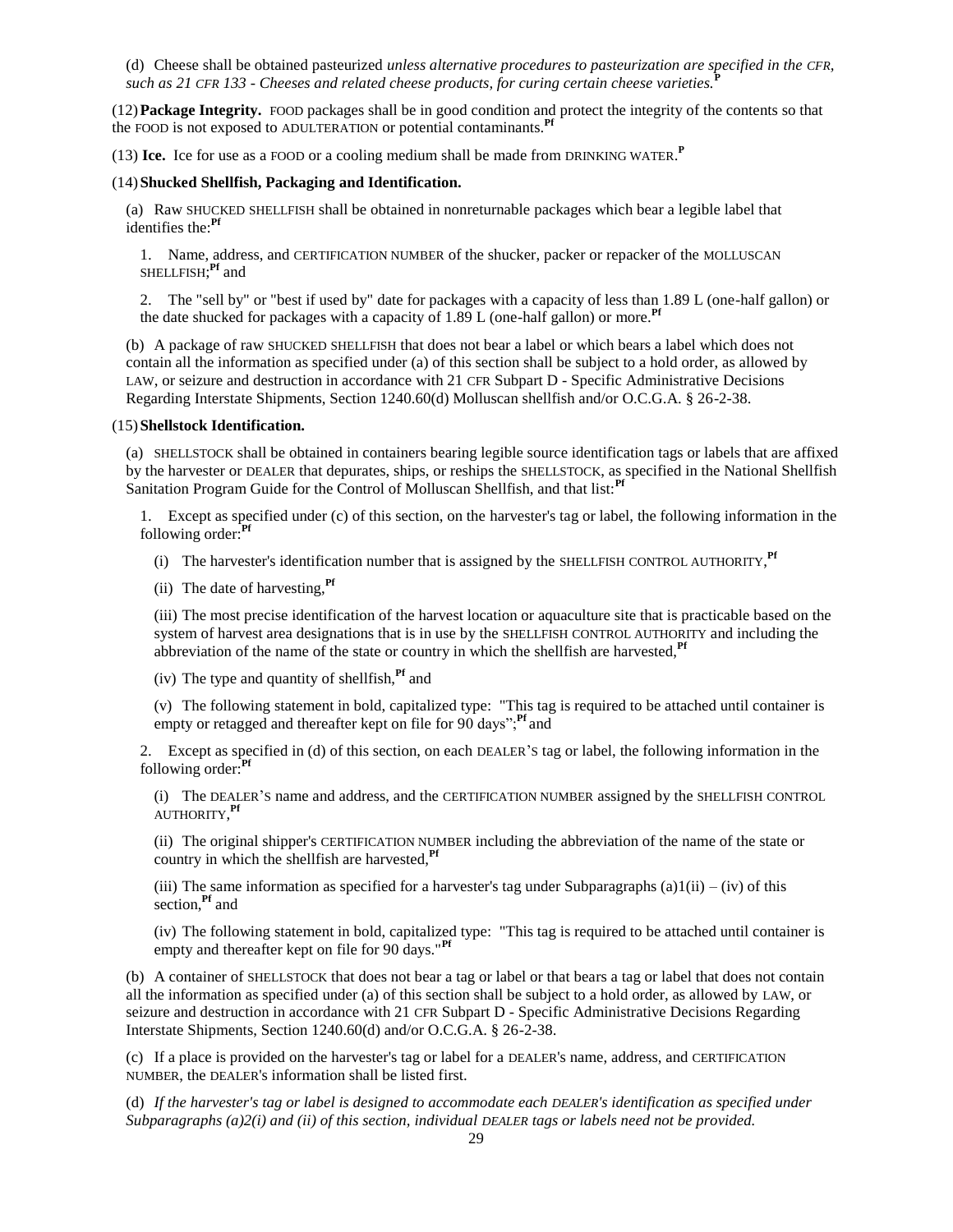(16)**Shellstock, Condition.** When received by a FOOD ESTABLISHMENT, SHELLSTOCK shall be reasonably free of mud, dead shellfish, and shellfish with broken shells. Dead shellfish or SHELLSTOCK with badly broken shells shall be discarded.

(17) **Juice Treated.** Pre-PACKAGED JUICE shall:

(a) Be obtained from a processor with a HACCP system as specified in 21 CFR Part 120 Hazard Analysis and Critical Control (HACCP) Systems;**Pf** and

(b) Be obtained pasteurized or otherwise treated to attain a 5-log reduction of the most resistant microorganism of public health significance as specified in 21 CFR Part 120.24 Process Controls.**<sup>P</sup>**

## (18)**Molluscan Shellfish, Original Container.**

(a) Except as specified in  $(b) - (d)$  of this section, MOLLUSCAN SHELLFISH may not be removed from the container in which they are received other than immediately before sale or preparation for service.

(b) *For display purposes, SHELLSTOCK may be removed from the container in which they are received, displayed on drained ice, or held in a display container, and a quantity specified by a CONSUMER may be removed from the display or display container and provided to the CONSUMER if:*

1. *The source of the SHELLSTOCK on display is identified as specified under 40-7-1-.09(15) and recorded as specified under 40-7-1-.09(19); and*

2. *The SHELLSTOCK are protected from contamination.*

(c) *SHUCKED SHELLFISH may be removed from the container in which they were received and held in a display container from which individual servings are dispensed upon a CONSUMER'S request if:*

1. *The labeling information for the shellfish on display as specified under 40-7-1-.09(14) is retained and correlated to the date when, or dates during which, the shellfish are sold or served; and*

2. *The shellfish are protected from contamination.*

(d) *SHUCKED SHELLFISH may be removed from the container in which they were received and repacked in CONSUMER self-service containers where allowed by LAW if:*

1. *The labeling information for the shellfish is on each CONSUMER self-service container as specified under 40-7-1-.09(14) and 40-7-1-.13(3)(a) and (b)1 – 5;*

2. *The labeling information as specified under 40-7-1-.09(14) is retained and correlated with the date when, or dates during which, the shellfish are sold or served;*

3. *The labeling information and dates specified under Subparagraph (d)2 of this section are maintained for 90 days; and*

4. *The shellfish are protected from contamination.*

# (19)**Shellstock, Maintaining Identification.**

(a) Except as specified under Subparagraph (c)2 of this section, SHELLSTOCK tags or labels shall remain attached to the container in which the SHELLSTOCK are received until the container is empty.**Pf**

(b) The date when the last SHELLSTOCK from the container is sold or served shall be recorded on the tag or label.**Pf**

(c) The identity of the source of SHELLSTOCK that are sold or served shall be maintained by retaining SHELLSTOCK tags or labels for ninety (90) calendar days from the date that is recorded on the tag or label, as specified under (b) of this section, by:**Pf**

1. Using an APPROVED record keeping system that keeps the tags or labels in chronological order correlated to the date that is recorded on the tag or label, as specified under (b) of this section;**Pf** and

2. If SHELLSTOCK are removed from its tagged or labeled container:

(i) Preserving source identification by using a record keeping system as specified under Subparagraph (c)1 of this section,**Pf** and

(ii) Ensuring that SHELLSTOCK from one tagged or labeled container are not COMMINGLED with SHELLSTOCK from another container with different CERTIFICATION NUMBERS; different harvest dates; or different growing areas as identified on the tag or label before being ordered by the CONSUMER. **Pf**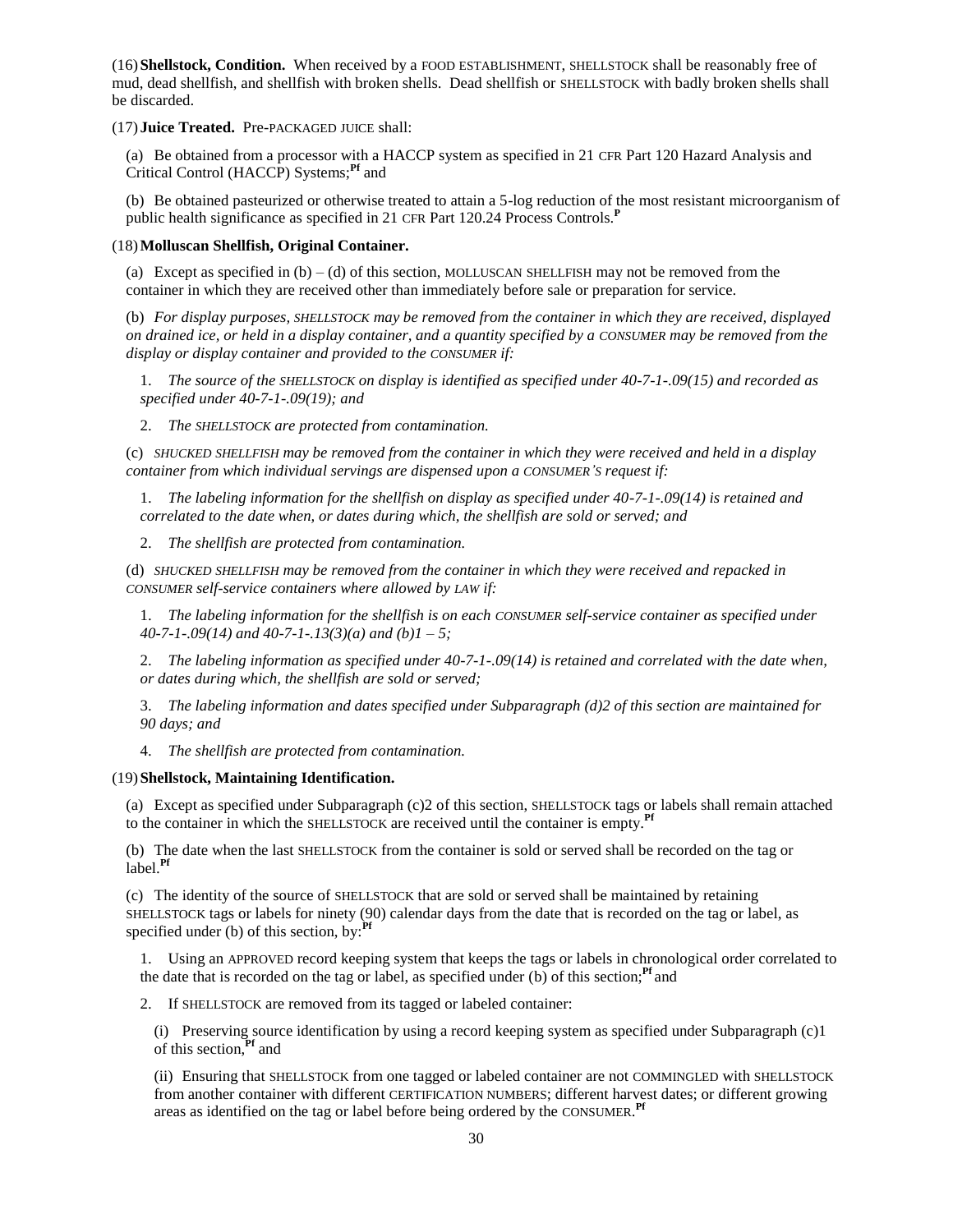## **40-7-1-.10 FOOD: PROTECTION FROM CONTAMINATION AFTER RECEIVING.**

#### (1) **Preventing Contamination from Hands.**

(a) FOOD EMPLOYEES shall wash their hands as specified under 40-7-1-.05(2).

(b) *Except when washing fruits and vegetables as specified under 40-7-1-.10(7) or as specified in (d) and (e) of this section*, FOOD EMPLOYEES may not contact exposed, READY-TO-EAT FOOD with their bare hands and shall use suitable UTENSILS such as deli tissue, spatulas, tongs, single-use gloves, or dispensing EQUIPMENT. **P**

(c) FOOD EMPLOYEES shall minimize bare hand and arm contact with exposed FOOD that is not in a READY-TO-EAT form.**Pf**

(d) *Paragraph (b) of this section does not apply to a FOOD EMPLOYEE that contacts exposed, READY-TO-EAT FOOD with bare hands at the time the READY-TO-EAT FOOD is being added as an ingredient to a FOOD that:*

1. *Contains a raw animal FOOD and is to be cooked in the FOOD ESTABLISHMENT to heat all parts of the FOOD to the minimum temperatures specified in 40-7-1-.11(1)(a) – (b) or 40-7-1-.11(2); or*

2. *Does not contain a raw animal FOOD but is to be cooked in the FOOD ESTABLISHMENT to heat all parts of the FOOD to a temperature of at least 63°C (145°F).*

(e) *FOOD EMPLOYEES not serving a HIGHLY SUSCEPTIBLE POPULATION may contact exposed, READY-TO-EAT FOOD with their bare hands if:*

1. *The LICENSE HOLDER obtains prior APPROVAL from the DEPARTMENT;*

2. *Written procedures are maintained in the FOOD ESTABLISHMENT and made available to the DEPARTMENT upon request that include:*

(i) *For each bare hand contact procedure, a listing of the specific READY-TO-EAT FOODS that are touched by bare hands,*

(ii) *Diagrams and other information showing that handwashing facilities, installed, located, equipped, and maintained as specified under 40-7-1-.26(7), 40-7-1-.26(12), 40-7-1-.26(15), 40-7-1-.32(2), 40-7-1-.32(3), and 40-7-1-.32(5), are in an easily accessible location and in close proximity to the work station where the bare hand contact procedure is conducted;*

3. *A written EMPLOYEE health policy that details how the FOOD ESTABLISHMENT complies with 40-7-1-.04(1) – (3) including:*

(i) *Documentation that FOOD EMPLOYEES and CONDITIONAL EMPLOYEES acknowledge that they are informed to report information about their health and activities as they relate to gastrointestinal symptoms and diseases that are transmittable through FOOD as specified under 40-7-1-.04(1)(a),*

(ii) *Documentation that FOOD EMPLOYEES and CONDITIONAL EMPLOYEES acknowledge their responsibilities as specified under 40-7-1-.04(1)(e) and (f), and*

(iii) *Documentation that the PERSON IN CHARGE acknowledges the responsibilities as specified under 40-7-1- .04(1)(b), (c) and (d), and 40-7-1-.04(2) – (3);*

4. *Documentation that FOOD EMPLOYEES acknowledge that they have received training in:*

(i) *The RISKS of contacting the specific READY-TO-EAT FOODS with bare hands,*

(ii) *Proper handwashing as specified under 40-7-1-.05(2),*

(iii) *When to wash their hands as specified under 40-7-1-.05(3),*

(iv) *Where to wash their hands as specified under 40-7-1-.05(4)*,

(v) *Proper fingernail maintenance as specified under 40-7-1-.05(6)*,

(vi) *Prohibition of jewelry as specified under 40-7-1-.05(7), and*

(vii)*Good hygienic practices as specified under 40-7-1-.06(1) – (2);*

5. *Documentation that hands are washed before FOOD preparation and as necessary to prevent cross contamination by FOOD EMPLOYEES as specified under 40-7-1-.05(1) – (4) during all hours of operation when the specific READY-TO-EAT FOODS are prepared;*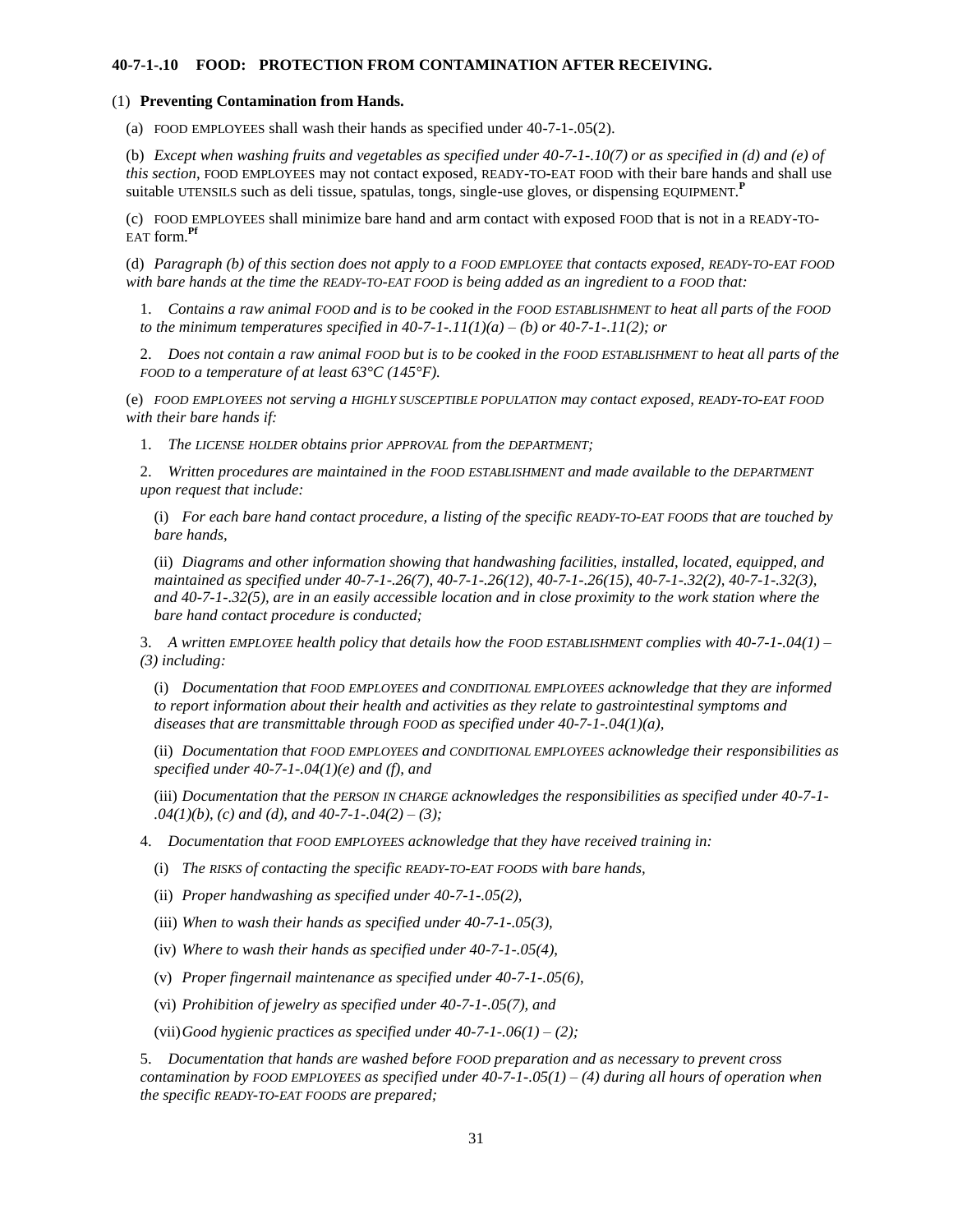6. *Documentation that FOOD EMPLOYEES contacting READY-TO-EAT FOOD with bare hands use two or more of the following control measures to provide additional safeguards to HAZARDS associated with bare hand contact:*

(i) *Double handwashing,*

(ii) *Nail brushes,*

(iii) *A hand antiseptic after handwashing as specified under 40-7-1-.05(5),*

(iv) *Incentive programs such as paid sick leave that assist or encourage FOOD EMPLOYEES not to work when they are ill, or*

(v) *Other control measures APPROVED by the DEPARTMENT; and*

7. *Documentation that corrective action is taken when Subparagraphs (e)1 – 6 of this section are not followed.*

(2) **Preventing Contamination When Tasting.** A FOOD EMPLOYEE may not use a UTENSIL more than once to taste FOOD that is to be sold or served.**<sup>P</sup>**

## (3) **Packaged and Unpackaged Food - Separation, Packaging, and Segregation.**

(a) FOOD shall be protected from cross contamination by:

1. Except as specified in 1(iii) below, separating raw animal FOODS during storage, preparation, holding, and display from:

(i) Raw READY-TO-EAT FOOD including other raw animal FOOD such as FISH for sushi or MOLLUSCAN SHELLFISH, or other raw READY-TO-EAT FOOD such as fruits and vegetables,**<sup>P</sup>** and

(ii) Cooked READY-TO-EAT FOOD; **P**

(iii) *Frozen, commercially processed and packaged raw animal FOOD may be stored or displayed with or above frozen, commercially processed and packaged, ready-to-eat food.*

2. *Except when combined as ingredients*, separating types of raw animal FOODS from each other such as beef, FISH, lamb, pork, and POULTRY during storage, preparation, holding, and display by:

(i) Using separate EQUIPMENT for each type,**<sup>P</sup>** or

(ii) Arranging each type of FOOD in EQUIPMENT so that cross contamination of one type with another is prevented,**<sup>P</sup>** and

(iii) Preparing each type of FOOD at different times or in separate areas;**<sup>P</sup>**

3. Cleaning EQUIPMENT and UTENSILS as specified under 40-7-1-.21(2)(a) and SANITIZING as specified under 40-7-1-.22(3);

4. Except as specified under Subparagraph 40-7-1-.12(5)(b)2 and in (b) of this section, storing the FOOD in packages covered containers, or wrappings;

5. Cleaning HERMETICALLY SEALED CONTAINERS of FOOD of visible soil before opening;

6. Protecting FOOD containers that are received packaged together in a case or overwrap from cuts when the case or overwrap is opened;

7. Storing damaged, spoiled, or recalled FOOD being held in the FOOD ESTABLISHMENT as specified under 40- 7-1-.33(4); and

8. Separating fruits and vegetables, before they are washed as specified under 40-7-1-.10(7) from READY-TO-EAT FOOD.

(b) *Subparagraph (a)4 of this section does not apply to:*

1. *Whole, uncut, raw fruits and vegetables and nuts in the shell that require peeling or hulling before consumption;*

2. *PRIMAL CUTS, quarters, or sides of raw MEAT or slab bacon that are hung on clean, SANITIZED hooks or placed on clean, SANITIZED racks;*

3. *Whole, uncut, processed MEATS such as country hams and smoked or cured sausages that are placed on clean, SANITIZED racks;*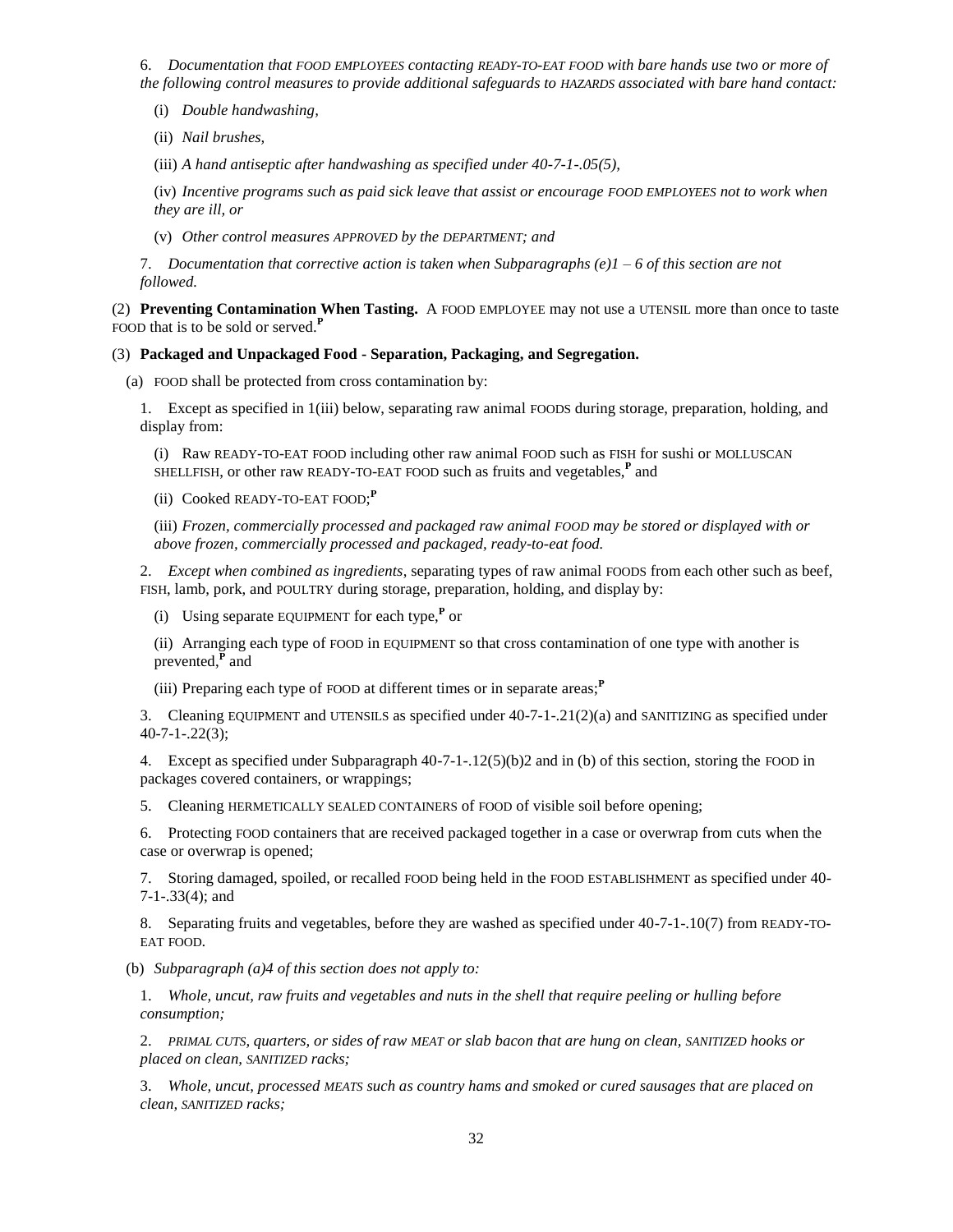- 4. *FOOD being cooled as specified under Subparagraph 40-7-1-.12(5)(b)2; or*
- 5. *SHELLSTOCK.*

(4) **Food Storage Containers, Identified with Common Name of Food.** *Except for containers holding FOOD that can be readily and unmistakably recognized, such as dry pasta*, working containers holding FOOD or FOOD ingredients that are removed from their original packages for use in the FOOD ESTABLISHMENT, such as cooking oils, flour, herbs, potato flakes, salt, spices, and sugar, shall be identified with the common name of the FOOD.

(5) **Pasteurized Eggs, Substitute for Raw Eggs for Certain Recipes.** Pasteurized EGGS or EGG PRODUCTS shall be substituted for raw EGGS in the preparation of FOODS such as Caesar salad, hollandaise or Béarnaise sauce, mayonnaise, meringue, eggnog, ice cream, and EGG-fortified BEVERAGES that are not:**<sup>P</sup>**

- (a) Cooked as specified under Subparagraphs  $40-7-1-11(1)(a)1$  or  $2;^{P}$  or
- (b) Included in 40-7-1-.11(1)(d).**<sup>P</sup>**

# (6) **Protection from Unapproved Additives.**

(a) FOOD shall be protected from contamination that may result from the addition of, as specified in 40-7-1- .09(9):

- 1. Unsafe or unAPPROVED FOOD or COLOR ADDITIVES;<sup>P</sup> and
- 2. Unsafe or unAPPROVED levels of APPROVED FOOD and COLOR ADDITIVES. **P**
- (b) A FOOD EMPLOYEE may not:

1. Apply sulfiting agents to fresh fruits and vegetables intended for raw consumption or to a FOOD considered to be a good source of vitamin  $B_1$ ;<sup>P</sup> or

2. *Except for grapes*, serve or sell FOOD specified under Subparagraph (b)1 of this section that is treated with sulfiting agents before receipt by the FOOD ESTABLISHMENT. **P**

## (7) **Washing Fruits and Vegetables.**

(a) *Except as specified in (b) of this section and except for whole, raw fruits and vegetables that are intended for washing by the CONSUMER before consumption*, raw fruits and vegetables shall be thoroughly washed in water to remove soil and other contaminants before being cut, combined with other ingredients, cooked, served, or offered for human consumption in READY-TO-EAT form.

(b) *Fruits and vegetables may be washed by using chemicals as specified under 40-7-1-.36(6)*.

(c) Devices used for on-site generation of chemicals meeting the requirements specified in 21 CFR 173.315, Chemicals used in the washing or to assist in the peeling of fruits and vegetables, for the washing of raw, whole fruits and vegetables shall be used in accordance with the manufacturer's instructions.**Pf**

(8) **Ice Used as Exterior Coolant, Prohibited as Ingredient.** After use as a medium for cooling the exterior surfaces of FOOD such as melons or FISH, PACKAGED FOODS such as canned BEVERAGES, or cooling coils and tubes of EQUIPMENT, ice may not be used as FOOD. **P**

## (9) **Storage or Display of Food in Contact with Water or Ice.**

(a) PACKAGED FOOD may not be stored in direct contact with ice or water if the FOOD is subject to the entry of water because of the nature of its packaging, wrapping, or container or its positioning in the ice or water.

(b) Except as specified in (c) and (d) of this section, unPACKAGED FOOD may not be stored in direct contact with undrained ice.

(c) *Whole, raw fruits or vegetables; cut, raw vegetables such as celery or carrot sticks or cut potatoes; and tofu may be immersed in ice or water*.

(d) *Raw poultry and raw FISH that are received immersed in ice in shipping containers may remain in that condition while in storage awaiting preparation, display, service, or sale*.

## (10)**Food Contact with Equipment and Utensils.** FOOD shall only contact surfaces of:

(a) EQUIPMENT and UTENSILS that are cleaned as specified under  $40-7-1-21(1)-(10)$  of these Regulations and SANITIZED as specified under  $40-7-1-0.22(1) - (3)$  of these Regulations;<sup>*P*</sup>

(b) SINGLE-SERVICE and SINGLE-USE ARTICLES;<sup>P</sup> or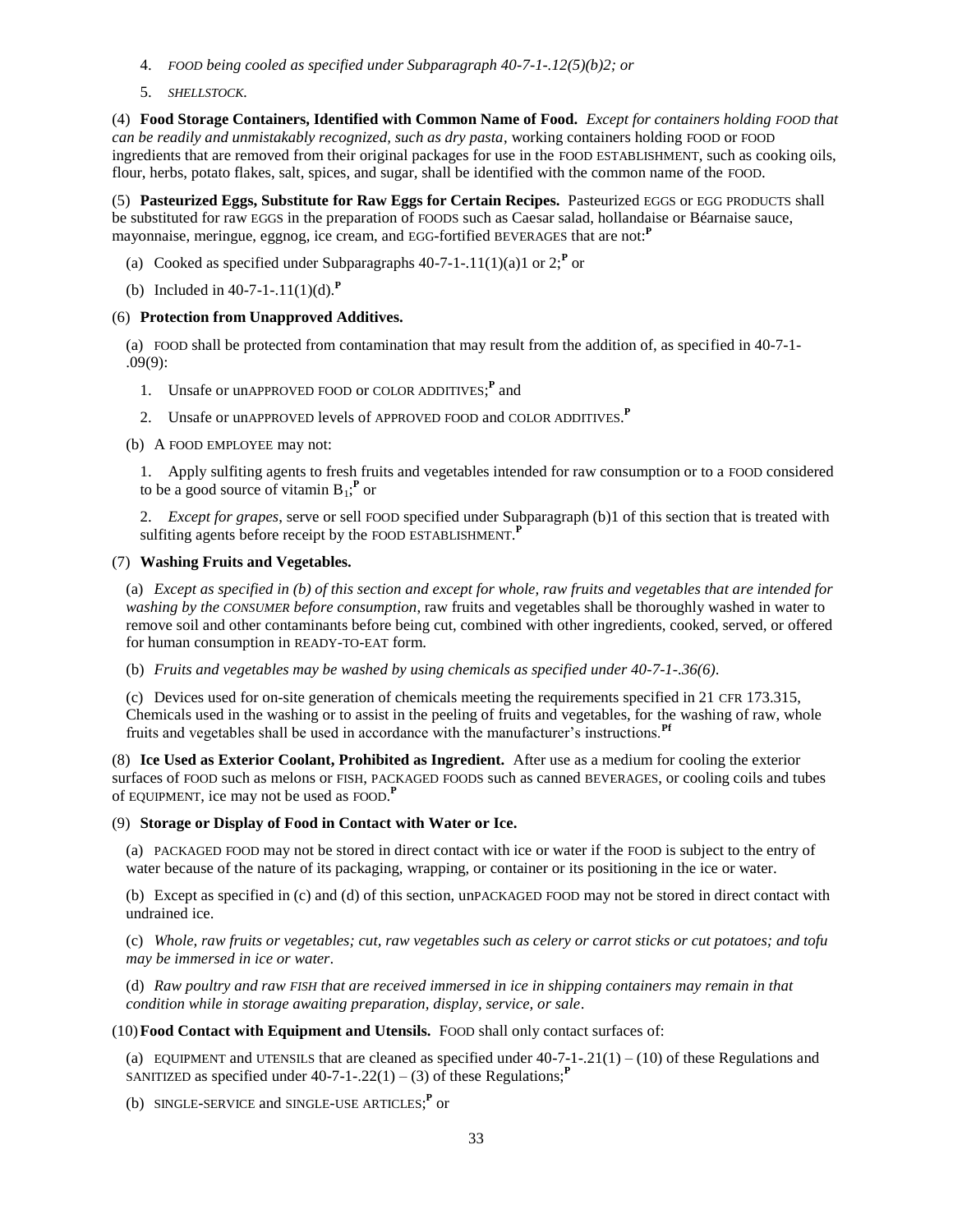(c) LINENS, such as cloth napkins, as specified under 40-7-1-.10(12) that are laundered as specified under 40-7-1-  $.23(1) - (5)$  of these Regulations.

(11)**In-Use Utensils, Between-Use Storage.** During pauses in FOOD preparation or dispensing, FOOD preparation and dispensing UTENSILS shall be stored:

(a) Except as specified under (b) of this section, in the FOOD with their handles above the top of the FOOD and the container;

(b) In FOOD that is not TIME/TEMPERATURE CONTROL FOR SAFETY FOOD, with their handles above the top of the FOOD within containers or EQUIPMENT that can be closed, such as bins of sugar, flour, or cinnamon;

(c) On a clean portion of the FOOD preparation table or cooking EQUIPMENT only if the in-use UTENSIL and the FOOD-CONTACT surface of the FOOD preparation table or cooking EQUIPMENT are cleaned and SANITIZED at a frequency specified under 40-7-1-.21(1) and 40-7-1-.22(2);

(d) In running water of sufficient velocity to flush particulates to the drain, if used with moist FOOD such as ice cream or mashed potatoes;

(e) In a clean, protected location if the UTENSILS, such as ice scoops, are used only with a FOOD that is not TIME/TEMPERATURE CONTROL FOR SAFETY FOOD; or

(f) In a container of water if the water is maintained at a temperature of at least  $57^{\circ}C$  (135 $^{\circ}F$ ) and the container is cleaned at a frequency specified under Subparagraph 40-7-1-.21(1)(d)7.

(12)**Linens and Napkins, Use Limitation.** LINENS, such as cloth napkins, may not be used in contact with FOOD *unless they are used to line a container for the service of FOODS and the LINENS and napkins are replaced each time the container is refilled for a new CONSUMER*.

#### (13)**Wiping Cloths, Use Limitation.**

(a) Cloths in-use for wiping FOOD spills from TABLEWARE and carry-out containers that occur as FOOD is being served shall be:

- 1. Maintained dry; and
- 2. Used for no other purpose.

(b) Cloths in-use for wiping counters and other EQUIPMENT surfaces shall be:

- 1. Held between uses in a chemical sanitizer solution at a concentration specified under 40-7-1-.20(14); and
- 2. Laundered daily as specified under 40-7-1-.23(2)(d).

(c) Cloths in-use for wiping surfaces in contact with raw animal FOODS shall be kept separate from cloths used for other purposes.

(d) Dry wiping cloths and the chemical sanitizing solutions specified in Subparagraph (b)1 of this section in which wet wiping cloths are held between uses shall be free of FOOD debris and visible soil.

(e) Containers of chemical sanitizing solutions specified in Subparagraph (b)1 of this section in which wet wiping cloths are held between uses shall be stored off the floor and used in a manner that prevents contamination of FOOD, EQUIPMENT, UTENSILS, LINENS, SINGLE-SERVICE, or SINGLE-USE ARTICLES.

(f) SINGLE-USE disposable sanitizer wipes shall be used in accordance with EPA-APPROVED manufacturer's label use instructions.

#### (14)**Gloves, Use Limitation.**

(a) If used, SINGLE-USE gloves shall be used for only one task such as working with READY-TO-EAT FOOD or with raw animal FOOD, used for no other purpose, and discarded when damaged or soiled, or when interruptions occur in the operation.**<sup>P</sup>**

(b) Except as specified in (c) of this section, slash-resistant gloves that are used to protect the hands during operations requiring cutting shall be used in direct contact only with FOOD that is subsequently cooked as specified under  $40-7-1-11(1) - (9)$  such as frozen FOOD or a PRIMAL CUT of MEAT.

(c) *Slash-resistant gloves may be used with READY-TO-EAT FOOD that will not be subsequently cooked if the slashresistant gloves have a SMOOTH, durable, and nonabsorbent outer surface; or if the slash-resistant gloves are covered with a SMOOTH, durable, nonabsorbent glove, or a SINGLE-USE glove.*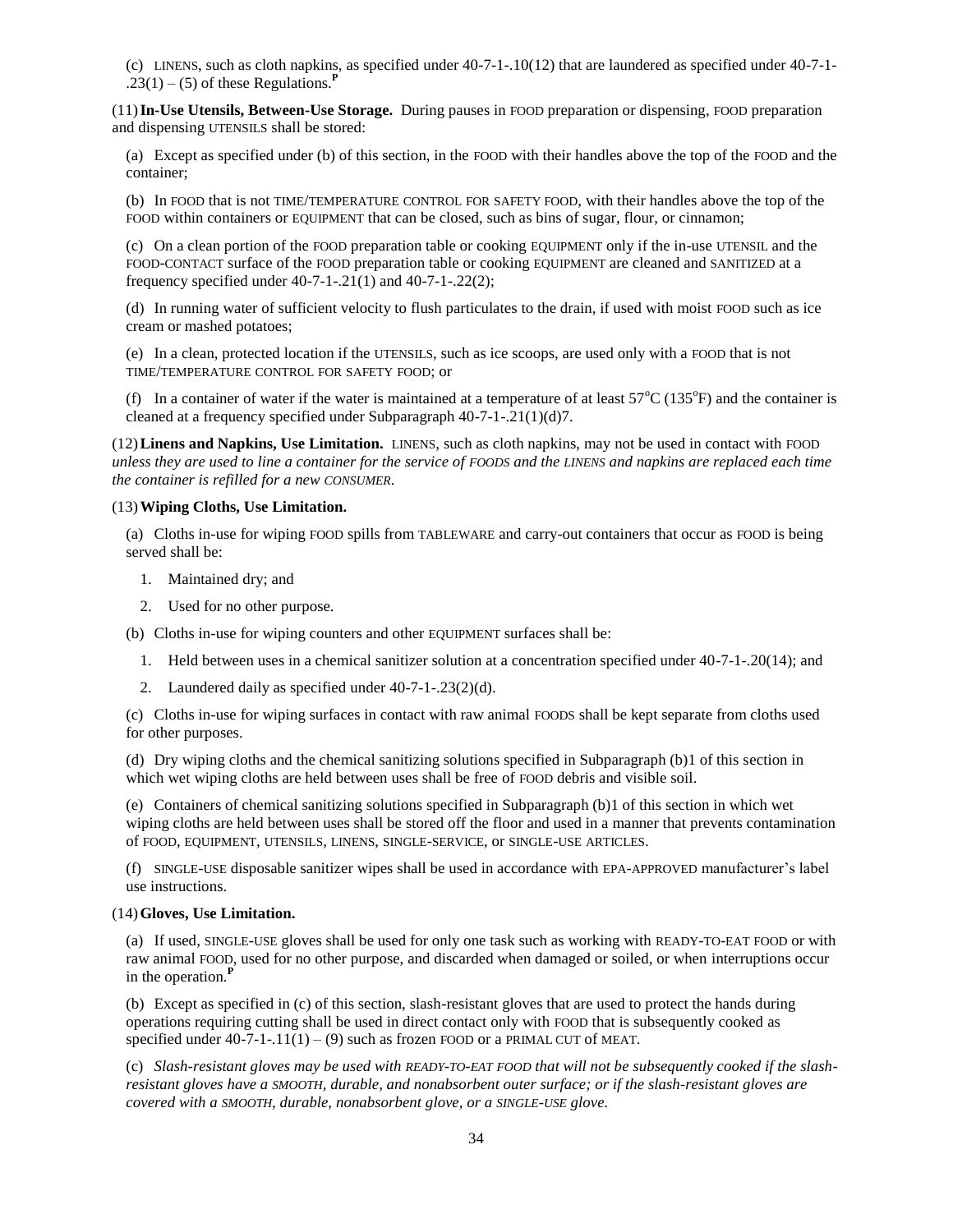(d) Cloth gloves may not be used in direct contact with FOOD *unless the FOOD is subsequently cooked as required under 40-7-1-.11(1) – (9) such as frozen FOOD or a PRIMAL CUT of MEAT.*

## (15)**Using Clean Tableware for Second Portions and Refills.**

(a) Except for refilling a CONSUMER'S drinking cup or container without contact between the pouring UTENSIL and the lip-contact area of the drinking cup or container, FOOD EMPLOYEES may not use TABLEWARE, including SINGLE-SERVICE ARTICLES, soiled by the CONSUMER, to provide second portions or refills.

(b) Except as specified in (c) of this section, self-service CONSUMERS may not be allowed to use soiled TABLEWARE, including SINGLE-SERVICE ARTICLES, to obtain additional FOOD from the display and serving EQUIPMENT.

(c) Drinking cups and containers may be reused by self-service CONSUMERS if refilling is a contamination-free process as specified under  $40-7-1-17(16)(a)$ , (b), and (d).

## (16)**Refilling Returnables.**

(a) Except as specified in  $(b) - (e)$  of this section, empty containers returned to a FOOD ESTABLISHMENT for cleaning and refilling with FOOD shall be cleaned and refilled in a regulated FOOD PROCESSING PLANT. **P**

(b) *A take-home FOOD container returned to a FOOD ESTABLISHMENT may be refilled at a FOOD ESTABLISHMENT with FOOD if the FOOD container is:*

1. *Designed and constructed for reuse and in accordance with the requirements specified under 40-7-1-.16(1) – (10) and 40-7-1-.17(1) – (37);***<sup>P</sup>**

2. *One that was initially provided by the FOOD ESTABLISHMENT to the CONSUMER, either empty or filled with FOOD by the FOOD ESTABLISHMENT, for the purpose of being returned for reuse;*

3. *Returned to the FOOD ESTABLISHMENT by the CONSUMER after use;*

4. *Subject to the following steps before being refilled with FOOD:*

(i) *Cleaned as specified under 40-7-1-.21(1) – (10) of these Regulations,*

(ii) *Sanitized as specified under 40-7-1-.22(1) – (3) of these Regulations;*<sup>P</sup> and

(iii) *Visually inspected by a FOOD EMPLOYEE to verify that the container, as returned, meets the requirements specified under 40-7-1-.16(1) – (10) and 40-7-1-.17(1) – (37).***<sup>P</sup>**

(c) *A take-home FOOD container returned to a FOOD ESTABLISHMENT may be refilled at a FOOD ESTABLISHMENT with BEVERAGE if:*

1. *The BEVERAGE is not a TIME/TEMPERATURE CONTROL FOR SAFETY FOOD;*

2. *The design of the container and of the rinsing EQUIPMENT and the nature of the BEVERAGE, when considered together, allow effective cleaning at home or in the FOOD ESTABLISHMENT;*

3. *Facilities for rinsing before refilling returned containers with fresh, hot water that is under pressure and not recirculated are provided as part of the dispensing system;*

4. *The CONSUMER-owned container returned to the FOOD ESTABLISHMENT for refilling is refilled for sale or service only to the same CONSUMER; and*

5. *The container is refilled by:*

(i) *An EMPLOYEE of the FOOD ESTABLISHMENT, or*

(ii) *The owner of the container if the BEVERAGE system includes a contamination-free transfer process as specified under 40-7-1-.17(16)(a), (b), and (d) that cannot be bypassed by the container owner.*

(d) *CONSUMER-owned, personal take-out BEVERAGE containers, such as thermally insulated bottles, nonspill coffee cups, and promotional BEVERAGE glasses, may be refilled by EMPLOYEES or the CONSUMER if refilling is a contamination-free process as specified under 40-7-1-.17(16)(a), (b), and (d).*

(e) *CONSUMER-owned containers that are not FOOD-specific may be filled at a water VENDING MACHINE or system.*

## (17)**Food Storage.**

(a) Except as specified in (b) and (c) of this section, FOOD shall be protected from contamination by storing the FOOD: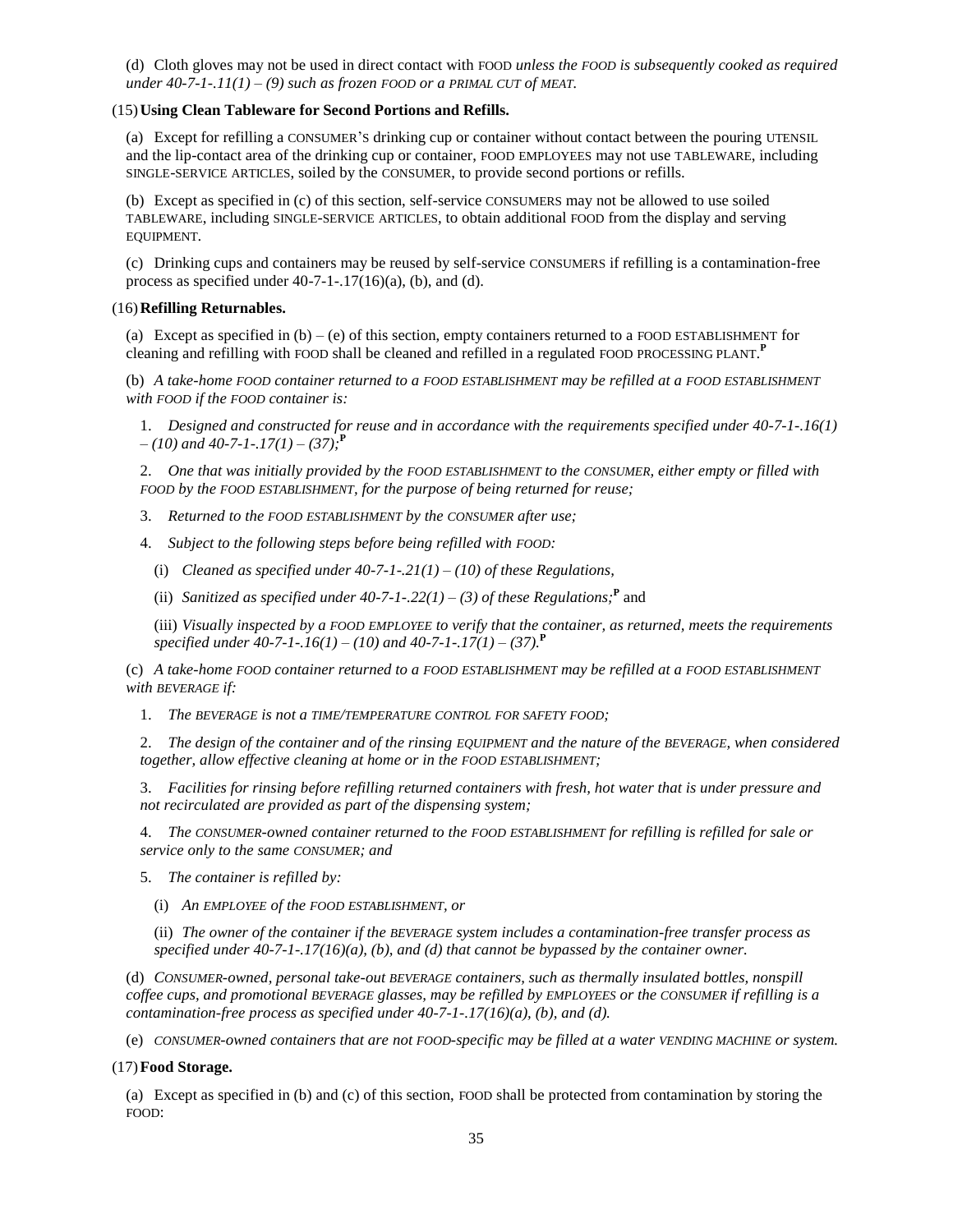- 1. In a clean, dry location;
- 2. Where it is not exposed to splash, dust, or other contamination; and
- 3. At least 15 cm (6 inches) above the floor.

(b) *FOOD in packages and working containers may be stored less than 15 cm (6 inches) above the floor on case lot handling EQUIPMENT as specified under 40-7-1-.17(35).*

(c) *Pressurized BEVERAGE containers, cased FOOD in waterproof containers such as bottles or cans, and milk containers in plastic crates may be stored on a floor that is clean and not exposed to floor moisture.*

## (18)**Food Storage, Prohibited Areas.** FOOD may not be stored:

- (a) In locker rooms;
- (b) In toilet rooms;
- (c) In dressing rooms;
- (d) In garbage rooms;
- (e) In mechanical rooms;
- (f) Under sewer lines that are not shielded to intercept potential drips;

(g) Under leaking water lines, including leaking automatic fire sprinkler heads, or under lines on which water has condensed;

- (h) Under open stairwells; or
- (i) Under other sources of contamination.

(19)**Vended Time/Temperature Control for Safety Food, Original Container.** TIME/TEMPERATURE CONTROL FOR SAFETY FOOD dispensed through a VENDING MACHINE shall be in the PACKAGE in which it was placed at the FOOD ESTABLISHMENT or FOOD PROCESSING PLANT at which it was prepared.

(20)**Food Preparation.** During preparation, unPACKAGED FOOD shall be protected from environmental sources of contamination.

(21)**Food Display.** *Except for nuts in the shell and whole, raw fruits and vegetables that are intended for hulling, peeling, or washing by the CONSUMER before consumption*, FOOD on display shall be protected from contamination by the use of PACKAGING; counter, service line, or salad bar FOOD guards; display cases; or other effective means.**<sup>P</sup>**

## (22)**Condiments, Protection.**

(a) Condiments shall be protected from contamination by being kept in dispensers that are designed to provide protection, protected FOOD displays provided with the proper UTENSILS, original containers designed for dispensing, or individual PACKAGES or portions.

(b) Condiments at a VENDING MACHINE LOCATION shall be in individual PACKAGES or provided in dispensers that are filled at an APPROVED location, such as the FOOD ESTABLISHMENT that provides FOOD to the VENDING MACHINE LOCATION, a FOOD PROCESSING PLANT that is regulated by the agency that has jurisdiction over the operation, or a properly equipped facility that is located on the site of the VENDING MACHINE LOCATION.

## (23)**Consumer Self-Service Operations.**

(a) Raw, unPACKAGED animal FOOD, such as beef, lamb, pork, POULTRY, and FISH may not be offered for CONSUMER self-service. **<sup>P</sup>** *This paragraph does not apply to:*

1. *CONSUMER self-service of READY-TO-EAT FOODS at buffets or salad bars that serve FOODS such as sushi or raw shellfish;*

2. *Ready-to-cook individual portions for immediate cooking and consumption on the PREMISES such as CONSUMER-cooked MEATS or CONSUMER-selected ingredients for Mongolian barbecue; or*

3. *Raw, frozen, shell-on shrimp, or lobster.*

(b) CONSUMER self-service operations for READY-TO-EAT FOODS shall be provided with suitable UTENSILS or effective dispensing methods that protect the FOOD from contamination.**Pf**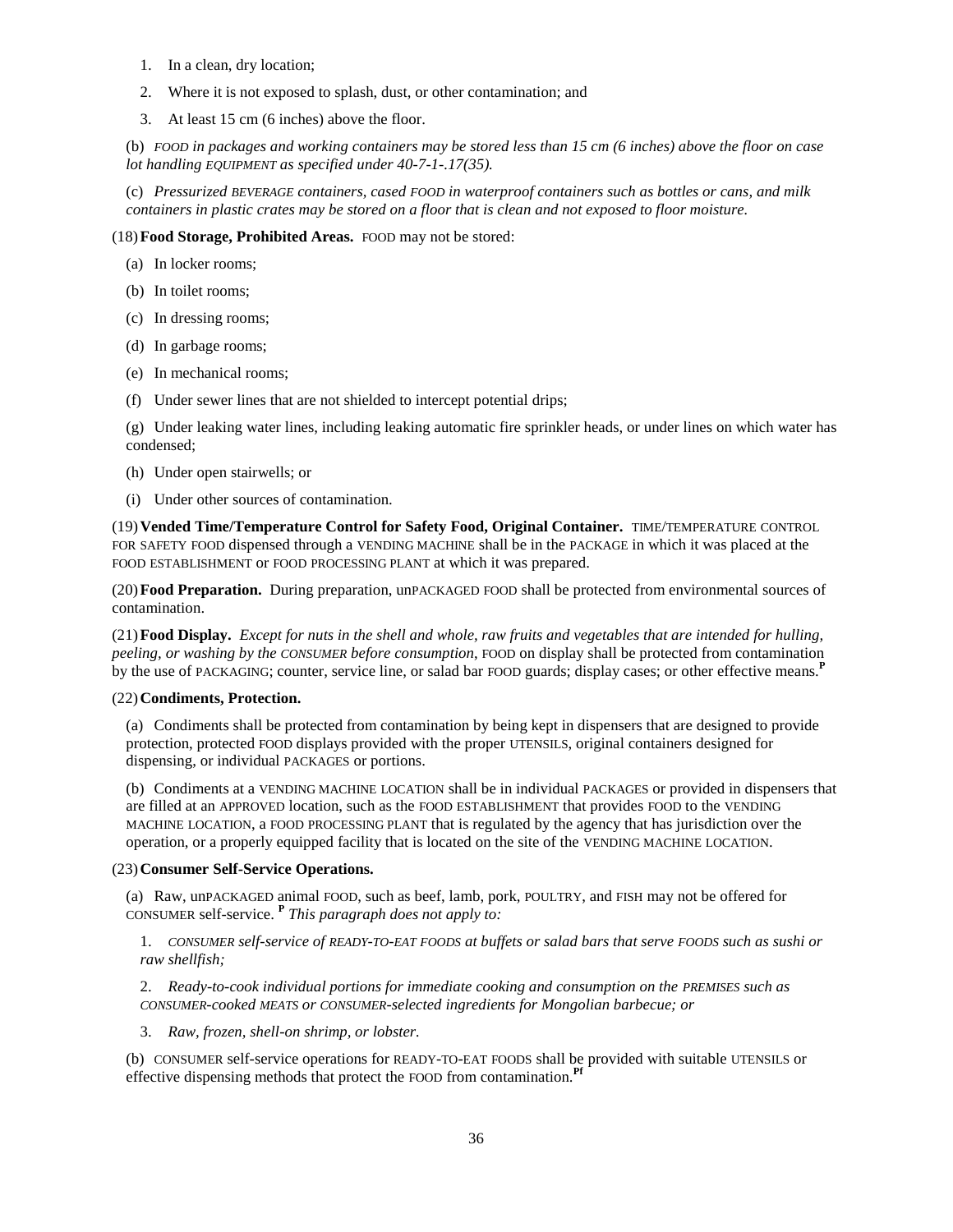(c) CONSUMER self-service operations such as buffets and salad bars shall be monitored by FOOD EMPLOYEES trained in safe operating procedures.**Pf**

## (24)**Returned Food and Re-Service of Food.**

(a) Except as specified in (b) of this section, after being served or sold and in the possession of a CONSUMER, FOOD that is unused or returned by the CONSUMER may not be offered as FOOD for human consumption.**<sup>P</sup>**

(b) *A container of FOOD that is not TIME/TEMPERATURE CONTROL FOR SAFETY FOOD may be RE-SERVED from one CONSUMER to another if:*

1. *The FOOD is dispensed so that it is protected from contamination and the container is closed between uses, such as a narrow-neck bottle containing catsup, steak sauce, or wine; or*

2. The FOOD, such as crackers, salt, or pepper, is in an unopened original PACKAGE and is maintained in *sound condition.*

(25)**Miscellaneous Sources of Contamination.** FOOD shall be protected from contamination that may result from a factor or source not specified under Subparts  $40-7-1-10(1) - (24)$ .

# **40-7-1-.11 FOOD: DESTRUCTION OF ORGANISMS OF PUBLIC HEALTH CONCERN.**

## (1) **Raw Animal Foods.**

(a) Except as specified under (b) and in (c) and (d) of this section, raw animal FOODS such as EGGS, FISH, MEAT, POULTRY, and FOODS containing these raw animal FOODS, shall be cooked to heat all parts of the FOOD to a temperature and for a time that complies with one of the following methods based on the FOOD that is being cooked:

1.  $63^{\circ}$ C (145<sup>°</sup>F) or above for fifteen (15) seconds for:<sup>*P*</sup>

(i) Raw EGGS that are broken and prepared in response to a CONSUMER'<sup>S</sup> order and for immediate service,**<sup>P</sup>** and

(ii) Except as specified under Subparagraphs (a)2 and (a)3 and (b), and in (c) of this section, FISH and MEAT including GAME ANIMALS commercially raised for FOOD as specified under Subparagraph 40-7-1-.09(7)(a)1 and GAME ANIMALS under a voluntary inspection program as specified under Subparagraph 40-7-1-  $.09(7)(a)2;$ <sup>**P**</sup>

2.  $68^{\circ}$ C (155 $^{\circ}$ F) for fifteen (15) seconds or the temperature specified in the following chart that corresponds to the holding time for RATITES, MECHANICALLY TENDERIZED, and INJECTED MEATS; the following if they are COMMINUTED: FISH, MEAT, GAME ANIMALS commercially raised for FOOD as specified under Subparagraph 40- 7-1-.09(7)(a)1, and GAME ANIMALS under a voluntary inspection program as specified under Subparagraph 40- 7-1-.09(7)(a)2; and raw EGGS that are not prepared as specified under Subparagraph (a)1(i) of this section:**<sup>P</sup>**

| <b>Minimum</b><br><b>Temperature</b><br>$\rm ^{\circ}C$ ( $\rm ^{\circ}F$ ) | <b>Minimum</b><br><b>Time</b>            |
|-----------------------------------------------------------------------------|------------------------------------------|
| 63 (145)                                                                    | 3 minutes                                |
| 66 (150)                                                                    | 1 minute                                 |
| 70 (158)                                                                    | $\leq$ 1 second " <i>instantaneous</i> " |

3. 74<sup>o</sup>C (165<sup>o</sup>F) or above for fifteen (15) seconds for POULTRY, BALUTS, wild GAME ANIMALS as specified under Subparagraphs 40-7-1-.09(7)(a)3 and 4, stuffed FISH, stuffed MEAT, stuffed pasta, stuffed POULTRY, stuffed RATITES, or stuffing containing FISH, MEAT, POULTRY, or RATITES. **P**

(b) Whole MEAT roasts including beef, corned beef, lamb, pork, and cured pork roasts such as ham shall be cooked:

1. In an oven that is preheated to the temperature specified for the roast's weight in the following chart and that is held at that temperature:**Pf**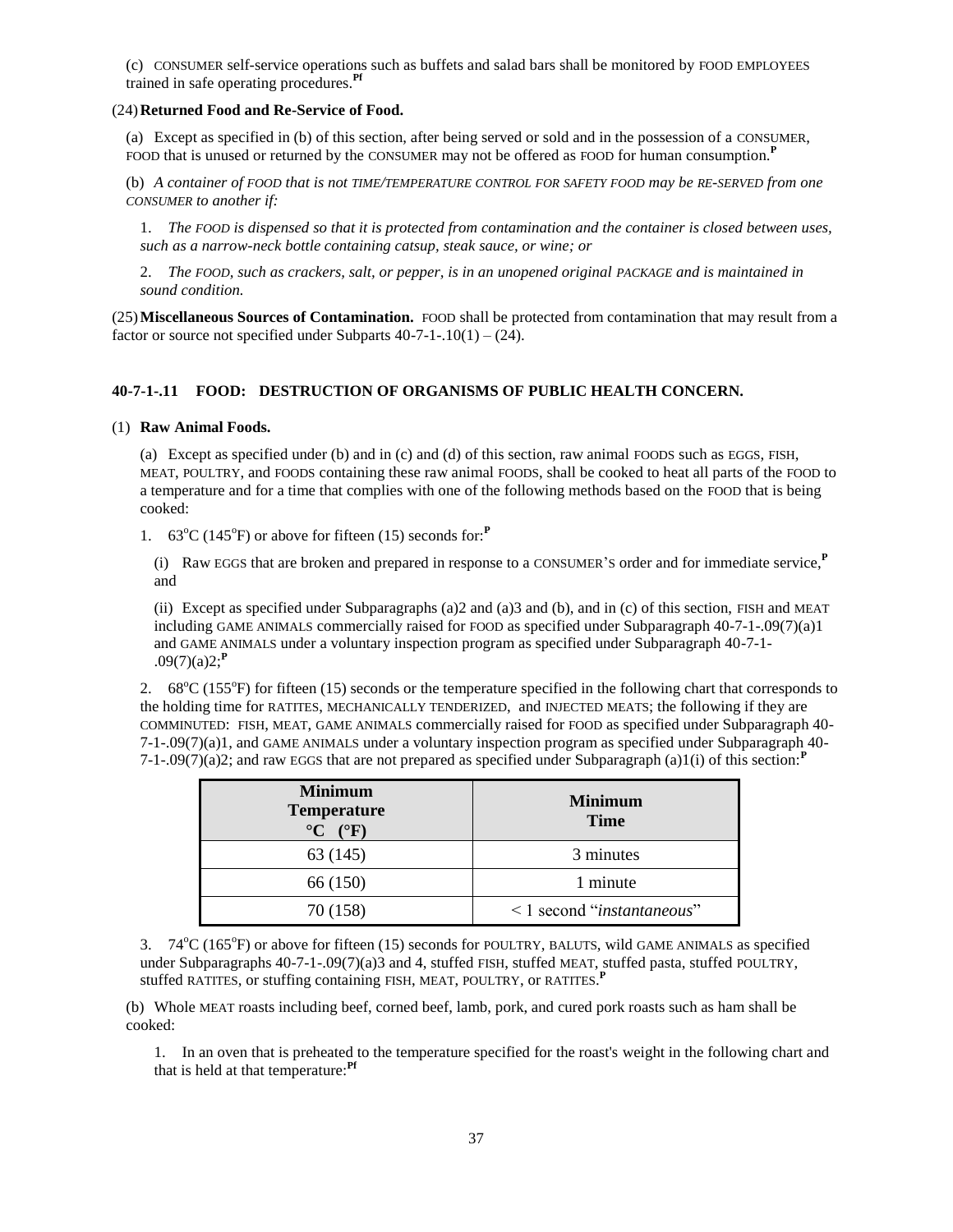**Oven Temperature Based on Roast Weight**

| <b>Oven Type</b>           | Less than $4.5 \text{ kg}$ (10 lbs)        | $4.5 \text{ kg}$ (10 lbs) or More          |
|----------------------------|--------------------------------------------|--------------------------------------------|
| <b>Still Dry</b>           | $177^{\circ}$ C (350 $^{\circ}$ F) or more | $121^{\circ}$ C (250 $^{\circ}$ F) or more |
| Convection                 | $163^{\circ}$ C (325 $^{\circ}$ F) or more | $121^{\circ}$ C (250 $^{\circ}$ F) or more |
| High Humidity <sup>1</sup> | $121^{\circ}$ C (250 $^{\circ}$ F) or less | $121^{\circ}$ C (250 $^{\circ}$ F) or less |

<sup>1</sup>Relative humidity greater than 90% for at least one (1) hour as measured in the cooking chamber or exit of the oven; or in a moisture-impermeable bag that provides 100% humidity.

2. As specified in the following chart, to heat all parts of the FOOD to a temperature and for the holding time that corresponds to that temperature:**<sup>P</sup>**

| <b>Temperature</b><br>$\rm ^{\circ}C$ ( $\rm ^{\circ}F$ ) | $Time1$ in<br><b>Minutes</b> |
|-----------------------------------------------------------|------------------------------|
| 54.4 (130)                                                | 112                          |
| 55.0 (131)                                                | 89                           |
| 56.1 (133)                                                | 56                           |
| 57.2 (135)                                                | 36                           |
| 57.8 (136)                                                | 28                           |
| 58.9 (138)                                                | 18                           |
| 60.0(140)                                                 | 12                           |
| 61.1(142)                                                 | 8                            |
| 62.2 (144)                                                | 5                            |
| 62.8(145)                                                 | 4                            |

| <b>Temperature</b><br>${}^{\circ}C$ ( ${}^{\circ}F$ ) | $Time1$ in<br><b>Seconds</b> |
|-------------------------------------------------------|------------------------------|
| 63.9 (147)                                            | 134                          |
| 65.0 (149)                                            | 85                           |
| 66.1 (151)                                            | 54                           |
| 67.2(153)                                             | 34                           |
| 68.3 (155)                                            | 22                           |
| 69.4 (157)                                            | 14                           |
| 70.0 (158)                                            |                              |

<sup>1</sup>*Holding time may include postoven heat rise.*

(c) *A raw or undercooked WHOLE-MUSCLE, INTACT BEEF steak may be served or offered for sale in a READY-TO-EAT form if:*

1. *The FOOD ESTABLISHMENT serves a population that is not a HIGHLY SUSCEPTIBLE POPULATION,*

2. *The steak is labeled to indicate that it meets the definition of "WHOLE-MUSCLE, INTACT BEEF" as specified under 40-7-1-.09(1)(e), and*

3. *The steak is cooked on both the top and bottom to a surface temperature of 63<sup>o</sup>C (145<sup>o</sup>F) or above and a cooked color change is achieved on all external surfaces.*

(d) *A raw animal FOOD such as raw EGG, raw FISH, raw-marinated FISH, raw MOLLUSCAN SHELLFISH, or steak tartare; or a partially cooked FOOD such as lightly cooked FISH, soft cooked EGGS, or rare MEAT other than*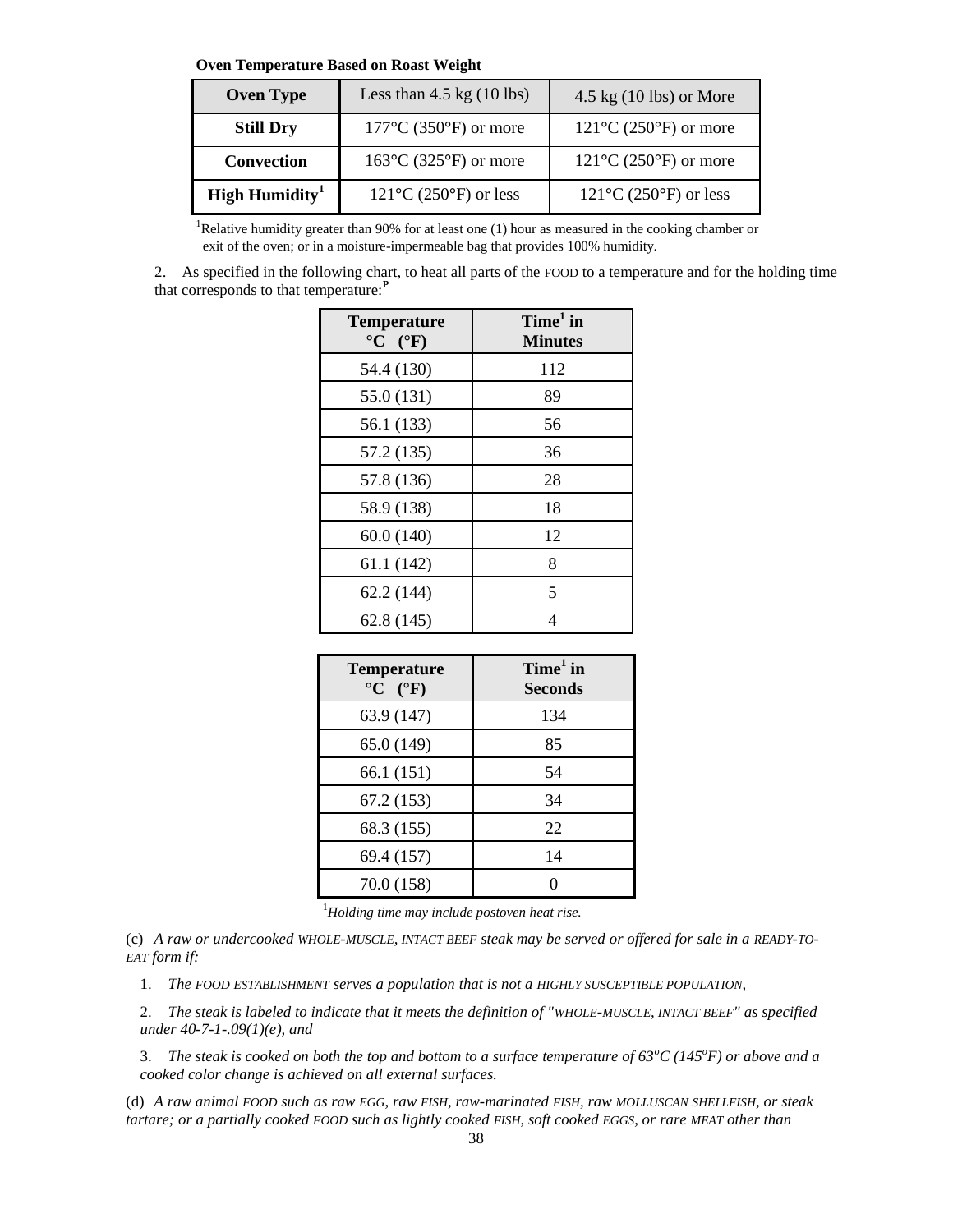*WHOLE-MUSCLE, INTACT BEEF steaks as specified in (c) of this section, may be served or offered for sale upon CONSUMER request or selection in a READY-TO-EAT form if:*

1. *The FOOD ESTABLISHMENT serves a population that is not a HIGHLY SUSCEPTIBLE POPULATION;*

2. *The FOOD, if served or offered for service by CONSUMER selection from a children's menu, does not contain COMMINUTED MEAT:*  **Pf** *and* 

3. *The CONSUMER is informed as specified under 40-7-1-.13(5) that to ensure its safety, the FOOD should be cooked as specified under (a) or (b) of this section; or*

4. *The DEPARTMENT grants a VARIANCE from (a) or (b) of this section as specified in 40-7-1-.38(3) based on a HACCP PLAN that:*

(i) *Is submitted by the LICENSE HOLDER and APPROVED as specified under 40-7-1-.38(4),*

(ii) *Documents scientific data or other information showing that a lesser time and temperature regimen results in a safe FOOD, and*

(iii) *Verifies that EQUIPMENT and procedures for FOOD preparation and training of FOOD EMPLOYEES at the FOOD ESTABLISHMENT meet the conditions of the VARIANCE.*

(2) **Microwave Cooking.** Raw animal FOODS cooked in a microwave oven shall be:

- (a) Rotated or stirred throughout or midway during cooking to compensate for uneven distribution of heat;
- (b) Covered to retain surface moisture;
- (c) Heated to a temperature of at least  $74^{\circ}$ C (165<sup>°</sup>F) in all parts of the FOOD;<sup>P</sup> and
- (d) Allowed to stand covered for two (2) minutes after cooking to obtain temperature equilibrium.

(3) **Plant Food Cooking for Hot Holding.** Fruits and vegetables that are cooked for hot holding shall be cooked to a temperature of  $57^{\circ}$ C (135<sup>°</sup>F).<sup>Pf</sup>

(4) **Non-Continuous Cooking of Raw Animal Foods.** Raw animal FOODS that are cooked using a NON-CONTINUOUS COOKING process shall be:

(a) Subject to an initial heating process that is no longer than sixty (60) minutes in duration;**<sup>P</sup>**

(b) Immediately after initial heating, cooled according to the time and temperature parameters specified for cooked TIME/TEMPERATURE CONTROL FOR SAFETY FOOD under 40-7-1-.12(4)(a);**<sup>P</sup>**

(c) After cooling, held frozen or cold, as specified for TIME/TEMPERATURE CONTROL FOR SAFETY FOOD under 40-  $7 - 1 - .12(6)(a)2;$ <sup>P</sup>

(d) Prior to sale or service, cooked using a process that heats all parts of the FOOD to a temperature and for a time as specified under  $40-7-1-11(1)(a) - (c)$ ;<sup>*P*</sup>

(e) Cooled according to the time and temperature parameters specified for cooked TIME /TEMPERATURE CONTROL FOR SAFETY FOOD under 40-7-1-.12(4)(a) if not either hot held as specified under 40-7-1-.12(6)(a), served immediately, or held using time as a public health control as specified under 40-7-1-.12(9) after complete cooking;**<sup>P</sup>** and

(f) Prepared and stored according to written procedures that:

- 1. Have obtained prior APPROVAL from the DEPARTMENT;<sup>Pf</sup>
- 2. Are maintained in the FOOD ESTABLISHMENT and are available to the DEPARTMENT upon request;**Pf**

3. Describe how the requirements specified under (a) – (e) of this Section are to be monitored and documented by the LICENSE HOLDER and the corrective actions to be taken if the requirements are not met;<sup>Pf</sup>

4. Describe how the FOODS, after initial heating, but prior to complete cooking, are to be marked or otherwise identified as FOODS that must be cooked as specified under (d) of this section prior to being offered for sale or service;**Pf** and

5. Describe how the FOODS, after initial heating but prior to cooking as specified under (d) of this section, are to be separated from READY-TO-EAT FOODS as specified under 40-7-1-.10(3)(a).**Pf**

## (5) **Parasite Destruction.**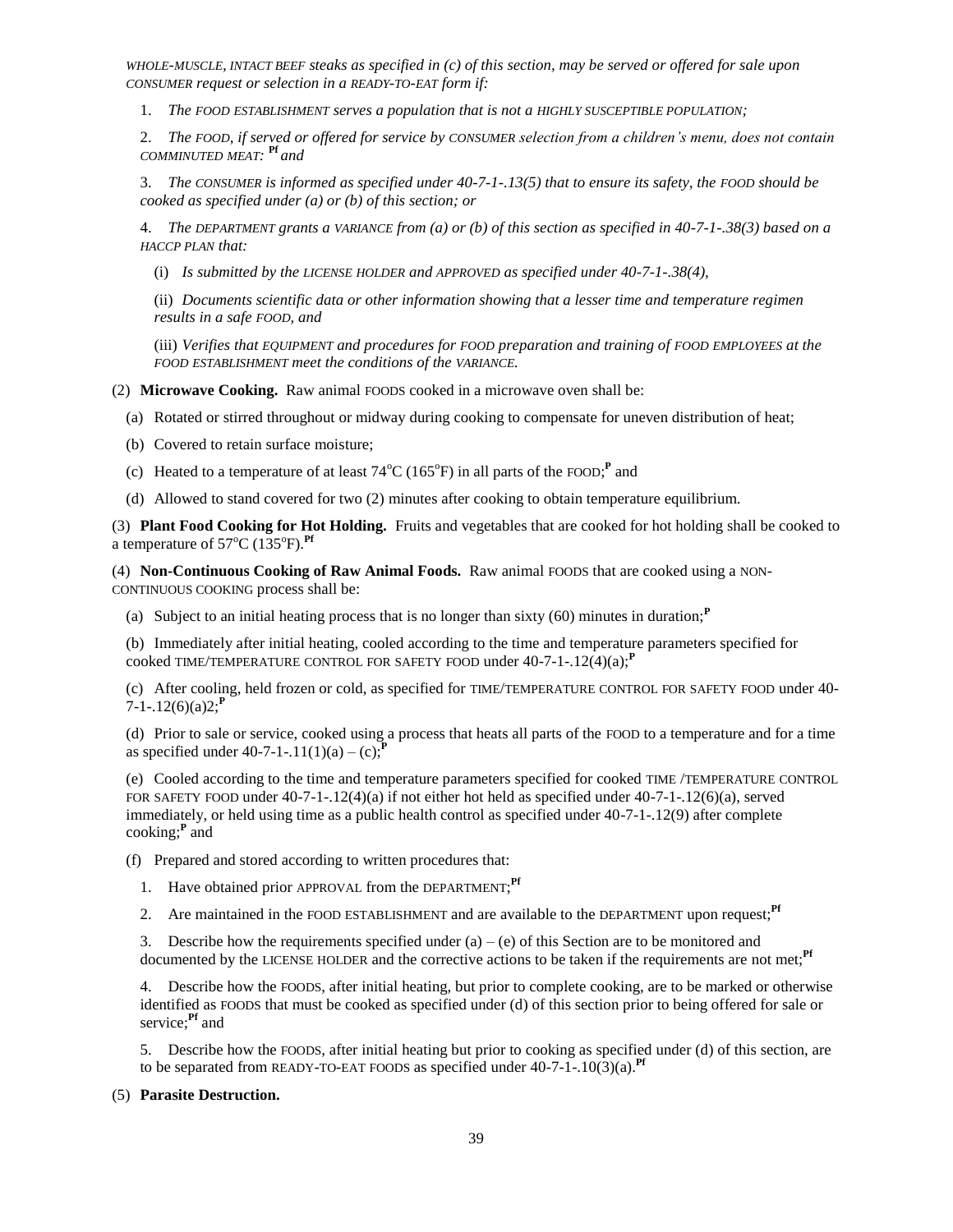(a) Except as specified in (b) of this section, before service or sale in READY-TO-EAT form, raw, raw-marinated, partially cooked, or marinated-partially cooked FISH shall be:

1. Frozen and stored at a temperature of -20°C (-4°F) or below for a minimum of 168 hours (7 days) in a freezer;**<sup>P</sup>**

2. Frozen at -35 $\rm{^{\circ}C}$  (-31 $\rm{^{\circ}F}$ ) or below until solid and stored at -35 $\rm{^{\circ}C}$  (-31 $\rm{^{\circ}F}$ ) or below for a minimum of 15 hours;**<sup>P</sup>** or

3. Frozen at -35 $^{\circ}$ C (-31 $^{\circ}$ F) or below until solid and stored at -20 $^{\circ}$ C (-4 $^{\circ}$ F) or below for a minimum of 24 hours.**<sup>P</sup>**

- (b) *Paragraph (a) of this section does not apply to:*
	- 1. *MOLLUSCAN SHELLFISH*;
	- 2. *A scallop product consisting only of the shucked adductor muscle;*

3. *Tuna of the species Thunnus alalunga, Thunnus albacares (Yellowfin tuna), Thunnus atlanticus, Thunnus maccoyii (Bluefin tuna, Southern), Thunnus obesus (Bigeye tuna), or Thunnus thynnus (Bluefin tuna, Northern); or*

- 4. *Aquacultured FISH, such as salmon, that:*
	- (i) *If raised in open water, are raised in net-pens, or*
	- (ii) *Are raised in land-based operations such as ponds or tanks, and*

(iii) *Are fed formulated feed, such as pellets, that contains no live parasites infective to the aquacultured FISH.*

5. FISH eggs that have been removed from the skein and rinsed.

### (6) **Records, Creation and Retention.**

(a) Except as specified in 40-7-1-.11(5)(b) and (b) of this section, if raw, raw-marinated, partially cooked, or marinated-partially cooked FISH are served or sold in READY-TO-EAT form, the PERSON IN CHARGE shall record the freezing temperature and time to which the FISH are subjected and shall retain the records of the FOOD ESTABLISHMENT for ninety (90) calendar days beyond the time of service or sale of the FISH. **Pf**

(b) *If the FISH are frozen by a supplier, a written agreement or statement from the supplier stipulating that the FISH supplied are frozen to a temperature and for a time specified under 40-7-1-.11(5) may substitute for the records specified under (a) of this section.*

(c) If raw, raw-marinated, partially cooked, or marinated-partially cooked FISH are served or sold in READY-TO-EAT form, and the FISH are raised and fed as specified in Subparagraph 40-7-1-.11(5)(b)3, a written agreement or statement from the supplier or aquaculturist stipulating that the FISH were raised and fed as specified in Subparagraph  $40-7-1-11(5)(b)3$  shall be obtained by the PERSON IN CHARGE and retained in the records of the FOOD ESTABLISHMENT for ninety (90) calendar days beyond the time of service or sale of the FISH.<sup>Pf</sup>

(7) **Preparation for Immediate Service.** Cooked and refrigerated FOOD that is prepared for immediate service in response to an individual CONSUMER order, such as a roast beef sandwich au jus, may be served at any temperature.

### (8) **Reheating for Hot Holding.**

(a) Except as specified under (b) and (c) and in (e) of this section, TIME/TEMPERATURE CONTROL FOR SAFETY FOOD that is cooked, cooled, and reheated for hot holding shall be reheated so that all parts of the FOOD reach a temperature of at least 74<sup>°</sup>C (165<sup>°</sup>F) for fifteen (15) seconds.<sup>P</sup>

(b) Except as specified under (c) of this section, TIME/TEMPERATURE CONTROL FOR SAFETY FOOD reheated in a microwave oven for hot holding shall be reheated so that all parts of the FOOD reach a temperature of at least  $74^{\circ}$ C (165°F) and the FOOD is rotated or stirred, covered, and allowed to stand covered for two (2) minutes after reheating.**<sup>P</sup>**

(c) READY-TO-EAT TIME/TEMPERATURE CONTROL FOR SAFETY FOOD that has been commercially processed and PACKAGED in a FOOD PROCESSING PLANT that is inspected by the REGULATORY AUTHORITY that has jurisdiction over the plant, shall be heated to a temperature of at least 57<sup>o</sup>C (135<sup>o</sup>F) when being reheated for hot holding.<sup>P</sup>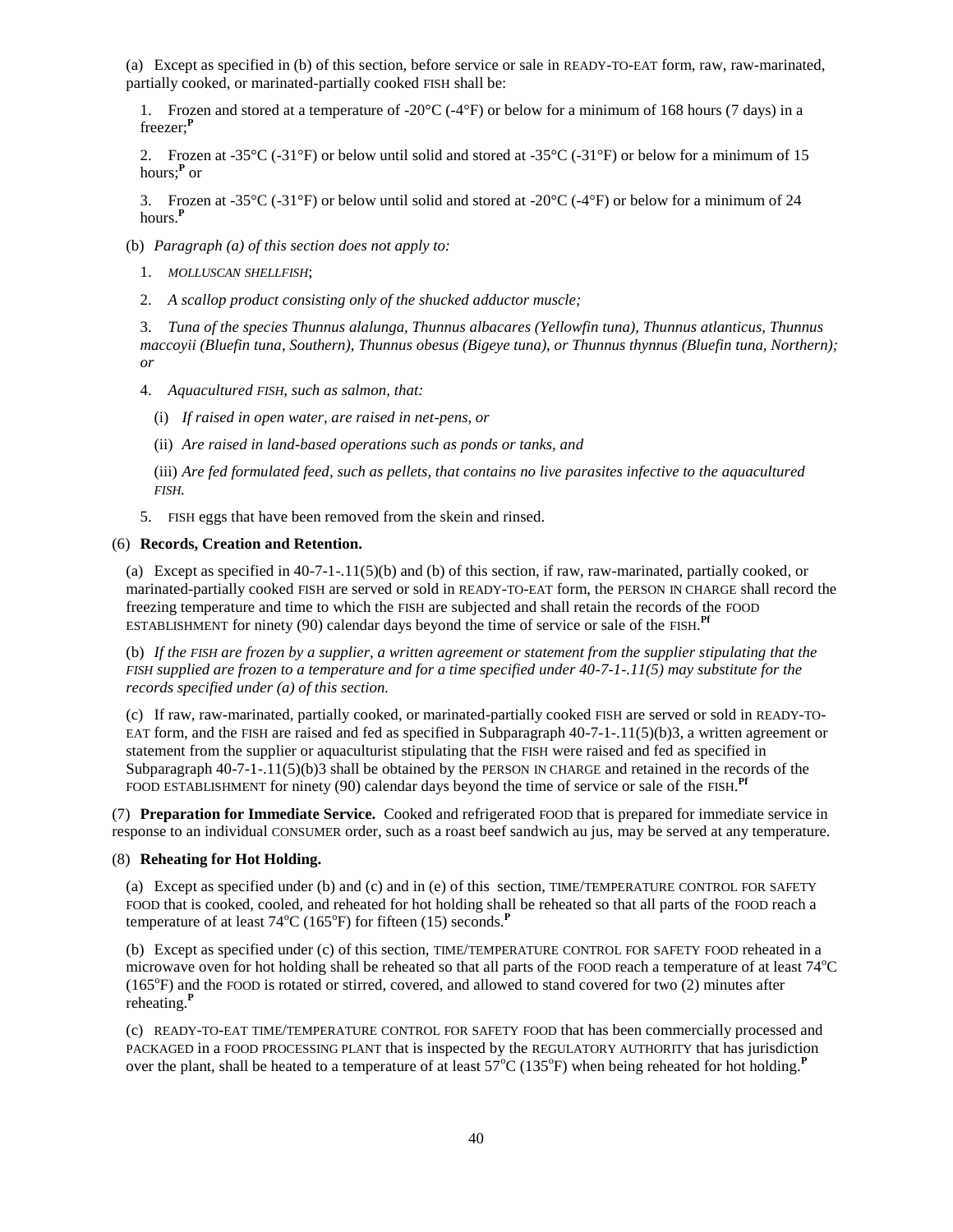(d) Reheating for hot holding as specified under  $(a) - (c)$  of this section shall be done rapidly and the time the FOOD is between 5<sup>o</sup>C (41<sup>o</sup>F) and the temperatures specified under (a) – (c) of this section may not exceed two (2) hours.**<sup>P</sup>**

(e) *Remaining unsliced portions of MEAT roasts that are cooked as specified under 40-7-1-.11(1)(b) may be reheated for hot holding using the oven parameters and minimum time and temperature conditions specified under 40-7-1-.11(1)(b).*

(9) **Treating Juice.** JUICE PACKAGED in a FOOD ESTABLISHMENT shall be:

(a) Treated under a HACCP PLAN as specified in  $40-7-1-.39(4)(b) - (e)$  to attain a 5-log reduction, which is equal to a 99.999% reduction, of the most resistant microorganism of public health significance;**<sup>P</sup>** or

(b) Labeled, if not treated to yield a 5-log reduction of the most resistant microorganism of public health significance:**Pf**

1. As specified under 40-7-1-.13(3),**Pf** and

2. As specified in 21 CFR 101.17(g) Food labeling, warning, notice, and safe handling statements, JUICES that have not been specifically processed to prevent, reduce, or eliminate the presence of pathogens with the following, "WARNING: This product has not been pasteurized and, therefore, may contain harmful bacteria that can cause serious illness in children, the elderly, and persons with weakened immune systems." **Pf**

# **40-7-1-.12 FOOD: LIMITATION OF GROWTH OF ORGANISMS OF PUBLIC HEALTH CONCERN.**

(1) **Frozen Food.** Stored frozen FOODS shall be maintained frozen.

(2) **Time/Temperature Control for Safety Food, Slacking.** Frozen TIME/TEMPERATURE CONTROL FOR SAFETY FOOD that is SLACKED to moderate the temperature shall be held:

- (a) Under refrigeration that maintains the FOOD temperature at  $5^{\circ}C$  (41 $^{\circ}F$ ) or less; or
- (b) At any temperature if the FOOD remains frozen.

(3) **Thawing.** Except as specified in (d) of this section, TIME/TEMPERATURE CONTROL FOR SAFETY FOOD shall be thawed:

- (a) Under refrigeration that maintains the FOOD temperature at  $5^{\circ}C$  (41 $^{\circ}F$ ) or less; or
- (b) Completely submerged under running water:
	- 1. At a water temperature of  $21^{\circ}C$  (70°F) or below,
	- 2. With sufficient water velocity to agitate and float off loose particles in an overflow, and
	- 3. For a period of time that does not allow thawed portions of READY-TO-EAT FOOD to rise above  $5^{\circ}C(41^{\circ}F)$ , or

4. For a period of time that does not allow thawed portions of a raw animal FOOD requiring cooking as specified under 40-7-1-.11(1)(a) or (b) to be above  $5^{\circ}C$  (41°F) for more than four (4) hours including:

- (i) The time the FOOD is exposed to the running water and the time needed for preparation for cooking, or
- (ii) The time it takes under refrigeration to lower the FOOD temperature to  $5^{\circ}C$  (41 $^{\circ}F$ );
- (c) As part of a cooking process if the FOOD that is frozen is:
	- 1. Cooked as specified under 40-7-1-.11(1)(a) or (b) or 40-7-1-.11(2), or

2. Thawed in a microwave oven and immediately transferred to conventional cooking EQUIPMENT, with no interruption in the process; or

(d) *Using any procedure if a portion of frozen READY-TO-EAT FOOD is thawed and prepared for immediate service in response to an individual CONSUMER'S order.*

(e) REDUCED OXYGEN PACKAGED FISH that bears a label indicating that it is to be kept frozen until time of use shall be removed from the reduced oxygen environment:

1. Prior to its thawing under refrigeration as specified in (a) of this section; or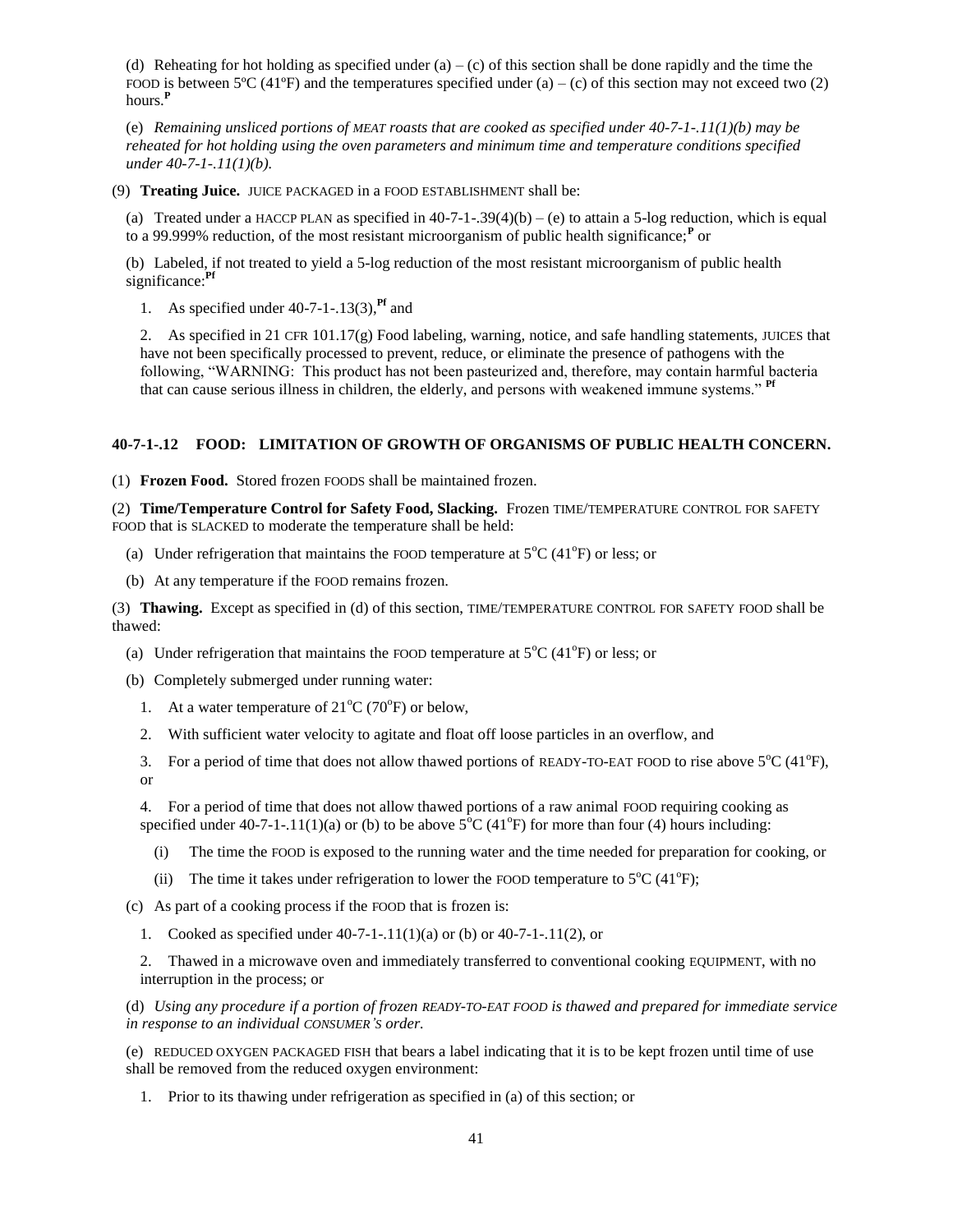2. Prior to, or immediately upon completion of, its thawing using procedures specified in (b) of this section.

# (4) **Cooling.**

(a) Cooked TIME/TEMPERATURE CONTROL FOR SAFETY FOOD shall be cooled:

- 1. Within two (2) hours from 57ºC (135ºF) to 21ºC (70ºF);**<sup>P</sup>** and
- 2. Within a total of six (6) hours from  $57^{\circ}$ C (135<sup>o</sup>F) to  $5^{\circ}$ C (41<sup>o</sup>F) or less.<sup>P</sup>

(b) TIME/TEMPERATURE CONTROL FOR SAFETY FOOD shall be cooled within four (4) hours to  $5^{\circ}C$  (41<sup>o</sup>F) or less if prepared from ingredients at ambient temperature, such as reconstituted FOODS and canned tuna.**<sup>P</sup>**

(c) Except as specified under (d) of this section, a TIME/TEMPERATURE CONTROL FOR SAFETY FOOD received in compliance with LAWS allowing a temperature above  $5^{\circ}C$  (41 $^{\circ}F$ ) during shipment from the supplier as specified in 40-7-1-.09(8)(b), shall be cooled within four (4) hours to  $5^{\circ}$ C (41<sup>o</sup>F) or less.<sup>P</sup>

(d) Raw EGGS shall be received as specified under 40-7-1-.09(8)(c) and immediately placed in refrigerated EQUIPMENT that maintains an ambient air temperature of  $7^{\circ}C(45^{\circ}F)$  or less.<sup>P</sup>

# (5) **Cooling Methods.**

(a) Cooling shall be accomplished in accordance with the time and temperature criteria specified under 40-7-1- .12(4) by using one or more of the following methods based on the type of FOOD being cooled:

- 1. Placing the FOOD in shallow pans;**Pf**
- 2. Separating the FOOD into smaller or thinner portions;<sup>Pf</sup>
- 3. Using rapid cooling EQUIPMENT; **Pf**
- 4. Stirring the FOOD in a container placed in an ice water bath;<sup>Pf</sup>
- 5. Using containers that facilitate heat transfer;**Pf**
- 6. Adding ice as an ingredient;**Pf** or
- 7. Other effective methods.**Pf**

(b) When placed in cooling or cold holding EQUIPMENT, FOOD containers in which FOOD is being cooled shall be:

1. Arranged in the EQUIPMENT to provide maximum heat transfer through the container walls; and

2. Loosely covered, or uncovered if protected from overhead contamination as specified under Subparagraph 40-7-1-.10(17)(a)2, during the cooling period to facilitate heat transfer from the surface of the FOOD.

# (6) **Time/Temperature Control for Safety Food, Hot and Cold Holding.**

(a) *Except during preparation, cooking, or cooling, or when time is used as the public health control as specified under 40-7-1-.12(9)*, and except as specified under (b) and in (c) of this section, TIME/TEMPERATURE CONTROL FOR SAFETY FOOD shall be maintained:

1. At 57<sup>o</sup>C (135<sup>o</sup>F) or above, *except that roasts cooked to a temperature and for a time specified in 40-7-1-* $1.11(1)(b)$  or reheated as specified in 40-7-1-.11(8)(e) may be held at a temperature of 54<sup>o</sup>C (130<sup>o</sup>F) or above;<sup>P</sup> or

2. At 5ºC (41ºF) or less. **<sup>P</sup>**

(b) EGGS that have not been treated to destroy all viable *Salmonellae* shall be stored in refrigerated EQUIPMENT that maintains an ambient air temperature of  $7^{\circ}C$  (45 $^{\circ}F$ ) or less.<sup>P</sup>

(c) TIME/TEMPERATURE CONTROL FOR SAFETY FOOD in a homogenous liquid form *may be maintained outside of the temperature control requirements, as specified under (a) of this section, while contained within specially designed EQUIPMENT that complies with the design and construction requirements as specified under 40-7-1- .17(16)(e)*.

# (7) **Ready-to-Eat, Time/Temperature Control for Safety Food, Date Marking.**

(a) Except when PACKAGING FOOD using a REDUCED OXYGEN PACKAGING method as specified under 40-7-1- .12(11), and except as specified in (e) and (f) of this section, refrigerated, READY-TO-EAT, TIME/TEMPERATURE CONTROL FOR SAFETY FOOD prepared and held in a FOOD ESTABLISHMENT for more than twenty-four (24) hours shall be clearly marked to indicate the date or day by which the FOOD shall be consumed on the PREMISES, sold, or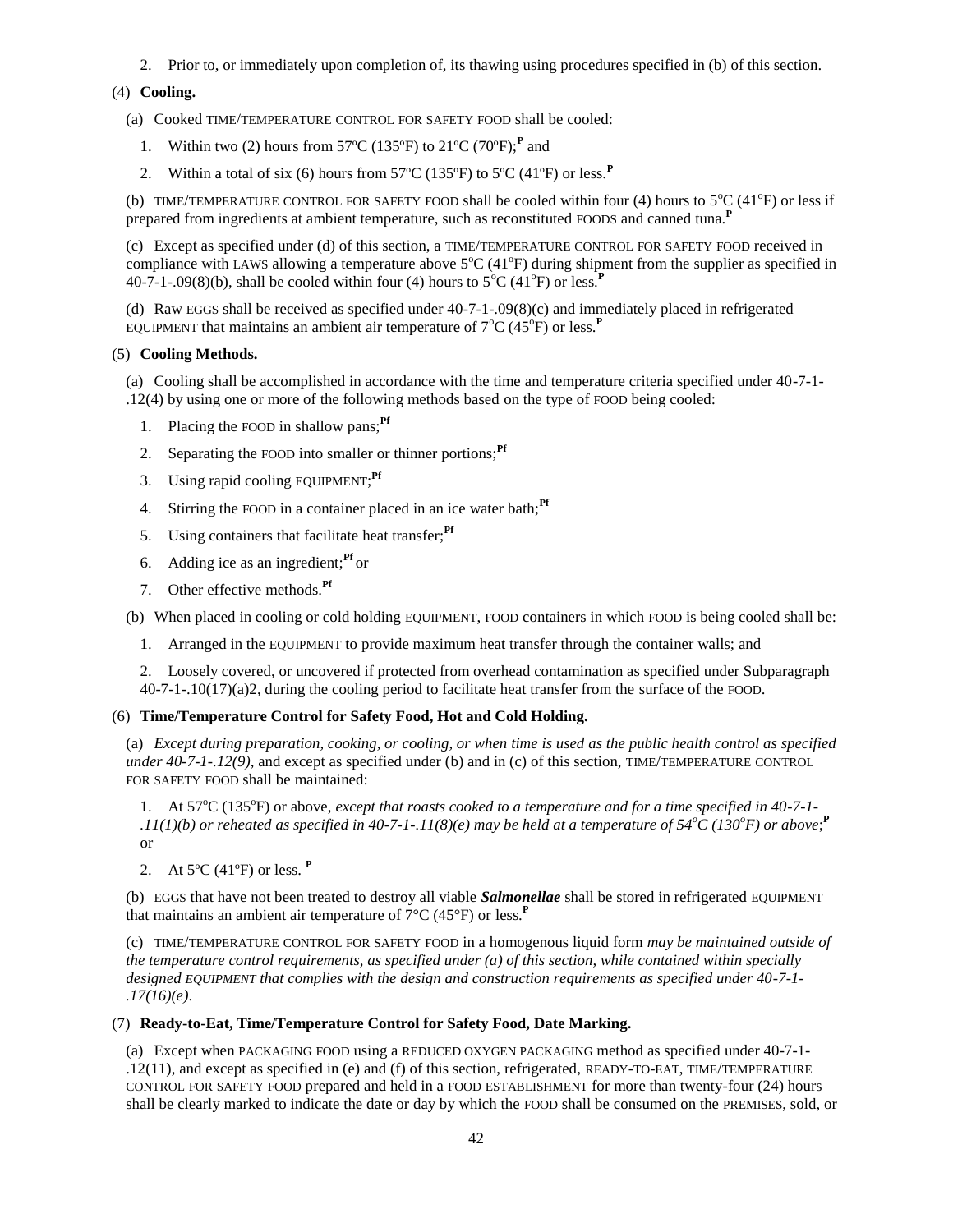discarded when held at a temperature of 5ºC (41ºF) or less for a maximum of seven (7) days. The day of preparation shall be counted as Day 1.**Pf**

(b) Except as specified in  $(e) - (g)$  of this section, refrigerated, READY-TO-EAT TIME/TEMPERATURE CONTROL FOR SAFETY FOOD prepared and PACKAGED by a FOOD PROCESSING PLANT shall be clearly marked, at the time the original container is opened in a FOOD ESTABLISHMENT and if the FOOD is held for more than twenty-four (24) hours, to indicate the date or day by which the FOOD shall be consumed on the PREMISES, sold, or discarded based on the temperature and time combinations specified in (a) of this section and:**Pf**

1. The day the original container is opened in the FOOD ESTABLISHMENT shall be counted as Day 1; **Pf** and

2. The day or date marked by the FOOD ESTABLISHMENT may not exceed a manufacturer's use-by date if the manufacturer determined the use-by date based on FOOD safety.**Pf**

(c) A refrigerated, READY-TO-EAT TIME/TEMPERATURE CONTROL FOR SAFETY FOOD ingredient or a portion of a refrigerated, READY-TO-EAT, TIME/TEMPERATURE CONTROL FOR SAFETY FOOD that is subsequently combined with additional ingredients or portions of FOOD shall retain the date marking of the earliest-prepared or first-prepared ingredient.**Pf**

(d) *A date marking system that meets the criteria stated in (a) and (b) of this section may include:*

1. *Using a method APPROVED by the DEPARTMENT for refrigerated, READY-TO-EAT TIME/TEMPERATURE CONTROL FOR SAFETY FOOD that is frequently rewrapped, such as lunchmeat or a roast, or for which date marking is impractical, such as soft serve mix or milk in a dispensing machine;*

2. *Marking the date or day of preparation, with a procedure to discard the FOOD on or before the last date or day by which the FOOD must be consumed on the premises, sold, or discarded as specified under (a) of this section;*

3. *Marking the date or day the original container is opened in a FOOD ESTABLISHMENT, with a procedure to discard the FOOD on or before the last date or day by which the FOOD must be consumed on the premises, sold, or discarded as specified under (b) of this section; or*

4. *Using calendar dates, days of the week, color-coded marks, or other effective marking methods, provided that the marking system is disclosed to the DEPARTMENT upon request.*

(e) *Paragraphs (a) and (b) of this section do not apply to individual meal portions served or rePACKAGED for sale from a bulk container upon a CONSUMER's request.*

(f) *Paragraphs (a) and (b) of this section do not apply to SHELLSTOCK.*

(g) *Paragraph (b) of this section does not apply to the following FOODS prepared and PACKAGED by a FOOD PROCESSING PLANT inspected by a REGULATORY AUTHORITY:*

1. *Deli salads, such as ham salad, seafood salad, chicken salad, egg salad, pasta salad, potato salad, and macaroni salad, manufactured in accordance with 21 CFR 110 Current good manufacturing practice in manufacturing, packing, or holding human food;*

2. *Hard cheeses containing not more than 39% moisture as defined in 21 CFR 133 Cheeses and related cheese products, such as cheddar, gruyere, parmesan and reggiano, and romano;*

3. *Semi-soft cheeses containing more than 39% moisture, but not more than 50% moisture, as defined in 21 CFR 133 Cheeses and related cheese products, such as blue, edam, gorgonzola, gouda, and monterey jack;*

4. *Cultured dairy products as defined in 21 CFR 131 Milk and cream, such as yogurt, sour cream, and buttermilk;*

5. *Preserved FISH products, such as pickled herring and dried or salted cod, and other acidified FISH products defined in 21 CFR 114 Acidified foods;*

- 6. *Shelf stable, dry fermented sausages, such as pepperoni and Genoa; and*
- 7. *Shelf stable salt-cured products such as prosciutto and Parma (ham).*

### (8) **Ready-to-Eat, Time/Temperature Control for Safety Food, Disposition.**

(a) A FOOD specified in  $40-7-1-12(7)(a)$  or (b) shall be discarded if it:

1. Exceeds the temperature and time combination specified in 40-7-1-.12(7)(a), except time that the product is frozen;**<sup>P</sup>**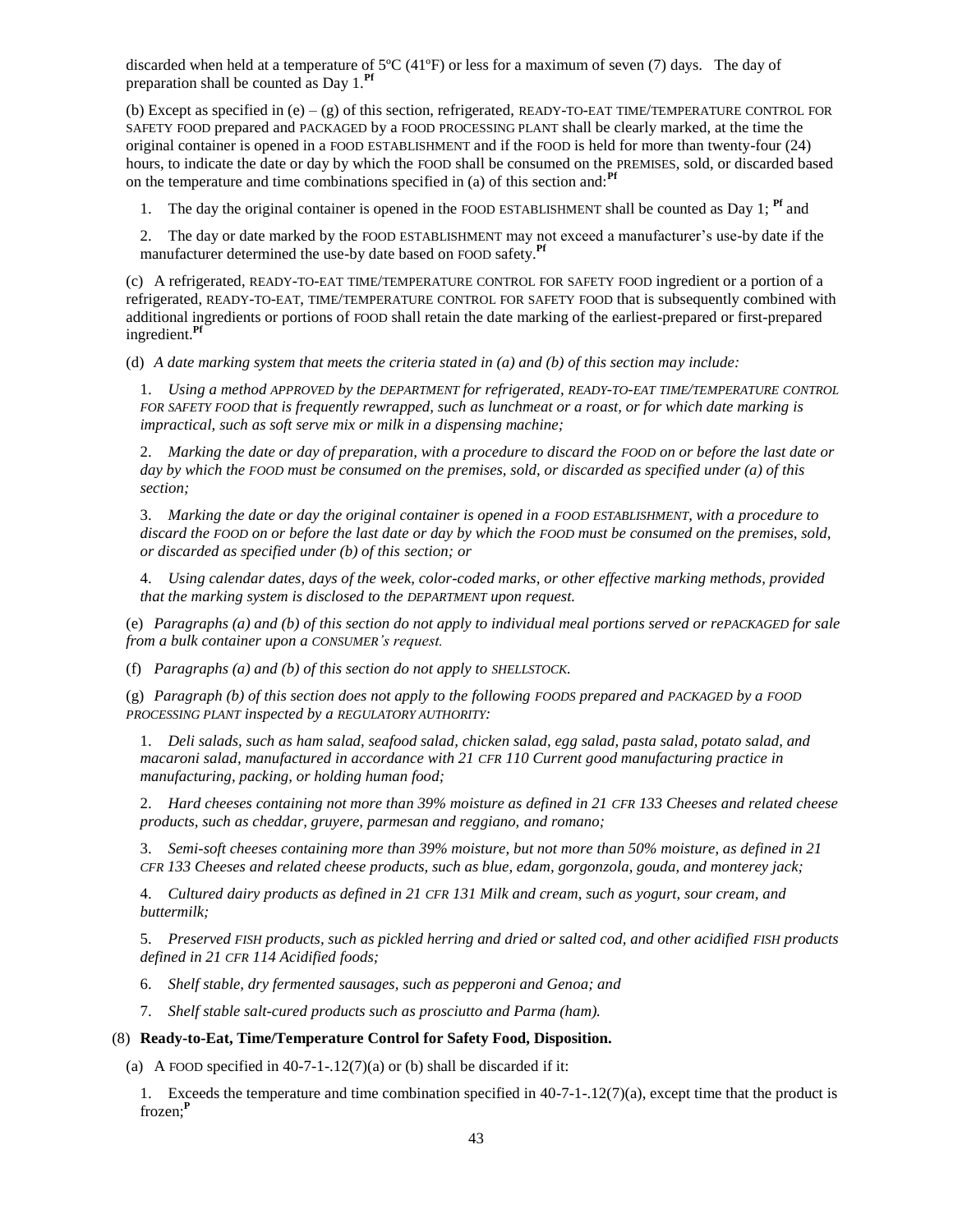2. Is in a container or PACKAGE that does not bear a date or day;**<sup>P</sup>** or

3. Is appropriately marked with a date or day that exceeds a temperature and time combination as specified in 40-7-1-.12(7)(a).**<sup>P</sup>**

(b) Refrigerated, READY-TO-EAT, TIME/TEMPERATURE CONTROL FOR SAFETY FOOD prepared in a FOOD ESTABLISHMENT and dispensed through a VENDING MACHINE with an automatic shutoff control shall be discarded if it exceeds a temperature and time combination as specified in  $40-7-1-12(7)(a)$ .<sup>P</sup>

### (9) **Time as a Public Health Control.**

(a) Except as specified under (d) of this section, if time without temperature control is used as the public health control for a working supply of TIME/TEMPERATURE CONTROL FOR SAFETY FOOD before cooking, or for READY-TO-EAT TIME/TEMPERATURE CONTROL FOR SAFETY FOOD that is displayed or held for sale or service:

1. Written procedures shall be prepared in advance, maintained in the FOOD ESTABLISHMENT and made available to the DEPARTMENT upon request that specify:**Pf**

(i) Methods of compliance with Subparagraphs (b) $1 - 3$  or (c) $1 - 5$  of this section;<sup>Pf</sup> and

(ii) Methods of compliance with 40-7-1-.12(4) for FOOD that is prepared, cooked, and refrigerated before time is used as a public health control.**Pf**

(b) If time without temperature control is used as the public health control up to a maximum of four (4) hours:

1. The FOOD shall have an initial temperature of 5ºC (41ºF) or less when removed from cold holding temperature control, or 57<sup>o</sup>C (135<sup>o</sup>F) or greater when removed from hot holding temperature control;<sup>1</sup>

2. The FOOD shall be marked or otherwise identified to indicate the time that is four (4) hours past the point in time when the FOOD is removed from temperature control;<sup>Pf</sup>

3. The FOOD shall be cooked and served, served at any temperature if READY-TO-EAT, or discarded, within four (4) hours from the point in time when the FOOD is removed from temperature control;<sup>*P*</sup> and

4. The FOOD in unmarked containers or PACKAGES, or marked to exceed a four (4) hour limit shall be discarded.**<sup>P</sup>**

(c) If time without temperature control is used as the public health control up to maximum of six (6) hours:

1. The FOOD shall have an initial temperature of  $5^{\circ}C(41^{\circ}F)$  or less when removed from temperature control and the FOOD temperature may not exceed  $21^{\circ}C(70^{\circ}F)$  within a maximum time period of six (6) hours;<sup>**P**</sup>

2. The FOOD shall be monitored to ensure the warmest portion of the FOOD does not exceed  $21^{\circ}C$  (70 $^{\circ}F$ ) during the six (6) hour period, *unless an ambient air temperature is maintained that ensures the FOOD does not exceed 21ºC (70ºF) during the six (6) hour holding period*; **Pf**

3. The FOOD shall be marked or otherwise identified to indicate:**Pf**

- (i) The time when the FOOD is removed from  $5^{\circ}C(41^{\circ}F)$  or less cold holding temperature control,<sup>Pf</sup> and
- (ii) The time that is six (6) hours past the point in time when the FOOD is removed from cold holding temperature control;**Pf**
- 4. The FOOD shall be:
	- (i) Discarded if the temperature of the FOOD exceeds  $21^{\circ}C$  (70 $^{\circ}F$ ),<sup>P</sup> or

(ii) Cooked and served, served at any temperature if READY-TO-EAT, or discarded within a maximum of six (6) hours from the point in time when the FOOD is removed from  $5^{\circ}C(41^{\circ}F)$  or less cold holding temperature control;**<sup>P</sup>** and

5. The FOOD in unmarked containers or PACKAGES, or marked with a time that exceeds the six (6) hour limit shall be discarded.**<sup>P</sup>**

(d) A FOOD ESTABLISHMENT that serves a HIGHLY SUSCEPTIBLE POPULATION may not use time as specified under (a), (b) or (c) of this section as the public health control for raw EGGS.

(10)**Variance Requirement.** A FOOD ESTABLISHMENT shall obtain a VARIANCE from the DEPARTMENT as specified in 40-7-1-.38(3) and under 40-7-1-.38(4) before:**Pf**

(a) Smoking FOOD as a method of FOOD preservation rather than as a method of flavor enhancement;**Pf**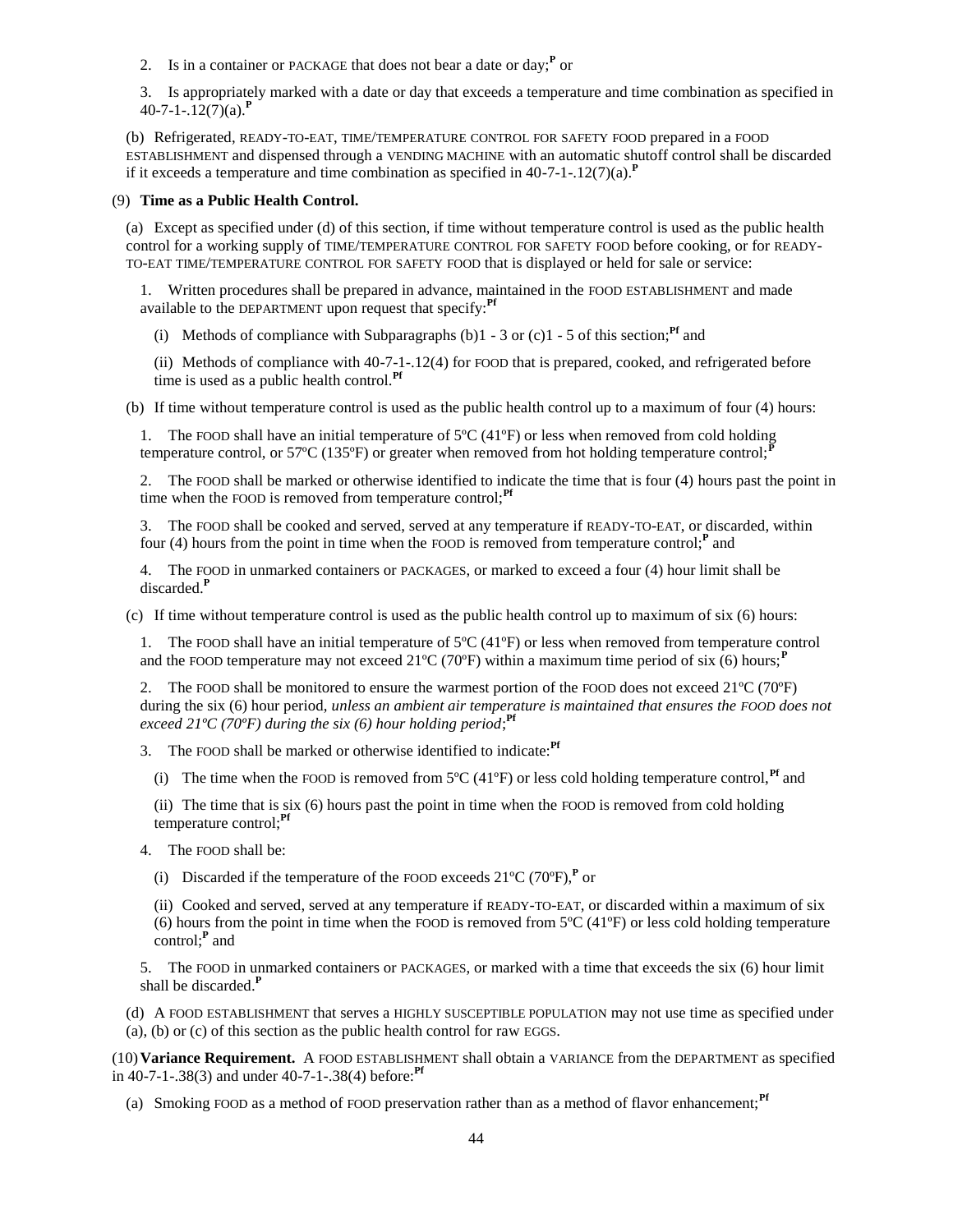- (b) Curing FOOD; **Pf**
- (c) Using FOOD ADDITIVES or adding components such as vinegar:**Pf**
	- 1. As a method of FOOD preservation rather than as a method of flavor enhancement,**Pf** or
	- 2. To render a FOOD so that it is not TIME/TEMPERATURE CONTROL FOR SAFETY FOOD; **Pf**

(d) Packaging TIME/TEMPERATURE CONTROL FOR SAFETY FOOD using a REDUCED OXYGEN PACKAGING method *except where the growth of and toxin formation by Clostridium botulinum and the growth of Listeria monocytogenes are controlled as specified under 40-7-1-.12(11)*; **Pf**

(e) Operating a MOLLUSCAN SHELLFISH life-support system display tank used to store or display shellfish that are offered for human consumption;**Pf**

(f) Custom processing animals that are for personal use as FOOD and not for sale or service in a FOOD ESTABLISHMENT; **Pf**

(g) Preparing FOOD by another method that is determined by the DEPARTMENT to require a VARIANCE; **Pf** or

(h) Sprouting seeds or beans.**Pf**

# (11)**Reduced Oxygen Packaging Without a Variance, Criteria.**

(a) Except for a FOOD ESTABLISHMENT that obtains a VARIANCE as specified under 40-7-1-.12(10), a FOOD ESTABLISHMENT that PACKAGES TIME/TEMPERATURE CONTROL FOR SAFETY FOOD using a REDUCED OXYGEN PACKAGING method shall control the growth and toxin formation of *Clostridium botulinum* and the growth of *Listeria monocytogenes*. **P**

(b) Except as specified under (f) of this section, a FOOD ESTABLISHMENT that PACKAGES TIME/TEMPERATURE CONTROL FOR SAFETY FOOD using a REDUCED OXYGEN PACKAGING method shall implement a HACCP PLAN that contains the information specified under 40-7-1-.39(4)(b) and (d) and that:**Pf**

1. Identifies the FOOD to be PACKAGED; **Pf**

2. Except as specified under  $(c) - (e)$  of this section, requires that the PACKAGED FOOD shall be maintained at 5°C (41°F) or less and meet at least one of the following criteria:**Pf**

- (i) Has an  $A_w$  of 0.91 or less.<sup>Pf</sup>
- (ii) Has  $a<sub>p</sub>H$  of 4.6 or less, <sup>Pf</sup>

(iii) Is a MEAT or POULTRY product cured at a FOOD PROCESSING PLANT regulated by the USDA using substances specified in 9 CFR 424.21, Use of food ingredients and sources of radiation, and is received in an intact PACKAGE, **Pf** or

(iv) Is a FOOD with a high level of competing organisms such as raw MEAT, raw POULTRY, or raw vegetables;**Pf**

3. Describes how the PACKAGE shall be prominently and conspicuously labeled on the principal display panel in bold type on a contrasting background, with instructions to:**Pf**

(i) Maintain the FOOD at  $5^{\circ}C$  (41 $^{\circ}F$ ) or below, <sup>Pf</sup> and

(ii) Discard the FOOD if within thirty (30) calendar days of its PACKAGING if it is not served for on-PREMISES consumption, or consumed if served or sold for off-PREMISES consumption;<sup>Pf</sup>

4. Limits the refrigerated shelf life to no more than thirty (30) calendar days from PACKAGING to consumption, except the time the product is maintained frozen, or the original manufacturer's "sell by" or "use by" date, whichever occurs first;<sup>*P*</sup>

- 5. Includes operational procedures that:
	- (i) Prohibit contacting READY-TO-EAT FOOD with bare hands as specified under  $40-7-1$ -.10(1)(b),  $\mathbf{P}$ **f**
	- (ii) Identify a designated work area and the method by which:**Pf**

(I) Physical barriers or methods of separation of raw FOODS and READY-TO-EAT FOODS minimize cross contamination,**Pf** and

(II) Access to the processing EQUIPMENT is limited to responsible trained personnel familiar with the potential HAZARDS of the operation,**Pf** and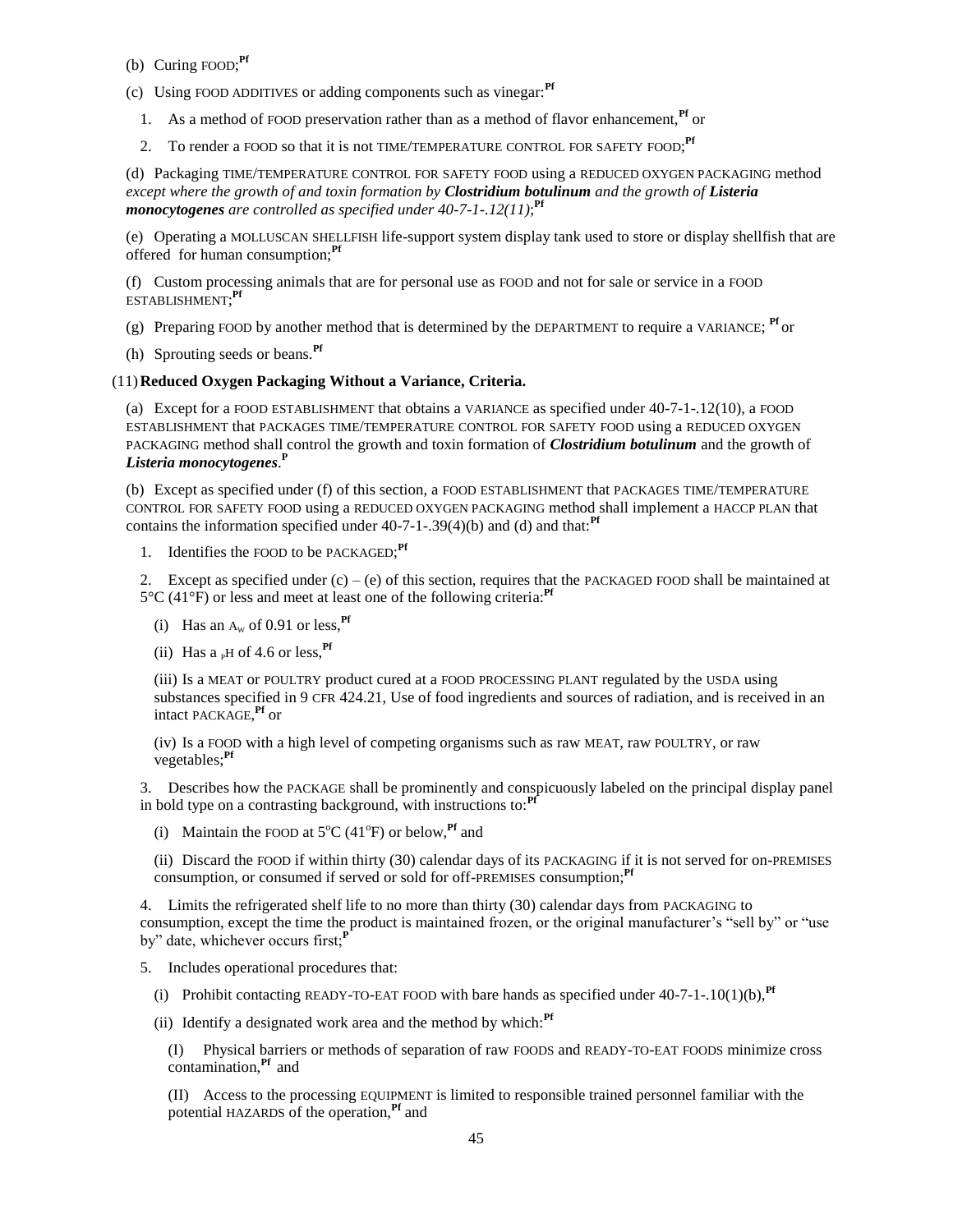(iii) Delineate cleaning and SANITIZATION procedures for FOOD-CONTACT SURFACES; **Pf** and

6. Describes the training program that ensures that the individual responsible for the REDUCED OXYGEN PACKAGING operation understands the:**Pf**

- (i) Concepts required for a safe operation,**Pf**
- (ii) EQUIPMENT and facilities,**Pf** and
- (iii) Procedures specified under Subparagraph (b)5 of this section and 40-7-1-.39(4)(b) and (d).**Pf**
- 7. Is provided to the DEPARTMENT prior to implementation as specified under 40-7-1-.39(3)(b).

(c) *Except for FISH that is frozen before, during, and after PACKAGING*, a FOOD ESTABLISHMENT may not PACKAGE FISH using a REDUCED OXYGEN PACKAGING method.**<sup>P</sup>**

(d) Except as specified under (c) and (f) of this section, a FOOD ESTABLISHMENT that PACKAGES TIME/TEMPERATURE CONTROL FOR SAFETY FOOD using a cook-chill or sous vide process shall:

1. Provide to the DEPARTMENT prior to implementation, a HACCP PLAN that contains the information as specified under 40-7-1-.39(4)(b) and (d);**Pf**

2. Ensure the FOOD is:

(i) Prepared and consumed on the PREMISES, or prepared and consumed off the PREMISES but within the same business entity with no distribution or sale of the PACKAGED product to another business entity or the CONSUMER, **Pf**

(ii) Cooked to heat all parts of the FOOD to a temperature and for a time as specified under  $40-7-1-11(1)(a)$ , (b), and (c),**<sup>P</sup>**

(iii) Protected from contamination before and after cooking as specified under  $40-7-1-10(1) - (25)$  and  $40-7-1$  $1 - .11(1) - (9)$ .<sup>P</sup>

(iv) Placed in a PACKAGE with an oxygen barrier and sealed before cooking, or placed in a PACKAGE and sealed immediately after cooking and before reaching a temperature below  $57^{\circ}C(135^{\circ}F)$ , **P** 

(v) Cooled to 5°C (41°F) in the sealed PACKAGE or bag as specified under 40-7-1-.12(4) and:**<sup>P</sup>**

(I) Cooled to  $1^{\circ}C$  (34 $^{\circ}F$ ) within forty-eight (48) hours of reaching  $5^{\circ}C$  (41 $^{\circ}F$ ) and held at that temperature until consumed or discarded within thirty (30) days after the date of PACKAGING; **P**

(II) Held at 5°C (41°F) or less for no more than seven (7) days, at which time the FOOD must be consumed or discarded;**<sup>P</sup>** or

(III) Held frozen with no shelf life restriction while frozen until consumed or used.**<sup>P</sup>**

(vi) Held in a refrigeration unit that is equipped with an electronic system that continuously monitors time and temperature and is visually examined for proper operation twice daily,<sup>pr</sup>

(vii)If transported off-site to a satellite location of the same business entity, equipped with verifiable electronic monitoring devices to ensure that times and temperatures are monitored during transportation, **Pf** and

(viii) Labeled with the product name and the date PACKAGED; **Pf** and

3. Maintain the records required to confirm that cooling and cold holding refrigeration time/temperature parameters are required as part of the HACCP PLAN and:

(i) Make such records available to the DEPARTMENT upon request,**Pf** and

(ii) Hold such records for at least six  $(6)$  months;<sup>Pf</sup> and

4. Implement written operational procedures as specified under Subparagraph (b)5 of this section and a training program as specified under Subparagraph (b)6 of this section.<sup>1</sup>

(e) Except as specified under (f) of this section, a FOOD ESTABLISHMENT that PACKAGES cheese using a REDUCED OXYGEN PACKAGING method shall:

1. Limit the cheeses PACKAGED to those that are commercially manufactured in a FOOD PROCESSING PLANT with no ingredients added in the FOOD ESTABLISHMENT and that meet the Standards of Identity as specified in 21 CFR 133.150 Hard cheeses, 21 CFR 133.169 Pasteurized process cheese or 21 CFR 133.187 Semisoft cheeses;**<sup>P</sup>**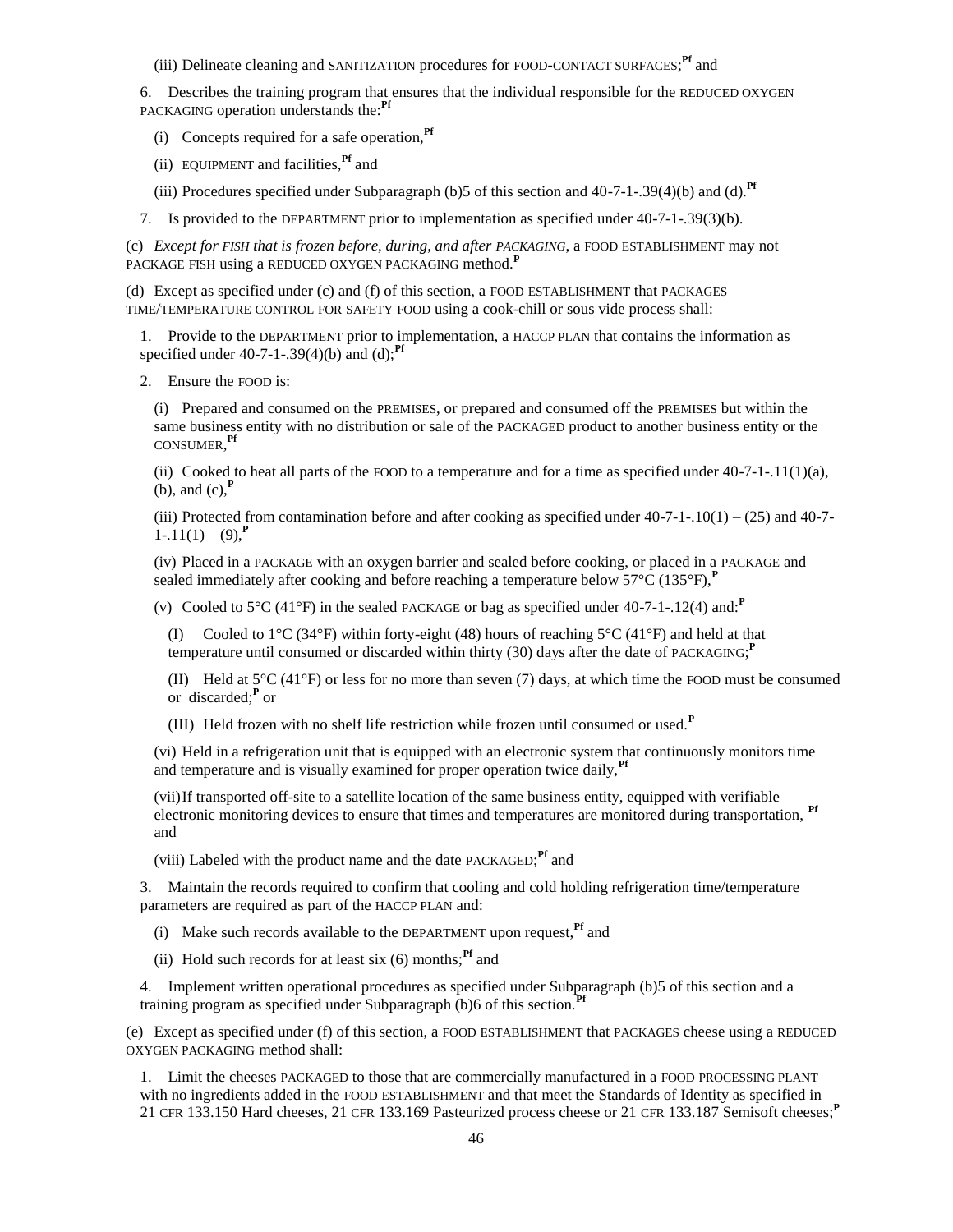2. Have a HACCP PLAN that contains the information specified under 40-7-1-.39(4)(b) and (d) and as specified under (b)1, (b) $3(i)$ , (b) $5$  and (b) $6$  of this section;<sup>Pf</sup>

3. Labels the PACKAGE on the principal display panel with a "use by" date that does not exceed thirty (30) days from its packaging or the original manufacturer's "sell by" or "use by" date, whichever occurs first;<sup>Pf</sup> and

4. Discards the REDUCED OXYGEN PACKAGED cheese if it is not sold for off-PREMISES consumption or consumed within thirty (30) calendar days of its PACKAGING.<sup>Pf</sup>

(f) *A HACCP PLAN is not required when a FOOD ESTABLISHMENT uses a REDUCED OXYGEN PACKAGING method to PACKAGE TIME/TEMPERATURE CONTROL FOR SAFETY FOOD that is always:*

- 1. *Labeled with the production time and date,*
- 2. *Held at 5°C (41°F) or less during refrigerated storage, and*
- 3. *Removed from its PACKAGE in the FOOD ESTABLISHMENT within forty-eight (48) hours after PACKAGING.*

# **40-7-1-.13 FOOD: FOOD IDENTITY, PRESENTATION, AND LABELING.**

(1) **Standards of Identity.** PACKAGED FOOD shall comply with standard of identity requirements in 21 CFR 131- 169 and 9 CFR 319 Definitions and standards of identity or composition, and the general requirements in 21 CFR 130 – Food Standards: General and 9 CFR 319 Subpart A – General.

### (2) **Honestly Presented.**

(a) FOOD shall be offered for human consumption in a way that does not mislead or misinform the CONSUMER.

(b) FOOD or COLOR ADDITIVES, colored overwraps, or lights may not be used to misrepresent the true appearance, color, or quality of a FOOD.

### (3) **Food Labels.**

(a) FOOD PACKAGED in a FOOD ESTABLISHMENT, shall be labeled as specified in LAW, including 21 CFR 101 - Food labeling, and 9 CFR 317 Labeling, marking devices, and containers.

(b) Label information shall include:

1. The common name of the FOOD, or absent a common name, an adequately descriptive identity statement;

2. If made from two (2) or more ingredients, a list of ingredients and sub-ingredients in descending order of predominance by weight, including a declaration of artificial colors, artificial flavors and chemical preservatives, if contained in the FOOD;

3. An accurate declaration of the net quantity of contents;

4. The name and place of business of the manufacturer, packer, or distributor; and

5. The name of the FOOD source for each MAJOR FOOD ALLERGEN contained in the FOOD unless the FOOD source is already part of the common or usual name of the respective ingredient.**Pf**

6. Except as exempted in the Federal Food, Drug, and Cosmetic Act  $\S 403(q)(3) - (5)$ , nutrition labeling as specified in 21 CFR 101 - Food Labeling and 9 CFR 317 Subpart B Nutrition Labeling.

7. For any salmonid FISH containing canthaxanthin or astaxanthin as a COLOR ADDITIVE, the labeling of the bulk FISH container, including a list of ingredients, displayed on the retail container or by other written means, such as a counter card, that discloses the use of canthaxanthin or astaxanthin.

(c) Bulk FOOD that is available for CONSUMER self-dispensing shall be prominently labeled with the following information in plain view of the CONSUMER:

1. The manufacturer's or processor's label that was provided with the FOOD; or

2. A card, sign, or other method of notification that includes the information specified under Subparagraphs (b)1, 2, and 6 of this section.

(d) *Bulk, unPACKAGED FOODS such as bakery products and unPACKAGED FOODS that are portioned to CONSUMER specification need not be labeled if:*

1. *A health, nutrient content, or other claim is not made;*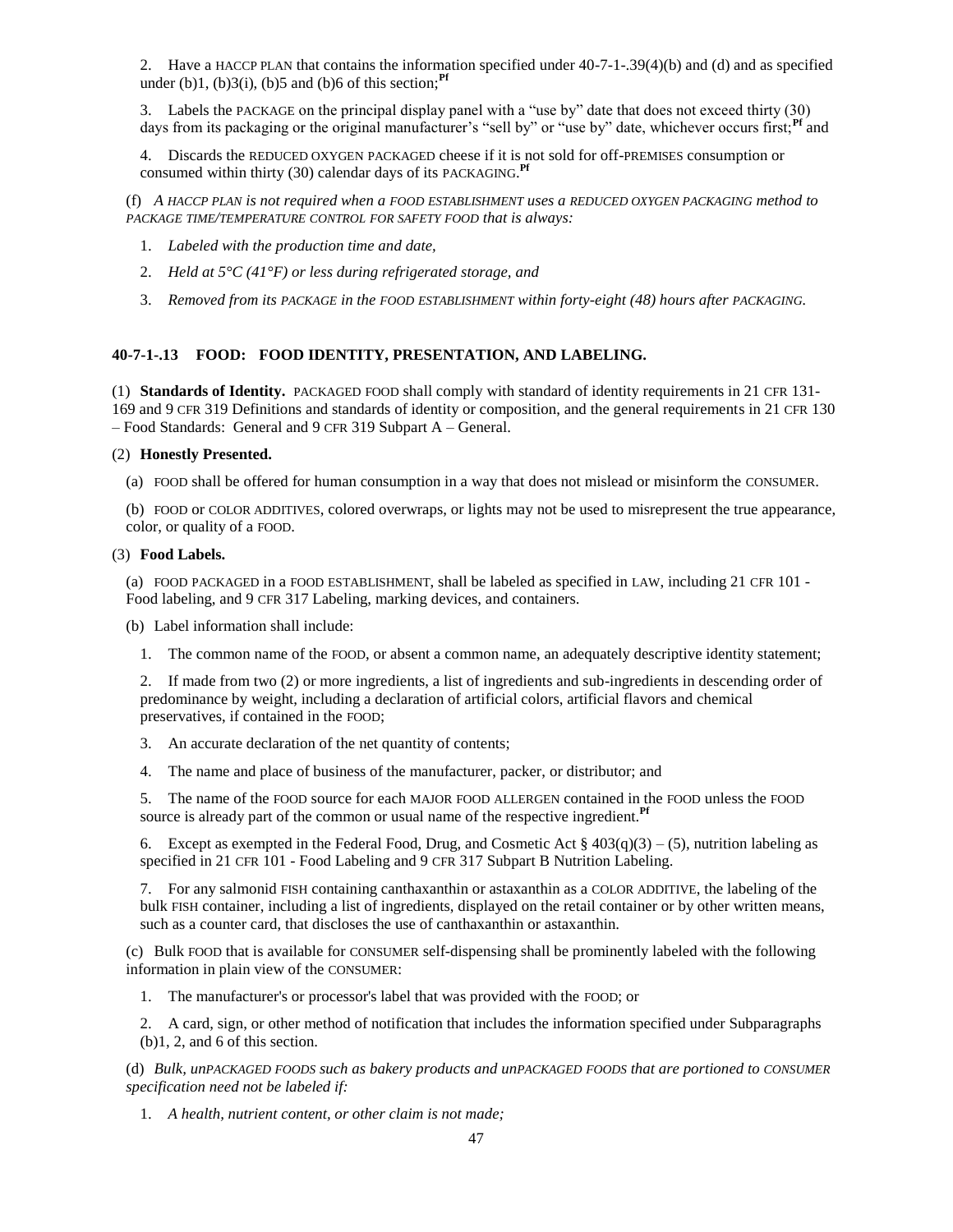2. *There are no state or local LAWS requiring labeling; and*

3. *The FOOD is manufactured or prepared on the PREMISES of the FOOD ESTABLISHMENT or at another FOOD ESTABLISHMENT or a FOOD PROCESSING PLANT that is owned by the same PERSON and is regulated by the FOOD regulatory agency that has jurisdiction.*

(e) Expiration Dates. It shall be unLAWful to sell or offer for sale, at retail or wholesale, the following FOOD items past the EXPIRATION DATE stated on the label:

1. EGGS cannot be offered or held for sale after the EXPIRATION DATE, according to DEPARTMENTAL Rules 40-  $3-1-01(e)1$ .

2. Infant Formula.

(i) Each and every container of liquid or powdered infant formula made from two or more ingredients and represented as or intended as a replacement or supplement for milk, shall conspicuously show in common and express terms the calendar month and year after which the product is not to be sold or used for human consumption.

(ii) The EXPIRATION DATE, or the date after which the product is not to be sold or used for human consumption, shall be determined by the manufacturer based on empirical data or other verifiable scientific means.

(iii) If the Commissioner or his authorized agent has prohibited the sale of a product still within date, after notice, the manufacturer shall for each and every brand, variety, or formulation of infant formula intended to be sold or offered for sale in Georgia, submit scientific data establishing the EXPIRATION DATE to comply with Section (e)1(ii) of this regulation. Such data shall include, but is not limited to, physical, nutritional, and chemical properties. In the absence of empirical data on any specific formulation, the manufacturer shall provide such scientific data to reasonably substantiate the EXPIRATION DATE. If the data submitted does not, in the opinion of the Commissioner, justify the EXPIRATION DATE, the Commissioner shall prohibit the sale of the product until a new EXPIRATION DATE consistent with data is applied to the FOOD product.

(iv) Each and every shipping carton, container and CONSUMER package shall in like manner show the calendar month and year after which the product is not to be sold or used. This section will be complied with if the information is not contained on the shipping carton, container, and CONSUMER package, but is easily legible by virtue of the transparency of the outer wrapper or container.

(v) Any manufacturer, distributor, dealer, or other PERSON who offers for sale or sells infant formula not showing an EXPIRATION DATE or who offers for sale or sells infant formula on a date after the EXPIRATION DATE shown shall be deemed to be offering for sale a product unfit for FOOD.

(vi) Knowingly filing with the Commissioner incorrect or unverifiable data or placing an EXPIRATION DATE upon a shipping carton, container or any CONSUMER package, which date is inconsistent with the data filed with the Commissioner, shall be deemed to be misbranding under part 26-2-28 of the Georgia Food Act provided, however, that it shall not be deemed misbranded if the EXPIRATION DATE shown is an earlier date than the filed data would warrant.

(vii)Special Formulation. The provisions of this regulation shall not apply to any special formulation manufactured on request of any licensed physician for the express purpose of meeting dietary needs of a specific individual.

3. Milk, covered under the Grade "A" Pasteurized Milk Ordinance (PMO), and adopted by reference in DEPARTMENTAL Chapter 40-2-15.

4. Prepackaged Sandwiches. For the purpose of this section, prePACKAGED sandwiches shall be classified as Type A, Type B or Type C.

(i) Type A Sandwiches

(I) Type A sandwiches are those prePACKAGED sandwiches which are handled and sold as nonrefrigerated sandwiches. Type A sandwiches shall not contain TIME/TEMPERATURE CONTROL FOR SAFETY FOOD in whole, or as an ingredient.

(II) Type A Sandwiches which are stored, transported and offered for sale in a non-refrigerated state shall be labeled with an EXPIRATION DATE not later than two (2) days from the date of manufacture.

(ii) Type B Sandwiches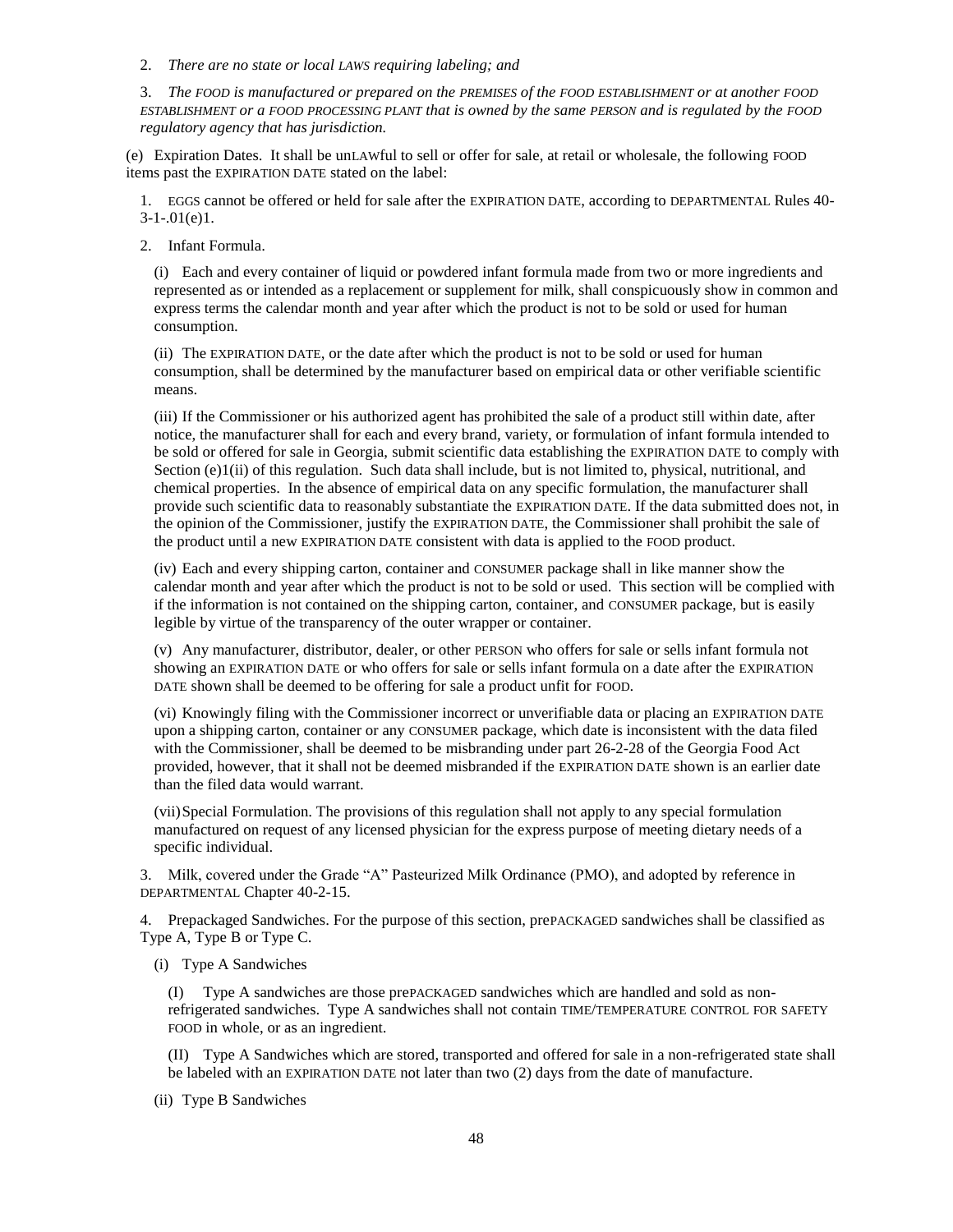(I) Type B Sandwiches are those prePACKAGED sandwiches which are handled and sold as refrigerated sandwiches.

(II) Type B Sandwiches which are labeled "keep refrigerated," and which are stored, transported and offered for sale under refrigeration; shall be held after preparation continuously at or below  $5^{\circ}C(41^{\circ}F)$ , and shall be labeled with an EXPIRATION DATE not later than seven (7) days from the date of manufacture.

(III) The EXPIRATION DATE for sandwiches shall state the last day of sale in terms of the month, or its abbreviation, and numerical day of the month; i.e. 6-6. The expiration day shall be preceded by an explanatory term, such as "Expires", "Sell-By", or similar wording. Other product codes or dating methods are prohibited.

(IV) The date shall be conspicuously located on the front of the wrapper.

(V) For sandwiches utilizing alternative packing methods, such as REDUCED OXYGEN PACKAGING, APPROVAL for an extended EXPIRATION DATE may be granted by the Commissioner upon application by the manufacturer with proof of the safety of such an extended shelf life. The time of such extension will be decided by the Commissioner based upon such proof from the manufacturer.

(iii) Type C Sandwiches

(I) Type C Sandwiches are those prePACKAGED sandwiches which are immediately hard frozen after manufacture, and which are in a frozen state until the time of sale to institutions or FOOD ESTABLISHMENTS. Frozen sandwiches shall be maintained in a frozen condition during delivery to an institution or FOOD ESTABLISHMENT.

(II) Type C Sandwiches intended to be maintained in a refrigerated state after removal from the freezer shall be labeled as "keep refrigerated," placed under refrigeration at or below  $5^{\circ}C(41^{\circ}F)$ , and an EXPIRATION DATE - not to exceed seven (7) days - shall be stamped on each individual sandwich label.

(III) Type C Sandwiches intended to be maintained in a non-refrigerated state after removal from the freezer shall have an EXPIRATION DATE not to exceed two (2) days from the date of such removal stamped on each individual sandwich.

(IV) The EXPIRATION DATE, as required in Subparagraphs (II) and (III) of this section, shall meet the criteria as in 40-7-1-.13(3)(e)4(ii)(III) and be conspicuously displayed on the front of the wrapper.

5. Shucked oysters, covered by the Interstate Shellfish Sanitation Conference (ISSC) National Shellfish Sanitation Program Guide For The Control of Molluscan Shellfish (Model Ordinance) and adopted by reference in DEPARTMENTAL Rules 40-7-12-.19.

6. TIME/TEMPERATURE CONTROL FOR SAFETY FOOD, or any FOOD that is labeled "keep refrigerated," cannot be offered or held for sale past the stated EXPIRATION DATE. Nor can the EXPIRATION DATE be modified or lengthened by the use of these products as an ingredient in another FOOD product.

### (4) **Other Forms of Information.**

- (a) If required by LAW, CONSUMER warnings shall be provided.
- (b) FOOD ESTABLISHMENT or manufacturers' dating information on FOODS may not be concealed or altered.

## (5) **Consumption of Animal Foods that are Raw, Undercooked, or Not Otherwise Processed to Eliminate Pathogens.**

(a) Except as specified in  $40-7-1-11(1)(c)$  and Subparagraph  $40-7-1-11(1)(d)4$ , if an animal FOOD such as beef, EGGS, FISH, lamb, pork, POULTRY, or shellfish is served or sold raw, undercooked, or without otherwise being processed to eliminate pathogens, either in READY-TO-EAT form or as an ingredient in another READY-TO-EAT FOOD, the LICENSE HOLDER shall inform CONSUMERS of the significantly increased RISK of consuming such FOODS by way of a DISCLOSURE and REMINDER, as specified in (b) and (c) of this section using brochures, deli case or menu advisories, label statements, table tents, placards, or other effective written means.<sup>Pf</sup>

(b) DISCLOSURE shall include:

1. A description of the animal-derived FOODS, such as "oysters on the half shell – raw oysters," "raw-EGG Caesar salad," and "hamburgers – can be cooked to order";<sup>Pf</sup> or

2. Identification of the animal-derived FOODS by asterisking them to a footnote that states that the items are served raw or undercooked, or contain – or may contain – raw or undercooked ingredients.**Pf**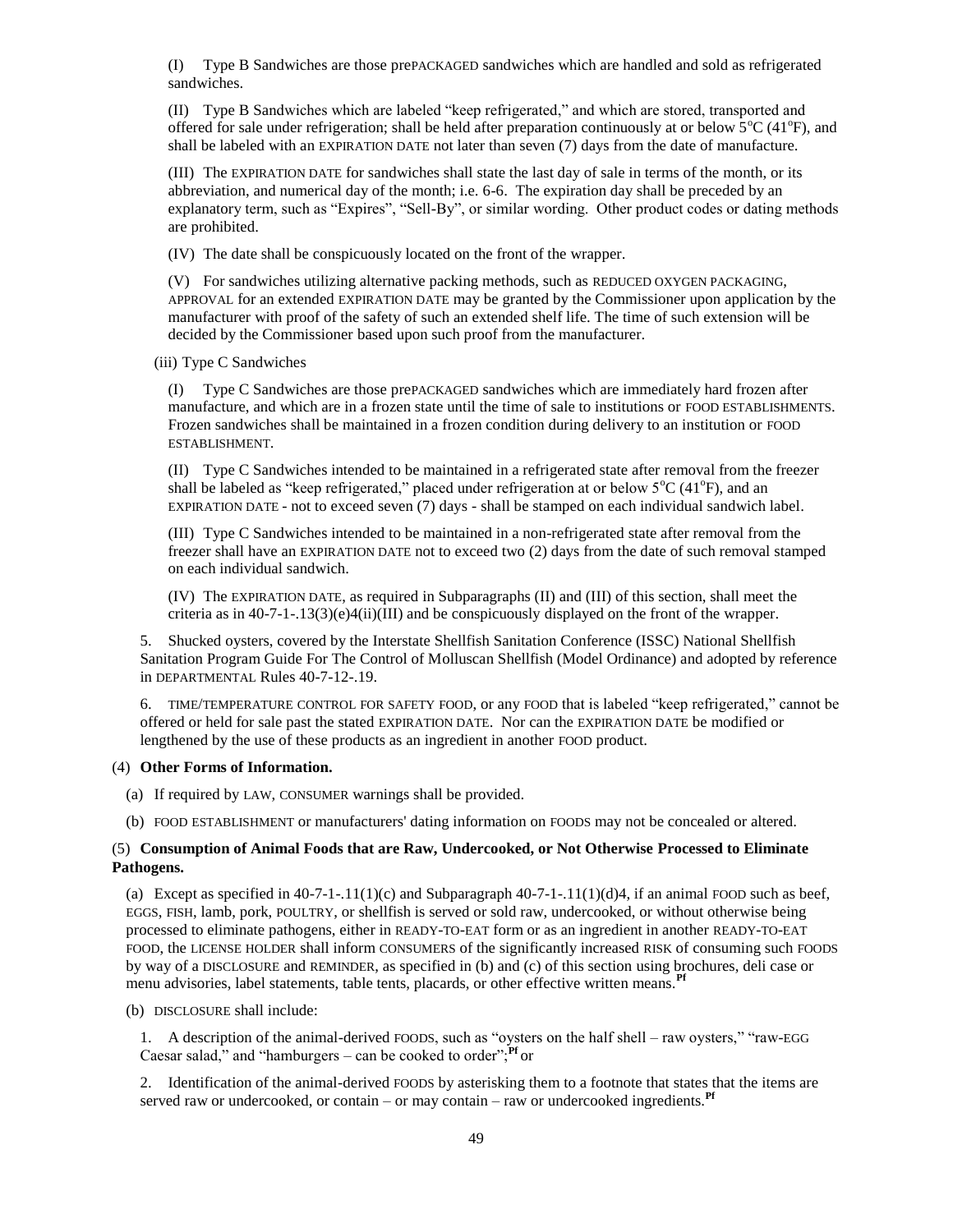- (c) REMINDER shall include asterisking the animal-derived FOODS requiring DISCLOSURE to a footnote that states:
	- 1. Regarding the safety of these items, written information is available upon request;<sup>Pf</sup>

2. Consuming raw or undercooked MEATS, POULTRY, seafood, shellfish, or EGGS may increase your RISK of foodborne illness;**Pf** or

3. Consuming raw or undercooked MEATS, POULTRY, seafood, shellfish, or EGGS may increase your RISK of foodborne illness, especially if you have certain medical conditions.**Pf**

# **40-7-1-.14 FOOD: CONTAMINATED FOOD.**

## (1) **Discarding or Reconditioning Unsafe, Adulterated, or Contaminated Food.**

(a) A FOOD that is unsafe, ADULTERATED, or not honestly presented as specified under 40-7-1-.08(1) shall be discarded or reconditioned according to an APPROVED procedure.**<sup>P</sup>**

(b) FOOD that is not from an APPROVED source as specified under  $40-7-1-0.09(1) - (7)$  shall be discarded.<sup>P</sup>

(c) READY-TO-EAT FOOD that may have been contaminated by an EMPLOYEE who has been RESTRICTED or EXCLUDED as specified under 40-7-1-.04(2) shall be discarded.**<sup>P</sup>**

(d) FOOD that is contaminated by FOOD EMPLOYEES, CONSUMERS, or other PERSONS through contact with their hands, bodily discharges, such as nasal or oral discharges, or other means shall be discarded.**<sup>P</sup>**

## **40-7-1-.15 RESERVED.**

# **40-7-1-.16 EQUIPMENT, UTENSILS, & LINENS: MATERIALS FOR CONSTRUCTION AND REPAIR.**

(1) **Characteristics.** Materials that are used in the construction of UTENSILS and FOOD-CONTACT SURFACES of EQUIPMENT may not allow the migration of deleterious substances or impart colors, odors, or tastes to FOOD and under normal use conditions shall be:**<sup>P</sup>**

- (a) Safe;**<sup>P</sup>**
- (b) Durable, CORROSION-RESISTANT, and nonabsorbent;
- (c) Sufficient in weight and thickness to withstand repeated WAREWASHING;
- (d) Finished to have a SMOOTH, EASILY CLEANABLE surface; and
- (e) Resistant to pitting, chipping, crazing, scratching, scoring, distortion, and decomposition.

## (2) **Cast Iron, Use Limitation.**

(a) Except as specified in (b) and (c) of this section, cast iron may not be used for UTENSILS or FOOD-CONTACT SURFACES of EQUIPMENT.

(b) *Cast iron may be used as a surface for cooking.*

(c) *Cast iron may be used in UTENSILS for serving FOOD if the UTENSILS are used only as part of an uninterrupted process from cooking through service.*

## (3) **Lead, Use Limitation.**

(a) Ceramic, china, and crystal UTENSILS, and decorative UTENSILS such as hand painted ceramic or china that are used in contact with FOOD, shall be lead-free or contain levels of lead not exceeding the limits of the following UTENSIL categories:**<sup>P</sup>**

| <b>UTENSIL</b>                          | <b>Ceramic Article</b> | <b>Maximum Lead</b> |
|-----------------------------------------|------------------------|---------------------|
| Category                                | <b>Description</b>     | MG/L                |
| BEVERAGE Mugs, Cups,<br><b>Pitchers</b> | Coffee Mugs            | 0.5                 |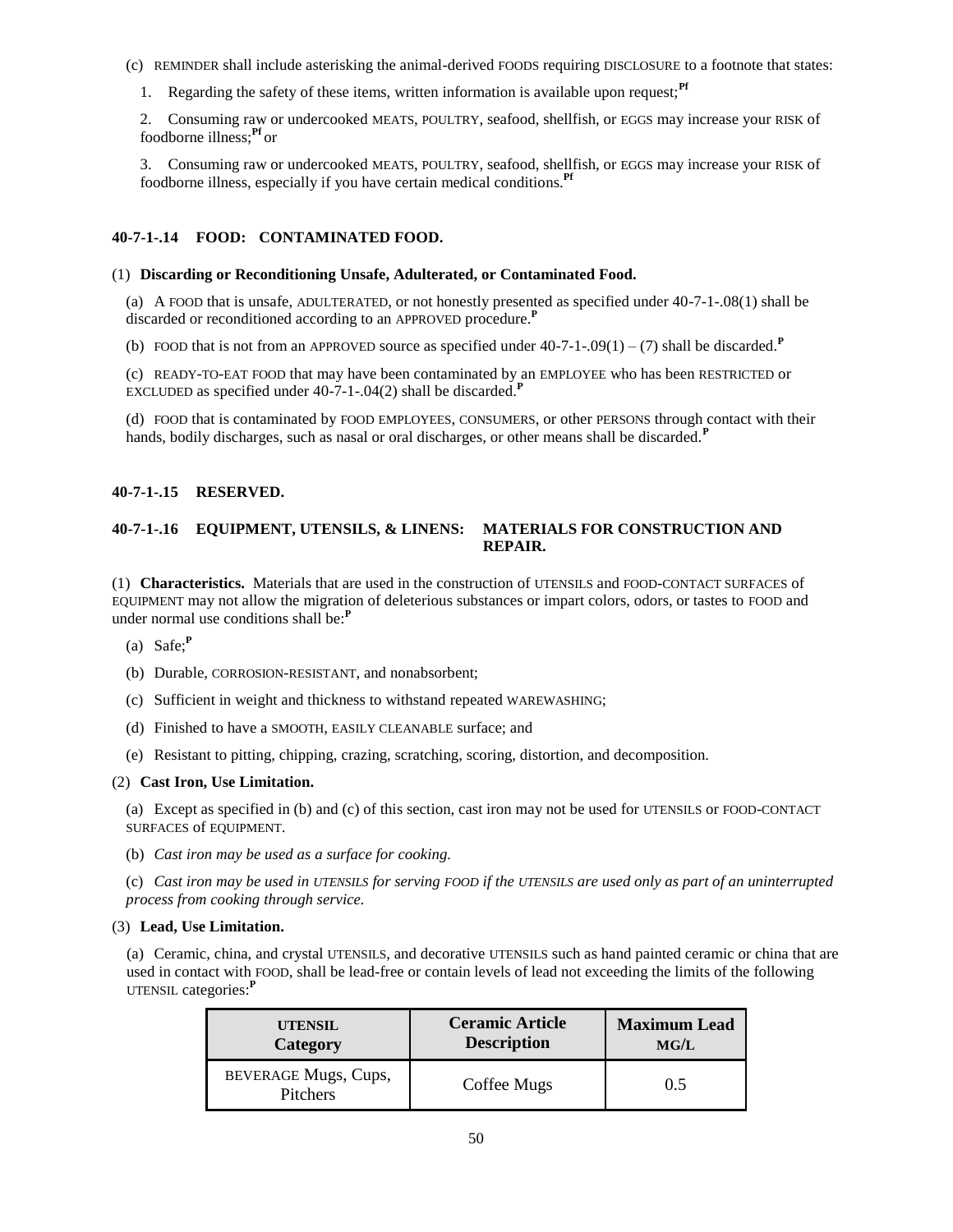| <b>UTENSIL</b><br>Category                | <b>Ceramic Article</b><br><b>Description</b> | <b>Maximum Lead</b><br>MG/L |
|-------------------------------------------|----------------------------------------------|-----------------------------|
| Large Hollowware<br>excluding pitchers    | Bowls $> 1.1$ Liter<br>$(1.16$ Quart)        |                             |
| Small Hollowware<br>excluding cups & mugs | Bowls $< 1.1$ Liter<br>$(1.16$ Quart)        | 2.0                         |
| <b>Flat TABLEWARE</b>                     | Plates, Saucers                              | 3.0                         |

- (b) Pewter alloys containing lead in excess of 0.05% may not be used as a FOOD-CONTACT SURFACE. **P**
- (c) Solder and flux containing lead in excess of 0.2% may not be used as a FOOD-CONTACT SURFACE.

# (4) **Copper, Use Limitation.**

(a) Except as specified in (b) of this section, copper and copper alloys such as brass may not be used in contact with a FOOD that has  $a<sub>p</sub>H$  below 6, such as vinegar, fruit JUICE, or wine, or for a fitting or tubing installed between a backflow prevention device and a carbonator.**<sup>P</sup>**

(b) *Copper and copper alloys may be used in contact with beer brewing ingredients that have a <sub><i>PH*</sub> below 6 in the *prefermentation and fermentation steps of a beer brewing operation such as a brewpub or microbrewery*.

(5) **Galvanized Metal, Use Limitation.** Galvanized metal may not be used for UTENSILS or FOOD-CONTACT SURFACES of EQUIPMENT that are used in contact with acidic FOOD. **P**

(6) **Sponges, Use Limitation.** Sponges may not be used in contact with cleaned and SANITIZED or in-use FOOD-CONTACT SURFACES.

# (7) **Wood, Use Limitation.**

(a) Except as specified in (b), (c), and (d) of this section, wood and wood wicker may not be used as a FOOD-CONTACT SURFACE.

(b) *Hard maple or an equivalently hard, close-grained wood may be used for:*

1. *Cutting boards; cutting blocks; bakers' tables; and UTENSILS such as rolling pins, doughnut dowels, salad bowls, and chopsticks; and*

2. *Wooden paddles used in confectionery operations for pressure scraping kettles when manually preparing confections at a temperature of*  $110^{\circ}$ *C (230<sup>* $\circ$ *</sup>F) or above.* 

(c) *Whole, uncut, raw fruits and vegetables, and nuts in the shell may be kept in the wood shipping containers in which they were received, until the fruits, vegetables, or nuts are used*.

(d) *If the nature of the FOOD requires removal of rinds, peels, husks, or shells before consumption, the whole, uncut, raw FOOD may be kept in:*

1. *Untreated wood containers; or*

2. *Treated wood containers if the containers are treated with a preservative that meets the requirements specified in 21 CFR 178.3800 Preservatives for wood.*

(8) **Nonstick Coatings, Use Limitation.** Multiuse KITCHENWARE such as frying pans, griddles, sauce pans, cookie sheets, and waffle bakers that have a perfluorocarbon resin coating shall be used with nonscoring or nonscratching UTENSILS and cleaning aids.

(9) **Nonfood-Contact Surfaces.** NonFOOD-CONTACT SURFACES of EQUIPMENT that are exposed to splash, spillage, or other FOOD soiling or that require frequent cleaning shall be constructed of a CORROSION-RESISTANT, nonabsorbent, and SMOOTH material.

(10)**Characteristics.** Materials that are used to make SINGLE-SERVICE and SINGLE-USE ARTICLES:

- (a) May not:
	- 1. Allow the migration of deleterious substances,**<sup>P</sup>** or
	- 2. Impart colors, odors, or tastes to FOOD; and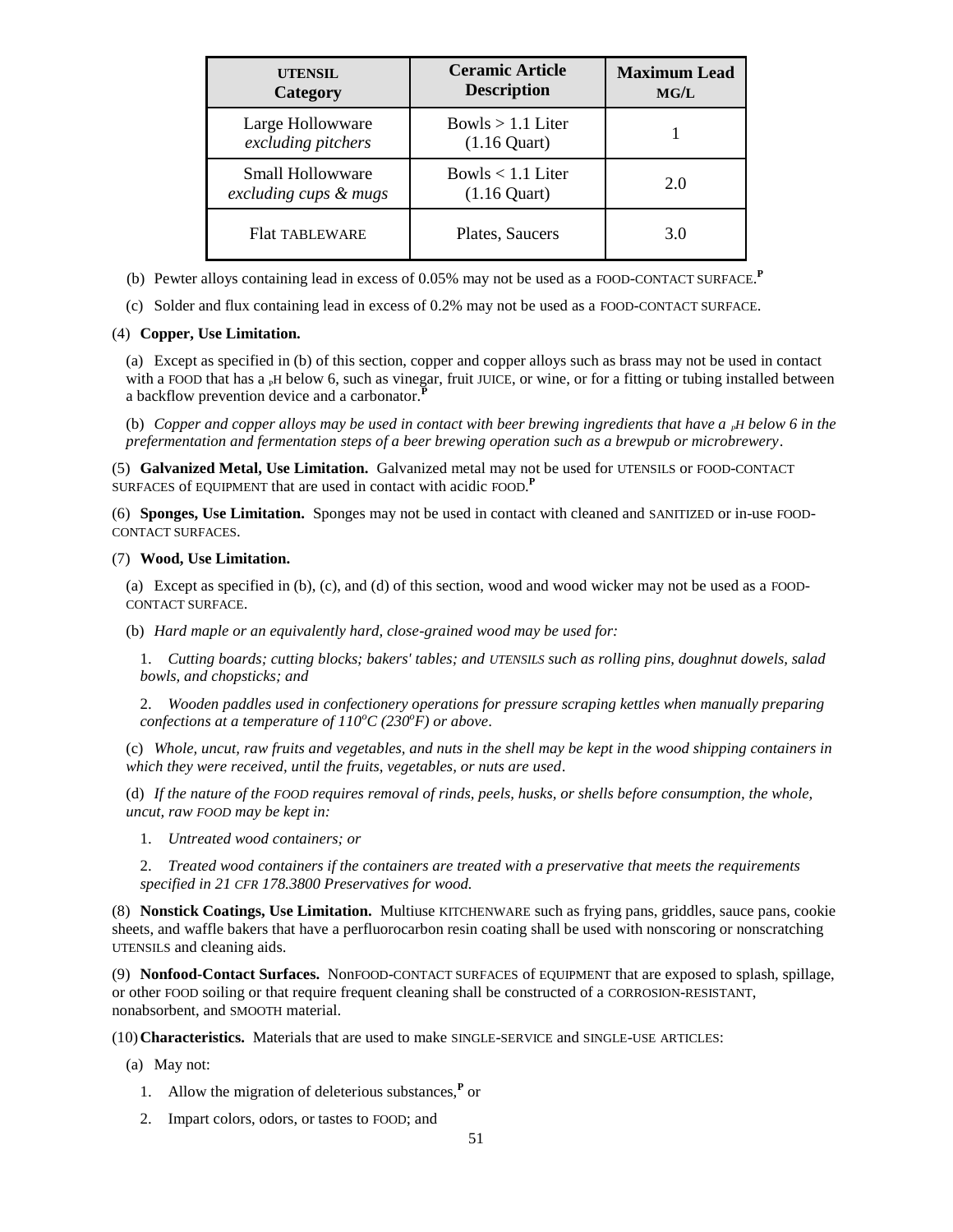- (b) Shall be:
	- 1. Safe,**<sup>P</sup>** and
	- 2. Clean.

# **40-7-1-.17 EQUIPMENT, UTENSILS, & LINENS: DESIGN AND CONSTRUCTION.**

(1) **Equipment and Utensils.** EQUIPMENT and UTENSILS shall be designed and constructed to be durable and to retain their characteristic qualities under normal use conditions.

(2) **Food Temperature Measuring Devices.** FOOD TEMPERATURE MEASURING DEVICES may not have sensors or stems constructed of glass, *except that thermometers with glass sensors or stems that are encased in a shatterproof coating such as candy thermometers may be used*. **P**

## (3) **Food-Contact Surfaces.**

- (a) Multiuse FOOD-CONTACT SURFACES shall be:
	- 1. SMOOTH; **Pf**
	- 2. Free of breaks, open seams, cracks, chips, inclusions, pits, and similar imperfections;<sup>Pf</sup>
	- 3. Free of sharp internal angles, corners, and crevices;**Pf**
	- 4. Finished to have SMOOTH welds and joints;**Pf** and

5. Except as specified in (b) of this section, accessible for cleaning and inspection by one of the following methods:

- (i) Without being disassembled,**Pf**
- (ii) By disassembling without the use of tools,**Pf** or

(iii) By easy disassembling with the use of handheld tools commonly available to maintenance and cleaning personnel such as screwdrivers, pliers, open-end wrenches, and Allen wrenches.<sup>Pf</sup>

(b) *Subparagraph (a)5 of this section does not apply to cooking oil storage tanks, distribution lines for cooking oils, or BEVERAGE syrup lines or tubes.*

## (4) **CIP Equipment.**

(a) CIP EQUIPMENT shall meet the characteristics specified under 40-7-1-.17(3) and shall be designed and constructed so that:

1. Cleaning and SANITIZING solutions circulate throughout a fixed system and contact all interior FOOD-CONTACT SURFACES, **Pf** and

2. The system is self-draining or capable of being completely drained of cleaning and SANITIZING solutions; and

(b) CIP EQUIPMENT that is not designed to be disassembled for cleaning shall be designed with inspection access points to ensure that all interior FOOD-CONTACT SURFACES throughout the fixed system are being effectively cleaned.

(5) **"V" Threads, Use Limitation.** *Except for hot oil cooking or filtering EQUIPMENT*, "V" type threads may not be used on FOOD-CONTACT SURFACES.

(6) **Hot Oil Filtering Equipment.** Hot oil filtering EQUIPMENT shall meet the characteristics specified under 40-7- 1-.17(3) or 40-7-1-.17(4) and shall be readily accessible for filter replacement and cleaning of the filter.

(7) **Can Openers.** Cutting or piercing parts of can openers shall be readily removable for cleaning and for replacement.

(8) **Nonfood-Contact Surfaces.** NonFOOD-CONTACT SURFACES shall be free of unnecessary ledges, projections, and crevices, and designed and constructed to allow easy cleaning and to facilitate maintenance.

(9) **Kick Plates, Removable.** Kick plates shall be designed so that the areas behind them are accessible for inspection and cleaning by being: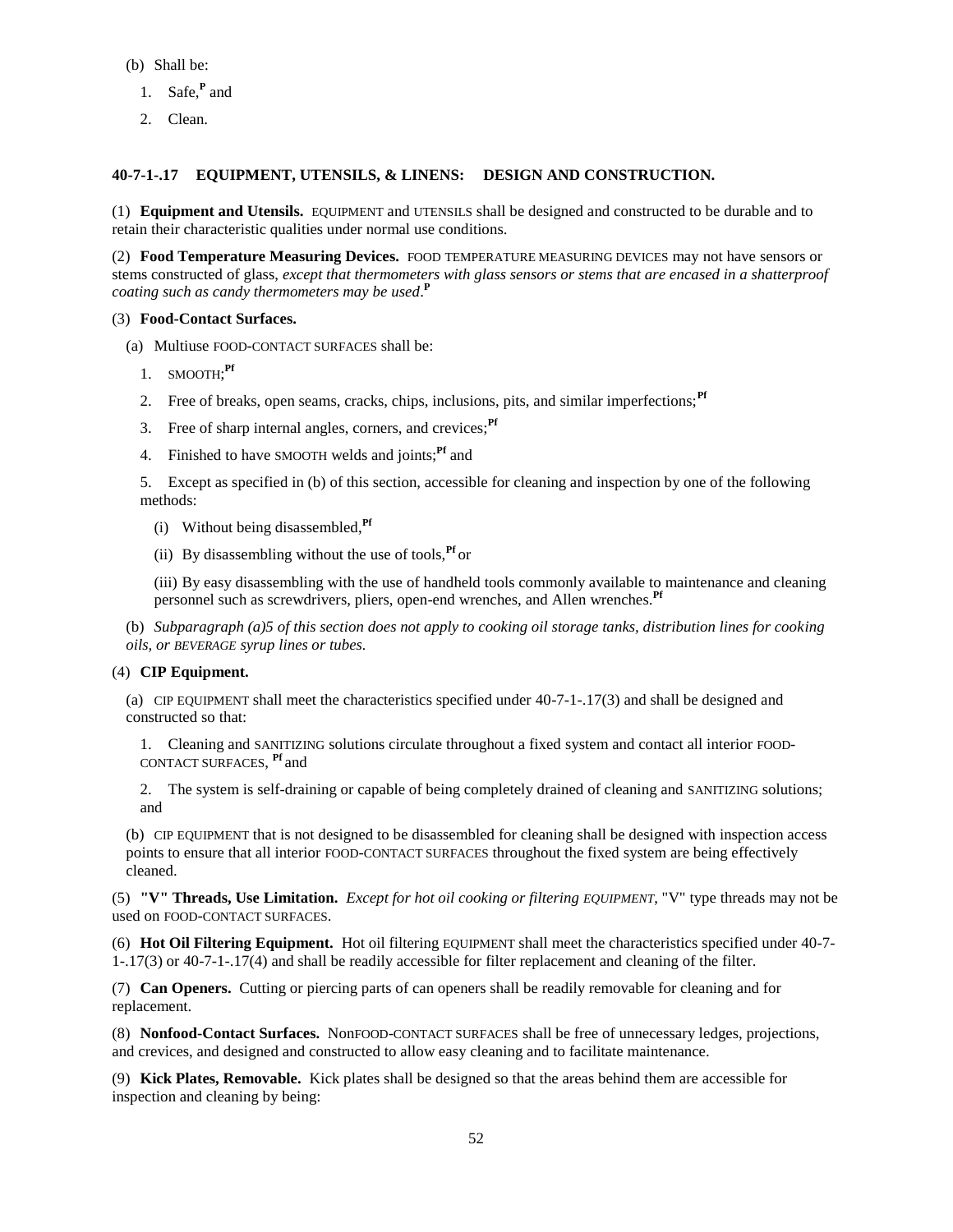(a) Removable by one of the methods specified under Subparagraph  $40-7-1$ - $17(3)(a)5$  or capable of being rotated open; and

(b) Removable or capable of being rotated open without unlocking EQUIPMENT doors.

(10)**Ventilation Hood Systems, Filters.** Filters or other grease extracting EQUIPMENT shall be designed to be readily removable for cleaning and replacement if not designed to be cleaned in place.

## (11)**Temperature Measuring Devices, Food.**

(a) FOOD TEMPERATURE MEASURING DEVICES that are scaled only in Celsius or dually scaled in Celsius and Fahrenheit shall be accurate to  $\pm 1^{\circ}$ C in the intended range of use.<sup>Pf</sup>

(b) FOOD TEMPERATURE MEASURING DEVICES that are scaled only in Fahrenheit shall be accurate to  $\pm 2^{\circ}F$  in the intended range of use.**Pf**

# (12)**Temperature Measuring Devices, Ambient Air and Water.**

(a) Ambient air and water TEMPERATURE MEASURING DEVICES that are scaled in Celsius or dually scaled in Celsius and Fahrenheit shall be designed to be easily readable and accurate to  $\pm 1.5^{\circ}$ C in the intended range of use.**Pf**

(b) Ambient air and water TEMPERATURE MEASURING DEVICES that are scaled only in Fahrenheit shall be accurate to  $\pm 3^{\circ}$ F in the intended range of use.<sup>Pf</sup>

(13)**Pressure Measuring Devices, Mechanical Warewashing Equipment.** Pressure measuring devices that display the pressures in the water supply line for the fresh hot water SANITIZING rinse shall have increments of 7 kilopascals (1 pound per square inch) or smaller and shall be accurate to  $\pm 14$  kilopascals ( $\pm 2$  pounds per square inch) in the range indicated on the manufacturer's data plate.

(14)**Ventilation Hood Systems, Drip Prevention.** Exhaust ventilation hood systems in FOOD preparation and WAREWASHING areas including components such as hoods, fans, guards, and ducting shall be designed to prevent grease or condensation from draining or dripping onto FOOD, EQUIPMENT, UTENSILS, LINENS, and SINGLE-SERVICE and SINGLE-USE ARTICLES.

## (15)**Equipment Openings, Closures and Deflectors.**

(a) A cover or lid for EQUIPMENT shall overlap the opening and be sloped to drain.

(b) An opening located within the top of a unit of EQUIPMENT that is designed for use with a cover or lid shall be flanged upward at least 5 millimeters (two-tenths of an inch).

(c) Except as specified under (d) of this section, fixed piping, TEMPERATURE MEASURING DEVICES, rotary shafts, and other parts extending into EQUIPMENT shall be provided with a watertight joint at the point where the item enters the EQUIPMENT.

(d) If a watertight joint is not provided:

1. The piping, TEMPERATURE MEASURING DEVICES, rotary shafts, and other parts extending through the openings shall be equipped with an apron designed to deflect condensation, drips, and dust from openings into the FOOD; and

2. The opening shall be flanged as specified under (b) of this section.

(16)**Dispensing Equipment, Protection of Equipment and Food.** In EQUIPMENT that dispenses or vends liquid FOOD or ice in unPACKAGED form:

(a) The delivery tube, chute, orifice, and splash surfaces directly above the container receiving the FOOD shall be designed in a manner, such as with barriers, baffles, or drip aprons, so that drips from condensation and splash are diverted from the opening of the container receiving the FOOD;

(b) The delivery tube, chute, and orifice shall be protected from manual contact such as by being recessed;

(c) The delivery tube or chute and orifice of EQUIPMENT used to vend liquid FOOD or ice in unPACKAGED form to self-service CONSUMERS shall be designed so that the delivery tube or chute and orifice are protected from dust, insects, rodents, and other contamination by a self-closing door if the EQUIPMENT is:

1. Located in an outside area that does not otherwise afford the protection of an enclosure against the rain, windblown debris, insects, rodents, and other contaminants that are present in the environment, or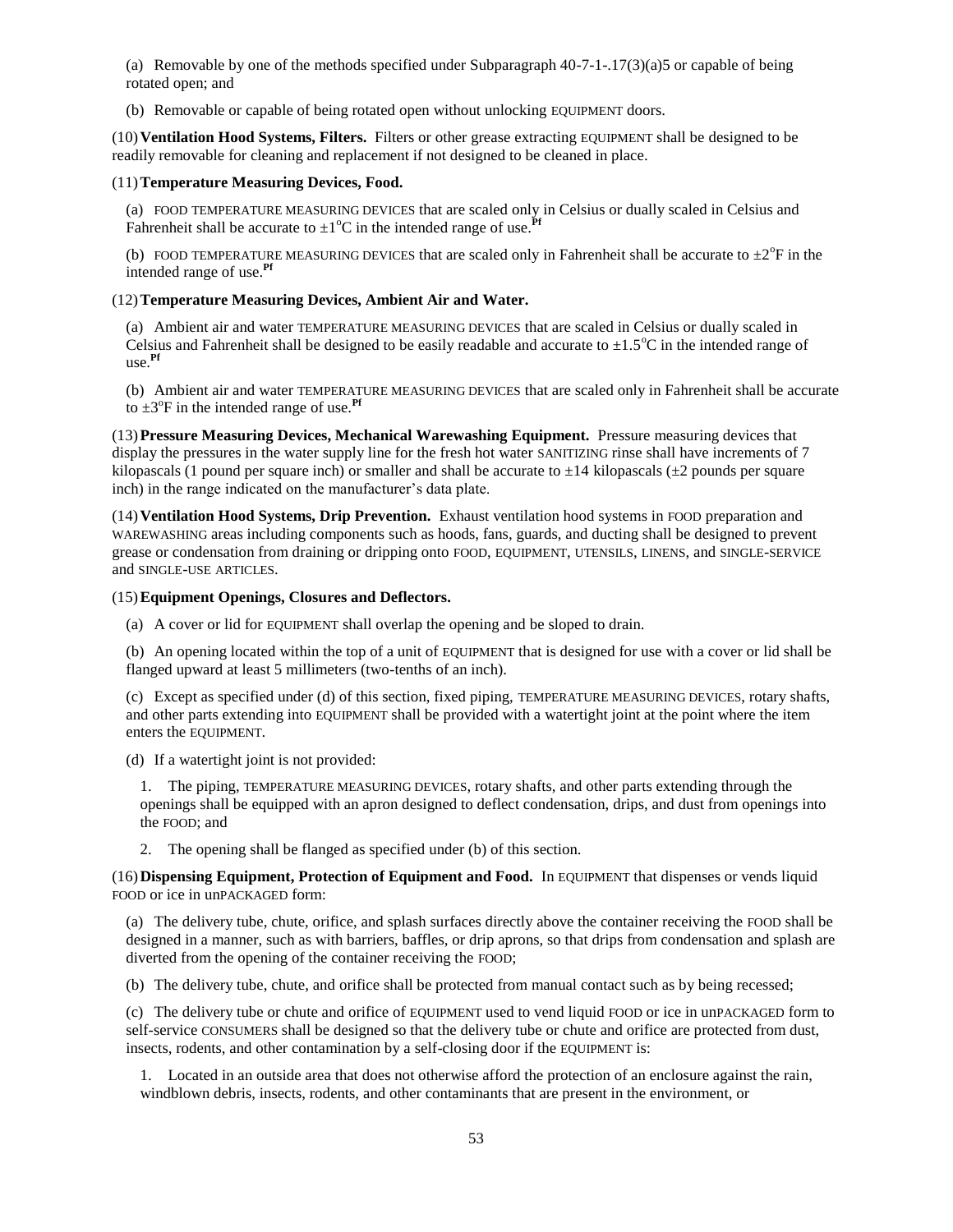2. Available for self-service during hours when it is not under the full-time supervision of a FOOD EMPLOYEE; and

(d) The dispensing EQUIPMENT actuating lever or mechanism and filling device of CONSUMER self-service BEVERAGE dispensing EQUIPMENT shall be designed to prevent contact with the lip-contact surface of glasses or cups that are refilled.

(e) Dispensing EQUIPMENT in which TIME/TEMPERATURE CONTROL FOR SAFETY FOOD in a homogenous liquid form is maintained outside of the temperature control requirements as specified under 40-7-1-.12(6)(a) shall:

1. Be specifically designed and equipped to maintain the commercial sterility of aseptically PACKAGED FOOD in a homogenous liquid form for a specified duration from the time of opening the PACKAGING within the EQUIPMENT; **<sup>P</sup>** and

2. Conform to the requirements for this EQUIPMENT as specified in *NSF/ANSI 18-2006- Manual Food and Beverage Dispensing Equipment*. **P**

(17)**Vending Machine, Vending Stage Closure.** The dispensing compartment of a VENDING MACHINE including a machine that is designed to vend prePACKAGED snack FOOD that is not TIME/TEMPERATURE CONTROL FOR SAFETY FOOD such as chips, party mixes, and pretzels shall be equipped with a self-closing door or cover if the machine is:

(a) Located in an outside area that does not otherwise afford the protection of an enclosure against the rain, windblown debris, insects, rodents, and other contaminants that are present in the environment; or

(b) Available for self-service during hours when it is not under the full-time supervision of a FOOD EMPLOYEE.

(18)**Bearings and Gear Boxes, Leakproof.** EQUIPMENT containing bearings and gears that require lubricants shall be designed and constructed so that the lubricant cannot leak, drip, or be forced into FOOD or onto FOOD-CONTACT SURFACES.

(19)B**everage Tubing, Separation.** *Except for cold plates that are constructed integrally with an ice storage bin*, BEVERAGE tubing and cold-plate BEVERAGE cooling devices may not be installed in contact with stored ice.

(20)**Ice Units, Separation of Drains.** Liquid waste drain lines may not pass through an ice machine or ice storage bin.

(21)**Condenser Unit, Separation.** If a condenser unit is an integral component of EQUIPMENT, the condenser unit shall be separated from the FOOD and FOOD storage space by a dustproof barrier.

(22)**Can Openers on Vending Machines.** Cutting or piercing parts of can openers on VENDING MACHINES shall be protected from manual contact, dust, insects, rodents, and other contamination.

## (23)**Molluscan Shellfish Tanks.**

(a) Except as specified under (b) of this section, MOLLUSCAN SHELLFISH life support system display tanks may not be used to store or display shellfish that are offered for human consumption and shall be conspicuously marked so that it is obvious to the CONSUMER that the shellfish are for display only.**<sup>P</sup>**

(b) MOLLUSCAN SHELLFISH life-support system display tanks that are used to store or display shellfish that are offered for human consumption shall be operated and maintained in accordance with a VARIANCE granted by the DEPARTMENT as specified in 40-7-1-.38(3) and a HACCP PLAN that:**Pf**

- 1. Is submitted by the LICENSE HOLDER and APPROVED as specified under 40-7-1-.38(4);**Pf** and
- 2. Ensures that:
	- (i) Water used with FISH other than MOLLUSCAN SHELLFISH does not flow into the molluscan tank,**Pf**

(ii) The safety and quality of the shellfish as they were received are not compromised by the use of the tank,**Pf** and

(iii) The identity of the source of the SHELLSTOCK is retained as specified under 40-7-1-.09(19).**Pf**

### (24) **Vending Machines, Automatic Shutoff.**

(a) A machine vending TIME/TEMPERATURE CONTROL FOR SAFETY FOOD shall have an automatic control that prevents the machine from vending FOOD:

1. If there is a power failure, mechanical failure, or other condition that results in an internal machine temperature that cannot maintain FOOD temperatures as specified under 40-7-1-.08 through 40-7-1-.14;<sup>P</sup> and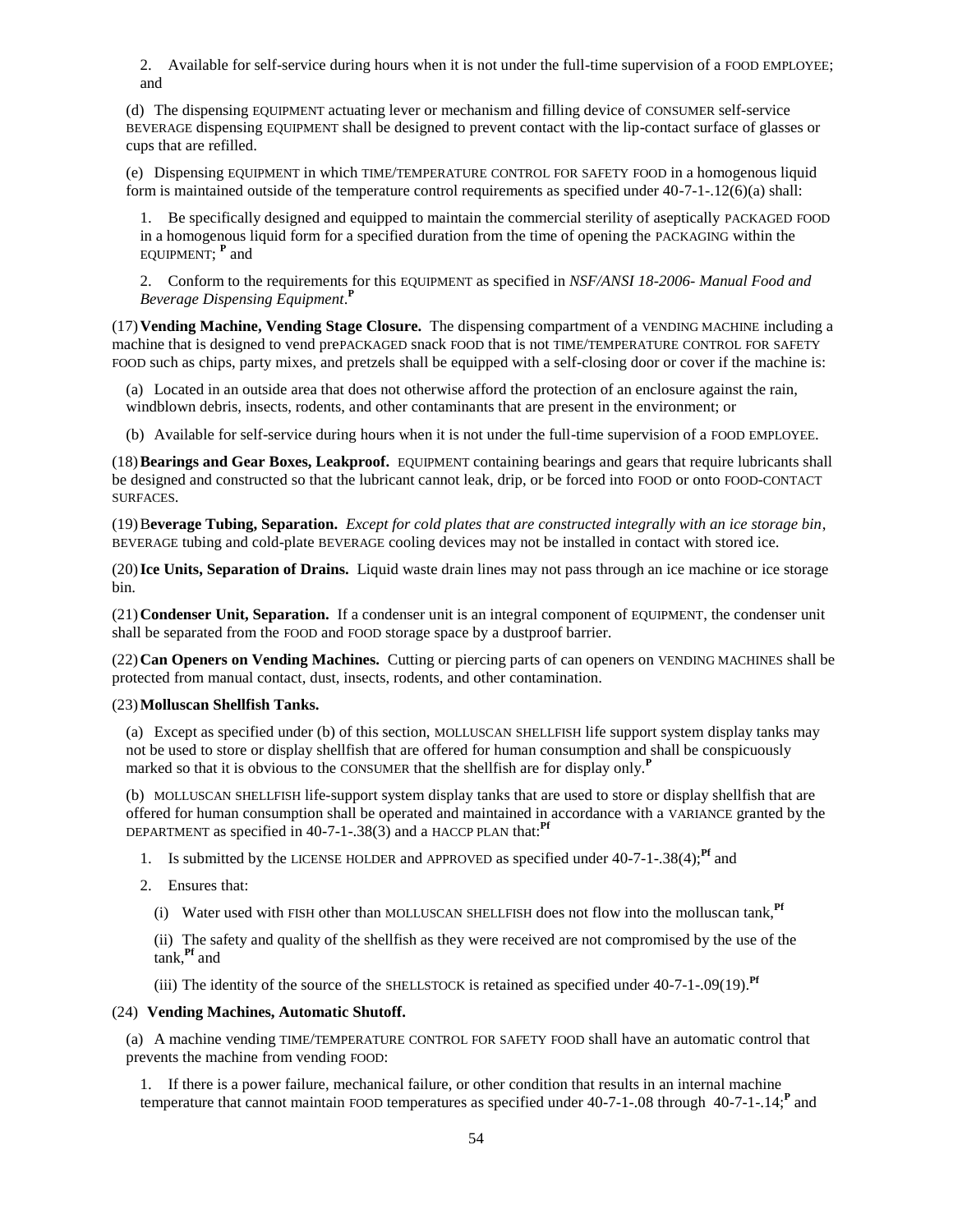2. If a condition specified under Subparagraph (a)1 of this section occurs, until the machine is serviced and restocked with FOOD that has been maintained at temperatures specified under 40-7-1-.08 through 40-7-1-.14.**<sup>P</sup>**

(b) When the automatic shutoff within a machine vending TIME/TEMPERATURE CONTROL FOR SAFETY FOOD is activated:

1. In a refrigerated vending machine, the ambient air temperature may not exceed  $5^{\circ}C(41^{\circ}F)$  for more than thirty (30) minutes immediately after the machine is filled, serviced, or restocked;**<sup>P</sup>** or

2. In a hot holding vending machine, the ambient air temperature may not be less than  $57^{\circ}C$  (135 $^{\circ}F$ ) for more than one hundred and twenty (120) minutes immediately after the machine is filled, serviced, or restocked.**<sup>P</sup>**

### (25)**Temperature Measuring Devices.**

(a) In a mechanically refrigerated or hot FOOD storage unit, the sensor of a TEMPERATURE MEASURING DEVICE shall be located to measure the air temperature or a simulated product temperature in the warmest part of a mechanically refrigerated unit and in the coolest part of a hot FOOD storage unit.

(b) Except as specified in (c) of this section, cold or hot holding EQUIPMENT used for TIME/TEMPERATURE CONTROL FOR SAFETY FOOD shall be designed to include and shall be equipped with at least one integral or permanently affixed TEMPERATURE MEASURING DEVICE that is located to allow easy viewing of the device's temperature display.

(c) *Paragraph (b) of this section does not apply to EQUIPMENT for which the placement of a TEMPERATURE MEASURING DEVICE is not a practical means for measuring the ambient air surrounding the FOOD because of the design, type, and use of the EQUIPMENT, such as calrod units, heat lamps, cold plates, bainmaries, steam tables, insulated FOOD transport containers, and salad bars*.

(d) TEMPERATURE MEASURING DEVICES shall be designed to be easily readable.

(e) FOOD TEMPERATURE MEASURING DEVICES and water TEMPERATURE MEASURING DEVICES on WAREWASHING machines shall have a numerical scale, printed record, or digital readout in increments no greater than  $1^{\circ}$ C or  $2^{\circ}$ F in the intended range of use.**Pf**

(26)**Warewashing Machine, Data Plate Operating Specifications.** A WAREWASHING machine shall be provided with an easily accessible and readable data plate affixed to the machine by the manufacturer that indicates the machine's design and operation specifications including the:

(a) Temperatures required for washing, rinsing, and SANITIZING;

(b) Pressure required for the fresh water SANITIZING rinse *unless the machine is designed to use only a pumped SANITIZING rinse*; and

(c) Conveyor speed for conveyor machines or cycle time for stationary rack machines.

(27)**Warewashing Machines, Internal Baffles.** WAREWASHING machine wash and rinse tanks shall be equipped with baffles, curtains, or other means to minimize internal cross contamination of the solutions in wash and rinse tanks.

(28)**Warewashing Machines, Temperature Measuring Devices.** A WAREWASHING machine shall be equipped with a TEMPERATURE MEASURING DEVICE that indicates the temperature of the water:

- (a) In each wash and rinse tank;**Pf** and
- (b) As the water enters the hot water SANITIZING final rinse manifold or in the chemical SANITIZING solution tank.**Pf**

(29)**Manual Warewashing Equipment, Heaters and Baskets.** If hot water is used for SANITIZATION in manual WAREWASHING operations, the SANITIZING compartment of the sink shall be:

(a) Designed with an integral heating device that is capable of maintaining water at a temperature not less than  $77^{\circ}$ C (171<sup>o</sup>F);<sup>Pf</sup> and

(b) Provided with a rack or basket to allow complete immersion of equipment and utensils into the hot water.**Pf**

(30)**Warewashing Machines, Automatic Dispensing of Detergents and Sanitizers.** A WAREWASHING machine that is installed after adoption of these Regulations by the DEPARTMENT, shall be equipped to:

(a) Automatically dispense detergents and SANITIZERS; **Pf** and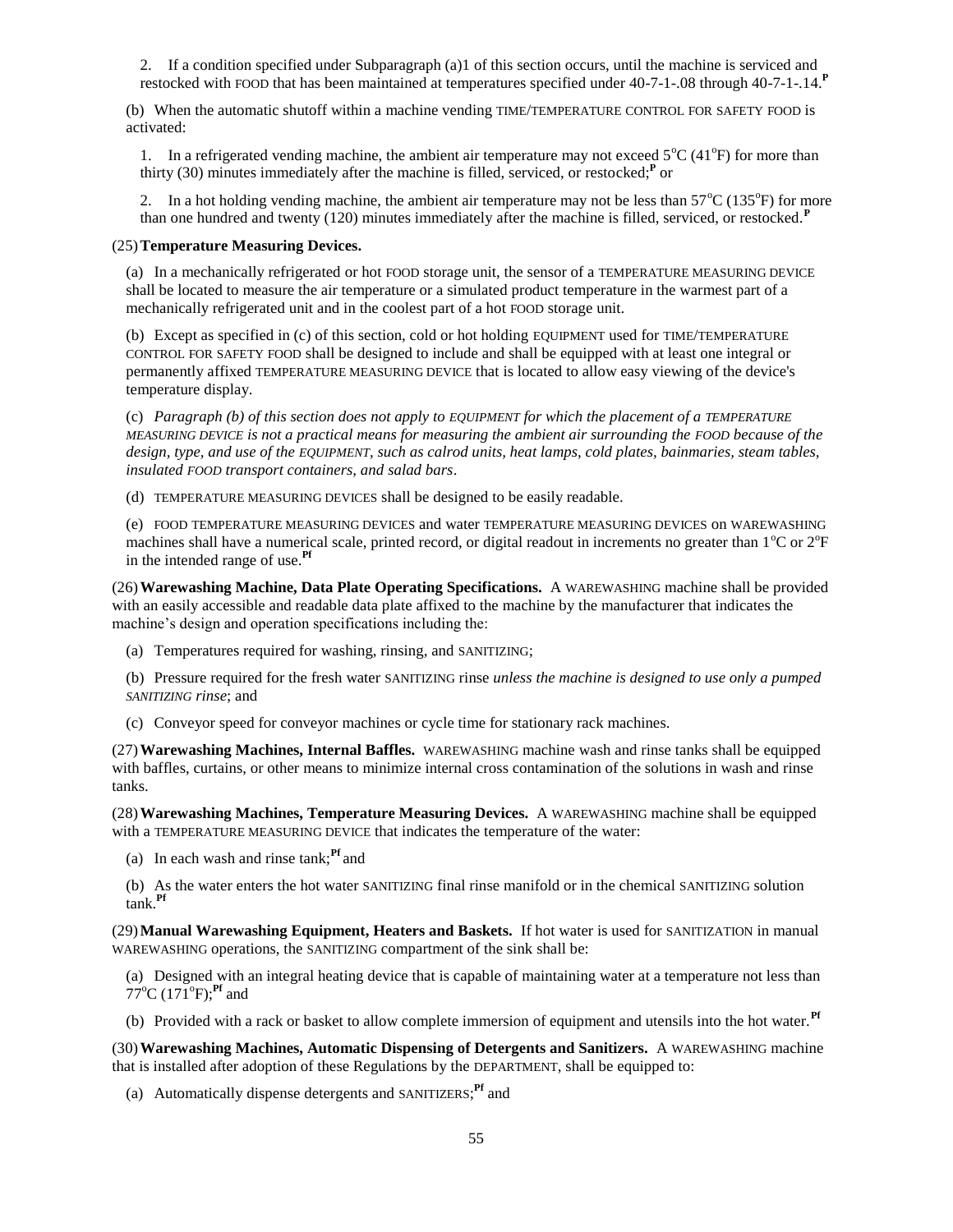(b) Incorporate a visual means to verify that detergents and SANITIZERS are delivered or a visual or audible alarm to signal if the detergents and SANITIZERS are not delivered to the respective washing and SANITIZING cycles.**Pf**

## (31)**Warewashing Machines, Flow Pressure Device.**

(a) WAREWASHING machines that provide a fresh hot water SANITIZING rinse shall be equipped with a pressure gauge or similar device such as a transducer that measures and displays the water pressure in the supply line immediately before entering the WAREWASHING machine; and

(b) If the flow pressure measuring device is upstream of the fresh hot water SANITIZING rinse control valve, the device shall be mounted in a 6.4 millimeter or one-fourth inch Iron Pipe Size (IPS) valve.

(c) *Paragraphs (a) and (b) of this section do not apply to a machine that uses only a pumped or recirculated SANITIZING rinse*.

(32)**Warewashing Sinks and Drainboards, Self Draining.** Sinks and drainboards of WAREWASHING sinks and machines shall be self-draining.

(33)**Equipment Compartments, Drainage.** EQUIPMENT compartments that are subject to accumulation of moisture due to conditions such as condensation, FOOD or BEVERAGE drip, or water from melting ice shall be sloped to an outlet that allows complete draining.

(34)**Vending Machines, Liquid Waste Products.**

(a) VENDING MACHINES designed to store BEVERAGES that are PACKAGED in containers made from paper products shall be equipped with diversion devices and retention pans or drains for container leakage.

(b) VENDING MACHINES that dispense liquid FOOD in bulk shall be:

1. Provided with an internally mounted waste receptacle for the collection of drip, spillage, overflow, or other internal wastes; and

2. Equipped with an automatic shutoff device that will place the machine out of operation before the waste receptacle overflows.

(c) Shutoff devices specified under Subparagraph (b)2 of this section shall prevent water or liquid FOOD from continuously running if there is a failure of a flow control device in the water or liquid FOOD system or waste accumulation that could lead to overflow of the waste receptacle.

(35)**Case Lot Handling Apparatuses, Moveability.** Apparatuses, such as dollies, pallets, racks, and skids used to store and transport large quantities of PACKAGED FOODS received from a supplier in a cased or overwrapped lot, shall be designed to be moved by hand or by conveniently available apparatuses such as hand trucks and forklifts.

## (36)**Vending Machine Doors and Openings.**

(a) VENDING MACHINE doors and access opening covers to FOOD and container storage spaces shall be tightfitting so that the space along the entire interface between the doors or covers and the cabinet of the machine, if the doors or covers are in a closed position, is no greater than 1.5 millimeters or one-sixteenth inch by:

1. Being covered with louvers, screens, or materials that provide an equivalent opening of not greater than 1.5 millimeters or one-sixteenth inch. Screening of 12 or more mesh to 2.5 centimeters (12 mesh to 1 inch) meets this requirement;

- 2. Being effectively gasketed;
- 3. Having interface surfaces that are at least 13 millimeters or one-half inch wide; or
- 4. Jambs or surfaces used to form an L-shaped entry path to the interface.

(b) VENDING MACHINE service connection openings through an exterior wall of a machine shall be closed by sealants, clamps, or grommets so that the openings are no larger than 1.5 millimeters or one-sixteenth inch.

(37)**Food Equipment, Certification and Classification.** FOOD EQUIPMENT that is certified or classified for sanitation by an American National Standards Institute (ANSI)-accredited certification program is deemed to comply with  $40-7-1-16(1) - (10)$  and  $40-7-1-17(1) - (37)$  of these Regulations.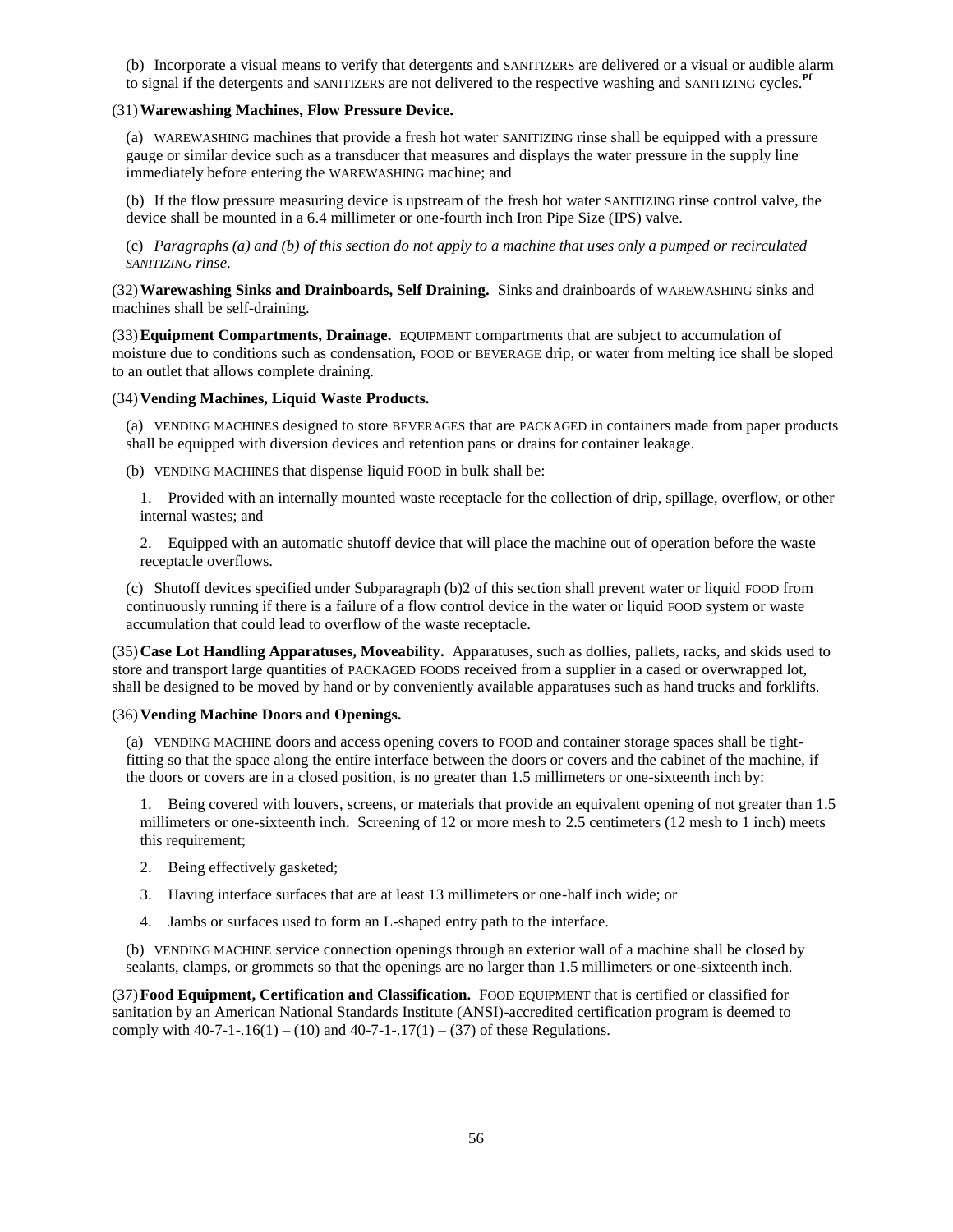# **40-7-1-.18 EQUIPMENT, UTENSILS, & LINENS: NUMBERS AND CAPACITIES.**

(1) **Cooling, Heating, and Holding Capacities.** EQUIPMENT for cooling and heating FOOD, and holding cold and hot FOOD, shall be sufficient in number and capacity to provide FOOD temperatures as specified under 40-7-1-.08 through 40-7-1-.14.**Pf**

## (2) **Manual Warewashing, Sink Compartment Requirements.**

(a) Except as specified in (c) of this section, a sink with at least three (3) compartments shall be provided for manually washing, rinsing, and SANITIZING EQUIPMENT and UTENSILS. **Pf**

(b) Sink compartments shall be large enough to accommodate immersion of the largest EQUIPMENT and UTENSILS. If EQUIPMENT or UTENSILS are too large for the WAREWASHING sink, a WAREWASHING machine or alternative EQUIPMENT as specified in (c) of this section shall be used.**Pf**

(c) *Alternative manual WAREWASHING EQUIPMENT may be used when there are special cleaning needs or constraints and its use is APPROVED. Alternative manual WAREWASHING EQUIPMENT may include:*

- 1. *High-pressure detergent sprayers;*
- 2. *Low- or line-pressure spray detergent foamers;*
- 3. *Other task-specific cleaning EQUIPMENT;*
- 4. *Brushes or other implements;*
- 5. *2-compartment sinks as specified under (d) and (e) of this section; or*
- 6. *Receptacles that substitute for the compartments of a multicompartment sink.*

(d) Before a 2-compartment sink is used:

1. The LICENSE HOLDER shall have its use APPROVED; and

2. The LICENSE HOLDER shall limit the number of KITCHENWARE items cleaned and SANITIZED in the 2 compartment sink, and shall limit WAREWASHING to batch operations for cleaning KITCHENWARE such as between cutting one type of raw MEAT and another or cleanup at the end of a shift, and shall:

(i) Make up the cleaning and SANITIZING solutions immediately before use and drain them immediately after use, and

(ii) Use a detergent-SANITIZER to SANITIZE and apply the detergent-SANITIZER in accordance with the manufacturer's label instructions and as specified under 40-7-1-.20(15), or

(iii) Use a hot water SANITIZATION immersion step as specified under  $40-7-1-21(10)(c)$ .

(e) A 2-compartment sink may not be used for WAREWASHING operations where cleaning and SANITIZING solutions are used for a continuous or intermittent flow of KITCHENWARE or TABLEWARE in an ongoing WAREWASHING process.

(3) **Drainboards.** Drainboards, UTENSIL racks, or tables large enough to accommodate all soiled and cleaned items that may accumulate during hours of operation shall be provided for necessary UTENSIL holding before cleaning and after SANITIZING.

(4) **Ventilation Hood Systems, Adequacy.** Ventilation hood systems and devices shall be sufficient in number and capacity to prevent grease or condensation from collecting on walls and ceilings.

### (5) **Clothes Washers and Dryers.**

(a) Except as specified in (b) of this section, if work clothes or LINENS are laundered on the PREMISES, a mechanical clothes washer and dryer shall be provided and used.

(b) *If on-PREMISES laundering is limited to wiping cloths intended to be used moist, or wiping cloths are air-dried as specified under 40-7-1-.24(2), a mechanical clothes washer and dryer need not be provided*.

(6) **Utensils, Consumer Self-Service.** A FOOD dispensing UTENSIL shall be available for each container displayed at a CONSUMER self-service unit such as a buffet or salad bar.**Pf**

(7) **Food Temperature Measuring Devices.**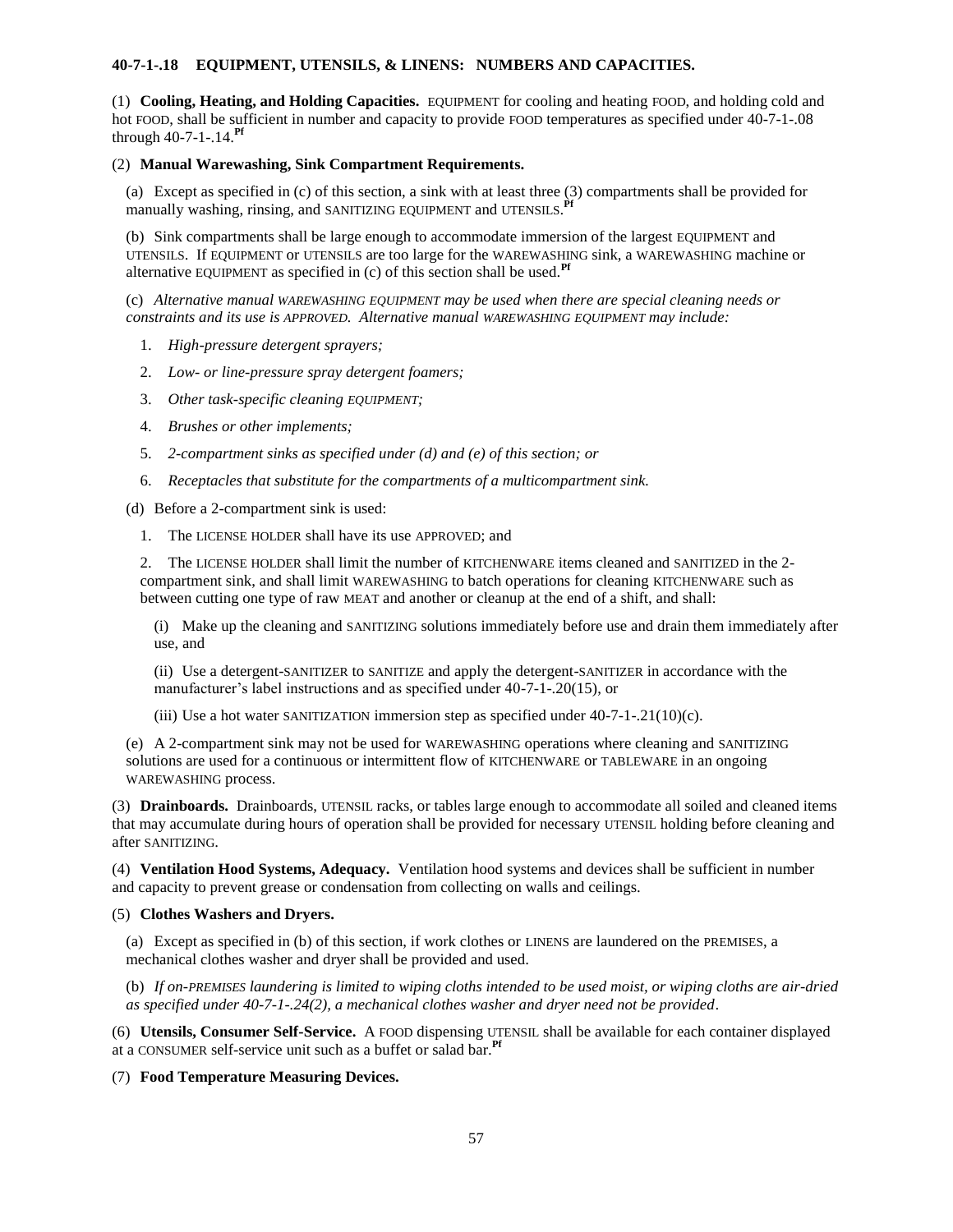(a) FOOD TEMPERATURE MEASURING DEVICES shall be provided and readily accessible for use in ensuring attainment and maintenance of FOOD temperatures as specified under 40-7-1-.08 through 40-7-1-.14.**Pf**

(b) A TEMPERATURE MEASURING DEVICE with a suitable small-diameter probe that is designed to measure the temperature of thin masses shall be provided and readily accessible to accurately measure the temperature in thin FOODS such as MEAT patties and FISH filets.**Pf**

### (8) **Temperature Measuring Devices, Manual and Mechanical Warewashing.**

(a) In manual WAREWASHING operations, a TEMPERATURE MEASURING DEVICE shall be provided and readily accessible for frequently measuring the washing and SANITIZING temperatures.<sup>Pf</sup>

(b) In hot water mechanical WAREWASHING operations, an irreversible registering temperature indicator shall be provided and readily accessible for measuring the UTENSIL surface temperature.**Pf**

(9) **Sanitizing Solutions, Testing Devices.** A test kit or other device that accurately measures the concentration in MG/<sup>L</sup> of SANITIZING solutions shall be provided.**Pf**

# **40-7-1-.19 EQUIPMENT, UTENSILS, & LINENS: LOCATION AND INSTALLATION.**

## (1) **Equipment, Clothes Washers and Dryers, and Storage Cabinets, Contamination Prevention.**

(a) Except as specified in (b) of this section, EQUIPMENT, a cabinet used for the storage of FOOD, or a cabinet that is used to store cleaned and SANITIZED EQUIPMENT, UTENSILS, laundered LINENS, and SINGLE-SERVICE and SINGLE-USE ARTICLES may not be located:

- 1. In locker rooms;
- 2. In toilet rooms;
- 3. In garbage rooms;
- 4. In mechanical rooms;
- 5. Under sewer lines that are not shielded to intercept potential drips;

6. Under leaking water lines including leaking automatic fire sprinkler heads or under lines on which water has condensed;

- 7. Under open stairwells; or
- 8. Under other sources of contamination.
- (b) *A storage cabinet used for LINENS or SINGLE-SERVICE or SINGLE-USE ARTICLES may be stored in a locker room*.

(c) If a mechanical clothes washer or dryer is provided, it shall be located so that the washer or dryer is protected from contamination and only where there is no exposed FOOD; clean EQUIPMENT, UTENSILS, and LINENS; and unwrapped SINGLE-SERVICE and SINGLE-USE ARTICLES.

## (2) **Fixed Equipment, Spacing or Sealing.**

(a) EQUIPMENT that is fixed because it is not EASILY MOVABLE shall be installed so that it is:

1. Spaced to allow access for cleaning along the sides, behind, and above the EQUIPMENT;

2. Spaced from adjoining EQUIPMENT, walls, and ceilings a distance of not more than 1 millimeter or one thirty-second inch; or

3. SEALED to adjoining EQUIPMENT or walls, if the EQUIPMENT is exposed to spillage or seepage.

(b) COUNTER-MOUNTED EQUIPMENT that is not EASILY MOVABLE shall be installed to allow cleaning of the EQUIPMENT and areas underneath and around the EQUIPMENT by being:

- 1. SEALED; or
- 2. Elevated on legs as specified under 40-7-1-.19(3)(d).

## (3) **Fixed Equipment, Elevation or Sealing.**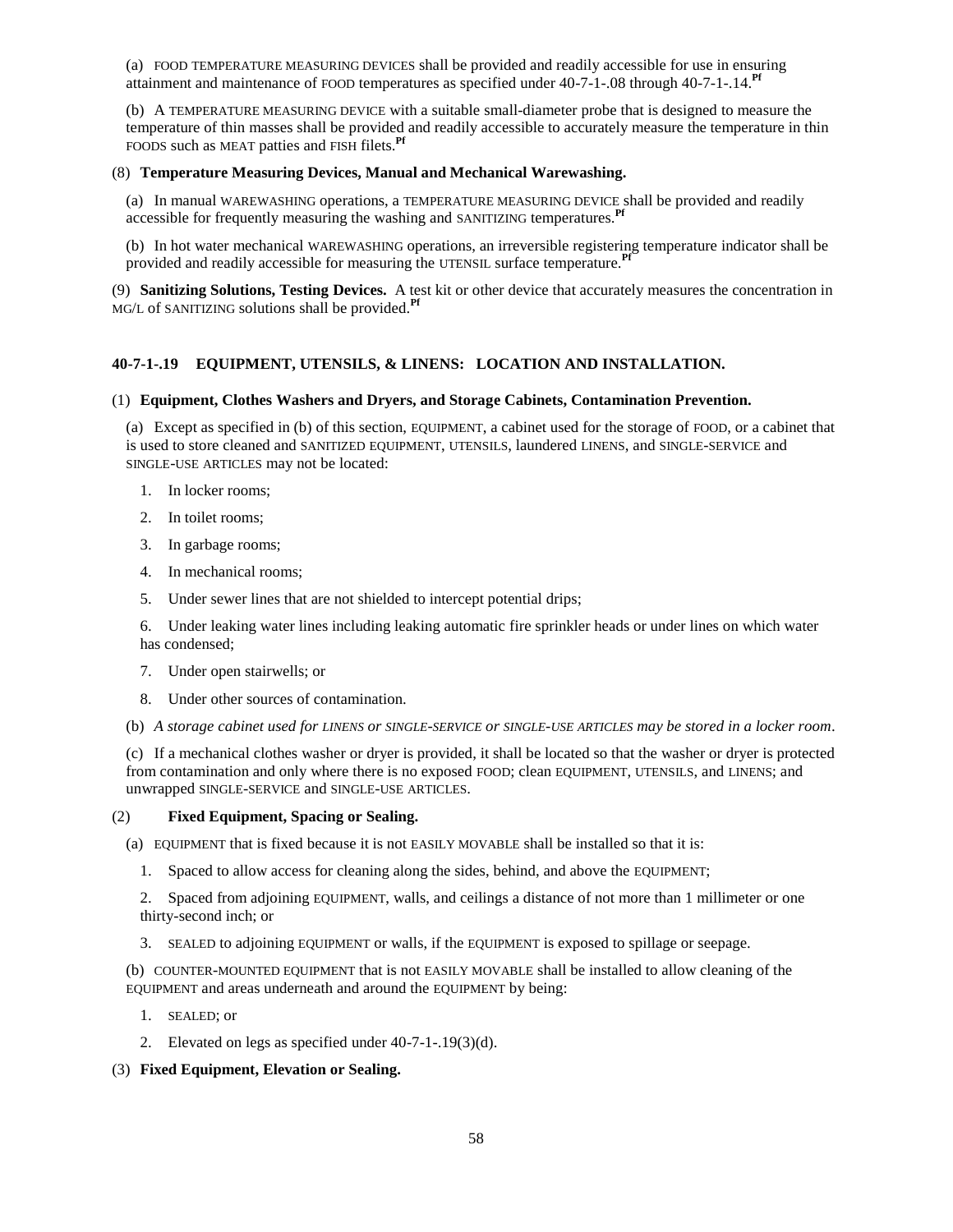(a) Except as specified in (b) and (c) of this section, floor-mounted EQUIPMENT that is not EASILY MOVABLE shall be SEALED to the floor or elevated on legs that provide at least a 15 centimeter (6 inch) clearance between the floor and the EQUIPMENT.

(b) *If no part of the floor under the floor-mounted EQUIPMENT is more than 15 centimeters (6 inches) from the point of cleaning access, the clearance space may be only 10 centimeters (4 inches)*.

(c) *This section does not apply to display shelving units, display refrigeration units, and display freezer units located in the CONSUMER shopping areas of a retail FOOD store, if the floor under the units is maintained clean*.

(d) Except as specified in (e) of this section, COUNTER-MOUNTED EQUIPMENT that is not EASILY MOVABLE shall be elevated on legs that provide at least a 10 centimeter (4 inch) clearance between the table and the EQUIPMENT.

(e) *The clearance space between the table and COUNTER-MOUNTED EQUIPMENT may be:*

1. *7.5 centimeters (3 inches) if the horizontal distance of the table top under the EQUIPMENT is no more than 50 centimeters (20 inches) from the point of access for cleaning; or*

2. *5 centimeters (2 inches) if the horizontal distance of the table top under the EQUIPMENT is no more than 7.5 centimeters (3 inches) from the point of access for cleaning*.

## **40-7-1-.20 EQUIPMENT, UTENSILS, & LINENS: MAINTENANCE AND OPERATION.**

## (1) **Good Repair and Proper Adjustment.**

(a) EQUIPMENT shall be maintained in a state of repair and condition that meets the requirements specified under  $40-7-1-16(1) - (10)$  and  $40-7-1-17(1) - (37)$ .

(b) EQUIPMENT components such as doors, seals, hinges, fasteners, and kick plates shall be kept intact, tight, and adjusted in accordance with manufacturer's specifications.

(c) Cutting or piercing parts of can openers shall be kept sharp to minimize the creation of metal fragments that can contaminate FOOD when the container is opened.

(2) **Cutting Surfaces.** Surfaces such as cutting blocks and boards that are subject to scratching and scoring shall be resurfaced if they can no longer be effectively cleaned and SANITIZED, or discarded if they are not capable of being resurfaced.

(3) **Microwave Ovens.** Microwave ovens shall meet the safety standards specified in 21 CFR 1030.10 Microwave ovens.

(4) **Warewashing Equipment, Cleaning Frequency.** A WAREWASHING machine; the compartments of sinks, basins, or other receptacles used for washing and rinsing EQUIPMENT, UTENSILS, or raw FOODS, or laundering wiping cloths; and drainboards or other EQUIPMENT used to substitute for drainboards as specified under 40-7-1-.18(3) shall be cleaned:

(a) Before use;

(b) Throughout the day at a frequency necessary to prevent recontamination of EQUIPMENT and UTENSILS and to ensure that the EQUIPMENT performs its intended function; and

(c) If used, at least every twenty-four (24) hours.

## (5) **Warewashing Machines, Manufacturers' Operating Instructions.**

(a) A WAREWASHING machine and its auxiliary components shall be operated in accordance with the machine's data plate and other manufacturer's instructions.

(b) A WAREWASHING machine's conveyor speed or automatic cycle times shall be maintained accurately timed in accordance with manufacturer's specifications.

#### (6) **Warewashing Sinks, Use Limitation.**

(a) A WAREWASHING sink may not be used for handwashing as specified under 40-7-1-.05(4).

(b) If a WAREWASHING sink is used to wash wiping cloths, wash produce, or thaw FOOD, the sink shall be cleaned as specified under 40-7-1-.20(4) before and after each time it is used to wash wiping cloths or wash produce or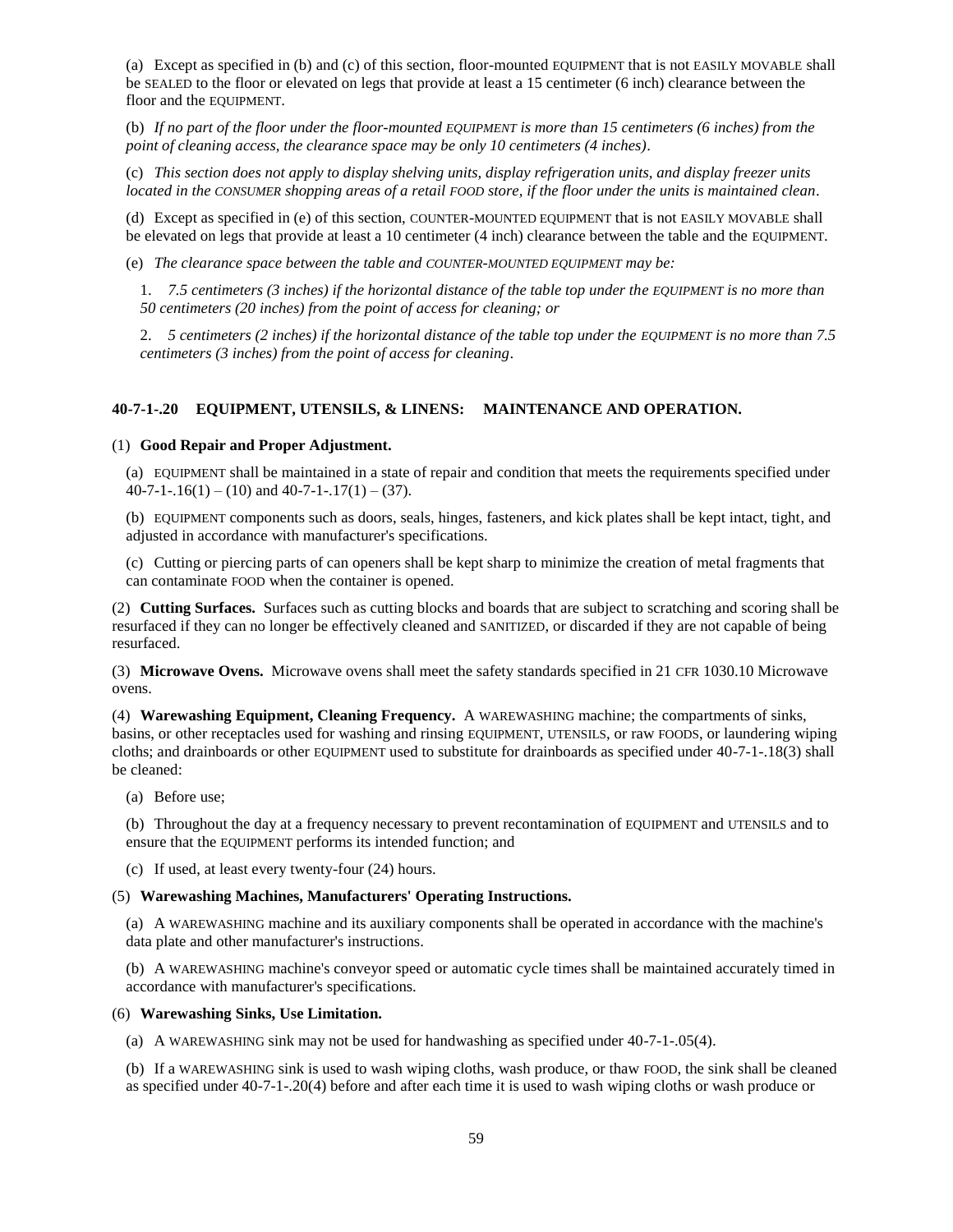thaw FOOD. Sinks used to wash or thaw FOOD shall be SANITIZED as specified under  $40-7-1-22(1) - (3)$  before and after using the sink to wash produce or thaw FOOD.

(7) **Warewashing Equipment, Cleaning Agents.** When used for WAREWASHING, the wash compartment of a sink, mechanical warewasher, or wash receptacle of alternative manual WAREWASHING EQUIPMENT, as specified in 40-7- 1-.18(2)(c), shall contain a wash solution of soap, detergent, acid cleaner, alkaline cleaner, degreaser, abrasive cleaner, or other cleaning agent according to the cleaning agent manufacturer's label instructions.**Pf**

(8) **Warewashing Equipment, Clean Solutions.** The wash, rinse, and SANITIZE solutions shall be maintained clean.

(9) **Manual Warewashing Equipment, Wash Solution Temperature.** The temperature of the wash solution in manual WAREWASHING EQUIPMENT shall be maintained at not less than  $43^{\circ}C(110^{\circ}F)$  or the temperature specified on the cleaning agent manufacturer's label instructions.**Pf**

# (10)**Mechanical Warewashing Equipment, Wash Solution Temperature.**

(a) The temperature of the wash solution in spray type warewashers that use hot water to SANITIZE may not be less than:

- 1. For a stationary rack, single temperature machine,  $74^{\circ}C(165^{\circ}F)$ ;<sup>Pf</sup>
- 2. For a stationary rack, dual temperature machine,  $66^{\circ}C(150^{\circ}F)$ ;<sup>Pf</sup>
- 3. For a single tank, conveyor, dual temperature machine,  $71^{\circ}C(160^{\circ}F)$ ;<sup>Pf</sup> or
- 4. For a multitank, conveyor, multitemperature machine, 66<sup>o</sup>C (150<sup>o</sup>F).<sup>Pf</sup>

(b) The temperature of the wash solution in spray-type warewashers that use chemicals to SANITIZE may not be less than  $49^{\circ}C(120^{\circ}F)$ .<sup>Pf</sup>

(11)**Manual Warewashing Equipment, Hot Water Sanitization Temperatures.** If immersion in hot water is used for SANITIZING in a manual operation, the temperature of the water shall be maintained at  $77^{\circ}C(171^{\circ}F)$  or above.**<sup>P</sup>**

## (12)**Mechanical Warewashing Equipment, Hot Water Sanitization Temperatures.**

(a) Except as specified in (b) of this section, in a mechanical operation, the temperature of the fresh hot water SANITIZING rinse as it enters the manifold may not be more than  $90^{\circ}C$  (194 $^{\circ}F$ ), or less than:<sup>Pf</sup>

- 1. For a stationary rack, single temperature machine,  $74^{\circ}C(165^{\circ}F)$ ;<sup>Pf</sup> or
- 2. For all other machines,  $82^{\circ}$ C (180 $^{\circ}$ F).<sup>Pf</sup>

(b) *The maximum temperature specified under (a) of this section, does not apply to the high pressure and temperature systems with wand-type, hand-held, spraying devices used for the in-place cleaning and SANITIZING of EQUIPMENT such as meat saws*.

(13)**Mechanical Warewashing Equipment, Sanitization Pressure.** The flow pressure of the fresh hot water SANITIZING rinse in a WAREWASHING machine, as measured in the water line immediately downstream or upstream from the fresh hot water SANITIZING rinse control value, shall be within the range specified on the machine manufacturer's data plate and may not be less than 35 kilopascals (5 pounds per square inch) or more than 200 kilopascals (30 pounds per square inch).

(14) Manual and Mechanical Warewashing Equipment, Chemical Sanitization - Temperature, <sup>PH</sup>, **Concentration, and Hardness.** A chemical SANITIZER used in a SANITIZING solution for a manual or mechanical operation at contact times specified under 40-7-1-.22(3)(c) shall meet the criteria specified under 40-7-1-.36(5) Sanitizers, Criteria; shall be used in accordance with the EPA-registered label use instructions;<sup>P</sup> and shall be used as follows:

(a) A chlorine solution shall have a minimum temperature based on the concentration and  $_{\rm P}$ H of the solution as listed in the following chart;**<sup>P</sup>**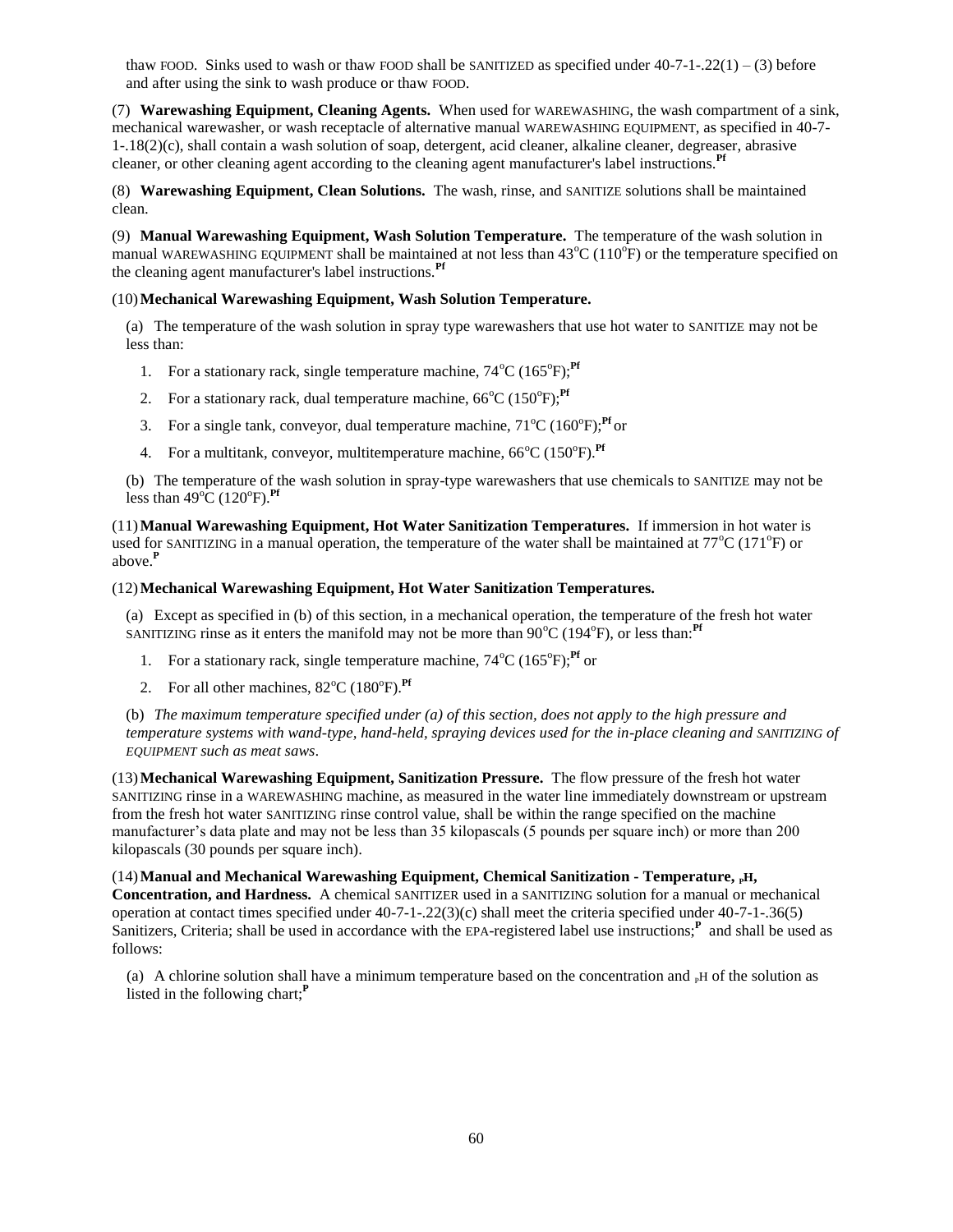| <b>Concentration</b><br>Range<br>MG/L | <b>Minimum Temperature</b><br>$_{\rm P}$ H 10 or less<br>$\rm ^{\circ}C$ ( $\rm ^{\circ}F$ ) | <b>Minimum Temperature</b><br>$_{\rm P}$ H 8 or less<br>$\rm ^{\circ}C$ ( $\rm ^{\circ}F$ ) |
|---------------------------------------|----------------------------------------------------------------------------------------------|---------------------------------------------------------------------------------------------|
| $25 - 49$                             | 49 (120)                                                                                     | 49 (120)                                                                                    |
| $50 - 99$                             | 38 (100)                                                                                     | 24 (75)                                                                                     |
| 100                                   | 13(55)                                                                                       | 13(55)                                                                                      |

(b) An iodine solution shall have a:

1. Minimum temperature of 20°C (68°F),**<sup>P</sup>**

2. PH of 5.0 or less or a PH no higher than the level for which the manufacturer specifies the solution is effective,**<sup>P</sup>** and

3. Concentration between 12.5 MG/L and 25 MG/L; **P**

(c) A quaternary ammonium compound solution shall:

1. Have a minimum temperature of  $24^{\circ}C$  (75 $^{\circ}F$ ),<sup>P</sup>

2. Have a concentration as specified under 40-7-1-.36(5) and as indicated by the manufacturer's use directions included in the labeling,**<sup>P</sup>** and

3. Be used only in water with 500 MG/L hardness or less, or in water having a hardness no greater than specified by the EPA-registered label use instructions;**<sup>P</sup>**

(d) If another solution of a chemical specified under  $(a) - (c)$  of this section is used, the LICENSE HOLDER shall demonstrate to the DEPARTMENT that the solution achieves SANITIZATION and the use of the solution shall be APPROVED; **P**

(e) If a chemical SANITIZER other than chlorine, iodine, or a quaternary ammonium compound is used, it shall be applied in accordance with the EPA-registered label use instructions;**<sup>P</sup>** and

(f) If a chemical SANITIZER is generated by a device located on-site at the FOOD ESTABLISHMENT it shall be used as specified in  $(a) - (d)$  of this section and shall be produced by a device that:

1. Complies with regulation as specified in  $2(q)(1)$  and 12 of the Federal Insecticide, Fungicide, and Rodenticide Act (FIFRA),**<sup>P</sup>**

- 2. Complies with 40 CFR 152.500 Requirement for Devices and 40 CFR 156.10 Labeling Requirements,**<sup>P</sup>**
- 3. Displays the EPA device manufacturing facility registration number on the device,**Pf** and
- 4. Is operated and maintained in accordance with manufacturer's instructions.**Pf**

(15)**Manual Warewashing Equipment, Chemical Sanitization Using Detergent-Sanitizers.** If a detergent-SANITIZER is used to SANITIZE in a cleaning and SANITIZING procedure where there is no distinct water rinse between the washing and SANITIZING steps, the agent applied in the SANITIZING step shall be the same detergent-SANITIZER that is used in the washing step.

(16)**Warewashing Equipment, Determining Chemical Sanitizer Concentration.** Concentration of the SANITIZING solution shall be accurately determined by using a test kit or other device.**Pf**

### (17)**Good Repair and Calibration.**

(a) UTENSILS shall be maintained in a state of repair or condition that complies with the requirements specified under  $40-7-1-16(1) - (10)$  and  $40-7-1-17(1) - (37)$  or shall be discarded.

(b) FOOD TEMPERATURE MEASURING DEVICES shall be calibrated in accordance with manufacturer's specifications as necessary to ensure their accuracy.**Pf**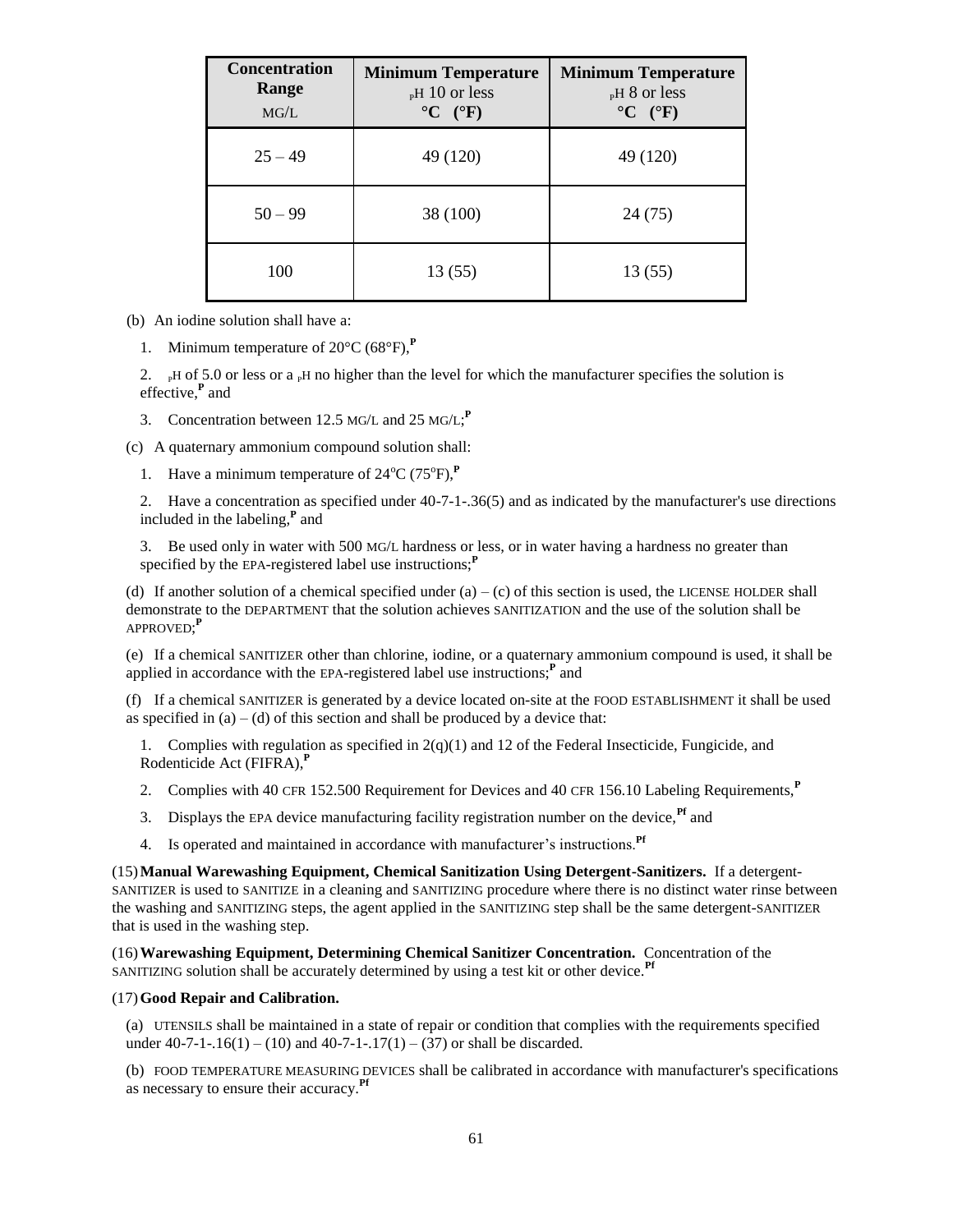(c) Ambient air temperature, water pressure, and water TEMPERATURE MEASURING DEVICES shall be maintained in good repair and be accurate within the intended range of use.

(18)**Single-Service and Single-Use Articles, Required Use.** A FOOD ESTABLISHMENT without facilities specified under  $40-7-1-.21(1) - (10)$  and  $40-7-1-.22(1) - (3)$  for cleaning and SANITIZING KITCHENWARE and TABLEWARE shall provide only SINGLE-USE KITCHENWARE, SINGLE-SERVICE ARTICLES, and SINGLE-USE ARTICLES for use by FOOD EMPLOYEES and SINGLE-SERVICE ARTICLES for use by CONSUMERS. **P**

# (19)**Single-Service and Single-Use Articles, Use Limitation.**

- (a) SINGLE-SERVICE and SINGLE-USE ARTICLES may not be reused.
- (b) The bulk milk container dispensing tube shall be cut on the diagonal leaving no more than one (1) inch protruding from the chilled dispensing head.

(20)**Shells, Use Limitation.** Mollusk and crustacea shells may not be used more than once as serving containers.

# **40-7-1-.21 EQUIPMENT, UTENSILS, & LINENS: CLEANING OF EQUIPMENT AND UTENSILS.**

# (1) **Equipment Food-Contact Surfaces, Nonfood-Contact Surfaces, and Utensils.**

(a) EQUIPMENT FOOD-CONTACT SURFACES and UTENSILS shall be clean to sight and touch.**Pf**

(b) The FOOD-CONTACT SURFACES of cooking EQUIPMENT and pans shall be kept free of encrusted grease deposits and other soil accumulations.

(c) NonFOOD-CONTACT SURFACES of EQUIPMENT shall be kept free of an accumulation of dust, dirt, FOOD residue, and other debris.

# (2) **Equipment Food-Contact Surfaces and Utensils.**

(a) EQUIPMENT FOOD-CONTACT SURFACES and UTENSILS shall be cleaned:

1. Except as specified in (b) of this section, before each use with a different type of raw animal FOOD such as beef, FISH, lamb, pork, or POULTRY; **P**

- 2. Each time there is a change from working with raw FOODS to working with READY-TO-EAT FOODS; **P**
- 3. Between uses with raw fruits and vegetables and with TIME/TEMPERATURE CONTROL FOR SAFETY FOOD; **P**
- 4. Before using or storing a FOOD TEMPERATURE MEASURING DEVICE;<sup>P</sup> and
- 5. At any time during the operation when contamination may have occurred.**<sup>P</sup>**

(b) *Subparagraph (a)1 of this section does not apply if the FOOD-CONTACT SURFACE or UTENSIL is in contact with a succession of different types of raw MEAT and POULTRY each requiring a higher cooking temperature as specified under 40-7-1-.11(1) than the previous type*.

(c) Except as specified in (d) of this section, if used with TIME/TEMPERATURE CONTROL FOR SAFETY FOOD, EQUIPMENT FOOD-CONTACT SURFACES and UTENSILS shall be cleaned throughout the day at least every four (4) hours.**<sup>P</sup>**

(d) *Surfaces of UTENSILS and EQUIPMENT contacting TIME/TEMPERATURE CONTROL FOR SAFETY FOOD may be cleaned less frequently than every four (4) hours if:*

1. *In storage, containers of TIME/TEMPERATURE CONTROL FOR SAFETY FOOD and their contents are maintained at temperatures specified under 40-7-1-.08 through 40-7-1-.14 and the containers are cleaned when they are empty;*

2. *UTENSILS and EQUIPMENT are used to prepare FOOD in a refrigerated room or area that is maintained at one of the temperatures in the following chart and:*

(i) *The UTENSILS and EQUIPMENT are cleaned at the frequency in the following chart that corresponds to the temperature; and*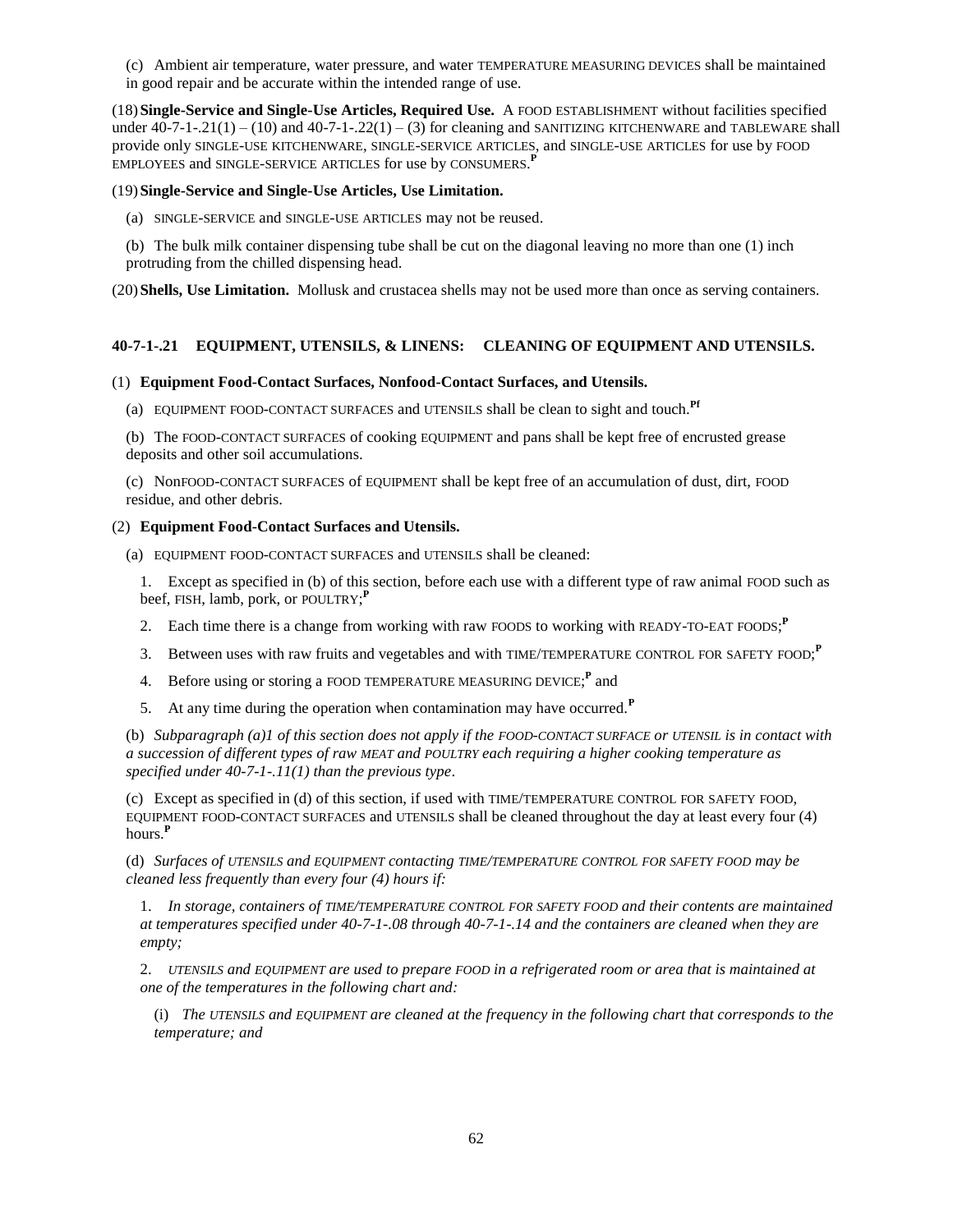| <b>Temperature</b>                                           | <b>Cleaning Frequency</b> |
|--------------------------------------------------------------|---------------------------|
| $5.0^{\circ}$ C (41 $^{\circ}$ F) or less                    | 24 hours                  |
| $>5.0^{\circ}$ C - 7.2°C<br>$( > 41^{\circ}F - 45^{\circ}F)$ | 20 hours                  |
| $>7.2$ °C - 10.0°C<br>$( >45^{\circ}F - 50^{\circ}F)$        | 16 hours                  |
| $>10.0$ °C - 12.8°C<br>$(>50^{\circ}F - 55^{\circ}F)$        | 10 hours                  |

(ii) *The cleaning frequency based on the ambient temperature of the refrigerated room or area is documented in the FOOD ESTABLISHMENT*

3. *Containers in serving situations such as salad bars, delis, and cafeteria lines hold READY-TO-EAT TIME/TEMPERATURE CONTROL FOR SAFETY FOOD that is maintained at the temperatures specified under 40-7-1- .08 through 40-7-1-.14, are intermittently combined with additional supplies of the same FOOD that is at the required temperature, and the containers are cleaned at least every twenty-four (24) hours;*

4. *TEMPERATURE MEASURING DEVICES are maintained in contact with FOOD, such as when left in a container of deli FOOD or in a roast, held at temperatures specified under 40-7-1-.08 through 40-7-1-.14;*

5. *EQUIPMENT is used for storage of PACKAGED or unPACKAGED FOOD, such as a reach-in refrigerator, and the EQUIPMENT is cleaned at a frequency necessary to preclude accumulation of soil residues*;

6. *The cleaning schedule is APPROVED based on consideration of:*

- (i) *Characteristics of the EQUIPMENT and its use,*
- (ii) *The type of FOOD involved,*
- (iii) *The amount of FOOD residue accumulation, and*

(iv) *The temperature at which the FOOD is maintained during the operation and the potential for the rapid and progressive multiplication of pathogenic or toxigenic microorganisms that are capable of causing foodborne disease; or*

7. *In-use UTENSILS are intermittently stored in a container of water in which the water is maintained at 57<sup>o</sup>C (135<sup>o</sup>F) or more , and the UTENSILS and container are cleaned at least every twenty-four (24) hours or at a frequency necessary to preclude accumulation of soil residues.*

(e) *Except when dry cleaning methods are used as specified under 40-7-1-.21(5)*, surfaces of UTENSILS and EQUIPMENT contacting FOOD that is not TIME/TEMPERATURE CONTROL FOR SAFETY FOOD shall be cleaned:

1. At any time when contamination may have occurred;

2. At least every twenty-four (24) hours for iced tea dispensers and CONSUMER self-service UTENSILS such as tongs, scoops, or ladles;

3. Before restocking CONSUMER self-service EQUIPMENT and UTENSILS such as condiment dispensers and display containers; and

4. In EQUIPMENT such as ice bins and BEVERAGE dispensing nozzles and enclosed components of EQUIPMENT such as ice makers, cooking oil storage tanks and distribution lines, BEVERAGE and syrup dispensing lines or tubes, coffee bean grinders, and water vending EQUIPMENT:

- (i) At a frequency specified by the manufacturer, or
- (ii) Absent manufacturer specifications, at a frequency necessary to preclude accumulation of soil or mold.

## (3) **Cooking and Baking Equipment.**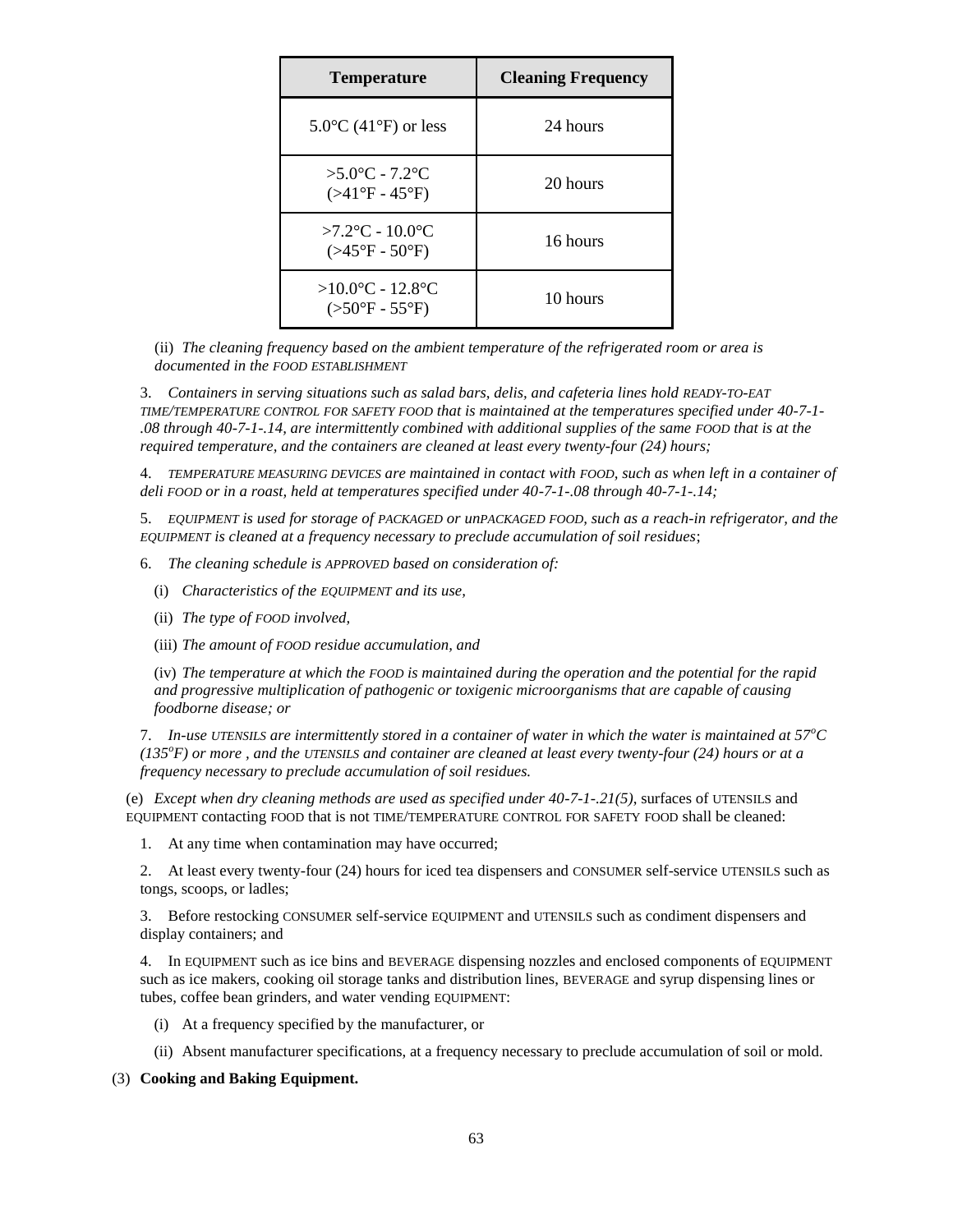(a) The FOOD-CONTACT SURFACES of cooking and baking EQUIPMENT shall be cleaned at least every twenty-four (24) hours. *This section does not apply to hot oil cooking and filtering EQUIPMENT if it is cleaned as specified in Subparagraph 40-7-1-.21(2)(d)6*.

(b) The cavities and door seals of microwave ovens shall be cleaned at least every twenty-four (24) hours by using the manufacturer's recommended cleaning procedure.

(4) **Nonfood-Contact Surfaces.** NonFOOD-CONTACT SURFACES of EQUIPMENT shall be cleaned at a frequency necessary to preclude accumulation of soil residues.

## (5) **Dry Cleaning.**

(a) If used, dry cleaning methods such as brushing, scraping, and vacuuming shall contact only SURFACES that are soiled with dry FOOD residues that are not TIME/TEMPERATURE CONTROL FOR SAFETY FOOD.

(b) Cleaning EQUIPMENT used in dry cleaning FOOD-CONTACT SURFACES may not be used for any other purpose.

### (6) **Precleaning.**

(a) FOOD debris on EQUIPMENT and UTENSILS shall be scraped over a waste disposal unit or garbage receptacle or shall be removed in a WAREWASHING machine with a prewash cycle.

(b) If necessary for effective cleaning, UTENSILS and EQUIPMENT shall be preflushed, presoaked, or scrubbed with abrasives.

(7) **Loading of Soiled Items, Warewashing Machines.** Soiled items to be cleaned in a WAREWASHING machine shall be loaded into racks, trays, or baskets or onto conveyors in a position that:

(a) Exposes the items to the unobstructed spray from all cycles; and

(b) Allows the items to drain.

### (8) **Wet Cleaning.**

(a) EQUIPMENT FOOD-CONTACT SURFACES and UTENSILS shall be effectively washed to remove or completely loosen soils by using the manual or mechanical means necessary such as the application of detergents containing wetting agents and emulsifiers; acid, alkaline, or abrasive cleaners; hot water; brushes; scouring pads; highpressure sprays; or ultrasonic devices.

(b) The washing procedures selected shall be based on the type and purpose of the EQUIPMENT or UTENSIL, and on the type of soil to be removed.

(9) **Washing, Procedures for Alternative Manual Warewashing Equipment.** If washing in sink compartments or a WAREWASHING machine is impractical such as when the EQUIPMENT is fixed or the UTENSILS are too large, washing shall be done by using alternative manual WAREWASHING EQUIPMENT as specified in 40-7-1-.18(2)(c) in accordance with the following procedures:

(a) EQUIPMENT shall be disassembled as necessary to allow access of the detergent solution to all parts;

(b) EQUIPMENT components and UTENSILS shall be scrapped or rough cleaned to remove FOOD particle accumulation; and

(c) EQUIPMENT and UTENSILS shall be washed as specified under  $40-7-1-21(8)(a)$ .

(10)**Rinsing Procedures.** Washed UTENSILS and EQUIPMENT shall be rinsed so that abrasives are removed and cleaning chemicals are removed or diluted through the use of water or a detergent-sanitizer solution by using one of the following procedures:

(a) Use of a distinct, separate water rinse after washing and before SANITIZING if using:

1. A 3-compartment sink,

2. Alternative manual WAREWASHING EQUIPMENT equivalent to a 3-compartment sink as specified in 40-7-1-  $.18(2)(c)$ , or

3. A three (3) step washing, rinsing, and SANITIZING procedure in a WAREWASHING system for CIP EQUIPMENT;

(b) Use of a detergent-SANITIZER as specified under 40-7-1-.20(15) if using: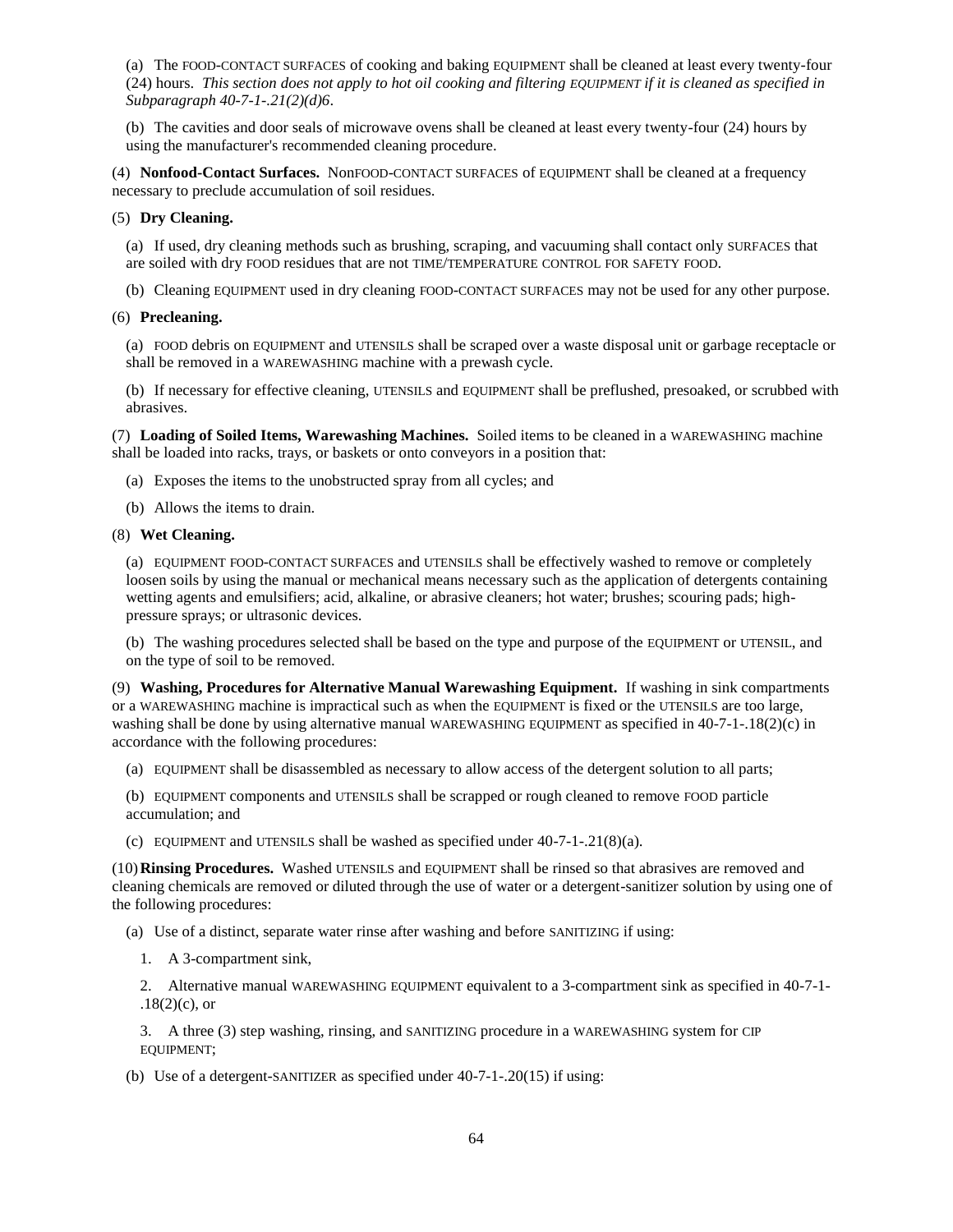1. Alternative WAREWASHING EQUIPMENT as specified in 40-7-1-.18(2)(c) that is APPROVED for use with a detergent-SANITIZER, or

2. A WAREWASHING system for CIP EQUIPMENT;

(c) Use of a nondistinct water rinse that is integrated in the hot water SANITIZATION immersion step of a 2 compartment sink operation;

(d) If using a WAREWASHING machine that does not recycle the SANITIZING solution as specified under (e) of this section, or alternative manual WAREWASHING EQUIPMENT such as sprayers, use of a nondistinct water rinse that is:

- 1. Integrated in the application of the SANITIZING solution, and
- 2. Wasted immediately after each application; or

(e) If using a WAREWASHING machine that recycles the SANITIZING solution for use in the next wash cycle, use of a nondistinct water rinse that is integrated in the application of the SANITIZING solution.

## **40-7-1-.22 EQUIPMENT, UTENSILS, & LINENS: SANITIZATION OF EQUIPMENT AND UTENSILS.**

(1) **Food-Contact Surfaces and Utensils.** EQUIPMENT FOOD-CONTACT SURFACES and UTENSILS shall be SANITIZED.

(2) **Before Use After Cleaning.** UTENSILS and FOOD-CONTACT SURFACES of EQUIPMENT shall be SANITIZED before use after cleaning.**<sup>P</sup>**

(3) **Hot Water and Chemical.** After being cleaned, EQUIPMENT FOOD-CONTACT SURFACES and UTENSILS shall be SANITIZED in:

(a) Hot water manual operations by immersion for at least thirty (30) seconds and as specified under 40-7-1-  $.20(11)$ ;<sup>**P**</sup>

(b) Hot water mechanical operations by being cycled through EQUIPMENT that is set up as specified under 40-7-1- .20(5), 40-7-1-.20(12), and 40-7-1-.20(13) and achieving a UTENSIL surface temperature of  $71^{\circ}$ C (160 $^{\circ}$ F) as measured by an irreversible registering temperature indicator;**<sup>P</sup>** or

(c) Chemical manual or chemical mechanical operations, including the application of SANITIZING chemicals by immersion, manual swabbing, brushing, or pressure spraying methods, using a solution as specified under 40-7-1- .20(14). Contact times shall be consistent with those on EPA-registered label use instructions by providing:

1. Except as specified under Subparagraph (c)2 of this section, a contact time of at least ten (10) seconds for a chlorine solution specified under  $40-7-1-0.20(14)(a)$ ,<sup> $P$ </sup>

2. A contact time of at least seven (7) seconds for a chlorine solution of 50 MG/L that has a <sub>P</sub>H of 10 or less and a temperature of at least 38°C (100°F), or a <sub>P</sub>H of 8 or less and a temperature of at least 24°C (75°F),<sup>P</sup>

3. A contact time of at least thirty (30) seconds for other chemical SANITIZING solutions,**<sup>P</sup>** or

4. A contact time used in relationship with a combination of temperature, concentration, and  $<sub>P</sub>H$  that, when</sub> evaluated for efficacy, yields SANITIZATION as defined in  $40-7-1-02(1)(b)$ .<sup>P</sup>

## **40-7-1-.23 EQUIPMENT, UTENSILS, & LINENS: LAUNDERING.**

(1) **Clean Linens.** Clean LINENS shall be free from FOOD residues and other soiling matter.

### (2) **Specifications.**

(a) LINENS that do not come in direct contact with FOOD shall be laundered between operations if they become wet, sticky, or visibly soiled.

(b) Cloth gloves used as specified in  $40-7-1-10(14)$  (d) shall be laundered before being used with a different type of raw animal FOOD such as beef, FISH, lamb, pork or POULTRY.

(c) LINENS that are used as specified under 40-7-1-.10(12) and cloth napkins shall be laundered between each use.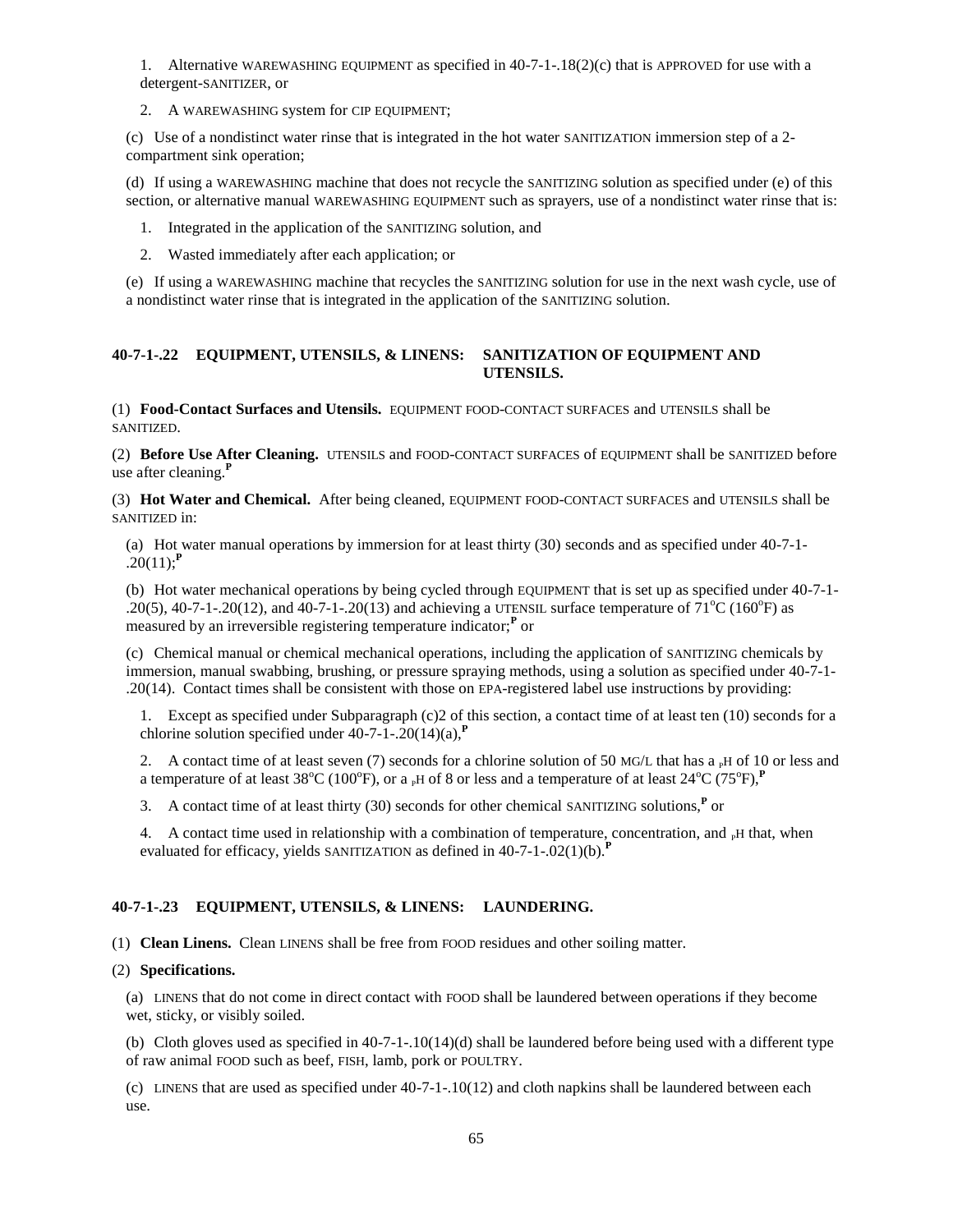(d) Wet wiping cloths shall be laundered daily.

(e) Dry wiping cloths shall be laundered as necessary to prevent contamination of FOOD and clean serving UTENSILS.

(3) **Storage of Soiled Linens.** Soiled LINENS shall be kept in clean, nonabsorbent receptacles or clean, washable laundry bags and stored and transported to prevent contamination of FOOD, clean EQUIPMENT, clean UTENSILS, and SINGLE-SERVICE and SINGLE-USE ARTICLES.

# (4) **Mechanical Washing.**

(a) Except as specified in (b) of this section, LINENS shall be mechanically washed.

(b) *In FOOD ESTABLISHMENTS in which only wiping cloths are laundered as specified in 40-7-1-.18(5)(b), the wiping cloths may be laundered in a mechanical washer, sink designated only for laundering wiping cloths, or a WAREWASHING or FOOD preparation sink that is cleaned as specified under 40-7-1-.20(4)*.

# (5) **Use of Laundry Facilities.**

(a) Except as specified in (b) of this section, laundry facilities on the PREMISES of a FOOD ESTABLISHMENT shall be used only for the washing and drying of items used in the operation of the establishment.

(b) *Separate laundry facilities located on the PREMISES for the purpose of general laundering, such as for institutions providing boarding and lodging, may also be used for laundering FOOD ESTABLISHMENT items*.

# **40-7-1-.24 EQUIPMENT, UTENSILS, & LINENS: PROTECTION OF CLEAN ITEMS.**

(1) **Equipment and Utensils, Air-Drying Required.** After cleaning and SANITIZING, EQUIPMENT and UTENSILS:

(a) Shall be air-dried or used after adequate draining as specified in the first paragraph of 40 CFR 180.940 Tolerance exemptions for active and inert ingredients for use in antimicrobial formulations (food-contact surface sanitizing solutions), before contact with FOOD; and

(b) May not be cloth dried *except that UTENSILS that have been air-dried may be polished with cloths that are maintained clean and dry*.

(2) **Wiping Cloths, Air-Drying Locations.** Wiping cloths laundered in a FOOD ESTABLISHMENT that does not have a mechanical clothes dryer as specified in 40-7-1-.18(5)(b) shall be air-dried in a location and in a manner that prevents contamination of FOOD, EQUIPMENT, UTENSILS, LINENS, and SINGLE-SERVICE and SINGLE-USE ARTICLES and the wiping cloths. *This section does not apply if wiping cloths are stored after laundering in a SANITIZING solution as specified under 40-7-1-.20(14)*.

(3) **Food-Contact Surfaces.** Lubricants as specified under 40-7-1-.36(9) shall be applied to FOOD-CONTACT SURFACES that require lubrication in a manner that does not contaminate FOOD-CONTACT SURFACES.

(4) **Equipment.** EQUIPMENT shall be reassembled so that FOOD-CONTACT SURFACES are not contaminated.

## (5) **Equipment, Utensils, Linens, and Single-Service and Single-Use Articles.**

(a) Except as specified in (d) of this section, cleaned EQUIPMENT and UTENSILS, laundered LINENS, and SINGLE-SERVICE and SINGLE-USE ARTICLES shall be stored:

- 1. In a clean, dry location;
- 2. Where they are not exposed to splash, dust, or other contamination; and
- 3. At least 15 cm (6 inches) above the floor.

(b) Clean EQUIPMENT and UTENSILS shall be stored as specified under (a) of this section and shall be stored:

- 1. In a self-draining position that allows air drying; and
- 2. Covered or inverted.

(c) SINGLE-SERVICE and SINGLE-USE ARTICLES shall be stored as specified under (a) of this section and shall be kept in the original protective PACKAGE or stored by using other means that afford protection from contamination until used.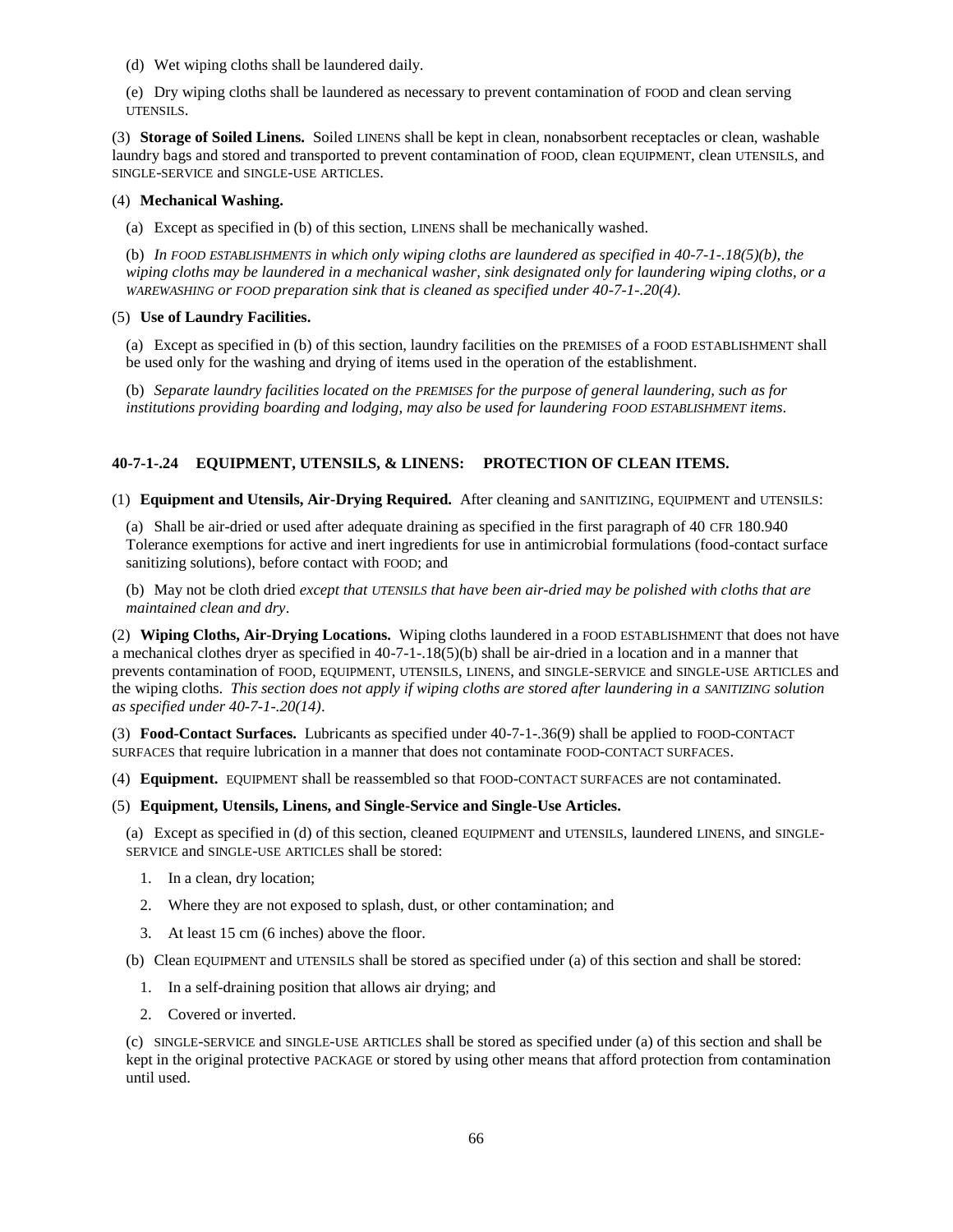(d) *Items that are kept in closed PACKAGES may be stored less than 15 cm (6 inches) above the floor on dollies, pallets, racks, and skids that are designed as specified under 40-7-1-.17(35)*.

## (6) **Prohibitions.**

(a) Except as specified in (b) of this section, cleaned and SANITIZED EQUIPMENT, UTENSILS, laundered LINENS, and SINGLE-SERVICE and SINGLE-USE ARTICLES may not be stored:

- 1. In locker rooms;
- 2. In toilet rooms;
- 3. In garbage rooms;
- 4. In mechanical rooms;
- 5. Under sewer lines that are not shielded to intercept potential drips;

6. Under leaking water lines, including leaking automatic fire sprinkler heads, or under lines on which water has condensed;

- 7. Under open stairwells; or
- 8. Under other sources of contamination.

(b) *Laundered LINENS and SINGLE-SERVICE and SINGLE-USE ARTICLES that are PACKAGED or in a facility such as a cabinet may be stored in a locker room*.

## (7) **Kitchenware and Tableware.**

(a) SINGLE-SERVICE and SINGLE-USE ARTICLES and cleaned and SANITIZED UTENSILS shall be handled, displayed, and dispensed so that contamination of FOOD- and lip-contact surfaces is prevented.

(b) Knives, forks, and spoons that are not prewrapped shall be presented so that only the handles are touched by EMPLOYEES and by CONSUMERS if CONSUMER self-service is provided.

(c) Except as specified under (b) of this section, SINGLE-SERVICE ARTICLES that are intended for FOOD- or lipcontact shall be furnished for CONSUMER self-service with the original individual wrapper intact or from an APPROVED dispenser.

(8) **Soiled and Clean Tableware.** Soiled TABLEWARE shall be removed from CONSUMER eating and drinking areas and handled so that clean TABLEWARE is not contaminated.

## (9) **Preset Tableware.**

(a) Except as specified in (b) of this section, TABLEWARE that is preset shall be protected from contamination by being wrapped, covered, or inverted.

- (b) *Preset TABLEWARE may be exposed if:*
	- 1. *Unused settings are removed when a CONSUMER is seated; or*
	- 2. *Settings not removed when a CONSUMER is seated are cleaned and SANITIZED before further use*.

(10)**Rinsing Equipment and Utensils after Cleaning and Sanitizing.** After being cleaned and SANITIZED, EQUIPMENT and UTENSILS shall not be rinsed before air drying or use unless:

(a) The rinse is applied directly from a potable water supply by a warewashing machine that is maintained and operated as specified under  $40-7-1-17(14) - (36)$  and  $40-7-1-20(1) - (16)$ ; and

(b) The rinse is applied only after the EQUIPMENT and UTENSILS have been SANITIZED by the application of hot water or by the application of a chemical SANITIZER solution whose EPA-registered label use instructions call for rinsing off the SANITIZER after it is applied in a commercial WAREWASHING machine.

# **40-7-1-.25 WATER, PLUMBING, & WASTE: WATER.**

(1) **Approved System.** DRINKING WATER shall be obtained from an APPROVED source that is:

- (a) A PUBLIC WATER SYSTEM; **P** or
- (b) A nonPUBLIC WATER SYSTEM that is constructed, maintained, and operated according to LAW. **P**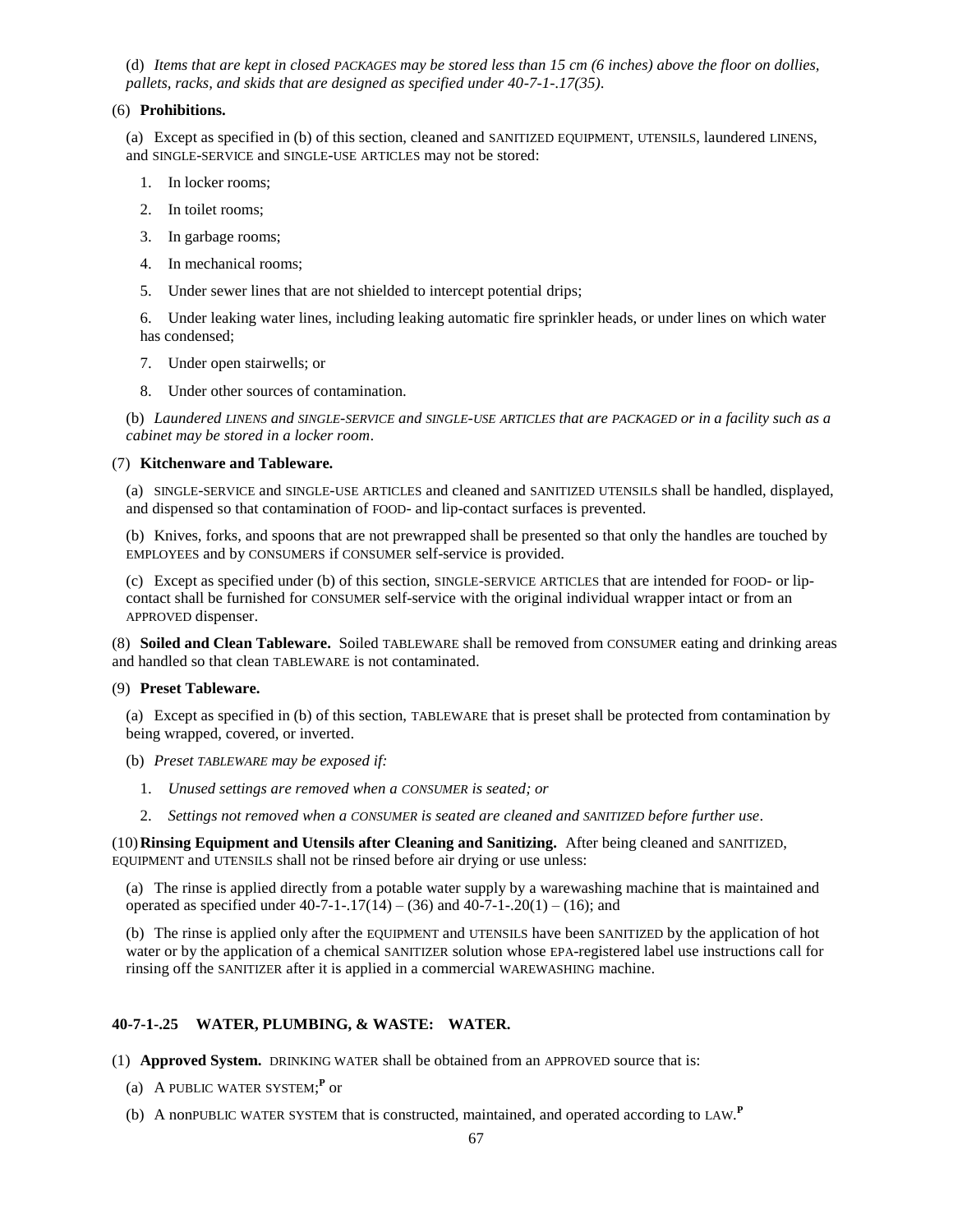(2) **System Flushing and Disinfection.** A DRINKING WATER system shall be flushed and disinfected before being placed in service after construction, repair, or modification and after an emergency situation, such as a flood, that may introduce contaminants to the system.**<sup>P</sup>**

(3) **Bottled drinking water.** BOTTLED DRINKING WATER used or sold in a FOOD ESTABLISHMENT shall be obtained from APPROVED sources in accordance with 21 CFR 129 - Processing and Bottling of Bottled Drinking Water.**<sup>P</sup>**

(4) **Standards.** Except as specified under 40-7-1-.25(5):

(a) Water from a PUBLIC WATER SYSTEM shall meet 40 CFR 141 - National Primary Drinking Water Regulations and state DRINKING WATER quality standards;**<sup>P</sup>** and

(b) Water from a nonPUBLIC WATER SYSTEM shall meet state DRINKING WATER quality standards.**<sup>P</sup>**

# (5) **Nondrinking Water.**

(a) A nonDRINKING WATER supply shall be used only if its use is APPROVED. **P**

(b) NonDRINKING WATER shall be used only for nonculinary purposes such as air conditioning, nonFOOD EQUIPMENT cooling, and fire protection.**<sup>P</sup>**

(6) **Sampling.** Except when used as specified under 40-7-1-.25(5), water from a nonPUBLIC WATER SYSTEM shall be sampled and tested at least annually and as required by state water quality regulations.<sup>Pf</sup>

(7) **Sample Report.** The most recent sample report for the nonPUBLIC WATER SYSTEM shall be retained on file in the FOOD ESTABLISHMENT or the report shall be maintained as specified by state water quality regulations.

#### (8) **Capacity.**

(a) The water source and system shall be of sufficient capacity to meet the peak water demands of the FOOD ESTABLISHMENT. **Pf**

(b) Hot water generation and distribution systems shall be sufficient to meet the peak hot water demands throughout the FOOD ESTABLISHMENT. **Pf**

(9) **Pressure.** Water under pressure shall be provided to all fixtures, EQUIPMENT, and nonFOOD EQUIPMENT that are required to use water *except that water supplied as specified under 40-7-1-.25(11)(a) and (b) or in response to a temporary interruption of a water supply need not be under pressure*. **Pf**

(10)**System.** Water shall be received from the source through the use of:

- (a) An APPROVED public water main;**Pf** or
- (b) One or more of the following that shall be constructed, maintained, and operated according to LAW: **Pf**
	- 1. Nonpublic water main, water pumps, pipes, hoses, connections, and other appurtenances.<sup>Pf</sup>
	- 2. Water transport vehicles,**Pf** or
	- 3. Water containers.**Pf**

 $(11)$  **Alternative Water Supply.** Water meeting the requirements specified under  $40-7-1-25(1) - (9)$  shall be made available for a mobile facility and for a FOOD ESTABLISHMENT with a temporary interruption of its water supply through:

- (a) A supply of containers of commercially BOTTLED DRINKING WATER; **Pf**
- (b) One or more closed portable water containers;<sup>Pf</sup>
- (c) An enclosed vehicular water tank;**Pf**
- (d) An on-PREMISES water storage tank;**Pf** or
- (e) Piping, tubing, or hoses connected to an adjacent APPROVED source.**Pf**

### **40-7-1-.26 WATER, PLUMBING, & WASTE: PLUMBING SYSTEM.**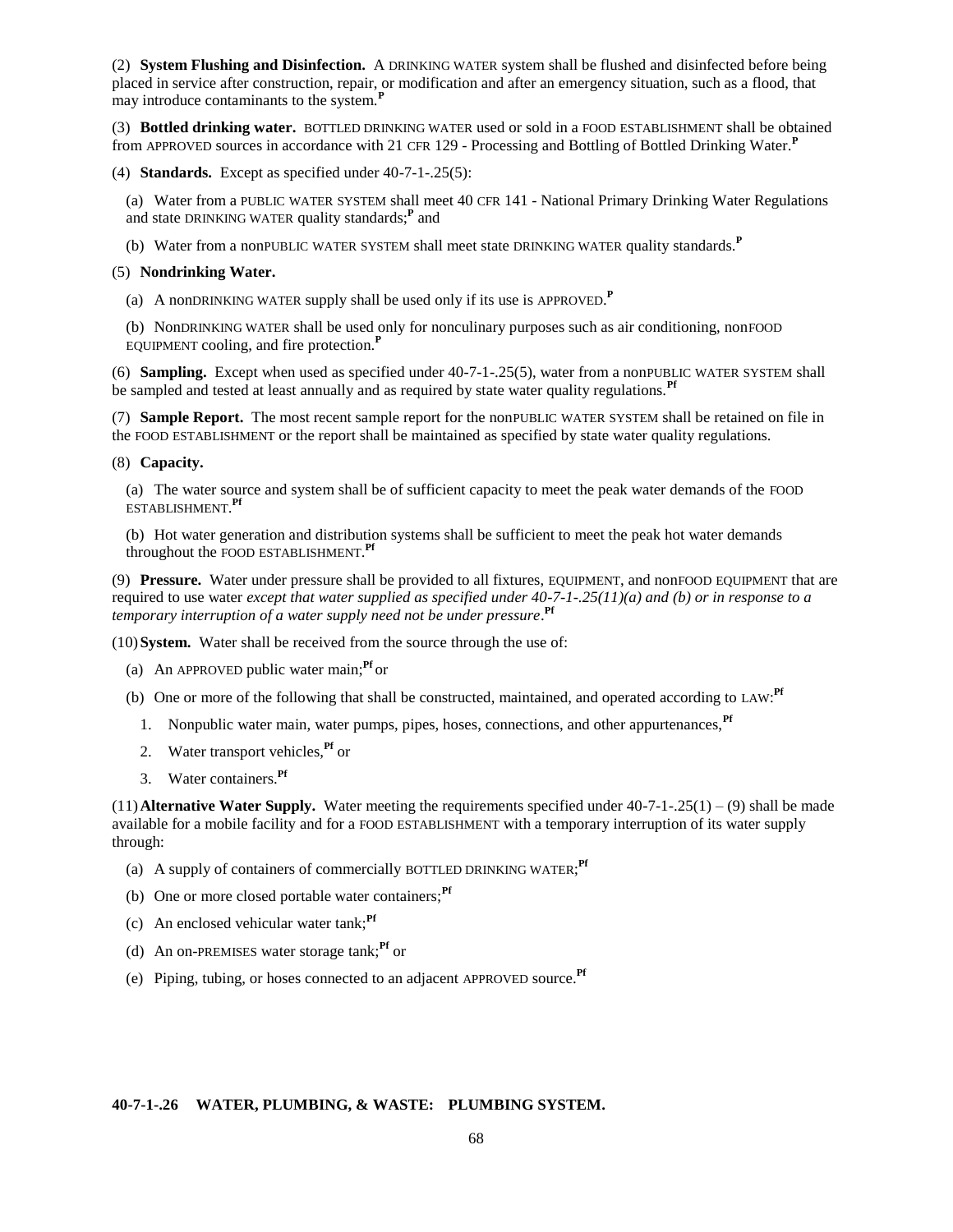# (1) **Approved.**

(a) A PLUMBING SYSTEM and hoses conveying water shall be constructed and repaired with APPROVED materials according to LAW. **P**

(b) A water filter shall be made of SAFE MATERIALS. **P**

## (2) **Approved System and Cleanable Fixtures.**

- (a) A PLUMBING SYSTEM shall be designed, constructed, and installed according to LAW. **P**
- (b) A PHYSICAL FACILITIES such as a HANDWASHING SINK, toilet, or urinal shall be EASILY CLEANABLE.

### (3) **Handwashing Sink, Installation.**

(a) A HANDWASHING SINK shall be equipped to provide water at a temperature of at least  $38^{\circ}C$  (100 $^{\circ}F$ ) through a mixing valve or combination faucet.<sup>Pf</sup>

(b) A steam mixing valve may not be used at a HANDWASHING SINK.

(c) A self-closing, slow-closing, or metering faucet shall provide a flow of water for at least fifteen (15) seconds without the need to reactivate the faucet.

(d) An automatic handwashing facility shall be installed in accordance with manufacturer's instructions.

(4) **Backflow Prevention, Air Gap.** An air gap between the water supply inlet and the flood level rim of the PHYSICAL FACILITIES, EQUIPMENT, or nonFOOD EQUIPMENT shall be at least twice the diameter of the water supply inlet and may not be less than 25 mm (1 inch).**<sup>P</sup>**

(5) **Backflow Prevention Device, Design Standard.** A backflow or backsiphonage prevention device installed on a water supply system shall meet American Society of Sanitary Engineering (A.S.S.E.) standards for construction, installation, maintenance, inspection, and testing for that specific application and type of device.<sup>P</sup>

(6) **Conditioning Device, Design.** A water filter, screen, and other water conditioning device installed on water lines shall be designed to facilitate disassembly for periodic servicing and cleaning. A water filter element shall be of the replaceable type.

### (7) **Handwashing Sinks.**

(a) Except as specified in (b) and (c) of this section, at least one (1) HANDWASHING SINK, a number of HANDWASHING SINKS necessary for their convenient use by EMPLOYEES in areas specified under 40-7-1-.26(12), and not fewer than the number of HANDWASHING SINKS required by LAW shall be provided.**Pf**

(b) *If APPROVED and capable of removing the types of soils encountered in the FOOD operations involved, automatic handwashing facilities may be substituted for HANDWASHING SINKS in a FOOD ESTABLISHMENT that has at least one (1) HANDWASHING SINK*.

(c) *If APPROVED, when FOOD exposure is limited and HANDWASHING SINKS are not conveniently available, such as in some mobile FOOD ESTABLISHMENTS or at some VENDING MACHINE LOCATIONS, EMPLOYEES may use chemically treated towelettes for handwashing*.

(8) **Toilets and Urinals.** At least one (1) toilet, and not fewer than the toilets required by LAW, shall be provided. If authorized by LAW and urinals are substituted for toilets, the substitution shall be done as specified in LAW.

## (9) **Service Sink.**

(a) At least one (1) service sink or one (1) curbed cleaning facility equipped with a floor drain shall be provided and conveniently located for the cleaning of mops or similar wet floor cleaning tools and for the disposal of mop water and similar liquid waste.

(b) Toilets and urinals may not be used as a service sink for the disposal of mop water and similar liquid waste.

(10)**Backflow Prevention Device, When Required.** A PLUMBING SYSTEM shall be installed to preclude backflow of a solid, liquid, or gas contaminant into the water supply system at each point of use at the FOOD ESTABLISHMENT, including on a hose bibb if a hose is attached or on a hose bibb if a hose is not attached and backflow prevention is required by LAW, by:

- (a) Providing an air gap as specified under  $40-7-1-0.26(4)$ ;<sup>P</sup> or
- (b) Installing an APPROVED backflow prevention device as specified under 40-7-1-.26(5).**<sup>P</sup>**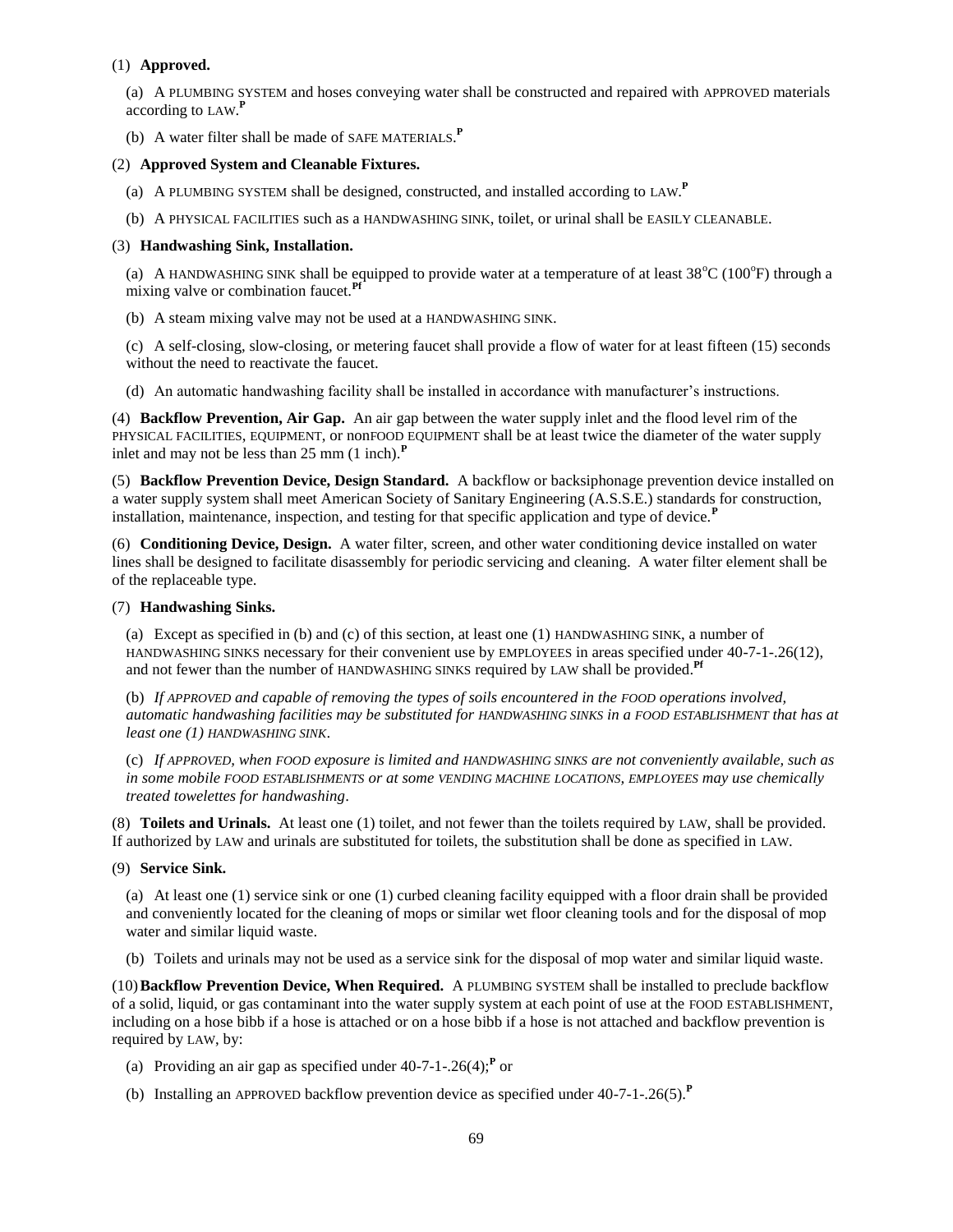### (11)**Backflow Prevention Device, Carbonator.**

(a) If not provided with an air gap as specified under 40-7-1-.26(4), a dual check valve with an intermediate vent preceded by a screen of not less than 100 mesh to 25.4 mm (100 mesh to 1 inch) shall be installed upstream from a carbonating device and downstream from any copper in the water supply line.**<sup>P</sup>**

(b) *A dual check valve attached to the carbonator need not be of the vented type if an air gap or vented backflow prevention device has been otherwise provided as specified under (a) of this section*.

(12)**Handwashing Sinks.** A HANDWASHING SINK shall be located:

(a) To allow convenient use by EMPLOYEES in FOOD preparation, FOOD dispensing, and WAREWASHING areas;**Pf** and

(b) In, or immediately adjacent to, toilet rooms.**Pf**

(13)**Backflow Prevention Device, Location.** A backflow prevention device shall be located so that it may be serviced and maintained.

(14)**Conditioning Device, Location.** A water filter, screen, and other water conditioning device installed on water lines shall be located to facilitate disassembly for periodic servicing and cleaning.

## (15)**Using a Handwashing Sink.**

- (a) A HANDWASHING SINK shall be maintained so that it is accessible at all times for EMPLOYEE use.**Pf**
- (b) A HANDWASHING SINK may not be used for purposes other than handwashing.**Pf**
- (c) An automatic handwashing facility shall be used in accordance with manufacturer's instructions.**Pf**

### (16)**Prohibiting a Cross Connection.**

(a) A PERSON may not create a cross connection by connecting a pipe or conduit between the DRINKING WATER system and a nonDRINKING WATER system or a water system of unknown quality.**<sup>P</sup>**

(b) The piping of a nonDRINKING WATER system shall be durably identified so that it is readily distinguishable from piping that carries DRINKING WATER. **Pf**

(17)**Scheduling Inspection and Service for a Water System Device.** A device such as a water treatment device or backflow preventer shall be scheduled for inspection and service in accordance with manufacturer's instructions and as necessary to prevent device failure based on local water conditions. Records demonstrating inspection and service shall be maintained by the PERSON IN CHARGE. **Pf**

### (18)**Water Reservoir of Fogging Devices, Cleaning.**

- (a) A reservoir that is used to supply water to a device such as a produce fogger shall be:
	- 1. Maintained in accordance with manufacturer's specifications;**<sup>P</sup>** and

2. Cleaned in accordance with manufacturer's specifications or according to the procedures specified under (b) of this section, whichever is more stringent.**<sup>P</sup>**

(b) Cleaning procedures shall include at least the following steps and shall be conducted at least once a week:

- 1. Draining and complete disassembly of the water and aerosol contact parts;**<sup>P</sup>**
- 2. Brush-cleaning the reservoir, aerosol tubing, and discharge nozzles with a suitable detergent solution;**<sup>P</sup>**

3. Flushing the complete system with water to remove the detergent solution and particulate accumulation;**<sup>P</sup>** and

4. Rinsing by immersing, spraying, or swabbing the reservoir, aerosol tubing, and discharge nozzles with at least 50 MG/L hypochlorite solution.<sup>1</sup>

### (19)**System Maintained in Good Repair.** A PLUMBING SYSTEM shall be:

- (a) Repaired according to LAW; **P** and
- (b) Maintained in good repair.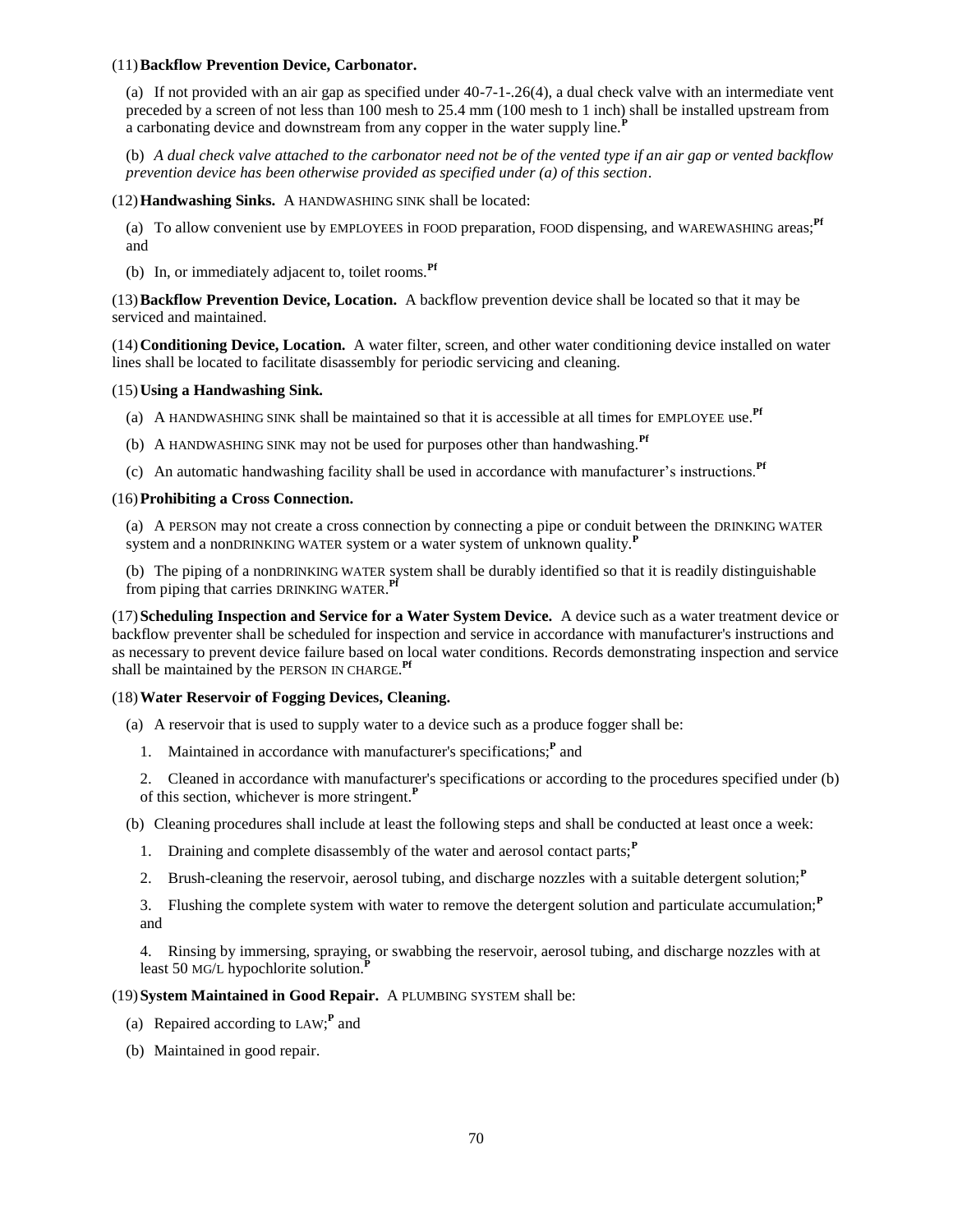# **40-7-1-.27 WATER, PLUMBING, & WASTE: MOBILE WATER TANK AND MOBILE FOOD ESTABLISHMENT WATER TANK.**

(1) **Approved.** Materials that are used in the construction of a mobile water tank, mobile FOOD ESTABLISHMENT water tank, and appurtenances shall be:

- (a) Safe;**<sup>P</sup>**
- (b) Durable, CORROSION-RESISTANT, and nonabsorbent; and
- (c) Finished to have a SMOOTH, EASILY CLEANABLE surface.

(2) **Enclosed System, Sloped to Drain.** A mobile water tank shall be:

- (a) Enclosed from the filling inlet to the discharge outlet; and
- (b) Sloped to an outlet that allows complete drainage of the tank.

(3) **Inspection and Cleaning Port, Protected and Secured.** If a water tank is designed with an access port for inspection and cleaning, the opening shall be in the top of the tank and:

- (a) Flanged upward at least 13 mm (one-half inch); and
- (b) Equipped with a port cover assembly that is:
	- 1. Provided with a gasket and a device for securing the cover in place, and
	- 2. Flanged to overlap the opening and sloped to drain.

(4) **"V" Type Threads, Use Limitation.** A fitting with "V" type threads on a water tank inlet or outlet shall be allowed only when a hose is permanently attached.

(5) **Tank Vent, Protected.** If provided, a water tank vent shall terminate in a downward direction and shall be covered with:

- (a) 16 mesh to 25.4 mm (16 mesh to 1 inch) screen or equivalent when the vent is in a protected area; or
- (b) A protective filter when the vent is in an area that is not protected from windblown dirt and debris.

## (6) **Inlet and Outlet, Sloped to Drain.**

- (a) A water tank and its inlet and outlet shall be sloped to drain.
- (b) A water tank inlet shall be positioned so that it is protected from contaminants such as waste discharge, road dust, oil, or grease.

# (7) **Hose, Construction and Identification.** A hose used for conveying DRINKING WATER from a water tank shall be:

- (a) Safe;**<sup>P</sup>**
- (b) Durable, CORROSION-RESISTANT, and nonabsorbent;
- (c) Resistant to pitting, chipping, crazing, scratching, scoring, distortion, and decomposition;
- (d) Finished with a SMOOTH interior surface; and
- (e) Clearly and durably identified as to its use if not permanently attached.

(8) **Filter, Compressed Air.** A filter that does not pass oil or oil vapors shall be installed in the air supply line between the compressor and DRINKING WATER system when compressed air is used to pressurize the water tank system.**<sup>P</sup>**

(9) **Protective Cover or Device.** A cap and keeper chain, closed cabinet, closed storage tube, or other APPROVED protective cover or device shall be provided for a water inlet, outlet, and hose.

(10)**Mobile Food Establishment Tank Inlet.** A mobile FOOD ESTABLISHMENT'S water tank inlet shall be:

- (a) 19.1 mm (three-fourths inch) in inner diameter or less; and
- (b) Provided with a hose connection of a size or type that will prevent its use for any other service.

(11)**System Flushing and Sanitization.** A water tank, pump, and hoses shall be flushed and SANITIZED before being placed in service after construction, repair, modification, and periods of nonuse.<sup>P</sup>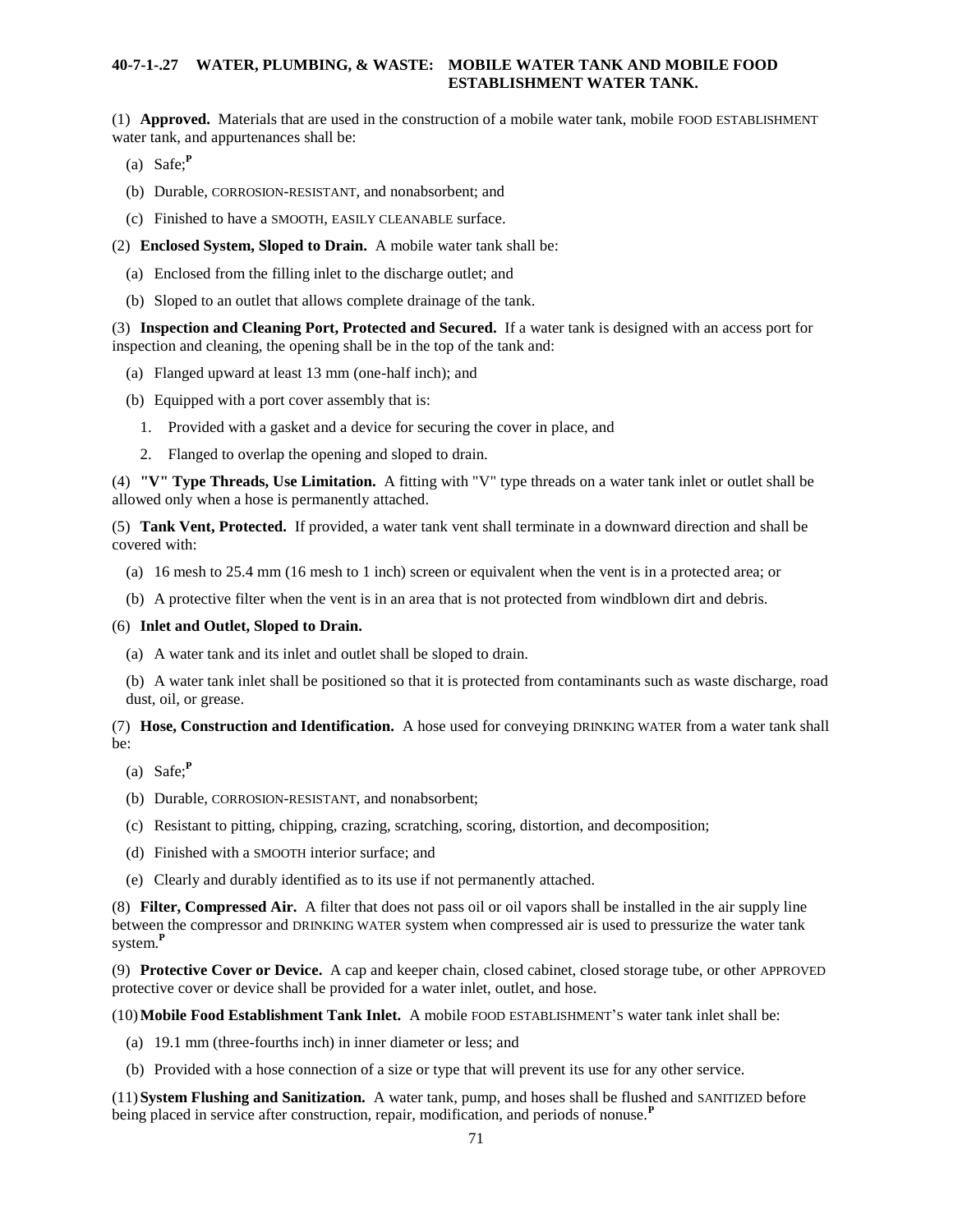(12)**Using a Pump and Hoses, Backflow Prevention.** A PERSON shall operate a water tank, pump, and hoses so that backflow and other contamination of the water supply are prevented.

(13)**Protecting Inlet, Outlet, and Hose Fitting.** If not in use, a water tank and hose inlet and outlet fitting shall be protected using a cover or device as specified under 40-7-1-.27(9).

## (14)**Tank, Pump, and Hoses, Dedication.**

(a) Except as specified in (b) of this section, a water tank, pump, and hoses used for conveying DRINKING WATER shall be used for no other purpose.**<sup>P</sup>**

(b) *Water tanks, pumps, and hoses APPROVED for liquid FOODS may be used for conveying DRINKING WATER if they are cleaned and SANITIZED before they are used to convey water*.

# **40-7-1-.28 WATER, PLUMBING, & WASTE: SEWAGE, OTHER LIQUID WASTE, AND RAINWATER.**

(1) **Capacity and Drainage.** A SEWAGE holding tank in a mobile FOOD ESTABLISHMENT shall be:

- (a) Sized fifteen percent (15%) larger in capacity than the water supply tank; and
- (b) Sloped to a drain that is 25 mm (1 inch) in inner diameter or greater, equipped with a shut-off valve.

(2) **Establishment Drainage System.** FOOD ESTABLISHMENT drainage systems, including grease traps, that convey SEWAGE shall be designed and installed as specified 40-7-1-.26(2)(a).

## (3) **Backflow Prevention.**

(a) Except as specified in (b), (c), and (d) of this section, a direct connection may not exist between the SEWAGE system and a drain originating from EQUIPMENT in which FOOD, portable EQUIPMENT, or UTENSILS are placed.**<sup>P</sup>**

(b) *Paragraph (a) of this section does not apply to floor drains that originate in refrigerated spaces that are constructed as an integral part of the building*.

(c) *If allowed by LAW, a WAREWASHING machine may have a direct connection between its waste outlet and a floor drain when the machine is located within 1.5 m (5 feet) of a trapped floor drain and the machine outlet is connected to the inlet side of a properly vented floor drain trap*.

(d) *If allowed by LAW, a WAREWASHING or culinary sink may have a direct connection*.

(4) **Grease Trap.** If used, a grease trap shall be located to be easily accessible for cleaning.

(5) **Conveying Sewage.** SEWAGE shall be conveyed to the point of disposal through an APPROVED sanitary SEWAGE system or other system, including use of SEWAGE transport vehicles, waste retention tanks, pumps, pipes, hoses, and connections that are constructed, maintained, and operated according to LAW.<sup>P</sup>

(6) **Removing Mobile Food Establishment Wastes.** SEWAGE and other liquid wastes shall be removed from a mobile FOOD ESTABLISHMENT at an APPROVED waste SERVICING AREA or by a SEWAGE transport vehicle in such a way that a public health HAZARD or nuisance is not created.**Pf**

(7) **Flushing a Waste Retention Tank.** A tank for liquid waste retention shall be thoroughly flushed and drained in a sanitary manner during the servicing operation.

(8) **Approved Sewage Disposal System.** SEWAGE shall be disposed through an APPROVED facility that is:

(a) A public SEWAGE treatment plant;**<sup>P</sup>** or

(b) An individual SEWAGE disposal system that is sized, constructed, maintained, and operated according to LAW. **P**

(9) **Other Liquid Wastes and Rainwater.** Condensate drainage and other nonSEWAGE liquids and rainwater shall be drained from point of discharge to disposal according to LAW.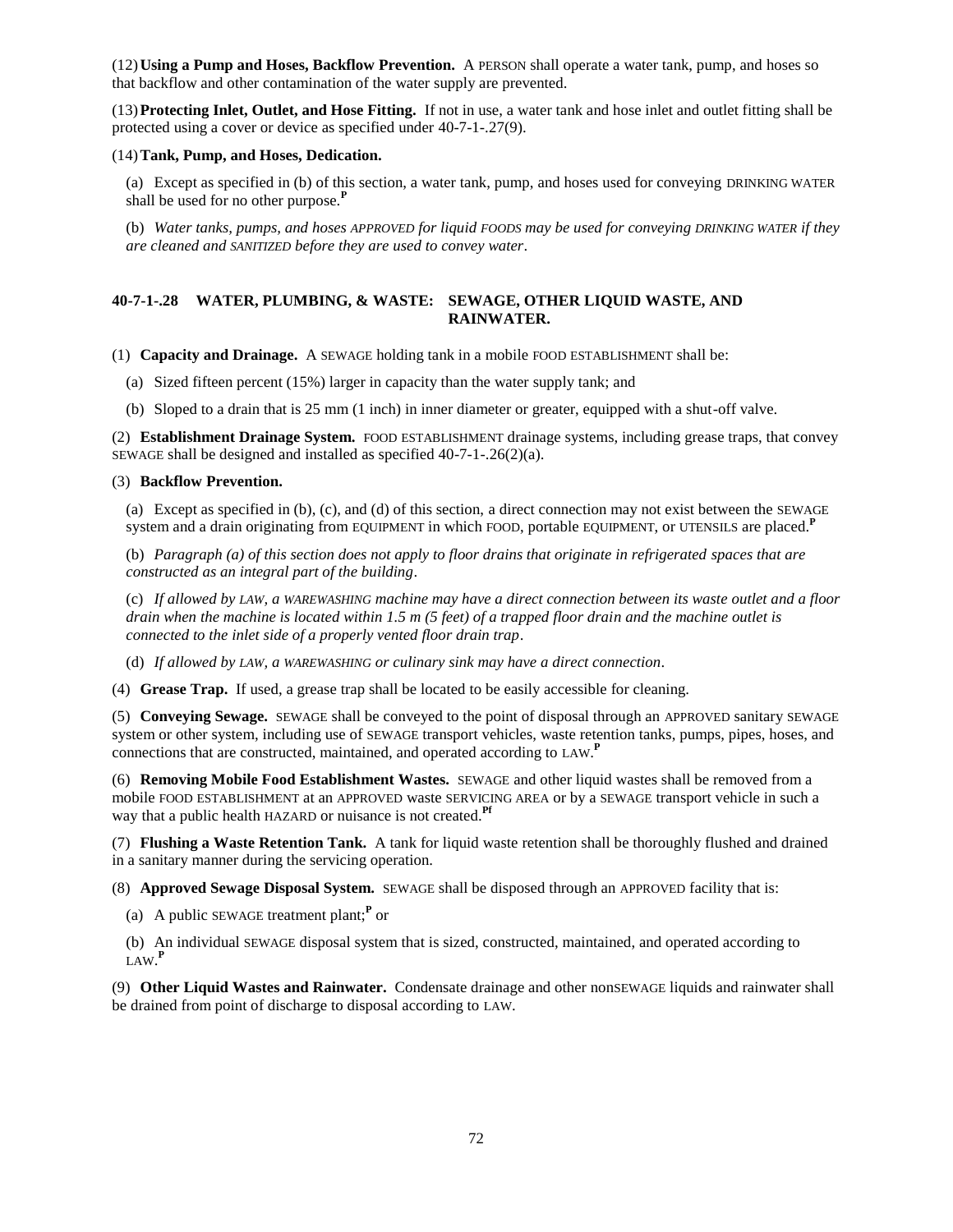## **40-7-1-.29 WATER, PLUMBING, & WASTE: REFUSE, RECYCLABLES, AND RETURNABLES.**

(1) **Indoor Storage Area.** If located within the FOOD ESTABLISHMENT, a storage area for REFUSE, recyclables, and returnables shall meet the requirements specified under  $40-7-1-0.30(1)$ ,  $40-7-1-0.31(1) - (8)$ ,  $40-7-1-0.31(13)$ , and  $40-7-1-0.31(13)$ 1-.31(14).

(2) **Outdoor Storage Surface.** An outdoor storage surface for REFUSE, recyclables, and returnables shall be constructed of nonabsorbent material, such as concrete or asphalt, and shall be SMOOTH, durable, and sloped to drain.

(3) **Outdoor Enclosure.** If used, an outdoor enclosure for REFUSE, recyclables, and returnables shall be constructed of durable and cleanable materials.

### (4) **Receptacles.**

(a) Except as specified in (b) of this section, receptacles and waste handling units for REFUSE, recyclables, and returnables and for use with materials containing FOOD residue shall be durable, cleanable, insect-resistant and rodent-resistant, leakproof, and nonabsorbent.

(b) *Plastic bags and wet strength paper bags may be used to line receptacles for storage inside the FOOD ESTABLISHMENT or within closed outside receptacles*.

(5) **Receptacles in Vending Machines.** *Except for a receptacle for BEVERAGE bottle crown closures*, a REFUSE receptacle may not be located within a VENDING MACHINE.

#### (6) **Outside Receptacles.**

(a) Receptacles and waste handling units for REFUSE, recyclables, and returnables used with materials containing FOOD residue and used outside the FOOD ESTABLISHMENT shall be designed and constructed to have tight-fitting lids, doors, or covers.

(b) Receptacles and waste handling units for REFUSE and recyclables such as an on-site compactor shall be installed so that accumulation of debris and insect and rodent attraction and harborage are minimized, and effective cleaning is facilitated around and, if the unit is not installed flush with the base pad, under the unit.

#### (7) **Storage Areas, Rooms, and Receptacles, Capacity and Availability.**

(a) An inside storage room and area and outside storage area and enclosure, and receptacles shall be of sufficient capacity to hold REFUSE, recyclables, and returnables that accumulate.

(b) A receptacle shall be provided in each area of the FOOD ESTABLISHMENT or PREMISES where REFUSE is generated or commonly discarded, or where recyclables or returnables are placed.

(c) If disposable towels are used at handwashing lavatories, a waste receptacle shall be located at each lavatory or group of adjacent lavatories.

(8) **Toilet Room Receptacle, Covered.** A toilet room used by females shall be provided with a covered receptacle for sanitary napkins.

### (9) **Cleaning Implements and Supplies.**

(a) Except as specified in (b) of this section, suitable cleaning implements and supplies such as high pressure pumps, hot water, steam, and detergent shall be provided as necessary for effective cleaning of receptacles and waste handling units for REFUSE, recyclables, and returnables.

(b) *If APPROVED, off-PREMISES-based cleaning services may be used if on-PREMISES cleaning implements and supplies are not provided.*

### (10)**Storage Areas, Redeeming Machines, Receptacles and Waste Handling Units, Location.**

(a) An area designated for REFUSE, recyclables, returnables, and, except as specified in (b) of this section, a redeeming machine for recyclables or returnables shall be located so that it is separate from FOOD, EQUIPMENT, UTENSILS, LINENS, and SINGLE-SERVICE and SINGLE-USE ARTICLES and a public health HAZARD or nuisance is not created.

(b) *A redeeming machine may be located in the PACKAGED FOOD storage area or CONSUMER area of a FOOD* ESTABLISHMENT if FOOD, EQUIPMENT, UTENSILS, LINENS, and SINGLE-SERVICE and SINGLE-USE ARTICLES are not *subject to contamination from the machines and a public health HAZARD or nuisance is not created*.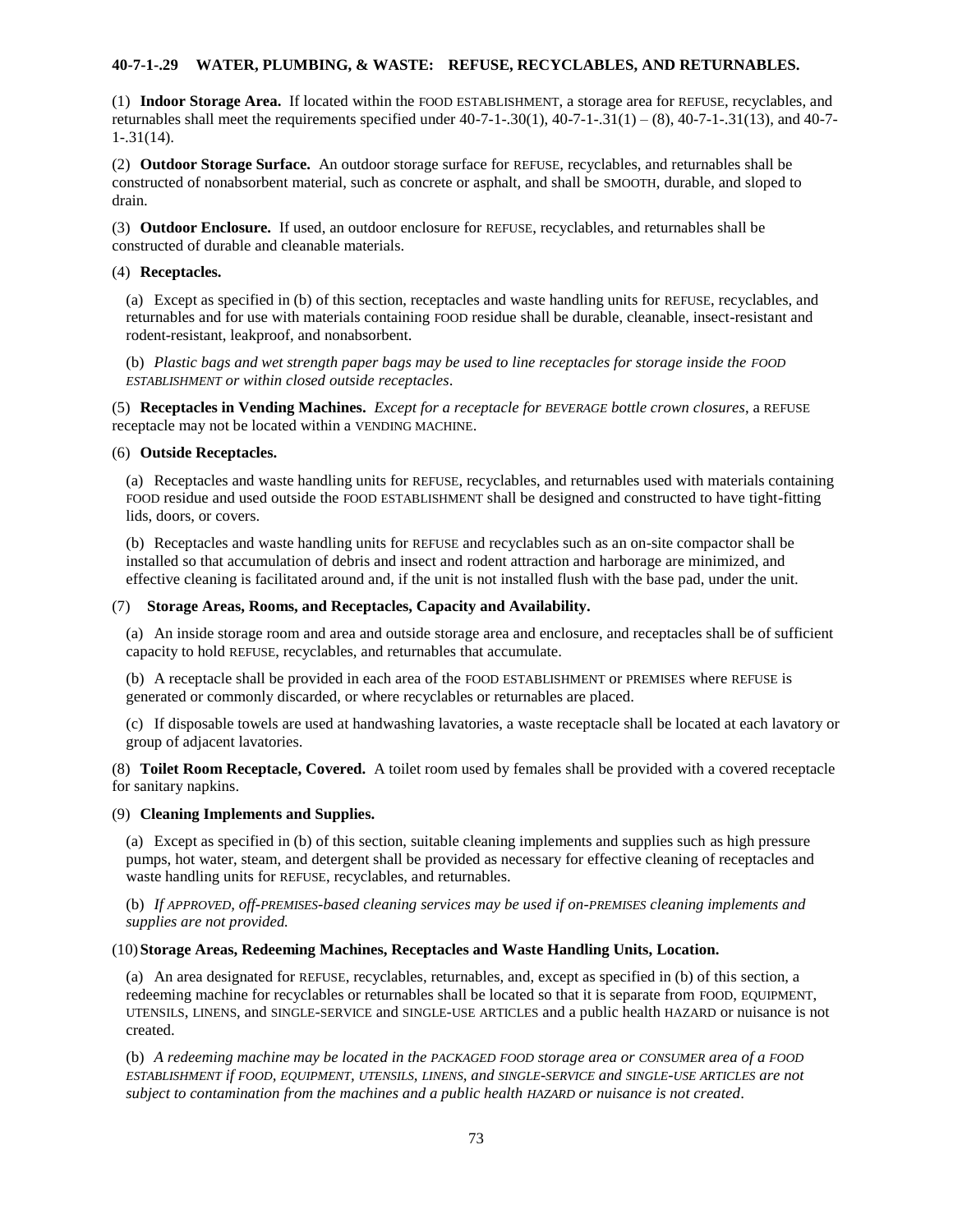(c) The location of receptacles and waste handling units for REFUSE, recyclables, and returnables may not create a public health HAZARD or nuisance or interfere with the cleaning of adjacent space.

(11)**Storing Refuse, Recyclables, and Returnables.** REFUSE, recyclables, and returnables shall be stored in receptacles or waste handling units so that they are inaccessible to insects and rodents.

(12)**Areas, Enclosures, and Receptacles, Good Repair.** Storage areas, enclosures, and receptacles for REFUSE, recyclables, and returnables shall be maintained in good repair.

#### (13)**Outside Storage Prohibitions.**

(a) Except as specified in (b) of this section, REFUSE receptacles not meeting the requirements specified under 40-7-1-.29(4)(a), such as receptacles that are not rodent-resistant, unprotected plastic bags and paper bags, or baled units that contain materials with FOOD residue, may not be stored outside.

(b) *Cardboard or other packaging material that does not contain FOOD residues and that is awaiting regularly scheduled delivery to a recycling or disposal site may be stored outside without being in a covered receptacle if it is stored so that it does not create a rodent harborage problem*.

(14)**Covering Receptacles.** Receptacles and waste handling units for REFUSE, recyclables, and returnables shall be kept covered:

- (a) Inside the FOOD ESTABLISHMENT if the receptacles and units:
	- 1. Contain FOOD residue and are not in continuous use; or
	- 2. After they are filled; and
- (b) With tight-fitting lids or doors if kept outside the FOOD ESTABLISHMENT.

(15)**Using Drain Plugs.** Drains in receptacles and waste handling units for REFUSE, recyclables, and returnables shall have drain plugs in place.

(16)**Maintaining Refuse Areas and Enclosures.** A storage area and enclosure for REFUSE, recyclables, or returnables shall be maintained free of unnecessary items, as specified under 40-7-1-.34(14), and clean.

#### (17)**Cleaning Receptacles.**

(a) Receptacles and waste handling units for REFUSE, recyclables, and returnables shall be thoroughly cleaned in a way that does not contaminate FOOD, EQUIPMENT, UTENSILS, LINENS, or SINGLE-SERVICE and SINGLE-USE ARTICLES, and waste water shall be disposed of as specified under 40-7-1-.26(5).

(b) Soiled receptacles and waste handling units for REFUSE, recyclables, and returnables shall be cleaned at a frequency necessary to prevent them from developing a buildup of soil or becoming attractants for insects and rodents.

(18)**Frequency.** REFUSE, recyclables, and returnables shall be removed from the PREMISES at a frequency that will minimize the development of objectionable odors and other conditions that attract or harbor insects and rodents.

(19)**Receptacles or Vehicles.** REFUSE, recyclables, and returnables shall be removed from the PREMISES by way of:

- (a) Portable receptacles that are constructed and maintained according to LAW; or
- (b) A transport vehicle that is constructed, maintained, and operated according to LAW.

(20)**Community or Individual Facility.** Solid waste not disposed of through the SEWAGE system, such as through grinders and pulpers, shall be recycled or disposed of in an APPROVED public or private community recycling or REFUSE facility; or solid waste shall be disposed of in an individual REFUSE facility, such as a landfill or incinerator, which is sized, constructed, maintained, and operated according to LAW.

## **40-7-1-.30 PHYSICAL FACILITIES: MATERIALS FOR CONSTRUCTION AND REPAIR.**

(1) **Surface Characteristics.** Materials for indoor floor, wall, and ceiling surfaces under conditions of normal use shall be:

- (a) SMOOTH, durable, and EASILY CLEANABLE for areas where FOOD ESTABLISHMENT operations are conducted;
- (b) Closely woven and EASILY CLEANABLE carpet for carpeted areas; and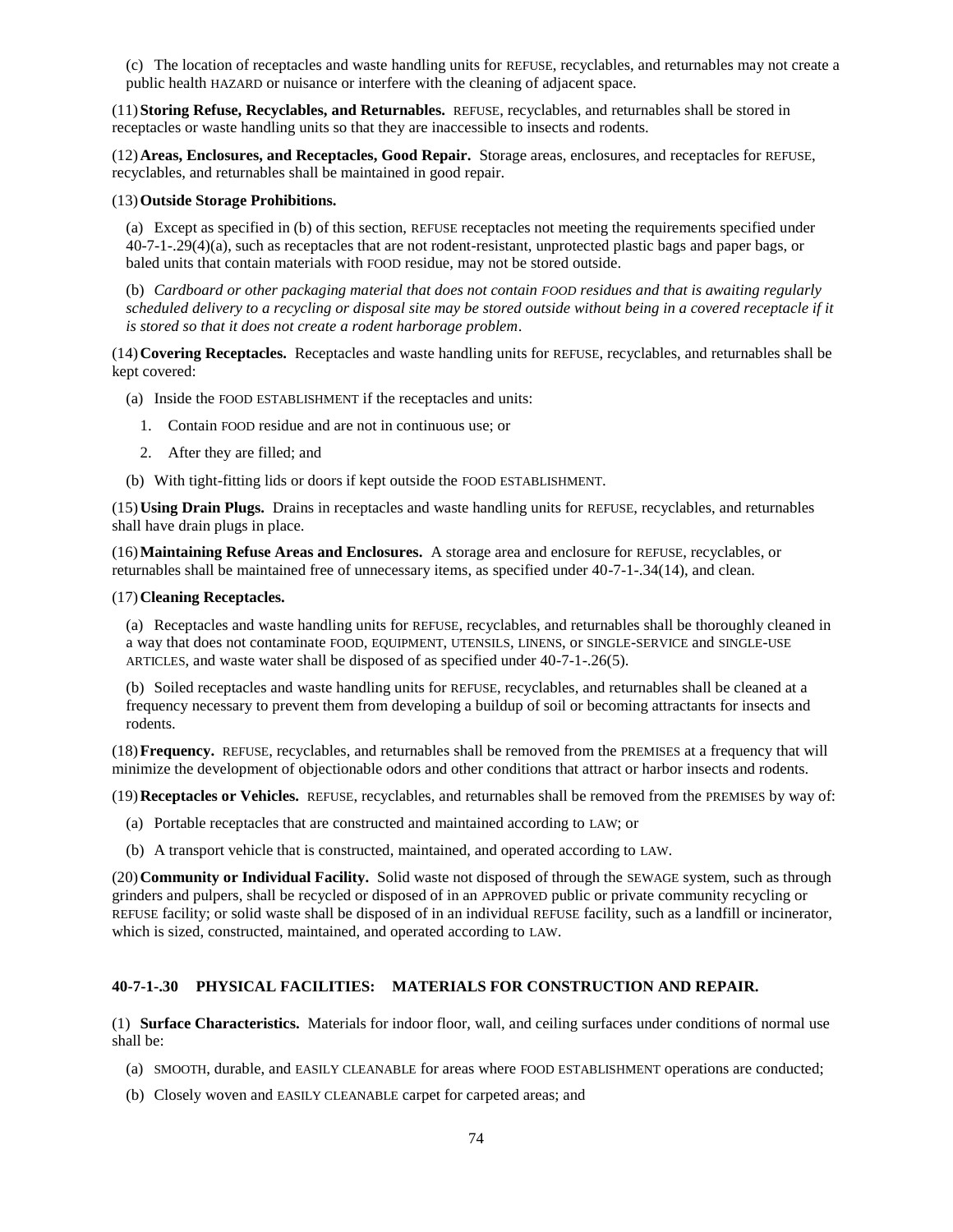(c) Nonabsorbent for areas subject to moisture such as FOOD preparation areas, walk-in refrigerators, WAREWASHING areas, toilet rooms, mobile FOOD ESTABLISHMENT SERVICING AREAS, and areas subject to flushing or spray cleaning methods.

### (2) **Surface Characteristics.**

(a) The outdoor walking and driving areas shall be surfaced with concrete, asphalt, or gravel or other materials that have been effectively treated to minimize dust, facilitate maintenance, and prevent muddy conditions.

(b) Exterior surfaces of buildings and mobile FOOD ESTABLISHMENTS shall be of weather-resistant materials and shall comply with LAW.

(c) Outdoor storage areas for REFUSE, recyclables, or returnables shall be of materials specified under 40-7-1- .29(2) and 40-7-1-.29(3).

# **40-7-1-.31 PHYSICAL FACILITIES: DESIGN, CONSTRUCTION, AND INSTALLATION.**

(1) **Floors, Walls, and Ceilings.** Except as specified under 40-7-1-.31(4) and *except for antislip floor coverings or applications that may be used for safety reasons*, floors, floor coverings, walls, wall coverings, and ceilings shall be designed, constructed, and installed so they are SMOOTH and EASILY CLEANABLE.

## (2) **Floors, Walls, and Ceilings, Utility Lines.**

(a) Utility service lines and pipes may not be unnecessarily exposed.

(b) Exposed utility service lines and pipes shall be installed so they do not obstruct or prevent cleaning of the floors, walls, or ceilings.

(c) Exposed horizontal utility service lines and pipes may not be installed on the floor.

## (3) **Floor and Wall Junctures, Coved, and Enclosed or Sealed.**

(a) In FOOD ESTABLISHMENTS in which cleaning methods other than water flushing are used for cleaning floors, the floor and wall junctures shall be coved and closed to no larger than 1 mm (one thirty-second inch).

(b) The floors in FOOD ESTABLISHMENTS in which water flush cleaning methods are used shall be provided with drains and be graded to drain, and the floor and wall junctures shall be coved and SEALED.

## (4) **Floor Carpeting, Restrictions and Installation.**

(a) A floor covering, such as carpeting or similar material, may not be installed as a floor covering in FOOD preparation areas, walk-in refrigerators, WAREWASHING areas, toilet room areas where handwashing lavatories, toilets, and urinals are located, REFUSE storage rooms, or other areas where the floor is subject to moisture, flushing, or spray cleaning methods.

(b) If carpeting is installed as a floor covering in areas other than those specified under (a) of this section, it shall be:

1. Securely attached to the floor with a durable mastic, by using a stretch and tack method, or by another method; and

2. Installed tightly against the wall under the coving or installed away from the wall with a space between the carpet and the wall and with the edges of the carpet secured by metal stripping or some other means.

## (5) **Floor Covering, Mats and Duckboards.** Mats and duckboards shall be designed to be removable and EASILY CLEANABLE.

## (6) **Wall and Ceiling Coverings and Coatings.**

(a) Wall and ceiling covering materials shall be attached so that they are EASILY CLEANABLE.

(b) *Except in areas used only for dry storage*, concrete, porous blocks, or bricks used for indoor wall construction shall be finished and SEALED to provide a SMOOTH, nonabsorbent, EASILY CLEANABLE surface.

### (7) **Walls and Ceilings, Attachments.**

(a) Except as specified in (b) of this section, attachments to walls and ceilings such as light fixtures, mechanical room ventilation system components, vent covers, wall mounted fans, decorative items, and other attachments shall be EASILY CLEANABLE.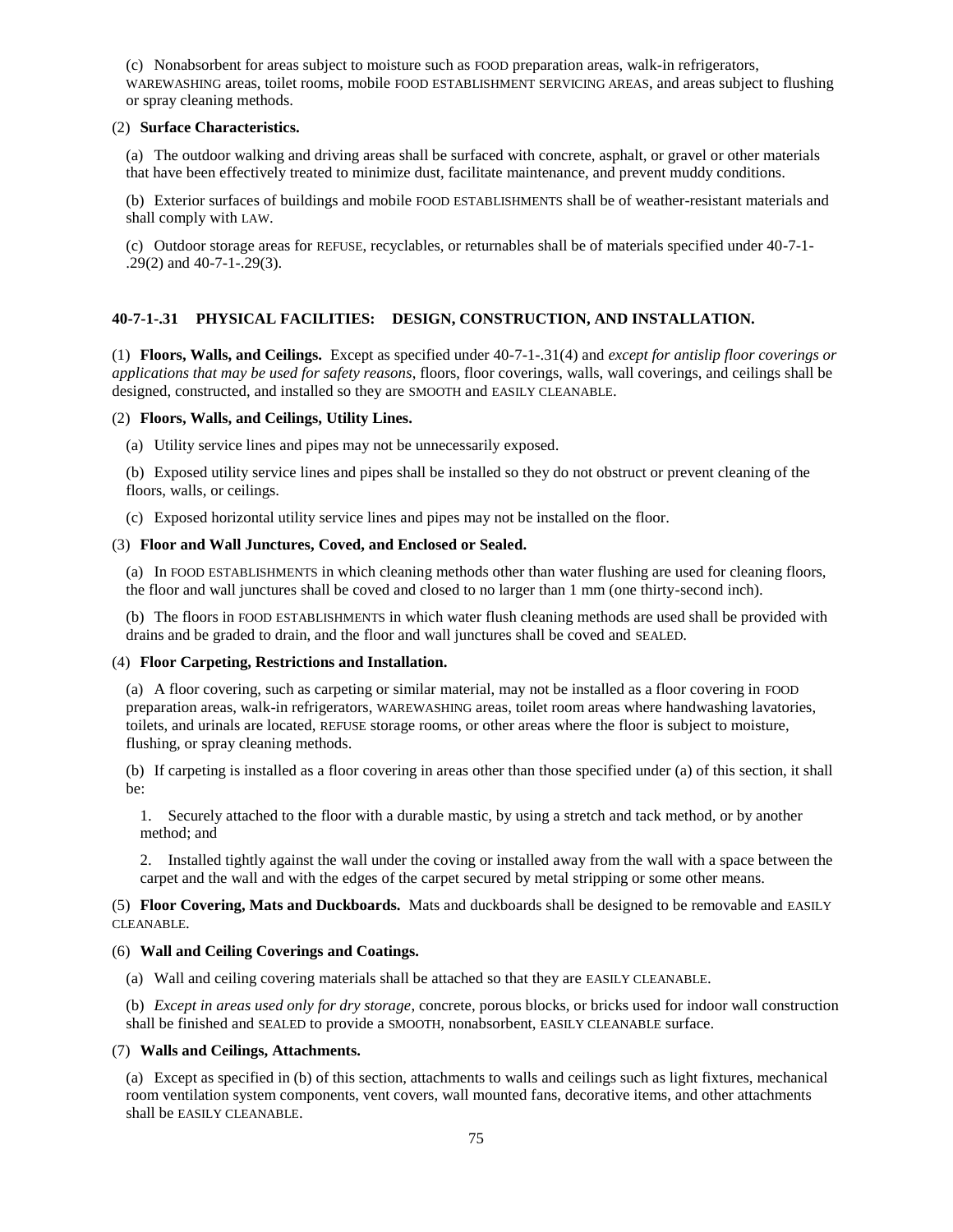(b) *In a CONSUMER area, wall and ceiling surfaces and decorative items and attachments that are provided for ambiance need not meet this requirement if they are kept clean*.

(8) **Walls and Ceilings, Studs, Joists, and Rafters.** Studs, joists, and rafters may not be exposed in areas subject to moisture.

### (9) **Light Bulbs, Protective Shielding.**

(a) Except as specified in (b) of this section, light bulbs shall be shielded, coated, or otherwise shatter-resistant in areas where there is exposed FOOD; clean EQUIPMENT, UTENSILS, and LINENS; or unwrapped SINGLE-SERVICE and SINGLE-USE ARTICLES.

(b) *Shielded, coated, or otherwise shatter-resistant bulbs need not be used in areas used only for storing FOOD in unopened packages, if:*

- 1. *The integrity of the packages cannot be affected by broken glass falling onto them; and*
- 2. *The packages are capable of being cleaned of debris from broken bulbs before the packages are opened*.

(c) An infrared or other heat lamp shall be protected against breakage by a shield surrounding and extending beyond the bulb so that only the face of the bulb is exposed.

(10)**Heating, Ventilating, Air Conditioning System Vents.** Heating, ventilating, and air conditioning systems shall be designed and installed so that make-up air intake and exhaust vents do not cause contamination of FOOD, FOOD-CONTACT SURFACES, EQUIPMENT, or UTENSILS.

### (11)**Insect Control Devices, Design and Installation.**

(a) Insect control devices that are used to electrocute or stun flying insects shall be designed to retain the insect within the device.

- (b) Insect control devices shall be installed so that:
	- 1. The devices are not located over a FOOD preparation area; and

2. Dead insects and insect fragments are prevented from being impelled onto or falling on exposed FOOD; clean EQUIPMENT, UTENSILS, and LINENS; and unwrapped SINGLE-SERVICE and SINGLE-USE ARTICLES.

(12)**Toilet Rooms, Enclosed**. *Except where a toilet room is located outside a FOOD ESTABLISHMENT and does not open directly into the FOOD ESTABLISHMENT, such as a toilet room that is provided by the management of a shopping mall*, a toilet room located on the PREMISES shall be completely enclosed and provided with a tight-fitting and selfclosing door.

### (13)**Outer Openings, Protected.**

(a) Except as specified in (b), (c), and (e) and under (d) of this section, outer openings of a FOOD ESTABLISHMENT shall be protected against the entry of insects and rodents by:

- 1. Filling or closing holes and other gaps along floors, walls, and ceilings;
- 2. Closed, tight-fitting windows; and
- 3. Solid, self-closing, tight-fitting doors.

(b) *Paragraph (a) of this section does not apply if a FOOD ESTABLISHMENT opens into a larger structure, such as a mall, airport, or office building, or into an attached structure, such as a porch, and the outer openings from the larger or attached structure are protected against the entry of insects and rodents*.

(c) *Exterior doors used as exits need not be self-closing if they are:*

1. *Solid and tight-fitting;*

2. *Designated for use only when an emergency exists, by the fire protection authority that has jurisdiction over the FOOD ESTABLISHMENT; and*

3. *Limited-use so they are not used for entrance or exit from the building for purposes other than the designated emergency exit use*.

(d) Except as specified in (b) and (e) of this section, if the windows or doors of a FOOD ESTABLISHMENT, or of a larger structure within which a FOOD ESTABLISHMENT is located, are kept open for ventilation or other purposes, the openings shall be protected against the entry of insects and rodents by: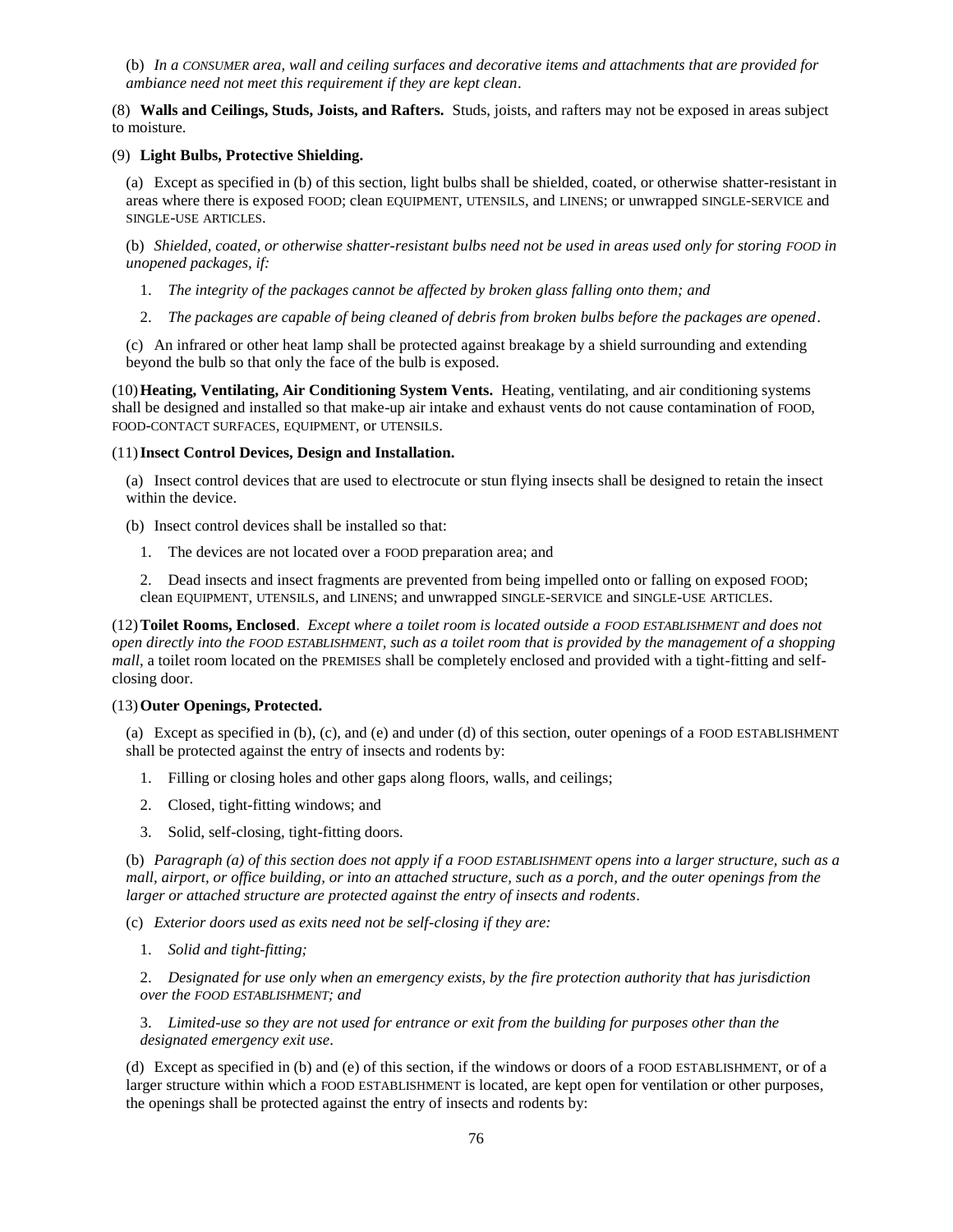- 1. 16 mesh to 25.4 mm (16 mesh to 1 inch) screens;
- 2. Properly designed and installed air curtains to control flying insects; or
- 3. Other effective means.

(e) *Paragraph (d) of this section does not apply if flying insects and other pests are absent due to the location of the ESTABLISHMENT, the weather, or other limiting condition*.

(14)**Exterior Walls and Roofs, Protective Barrier.** Perimeter walls and roofs of a FOOD ESTABLISHMENT shall effectively protect the establishment from the weather and the entry of insects, rodents, and other animals.

(15)**Outdoor Food Vending Areas, Overhead Protection.** *Except for machines that vend canned BEVERAGES*, if located outside, a machine used to vend FOOD shall be provided with overhead protection.

(16)**Outdoor Servicing Areas, Overhead Protection.** *Except for areas used only for the loading of water or the discharge of SEWAGE and other liquid waste through the use of a closed system of hoses*, SERVICING AREAS shall be provided with overhead protection.

(17)**Outdoor Walking and Driving Surfaces, Graded to Drain.** Exterior walking and driving surfaces shall be graded to drain.

(18)**Outdoor Refuse Areas, Curbed and Graded to Drain.** Outdoor REFUSE areas shall be constructed in accordance with LAW and shall be curbed and graded to drain in order to collect and dispose of liquid waste that results from the REFUSE and from cleaning the area and waste receptacles.

(19)**Private Homes and Living or Sleeping Quarters, Use Prohibition.** A private home, a room used as living or sleeping quarters, or an area directly opening into a room used as living or sleeping quarters may not be used for conducting FOOD ESTABLISHMENT operations.**<sup>P</sup>**

(20)**Living or Sleeping Quarters, Separation.** Living or sleeping quarters located on the PREMISES of a FOOD ESTABLISHMENT such as those provided for lodging registration clerks or resident managers shall be separated from rooms and areas used for FOOD ESTABLISHMENT operations by complete partitioning and solid self-closing doors.

# **40-7-1-.32 PHYSICAL FACILITIES: NUMBERS AND CAPACITIES.**

(1) **Minimum Number.** HANDWASHING SINKS shall be provided as specified under 40-7-1-.26(7).

(2) **Handwashing Cleanser, Availability.** Each HANDWASHING SINK or group of two (2) adjacent HANDWASHING SINKS shall be provided with a supply of hand cleaning liquid, powder, or bar soap.**Pf**

(3) **Hand Drying Provision.** Each HANDWASHING SINK or group of adjacent HANDWASHING SINKS shall be provided with:

- (a) Individual, disposable towels;**Pf**
- (b) A continuous towel system that supplies the user with a clean towel;<sup> $\mathbf{P}^f$ </sup> or
- (c) A heated-air hand drying device;**Pf** or

(d) A hand drying device that employs an air-knife system that delivers high velocity, pressurized air at ambient temperatures.**Pf**

(4) **Handwashing Aids and Devices, Use Restrictions.** A sink used for FOOD preparation or UTENSIL washing, or a service sink or curbed cleaning facility used for the disposal of mop water or similar wastes, may not be provided with the handwashing aids and devices required for a HANDWASHING SINK as specified under 40-7-1-.32(2) and 40-7-1-.32(3) and 40-7-1-.29(7)(c).

(5) **Handwashing Signage.** A sign or poster that notifies FOOD EMPLOYEES to wash their hands shall be provided at all HANDWASHING SINKS used by FOOD EMPLOYEES and shall be clearly visible to FOOD EMPLOYEES.

(6) **Disposable Towels, Waste Receptacle.** A HANDWASHING SINK or group of adjacent HANDWASHING SINKS that is provided with disposable towels shall be provided with a waste receptacle as specified under 40-7-1-.29(7)(c).

(7) **Minimum Number.** Toilets and urinals shall be provided as specified under 40-7-1-.26(8).

(8) **Toilet Tissue, Availability.** A supply of toilet tissue shall be available at each toilet. **Pf**

(9) **Intensity.** The light intensity shall be: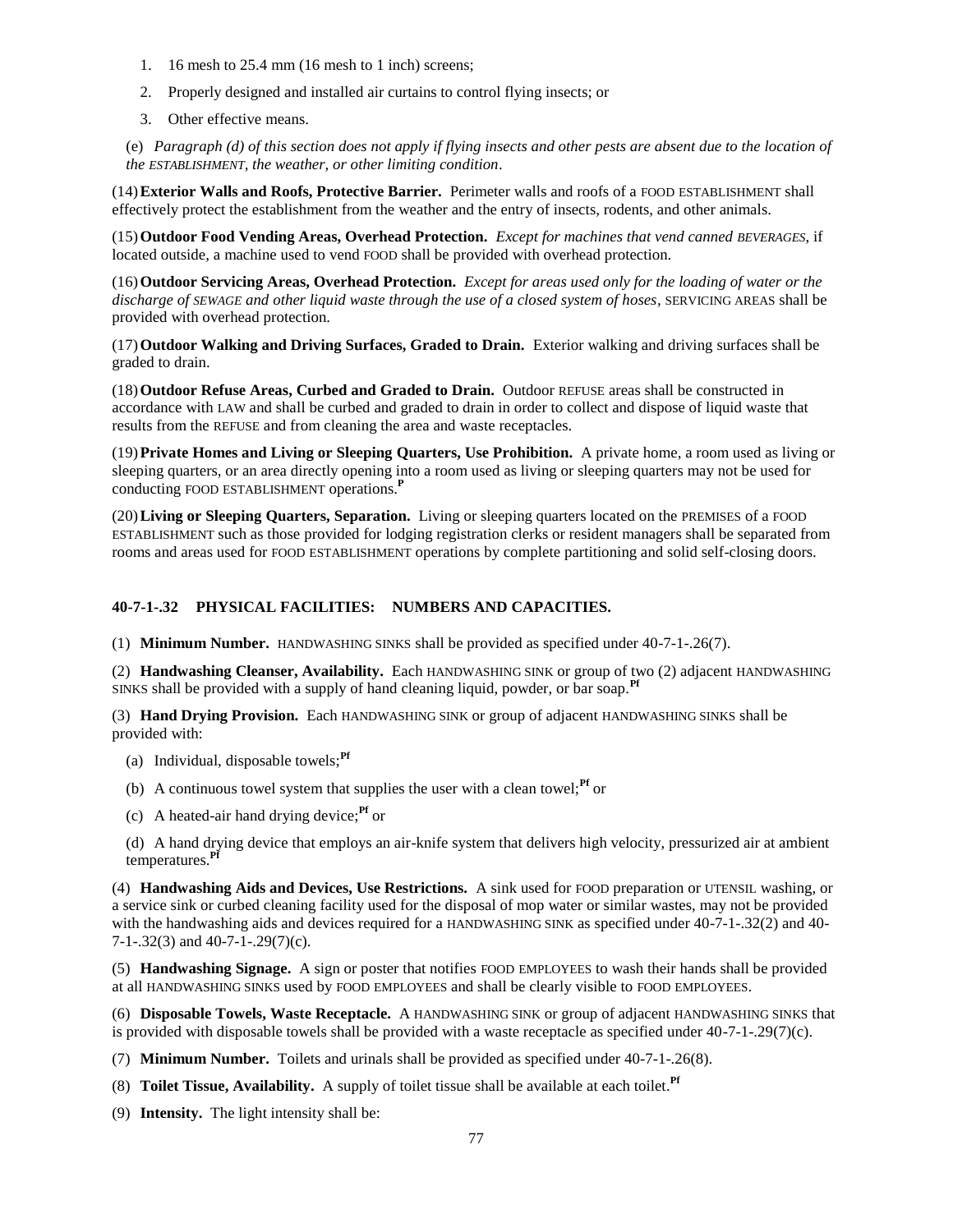(a) At least 108 lux (10 foot candles) at a distance of 75 cm (30 inches) above the floor, in walk-in refrigeration units and dry FOOD storage areas and in other areas and rooms during periods of cleaning;

(b) At least 215 lux (20 foot candles):

1. At a surface where FOOD is provided for CONSUMER self-service such as buffets and salad bars or where fresh produce or PACKAGED FOODS are sold or offered for consumption,

2. Inside EQUIPMENT such as reach-in and under-counter refrigerators; and

3. At a distance of 75 cm (30 inches) above the floor in areas used for handwashing, WAREWASHING, and EQUIPMENT and UTENSIL storage, and in toilet rooms; and

(c) At least 540 lux (50 foot candles) at a surface where a FOOD EMPLOYEE is working with FOOD or working with UTENSILS or EQUIPMENT such as knives, slicers, grinders, or saws where EMPLOYEE safety is a factor.

(10)**Mechanical.** If necessary to keep rooms free of excessive heat, steam, condensation, vapors, obnoxious odors, smoke, and fumes, mechanical ventilation of sufficient capacity shall be provided.

#### (11)**Designation.**

(a) Dressing rooms or dressing areas shall be designated if EMPLOYEES routinely change their clothes in the establishment.

(b) Lockers or other suitable facilities shall be provided for the orderly storage of EMPLOYEES' clothing and other possessions.

(12)**Availability.** A service sink or curbed cleaning facility shall be provided as specified under 40-7-1-.26(9)(a).

## **40-7-1-.33 PHYSICAL FACILITIES: LOCATION AND PLACEMENT.**

(1) **Conveniently Located.** HANDWASHING SINKS shall be conveniently located as specified under 40-7-1-.26(12).

(2) **Convenience and Accessibility.** Toilet rooms shall be conveniently located and accessible to EMPLOYEES during all hours of operation.

#### (3) **Designated Areas.**

(a) Areas designated for EMPLOYEES to eat, drink, and use tobacco shall be located so that FOOD, EQUIPMENT, LINENS, and SINGLE-SERVICE and SINGLE-USE ARTICLES are protected from contamination.

(b) Lockers or other suitable facilities shall be located in a designated room or area where contamination of FOOD, EQUIPMENT, UTENSILS, LINENS, and SINGLE-SERVICE and SINGLE-USE ARTICLES cannot occur.

(4) **Segregation and Location.** Products that are held by the LICENSE HOLDER for credit, redemption, or return to the distributor, such as damaged, spoiled, or recalled products, shall be segregated and held in designated areas that are separated from FOOD, EQUIPMENT, UTENSILS, LINENS, and SINGLE-SERVICE and SINGLE-USE ARTICLES. **Pf**

(5) **Receptacles, Waste Handling Units, and Designated Storage Areas.** Units, receptacles, and areas designated for storage of REFUSE and recyclable and returnable containers shall be located as specified under 40-7-1-.29(10).

### **40-7-1-.34 PHYSICAL FACILITIES: MAINTENANCE AND OPERATION.**

(1) **Repairing.** PHYSICAL FACILITIES shall be maintained in good repair.

### (2) **Cleaning, Frequency and Restrictions.**

(a) PHYSICAL FACILITIES shall be cleaned as often as necessary to keep them clean.

(b) *Except for cleaning that is necessary due to a spill or other accident*, cleaning shall be done during periods when the least amount of FOOD is exposed such as after closing.

### (3) **Cleaning Floors, Dustless Methods.**

(a) Except as specified in (b) of this section, only dustless methods of cleaning shall be used, such as wet cleaning, vacuum cleaning, mopping with treated dust mops, or sweeping using a broom and dust-arresting compounds.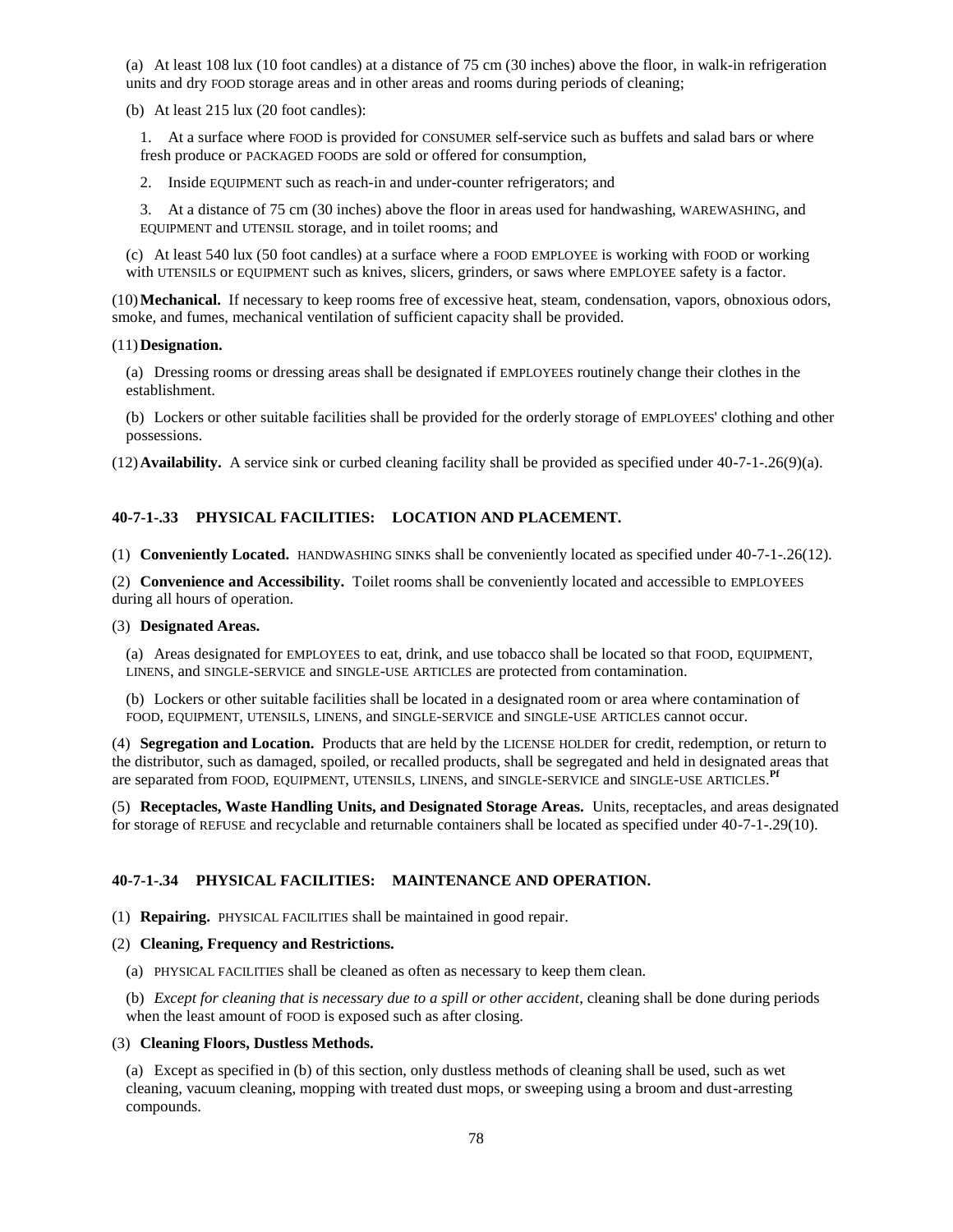- (b) *Spills or drippage on floors that occur between normal floor cleaning times may be cleaned:*
	- 1. *Without the use of dust-arresting compounds; and*

2. *In the case of liquid spills or drippage, with the use of a small amount of absorbent compound such as sawdust or diatomaceous earth applied immediately before spot cleaning*.

## (4) **Cleaning Ventilation Systems, Nuisance and Discharge Prohibition.**

(a) Intake and exhaust air ducts shall be cleaned and filters changed so they are not a source of contamination by dust, dirt, and other materials.

(b) If vented to the outside, ventilation systems may not create a public health HAZARD or nuisance or unLAWful discharge.

(5) **Cleaning Maintenance Tools, Preventing Contamination.** FOOD preparation sinks, HANDWASHING SINKS, and WAREWASHING EQUIPMENT may not be used for the cleaning of maintenance tools, the preparation or holding of maintenance materials, or the disposal of mop water and similar liquid wastes.**Pf**

(6) **Drying Mops.** After use, mops shall be placed in a position that allows them to air-dry without soiling walls, EQUIPMENT, or supplies.

(7) **Absorbent Materials on Floors, Use Limitation.** Except as specified in 40-7-1-.34(3)(b), sawdust, wood shavings, granular salt, baked clay, diatomaceous earth, or similar materials may not be used on floors.

(8) **Cleaning of Plumbing Fixtures.** PLUMBING FIXTURES such as HANDWASHING SINKS, toilets, and urinals shall be cleaned as often as necessary to keep them clean.

(9) **Closing Toilet Room Doors.** *Except during cleaning and maintenance operations*, toilet room doors as specified under 40-7-1-.31(12) shall be kept closed.

## (10)**Using Dressing Rooms and Lockers.**

(a) Dressing rooms shall be used by EMPLOYEES if the EMPLOYEES regularly change their clothes in the establishment.

(b) Lockers or other suitable facilities shall be used for the orderly storage of EMPLOYEE clothing and other possessions.

(11)**Controlling Pests.** The PREMISES shall be maintained free of insects, rodents, and other pests. The presence of insects, rodents, and other pests shall be controlled to eliminate their presence on the PREMISES by:

- (a) Routinely inspecting incoming shipments of FOOD and supplies;
- (b) Routinely inspecting the PREMISES for evidence of pests;

(c) Using methods, if pests are found, such as trapping devices or other means of pest control as specified under 40-7-1-.36(3), 40-7-1-.36(11), and 40-7-1-.36(12);**Pf** and

(d) Eliminating harborage conditions.

(12)**Removing Dead or Trapped Birds, Insects, Rodents, and Other Pests.** Dead or trapped birds, insects, rodents, and other pests shall be removed from control devices and the PREMISES at a frequency that prevents their accumulation, decomposition, or the attraction of pests.

(13)**Storing Maintenance Tools.** Maintenance tools such as brooms, mops, vacuum cleaners, and similar items shall be:

(a) Stored so they do not contaminate FOOD, EQUIPMENT, UTENSILS, LINENS, and SINGLE-SERVICE and SINGLE-USE ARTICLES; and

(b) Stored in an orderly manner that facilitates cleaning the area used for storing the maintenance tools.

### (14)**Maintaining Premises, Unnecessary Items and Litter.** The PREMISES shall be free of:

(a) Items that are unnecessary to the operation or maintenance of the establishment such as EQUIPMENT that is nonfunctional or no longer used; and

(b) Litter.

## (15)**Prohibiting Animals.**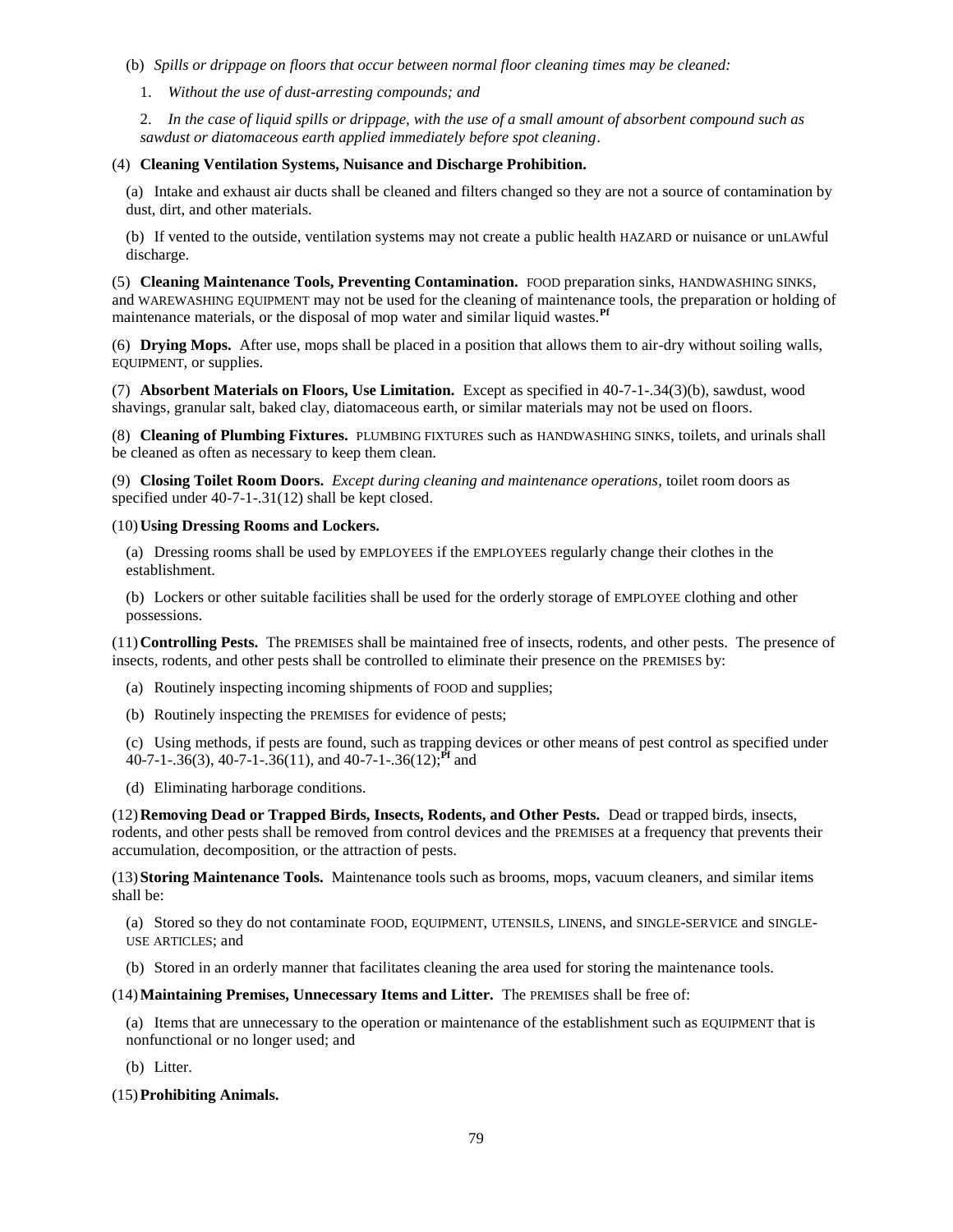(a) Except as specified in (b) and (c) of this section, live animals may not be allowed on the PREMISES of a FOOD ESTABLISHMENT. **Pf**

(b) *Live animals may be allowed in the following situations if the contamination of FOOD; clean EQUIPMENT*, *UTENSILS, and LINENS; and unwrapped SINGLE-SERVICE and SINGLE-USE ARTICLES cannot result:*

1. *Edible FISH or decorative FISH in aquariums, shellfish or crustacea on ice or under refrigeration, and shellfish and crustacea in display tank systems;*

2. *Patrol dogs accompanying police or security officers in offices and dining, sales, and storage areas, and sentry dogs running loose in outside fenced areas;*

3. *In areas that are not used for FOOD preparation and that are usually open for customers, such as dining and sales areas, SERVICE ANIMALS that are controlled by the disabled EMPLOYEE or PERSON, if a health or safety HAZARD* will not result from the presence or activities of the *SERVICE ANIMAL*; and

4. *In areas that are not used for FOOD preparation, storage, sales, display, or dining, in which there are caged animals or animals that are similarly confined, such as in a variety store that sells pets or a tourist park that displays animals.*

(c) *Live or dead FISH bait may be stored if contamination of FOOD; clean EQUIPMENT, UTENSILS, and LINENS; and unwrapped SINGLE-SERVICE and SINGLE-USE ARTICLES cannot result.*

## **40-7-1-.35 POISONOUS OR TOXIC MATERIALS: LABELING AND IDENTIFICATION.**

(1) **Identifying Information, Prominence.** Containers of POISONOUS OR TOXIC MATERIALS and PERSONAL CARE ITEMS shall bear a legible manufacturer's label.**Pf**

(2) **Common Name.** Working containers used for storing POISONOUS OR TOXIC MATERIALS such as cleaners and SANITIZERS taken from bulk supplies shall be clearly and individually identified with the common name of the material.**Pf**

## **40-7-1-.36 POISONOUS OR TOXIC MATERIALS: OPERATIONAL SUPPLIES AND APPLICATIONS.**

(1) **Separation.** POISONOUS OR TOXIC MATERIALS shall be stored so they cannot contaminate FOOD, EQUIPMENT, UTENSILS, LINENS, and SINGLE-SERVICE and SINGLE-USE ARTICLES by:

(a) Separating the POISONOUS OR TOXIC MATERIALS by spacing or partitioning;**<sup>P</sup>** and

(b) Locating the POISONOUS OR TOXIC MATERIALS in an area that is not above FOOD, EQUIPMENT, UTENSILS, LINENS, and SINGLE-SERVICE or SINGLE-USE ARTICLES. *This paragraph does not apply to EQUIPMENT and UTENSIL cleaners and SANITIZERS that are stored in WAREWASHING areas for availability and convenience if the materials are stored to prevent contamination of FOOD, EQUIPMENT, UTENSILS, LINENS, and SINGLE-SERVICE and SINGLE-USE ARTICLES*. **P**

#### (2) **Restriction.**

(a) Only those POISONOUS OR TOXIC MATERIALS that are required for the operation and maintenance of a FOOD ESTABLISHMENT, such as for the cleaning and SANITIZING of EQUIPMENT and UTENSILS and the control of insects and rodents, shall be allowed in a FOOD ESTABLISHMENT. **Pf**

(b) *Paragraph (a) of this section does not apply to PACKAGED POISONOUS OR TOXIC MATERIALS that are for retail sale*.

(3) **Conditions of Use.** POISONOUS OR TOXIC MATERIALS shall be:

(a) Used according to:

1. LAW and these Regulations,

2. Manufacturer's use directions included in labeling, and, for a pesticide, manufacturer's label instructions that state that use is allowed in a FOOD ESTABLISHMENT, **P**

3. The conditions of certification, if certification is required, for use of the pest control materials,**<sup>P</sup>** and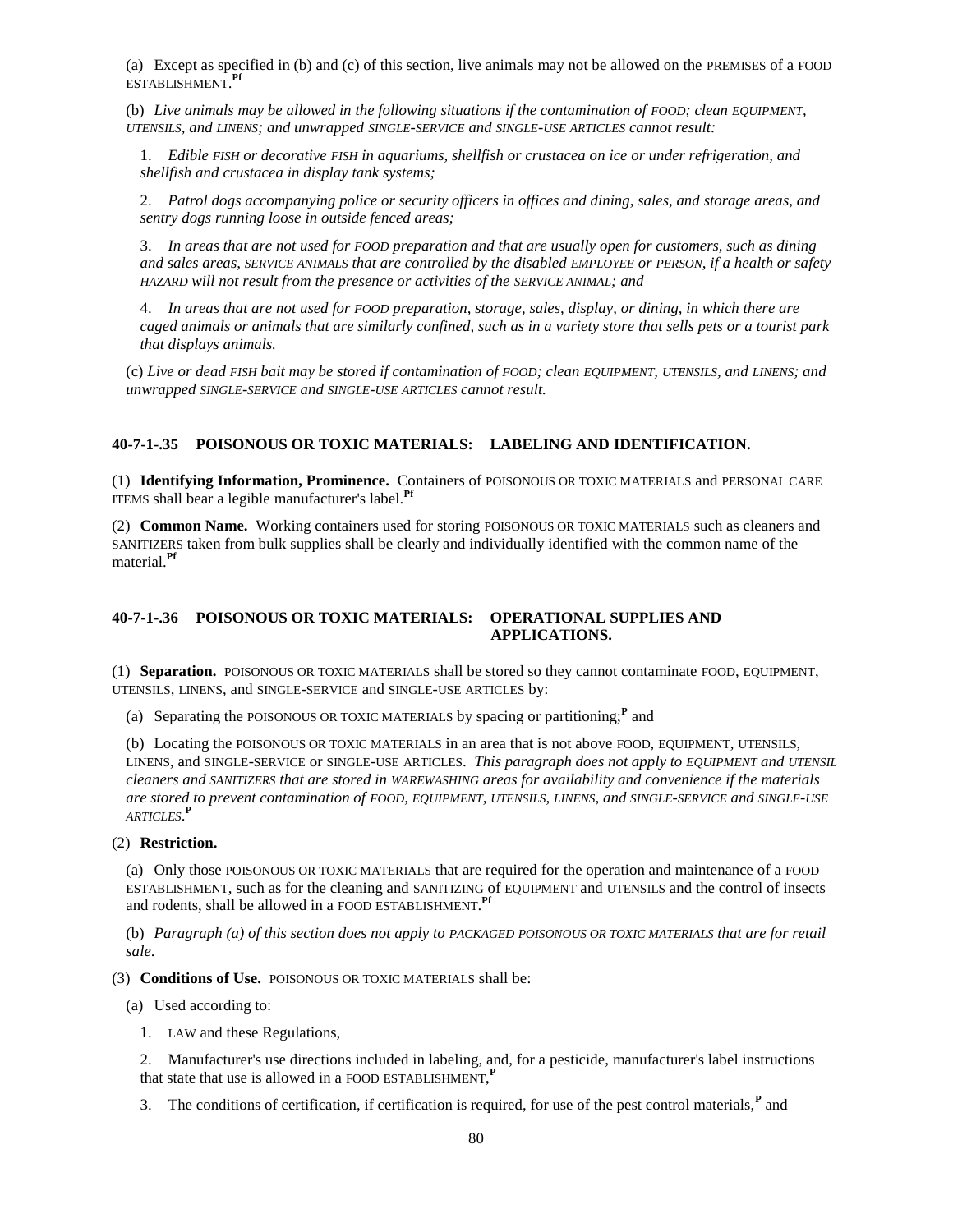- 4. Additional conditions that may be established by the DEPARTMENT; and
- (b) Applied so that:
	- 1. A HAZARD to EMPLOYEES or other PERSONS is not constituted,**<sup>P</sup>** and

2. Contamination – including toxic residues due to drip, drain, fog, splash or spray – on FOOD, EQUIPMENT, UTENSILS, LINENS, and SINGLE-SERVICE and SINGLE-USE ARTICLES is prevented, and, for a RESTRICTED USE PESTICIDE, this is achieved by:**<sup>P</sup>**

- (i) Removing the items,**<sup>P</sup>**
- (ii) Covering the items with impermeable covers, $\mathbf{P}$  or
- (iii) Taking other appropriate preventive actions,**<sup>P</sup>** and
- (iv) Cleaning and SANITIZING EQUIPMENT and UTENSILS after the application.**<sup>P</sup>**

(c) A RESTRICTED USE PESTICIDE shall be applied only by an applicator certified as defined in 7 USC 136 Definitions, (e) Certified Applicator, of the Federal Insecticide, Fungicide, and Rodenticide Act, or a PERSON under the direct supervision of a certified applicator.**Pf**

(4) **Poisonous or Toxic Material Containers.** A container previously used to store POISONOUS OR TOXIC MATERIALS may not be used to store, transport, or dispense FOOD. **P**

(5) **Sanitizers, Criteria.** Chemical SANITIZERS, including chemical sanitizing solutions generated on-site, and other chemical antimicrobials applied to FOOD-CONTACT SURFACEs shall:

(a) Meet the requirements specified in 40 CFR 180.940 Tolerance exemptions for active and inert ingredients for use in antimicrobial formulations (Food-contact surface sanitizing solutions),**<sup>P</sup>** or

(b) Meet the requirements as specified in 40 CFR 180.2020 Pesticide Chemicals Not Requiring a Tolerance or Exemption from Tolerance-Non-food determinations.**<sup>P</sup>**

## (6) **Chemicals for Washing, Treatment, Storage and Processing Fruits and Vegetables, Criteria.**

(a) Chemicals, including those generated on-site, used to wash or peel raw, whole fruits and vegetables shall:

- 1. Be an APPROVED FOOD ADDITIVE listed for this intended use in 21 CFR 173,**<sup>P</sup>** or
- 2. Be generally recognized as safe (GRAS) for this intended use,**<sup>P</sup>** or

3. Be the subject of an effective food contact notification for this intended use – only effective for the manufacturer or supplier identified in the notification,**<sup>P</sup>** and

4. Meet the requirements in 40 CFR 156 Labeling Requirements for Pesticide and Devices.**<sup>P</sup>**

(b) Ozone as an antimicrobial agent used in the treatment, storage, and processing of fruits and vegetables in a FOOD ESTABLISHMENT shall meet the requirements specified in 21 CFR 173.368 Ozone.**<sup>P</sup>**

(7) **Boiler Water Additives, Criteria.** Chemicals used as boiler water ADDITIVES shall meet the requirements specified in 21 CFR 173.310 Boiler water additives.**<sup>P</sup>**

(8) **Drying Agents, Criteria.** Drying agents used in conjunction with SANITIZATION shall:

(a) Contain only components that are listed as one of the following:

1. Generally recognized as safe for use in FOOD as specified in 21 CFR 182 - Substances Generally Recognized as Safe, or 21 CFR 184 - Direct Food Substances Affirmed as Generally Recognized as Safe,**<sup>P</sup>**

2. Generally recognized as safe for the intended use as specified in 21 CFR 186 - Indirect Food Substances Affirmed as Generally Recognized as Safe,**<sup>P</sup>**

3. Generally recognized as safe for the intended use as determined by experts qualified in scientific training and experience to evaluate the safety of substances added, directly or indirectly, to FOOD as described in 21 CFR 170.30 Eligibility for classification as generally recognized as safe (GRAS),**<sup>P</sup>**

4. Subject of an effective Food Contact Notification as described in the Federal Food Drug and Cosmetic Act (FFDCA) Section 409(h),**<sup>P</sup>**

5. APPROVED for use as a drying agent under a prior sanction as described in the Federal Food Drug and Cosmetic Act (FFDCA)  $\S 201(s)(4)$ ;<sup>*P*</sup>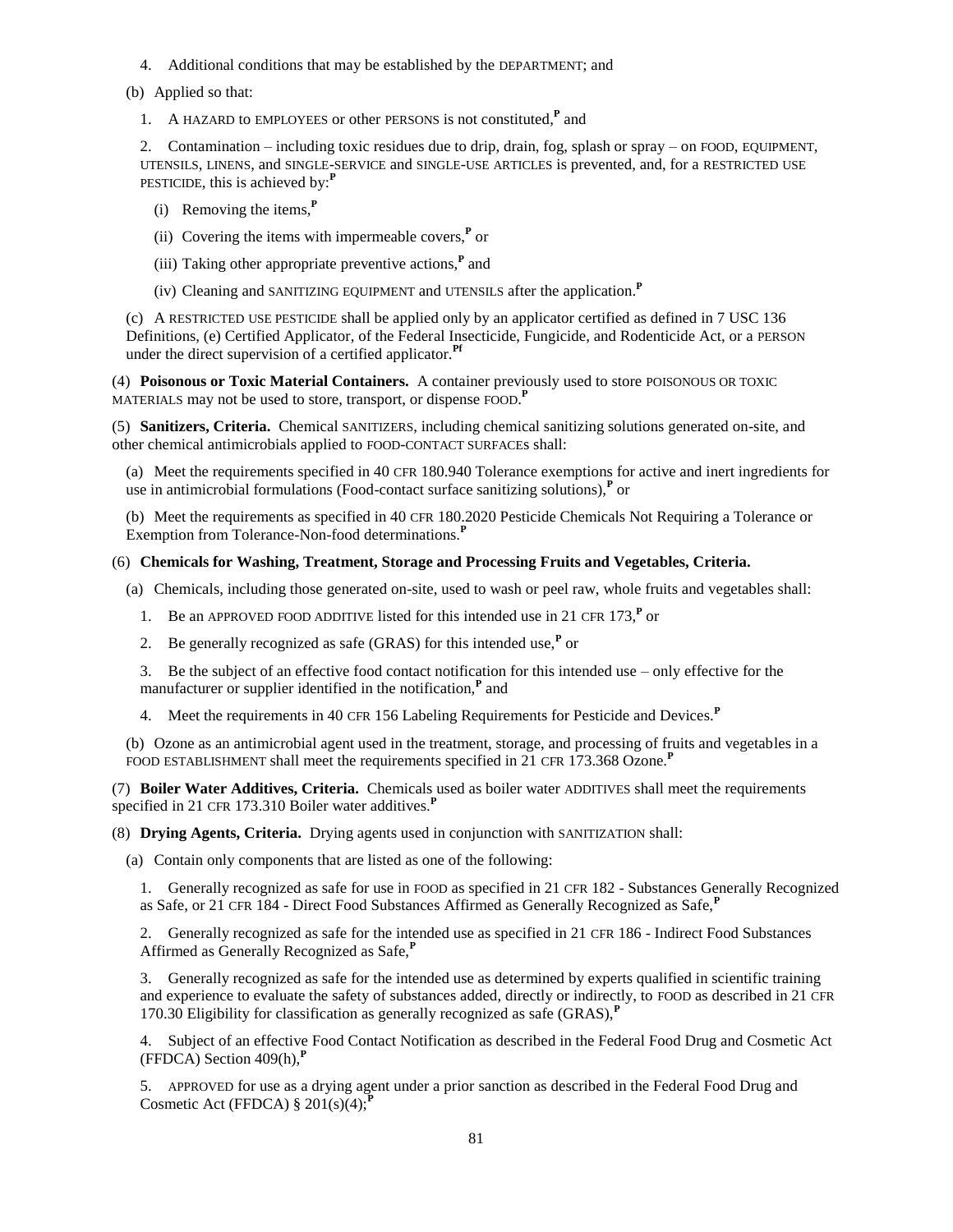6. Specifically regulated as an indirect FOOD ADDITIVE for use as a drying agent as specified in 21 CFR Parts 174-178,**<sup>P</sup>** or

7. APPROVED for use as a drying agent under the threshold of regulation process established by 21 CFR 170.39 Threshold of regulation for substances used in food-contact articles;**<sup>P</sup>** and

(b) When SANITIZATION is with chemicals, the approval required under Subparagraph (a)5 or (a)7 of this section or the regulation as an indirect FOOD ADDITIVE required under Subparagraph (a)6 of this section, shall be specifically for use with chemical SANITIZING solutions.**<sup>P</sup>**

(9) **Incidental Food Contact, Criteria.** Lubricants shall meet the requirements specified in 21 CFR 178.3570 Lubricants with incidental food contact, if they are used on FOOD-CONTACT SURFACES, on bearings and gears located on or within FOOD-CONTACT SURFACES, or on bearings and gears that are located so that lubricants may leak, drip, or be forced into FOOD or onto FOOD-CONTACT SURFACES. **P**

(10)**Restricted Use Pesticides, Criteria.** RESTRICTED USE PESTICIDES specified under 40-7-1-.36(3)(c) shall meet the requirements specified in 40 CFR 152 Subpart I - Classification of Pesticides.**<sup>P</sup>**

(11)**Rodent Bait Stations.** Rodent bait shall be contained in a covered, tamper-resistant bait station.**<sup>P</sup>**

## (12)**Tracking Powders, Pest Control and Monitoring.**

(a) Except as specified in (b) of this section, a tracking powder pesticide may not be used in a FOOD ESTABLISHMENT. **P**

(b) If used, a nontoxic tracking powder such as talcum or flour may not contaminate FOOD, EQUIPMENT, UTENSILS, LINENS, and SINGLE-SERVICE and SINGLE-USE ARTICLES.

## (13)**Restriction and Storage.**

(a) *Except for medicines that are stored or displayed for retail sale*, only those medicines that are necessary for the health of EMPLOYEES shall be allowed in a FOOD ESTABLISHMENT. **Pf**

(b) Medicines that are in a FOOD ESTABLISHMENT for the EMPLOYEES' use shall be labeled as specified under 40- 7-1-.35(1) and located to prevent the contamination of FOOD, EQUIPMENT, UTENSILS, LINENS, and SINGLE-SERVICE and SINGLE-USE ARTICLES. **P**

(14)**Refrigerated Medicines, Storage.** Medicines belonging to EMPLOYEES that require refrigeration and are stored in a FOOD refrigerator shall be stored in a package or container and kept inside a covered, leakproof container that is identified as a container for the storage of medicines.**<sup>P</sup>**

(15)**Storage – First Aid Supplies.** First aid supplies that are in a FOOD ESTABLISHMENT for the EMPLOYEES' use shall be:

(a) Labeled as specified under  $40-7-1-0.35(1)$ ;<sup>Pf</sup> and

(b) Stored in a kit or a container that is located to prevent the contamination of FOOD, EQUIPMENT, UTENSILS, and LINENS, and SINGLE-SERVICE and SINGLE-USE ARTICLES. **P**

(16)**Storage – Other Personal Care Items.** Except as specified under 40-7-1-.36(14) and 40-7-1-.36(15), EMPLOYEES shall store their PERSONAL CARE ITEMS in facilities as specified under 40-7-1-.32(11)(b).

## **40-7-1-.37 POISONOUS OR TOXIC MATERIALS: STOCK AND RETAIL SALE.**

(1) **Separation.** POISONOUS OR TOXIC MATERIALS shall be stored and displayed for retail sale so they cannot contaminate FOOD, EQUIPMENT, UTENSILS, LINENS, and SINGLE-SERVICE and SINGLE-USE ARTICLES by:

(a) Separating the POISONOUS OR TOXIC MATERIALS by spacing or partitioning;**<sup>P</sup>** and

(b) Locating the POISONOUS OR TOXIC MATERIALS in an area that is not above FOOD, EQUIPMENT, UTENSILS, LINENS, and SINGLE-SERVICE or SINGLE-USE ARTICLES. **P**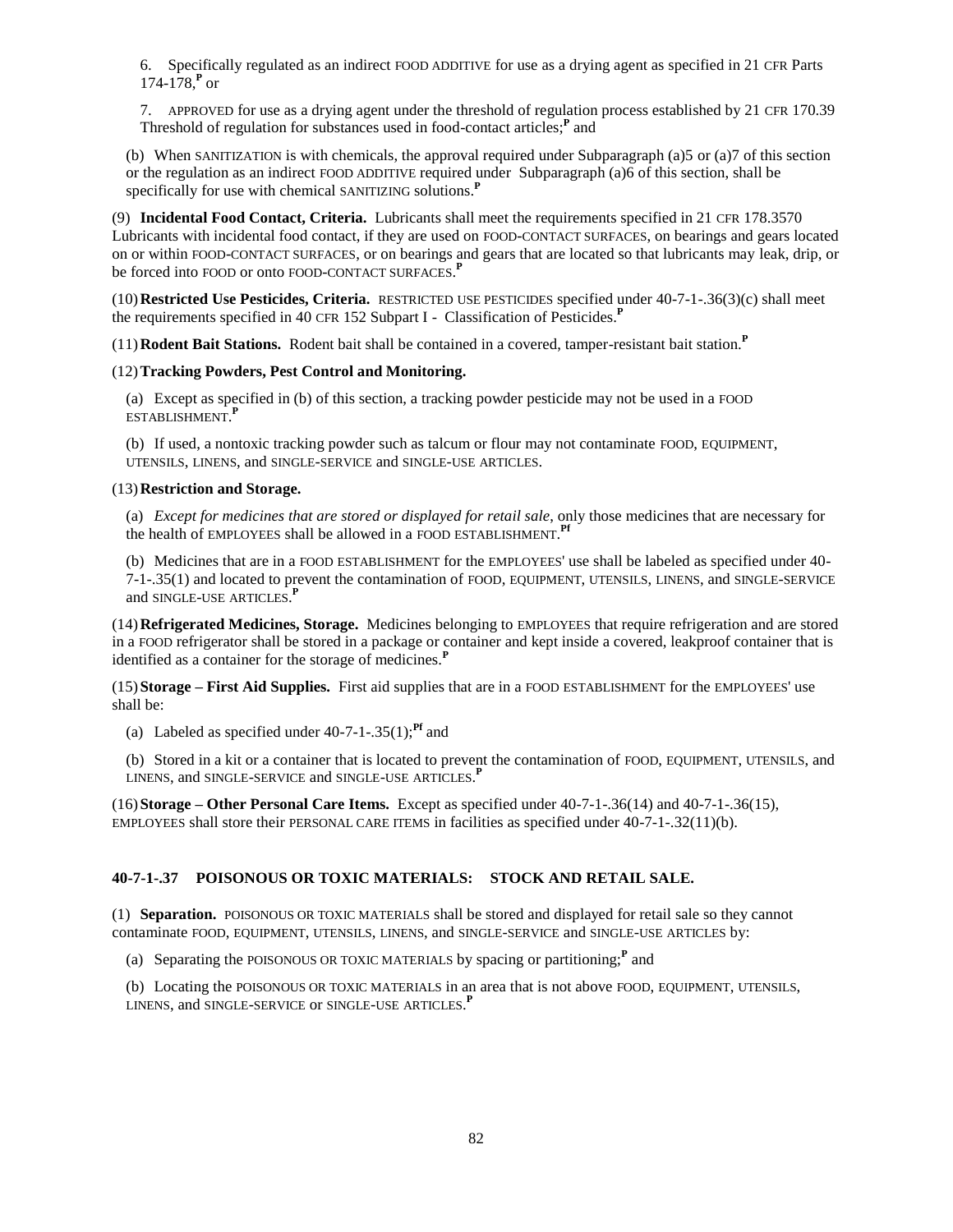## **40-7-1-.38 COMPLIANCE & ENFORCEMENT: REGULATIONS APPLICABILITY.**

#### (1) **Public Health Protection.**

(a) The DEPARTMENT shall apply these Regulations to promote its underlying purpose, as specified in 40-7-1- .01(2), of safeguarding public health and ensuring that FOOD is safe, unADULTERATED, and honestly presented when offered to the CONSUMER.

(b) In enforcing the provisions of these Regulations, the DEPARTMENT shall assess existing facilities or EQUIPMENT that were in use before the effective date of these Regulations based on the following considerations:

1. Whether the facilities or EQUIPMENT are in good repair and capable of being maintained in a sanitary condition;

2. Whether FOOD-CONTACT SURFACES comply with  $40-7-1-16(1) - (9)$ ;

3. Whether the capacities of cooling, heating, and holding EQUIPMENT are sufficient to comply with 40-7-1- .18(1); and

4. The existence of a documented agreement with the LICENSE HOLDER that the facilities or EQUIPMENT will be replaced as specified under  $40-7-1-40(10)(g)$ .

#### (2) **Preventing Health Hazards, Provision for Conditions Not Addressed.**

(a) If necessary to protect against public health HAZARDS or nuisances, the DEPARTMENT may impose specific requirements in addition to the requirements contained in these Regulations that are authorized by LAW.

(b) The DEPARTMENT shall document the conditions that necessitate the imposition of additional requirements and the underlying public health rationale. The documentation shall be provided to the LICENSE applicant or LICENSE HOLDER and a copy shall be maintained in the DEPARTMENT'S file for the FOOD ESTABLISHMENT.

(3) **Modifications and Waivers.** The DEPARTMENT may grant a VARIANCE by modifying or waiving the requirements of these Regulations if in the opinion of the DEPARTMENT a health HAZARD or nuisance will not result from the VARIANCE. If a VARIANCE is granted, the DEPARTMENT shall retain the information specified under 40-7-1- .38(4) in its records for the FOOD ESTABLISHMENT.

(4) **Documentation of Proposed Variance and Justification.** Before a VARIANCE from a requirement of these Regulations is APPROVED, the information that shall be provided by the PERSON requesting the VARIANCE and retained in the DEPARTMENT'S file on the FOOD ESTABLISHMENT includes:

(a) A statement of the proposed VARIANCE of these Regulations requirement citing relevant Regulation section numbers;**Pf**

(b) An analysis of the rationale for how the potential public health HAZARDS and nuisances addressed by the relevant Regulation sections will be alternatively addressed by the proposal;<sup>Pf</sup> and

(c) A HACCP PLAN, if required as specified under 40-7-1-.39(3)(a), that includes the information specified under 40-7-1-.39(4) as it is relevant to the VARIANCE requested.**Pf**

(5) **Conformance with Approved Procedures.** If the DEPARTMENT grants a VARIANCE as specified in 40-7-1- .38(3), or a HACCP PLAN is otherwise required as specified under 40-7-1-.39(3), the LICENSE HOLDER shall:

(a) Comply with the HACCP PLANS and procedures that are submitted as specified under 40-7-1-.39(4) and APPROVED as a basis for the modification or waiver;**<sup>P</sup>** and

(b) Maintain and provide to the DEPARTMENT, upon request, records specified under 40-7-1-.39(4)(d) and (e) that demonstrate that the following are routinely employed;

- 1. Procedures for monitoring the CRITICAL CONTROL POINTS, **Pf**
- 2. Monitoring of the CRITICAL CONTROL POINTS, **Pf**
- 3. Verification of the effectiveness of the operation or process,<sup>Pf</sup> and
- 4. Necessary corrective actions if there is failure at a CRITICAL CONTROL POINT. **Pf**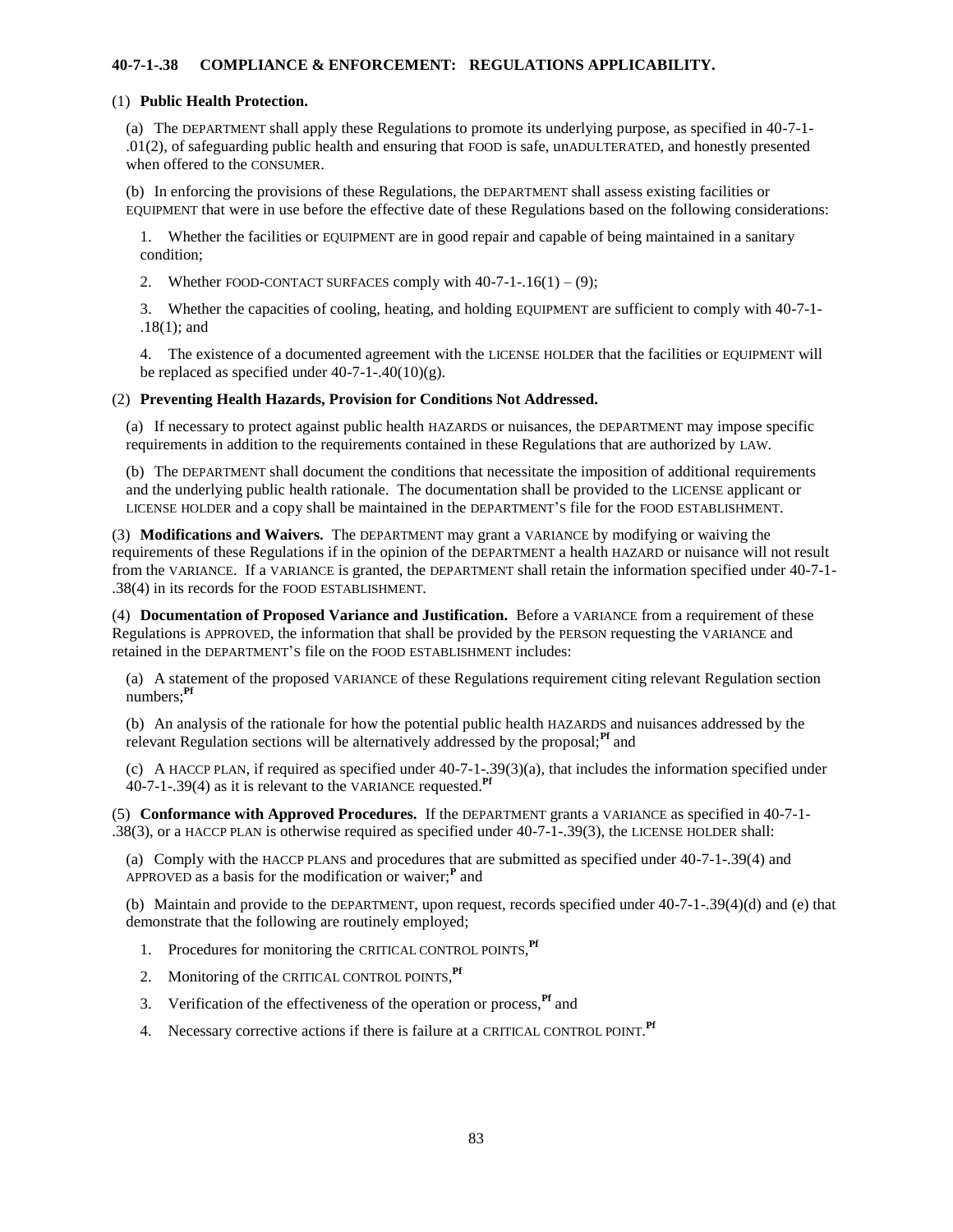### **40-7-1-.39 COMPLIANCE & ENFORCEMENT: PLAN SUBMISSION AND APPROVAL.**

(1) **When Plans Are Required.** A LICENSE applicant or LICENSE HOLDER shall submit to the DEPARTMENT properly prepared plans and specifications for review and approval before:

- (a) The construction of a FOOD ESTABLISHMENT; **Pf**
- (b) The conversion of an existing structure for use as a FOOD ESTABLISHMENT; **Pf** or

(c) The remodeling of a FOOD ESTABLISHMENT or a change of type of FOOD ESTABLISHMENT or FOOD operation as specified under 40-7-1-.40(5)(c) if the DEPARTMENT determines that plans and specifications are necessary to ensure compliance with these Regulations.**Pf**

(2) **Contents of the Plans and Specifications.** The plans and specifications for a FOOD ESTABLISHMENT, including a FOOD ESTABLISHMENT specified under 40-7-1-.39(3), shall include – as required by the DEPARTMENT based on the type of operation, type of FOOD preparation, and FOODS prepared – the following information to demonstrate conformance with Regulation provisions:

(a) Description of FOOD products to be sold, held for sale, or processed for intended consumption by the end CONSUMER;

(b) Planned FOOD service operations, including the following information:

1. If the proposed FOOD service operations are to be conducted by the LICENSE applicant, or if the FOOD service operations will separately owned and operated;

2. The approximate square footage of food preparation areas and CONSUMER seating areas utilized for the FOOD service operations;

(c) Proposed layout, mechanical schematics, construction materials, and finish schedules;

(d) Proposed EQUIPMENT types, manufacturers, model numbers, locations, dimensions, performance capacities, and installation specifications;

(e) Evidence that standard procedures that ensure compliance with the requirements of these Regulations are developed or are being developed; and

(f) Other information that may be required by the DEPARTMENT for the proper review of the proposed construction, conversion or modification, and procedures for operating a FOOD ESTABLISHMENT.

## (3) **When a HACCP Plan is Required.**

(a) Before engaging in an activity that requires a HACCP PLAN, a LICENSE applicant or LICENSE HOLDER shall submit to the DEPARTMENT for approval a properly prepared HACCP PLAN as specified under 40-7-1-.39(4) and the relevant provisions of these Regulations if:

1. Submission of a HACCP PLAN is required according to LAW;

2. A VARIANCE is required as specified under Subparagraph  $40-7-1-11(1)(d)4$ ,  $40-7-1-12(10)$ , or  $40-7-1-12(10)$ .17(23)(b);

3. The DEPARTMENT determines that a FOOD preparation or processing method requires a VARIANCE based on a plan submittal specified under 40-7-1-.39(2), an inspectional finding, or a VARIANCE request.

(b) Before engaging in REDUCED OXYGEN PACKAGING without a VARIANCE as specified under 40-7-1-.12(11), a LICENSE applicant or LICENSE HOLDER shall submit a properly prepared HACCP PLAN to the DEPARTMENT.

(4) **Contents of a HACCP Plan.** For a FOOD ESTABLISHMENT that is required under 40-7-1-.39(3) to have a HACCP PLAN, the plan and specifications shall indicate:

(a) A categorization of the types of TIME/TEMPERATURE CONTROL FOR SAFETY FOODS that are specified in the menu such as soups and sauces, salads, and bulk, solid FOODS such as MEAT roasts, or of other FOODS that are specified by the DEPARTMENT; **Pf**

(b) A flow diagram by specific FOOD or category type identifying CRITICAL CONTROL POINTS and providing information on the following:

1. Ingredients, materials, and EQUIPMENT used in the preparation of that FOOD, **Pf** and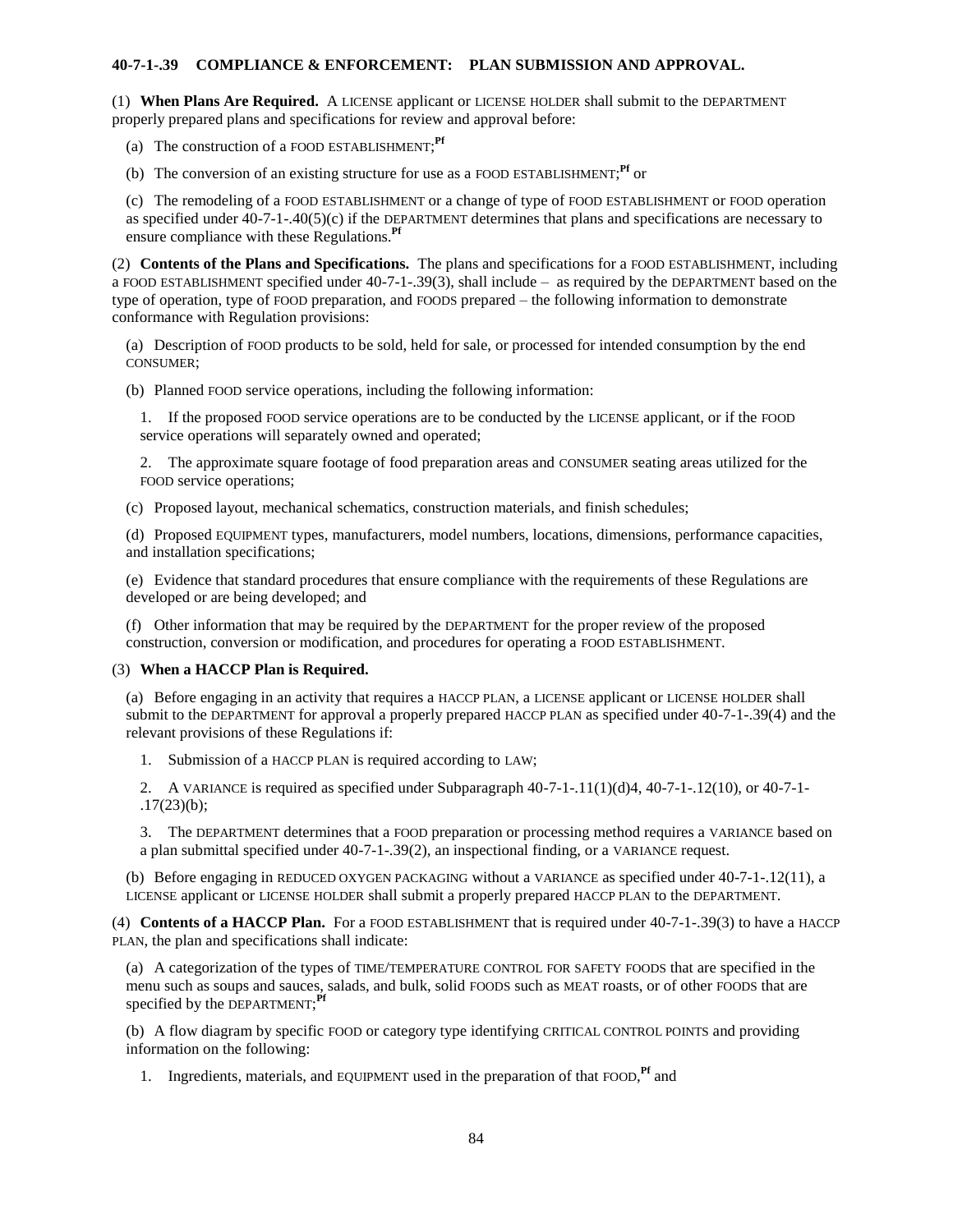2. Formulations or recipes that delineate methods and procedural control measures that address the FOOD safety concerns involved;**Pf**

(c) FOOD EMPLOYEE and supervisory training plan that addresses the FOOD safety issues of concern;**Pf**

(d) A statement of standard operating procedures for the plan under consideration including clearly identifying:

- 1. Each CRITICAL CONTROL POINT, **Pf**
- 2. The CRITICAL LIMITS for each CRITICAL CONTROL POINT, **Pf**

3. The method and frequency for monitoring and controlling each CRITICAL CONTROL POINT by the FOOD EMPLOYEE designated by the PERSON IN CHARGE, **Pf**

4. The method and frequency for the PERSON IN CHARGE to routinely verify that the FOOD EMPLOYEE is following standard operating procedures and monitoring CRITICAL CONTROL POINTS, Pf

5. Action to be taken by the PERSON IN CHARGE if the CRITICAL LIMITS for each CRITICAL CONTROL POINT are not met,**Pf** and

6. Records to be maintained by the PERSON IN CHARGE to demonstrate that the HACCP PLAN is properly operated and managed;**Pf** and

(e) Additional scientific data or other information, as required by the DEPARTMENT, supporting the determination that FOOD safety is not compromised by the proposal.**Pf**

(5) **Trade Secrets.** The DEPARTMENT shall treat as confidential, in accordance with LAW, information that meets the criteria specified in LAW for a trade secret and is contained on inspection report forms and in the plans and specifications submitted as specified under 40-7-1-.39(2) and 40-7-1-.39(4).

(6) **Preoperational Inspections.** The DEPARTMENT may conduct one or more preoperational inspections to verify that the FOOD ESTABLISHMENT is constructed and equipped in accordance with the APPROVED plans and APPROVED modifications of those plans, has established standard operating procedures as specified under 40-7-1-.39(2)(e), and is in compliance with LAW and these Regulations.

## **40-7-1-.40 COMPLIANCE & ENFORCEMENT: LICENSE TO OPERATE.**

#### (1) **Prerequisite for Operation.**

(a) A PERSON may not operate a FOOD ESTABLISHMENT without a valid LICENSE to operate issued by the DEPARTMENT. **Pf**

- (b) The LICENSE fee structure is as follows:
	- 1. Tier 1 fee is \$100;
	- 2. Tier 2 fee is \$150;
	- 3. Tier 3 fee is \$200;
	- 4. Tier 4 fee is \$250; and
	- 5. Tier 5 fee is \$300.
- (c) There is no proration of the LICENSE fee.

(d) FOOD ESTABLISHMENTS will be assigned a LICENSE tier based on their level of risk, procedural effort, and inspection time needed for the FOOD ESTABLISHMENT.

(e) LICENSES must be renewed annually on July 1. LICENSE fees will be increased by 50% for LICENSE HOLDERS that fail to renew their LICENSES by September 1.

(2) **Submission 30 Calendar Days Before Proposed Opening.** An applicant shall submit an application for a LICENSE at least thirty (30) calendar days before the date planned for opening a FOOD ESTABLISHMENT.

(3) **Form of Submission.** A PERSON desiring to operate a FOOD ESTABLISHMENT shall submit to the DEPARTMENT an application for a LICENSE on a form provided by the DEPARTMENT.

(4) **Qualifications and Responsibilities of Applicants.** To qualify for a LICENSE, an applicant shall: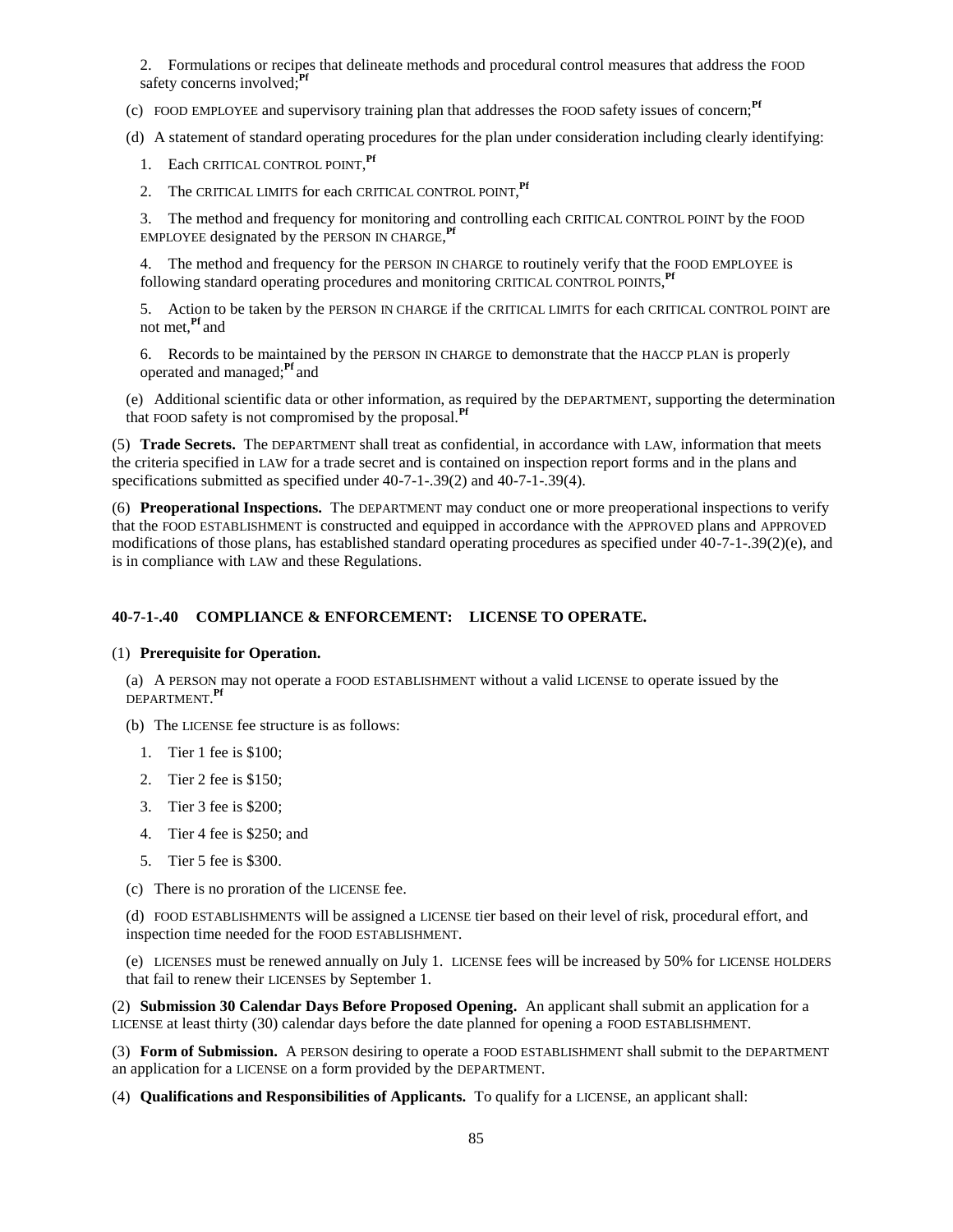- (a) Be an owner of the FOOD ESTABLISHMENT or an officer of the legal ownership;
- (b) Comply with the requirements of these Regulations;

(c) As specified under 40-7-1-.41(3), agree to allow access to the FOOD ESTABLISHMENT and to provide required information; and

(d) Pay the applicable LICENSE fees at the time the application is submitted.

(5) **Contents of the Application.** The application shall include:

(a) The name, mailing address, telephone number, and signature of the PERSON applying for the LICENSE and the name, mailing address, and location of the FOOD ESTABLISHMENT;

(b) Information specifying whether the FOOD ESTABLISHMENT is owned by an association, corporation, individual, partnership, or other legal entity;

(c) A statement specifying whether the FOOD ESTABLISHMENT:

- 1. Is mobile or stationary, and
- 2. Is an operation that includes one or more of the following:
	- (i) Prepares, offers for sale, or serves TIME/TEMPERATURE CONTROL FOR SAFETY FOOD:
		- (I) Only to order upon a CONSUMER'S request,

(II) In advance in quantities based on projected CONSUMER demand and discards FOOD that is not sold or served at an APPROVED frequency, or

(III) Using time as the public health control as specified under 40-7-1-.12(9),

(ii) Prepares TIME/TEMPERATURE CONTROL FOR SAFETY FOOD in advance using a FOOD preparation method that involves two or more steps which may include combining TIME/TEMPERATURE CONTROL FOR SAFETY FOOD ingredients; cooking; cooling; reheating; hot or cold holding; freezing; or thawing,

(iii) Prepares only FOOD that is not TIME/TEMPERATURE CONTROL FOR SAFETY FOOD, or

(iv) Does not prepare but offers for sale only prePACKAGED FOOD that is not TIME/TEMPERATURE CONTROL FOR SAFETY FOOD;

(d) The name, title, address, and telephone number of the PERSON directly responsible for the FOOD ESTABLISHMENT;

(e) The name, title, address, and telephone number of the PERSON who functions as the immediate supervisor of the PERSON specified under (d) of this section such as the zone, district, or regional supervisor;

(f) The names, titles, and addresses of:

1. The PERSONS comprising the legal ownership as specified under (b) of this section including the owners and officers, and

- 2. The local resident agent if one is required based on the type of legal ownership;
- (g) A statement signed by the applicant that:
	- 1. Attests to the accuracy of the information provided in the application, and
	- 2. Affirms that the applicant will:
		- (i) Comply with these Regulations, and

(ii) Allow the DEPARTMENT access to the establishment as specified under 40-7-1-.41(3) and to the records specified under 40-7-1-.09(19) and 40-7-1-.26(17) and Subparagraph 40-7-1-.39(4)(d)6; and

(h) Other information required by the DEPARTMENT.

(6) **New, Converted, or Remodeled Establishments.** For FOOD ESTABLISHMENTS that are required to submit plans as specified under 40-7-1-.39(1) the DEPARTMENT shall issue a LICENSE to the applicant after:

- (a) A properly completed application is submitted;
- (b) The required fee is submitted;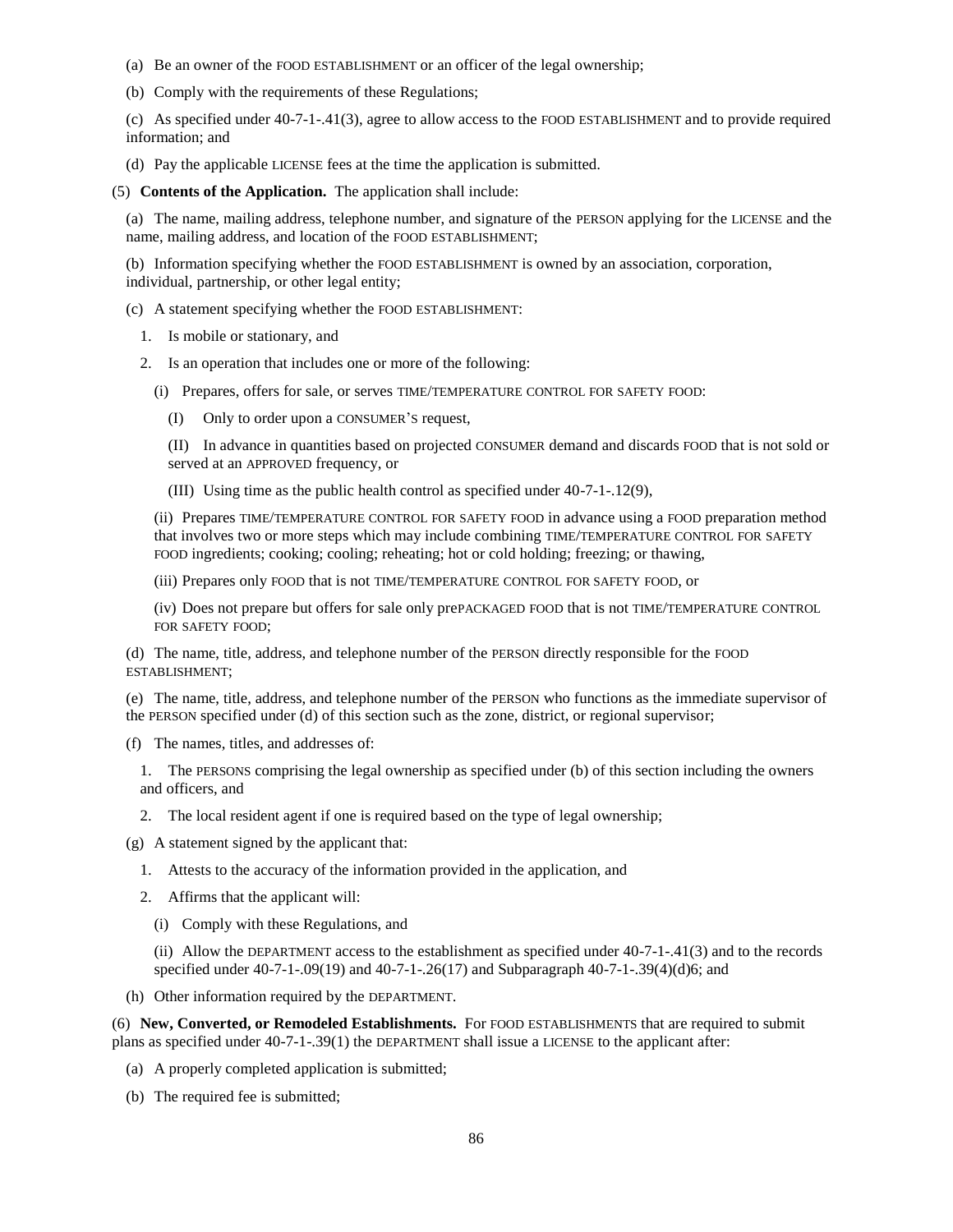(c) The required plans, specifications, and information are reviewed and APPROVED;

(d) If conducted, a preoperational inspection as specified in 40-7-1-.39(6) shows that the establishment is built or remodeled in accordance with the APPROVED plans and specifications and that the establishment is in compliance with these Regulations; and

(e) Verification of lawful presence within the United States has been completed, as required by O.C.G.A. § 50- 36-1.

### (7) **Existing Establishments, License Renewal, and Change of Ownership.**

(a) Applications are not required for the annual renewal of LICENSES issued as described in 40-7-1-.40(1); however, additional requirements may apply according to LAW.

(b) The DEPARTMENT may issue a LICENSE to a new owner of an existing FOOD ESTABLISHMENT after a properly completed application is submitted, reviewed, and APPROVED, the fees are paid, and an inspection shows that the establishment is in compliance with these Regulations.

(8) **Denial of Application for License, Notice.** If an application for a LICENSE to operate is denied, the DEPARTMENT shall provide the applicant with a notice that includes:

- (a) The specific reasons and Regulation citations for the LICENSE denial;
- (b) The actions, if any, that the applicant must take to qualify for a LICENSE; and
- (c) Advisement of the applicant's right to request a hearing within the time frame provided in LAW.

#### (9) **Responsibilities of the Department.**

(a) At the time a LICENSE is first issued, the DEPARTMENT shall provide to the LICENSE HOLDER a copy of the conditions of retention, as specified under 40-7-1-.40(10), that are applicable to the LICENSE.

(b) *Failure to provide the information specified in (a) of this section does not prevent the DEPARTMENT from taking authorized action or seeking remedies if the LICENSE HOLDER fails to comply with these Regulations or an order, warning, or directive of the DEPARTMENT*.

(10)**Responsibilities of the License Holder.** Upon acceptance of the LICENSE issued by the DEPARTMENT, the LICENSE HOLDER, in order to retain the LICENSE, shall:

(a) Post the LICENSE in a location in the FOOD ESTABLISHMENT that is conspicuous to CONSUMERS;

(b) Comply with the provisions of these Regulations including the conditions of a granted VARIANCE as specified under 40-7-1-.38(5) and APPROVED plans as specified under 40-7-1-.39(2);

(c) If a FOOD ESTABLISHMENT is required under 40-7-1-.39(3) to operate under a HACCP PLAN, comply with the plan as specified under 40-7-1-.38(5);

(d) Immediately contact the DEPARTMENT to report an illness of a FOOD EMPLOYEE or CONDITIONAL EMPLOYEE as specified under 40-7-1-.04(1)(b);

(e) Immediately discontinue operations and notify the DEPARTMENT if an IMMINENT HEALTH HAZARD may exist as specified under 40-7-1-.41(12);

(f) Allow representatives of the DEPARTMENT access to the FOOD ESTABLISHMENT as specified under 40-7-1- .41(13);

(g) Replace existing facilities and EQUIPMENT specified in 40-7-1-.38(1) with facilities and EQUIPMENT that comply with these Regulations if:

1. The DEPARTMENT directs the replacement because the facilities and EQUIPMENT constitute a public health HAZARD or nuisance or no longer comply with the criteria upon which the facilities and EQUIPMENT were accepted,

2. The DEPARTMENT directs the replacement of the facilities and EQUIPMENT because of a change of ownership, or

3. The facilities and EQUIPMENT are replaced in the normal course of operation;

(h) Comply with directives of the DEPARTMENT including time frames for corrective actions specified in inspection reports, notices, orders, warnings, and other directives issued by the DEPARTMENT in regard to the LICENSE HOLDER'S FOOD ESTABLISHMENT or in response to community emergencies;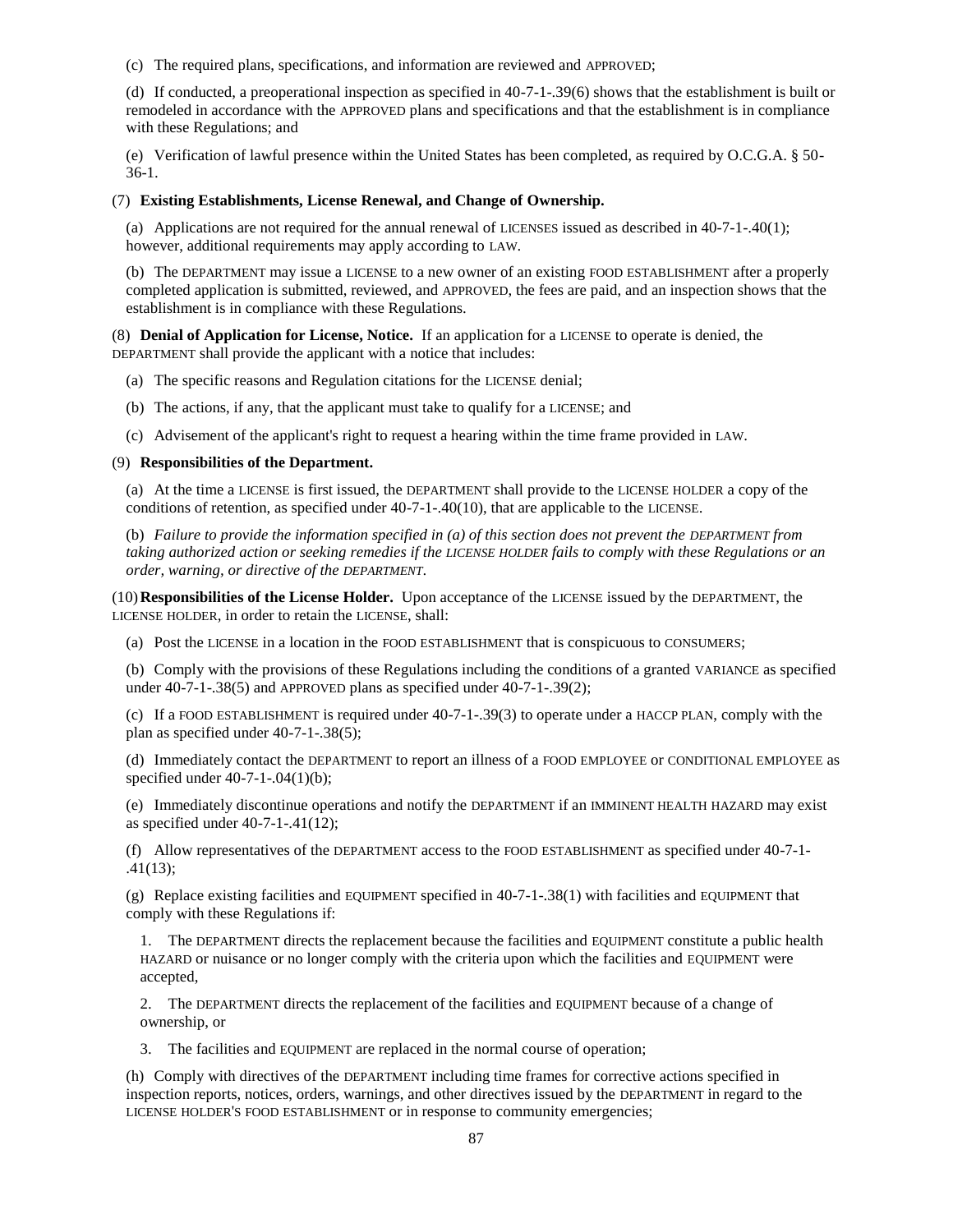(i) Accept notices issued and served by the DEPARTMENT according to LAW; and

(j) Be subject to the remedies authorized in LAW for failure to comply with these Regulations or a directive of the DEPARTMENT, including time frames for corrective actions specified in inspection reports, notices, orders, warnings, and other directives.

(11)**License Not Transferable.** A LICENSE may not be transferred from one PERSON to another PERSON, from one FOOD ESTABLISHMENT to another, or from one type of operation to another if the FOOD operation changes from the type of operation specified in the application as specified under  $40-7-1-40(5)(c)$  and the change in operation is not APPROVED.

## **40-7-1-.41 COMPLIANCE & ENFORCEMENT: INSPECTION AND CORRECTION OF VIOLATIONS.**

(1) **Establishing Inspection Interval.** Inspections shall be conducted as often as the DEPARTMENT deems necessary to insure compliance with these Regulations and at a minimum inspection frequency as established by DEPARTMENTAL policies and directives.

(2) **Performance- and Risk-Based.** Within the parameters specified in 40-7-1-.41(1), the DEPARTMENT shall prioritize and conduct more frequent inspections based upon its assessment of a FOOD ESTABLISHMENT'S history of compliance with these Regulations and the establishment's potential as a vector of foodborne illness by evaluating:

(a) Past performance, for nonconformance with these Regulations or HACCP PLAN requirements that are PRIORITY ITEMS OF PRIORITY FOUNDATION ITEMS;

(b) Past performance, for numerous or repeat violations of these Regulations or HACCP PLAN requirements that are CORE ITEMS;

- (c) Past performance, for complaints investigated and found to be valid;
- (d) The HAZARDS associated with the particular FOODS that are prepared, stored, or served;
- (e) The type of operation including the methods and extent of FOOD storage, preparation, and service;
- (f) The number of people served; and
- (g) Whether the population served is a HIGHLY SUSCEPTIBLE POPULATION.

(3) **Access Allowed at Reasonable Times after Due Notice.** After the DEPARTMENT presents official credentials and provides notice of the purpose of and an intent to conduct an inspection, the PERSON IN CHARGE shall allow the DEPARTMENT to determine if the FOOD ESTABLISHMENT is in compliance with these Regulations by allowing access to the establishment, allowing inspection, and providing information and records specified in these Regulations and to which the DEPARTMENT is entitled according to LAW, during the FOOD ESTABLISHMENT'S hours of operation and other reasonable times.

(4) **Refusal, Notification of Right to Access, and Final Request for Access.** If a PERSON denies access to the DEPARTMENT, the DEPARTMENT shall:

(a) Inform the PERSON that:

1. The LICENSE HOLDER is required to allow access to the DEPARTMENT as specified under LAW and 40-7-1- .41(3) of these Regulations,

2. Access is a condition of the acceptance and retention of a FOOD ESTABLISHMENT LICENSE to operate as specified under  $40-7-1-40(10)(f)$ , and

3. If access is denied, an order issued by the appropriate authority allowing access, hereinafter referred to as an inspection order, may be obtained according to LAW; and

(b) Make a final request for access.

(5) **Refusal, Reporting.** If after the DEPARTMENT presents credentials and provides notice as specified under 40-7- 1-.41(3), explains the authority upon which access is requested, and makes a final request for access as specified in 40-7-1-.41(4), the PERSON IN CHARGE continues to REFUSE access, the DEPARTMENT shall provide details of the denial of access on an inspection report form.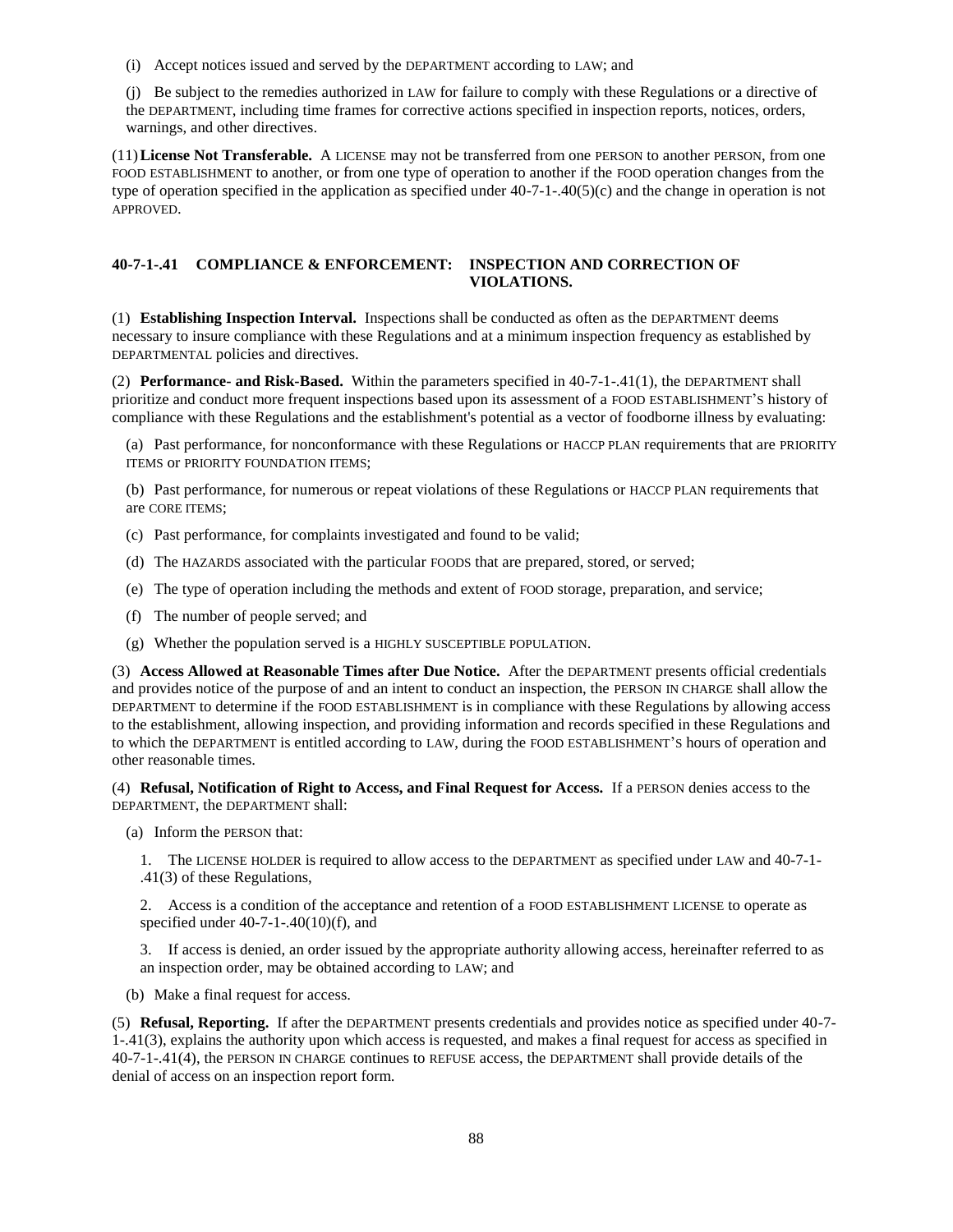(6) **Inspection Order to Gain Access.** If denied access to a FOOD ESTABLISHMENT for an authorized purpose and after complying with 40-7-1-.41(4), the DEPARTMENT may issue, or apply for the issuance of, an inspection order to gain access as provided in LAW.

(7) **Documenting Information and Observations.** The DEPARTMENT shall document on an inspection report form:

(a) Administrative information about the FOOD ESTABLISHMENT'S legal identity, street address, type of establishment and operation as specified under 40-7-1-.40(5)(c), inspection date; and

(b) Specific factual observations of violative conditions or other deviations from these Regulations that require correction by the LICENSE HOLDER including:

1. Failure of the PERSON IN CHARGE to demonstrate the knowledge of foodborne illness prevention, application of HACCP principles, and the requirements of these Regulations as specified under 40-7-1-.03(2),

2. Failure of FOOD EMPLOYEES, CONDITIONAL EMPLOYEES, and the PERSON IN CHARGE to report a disease or medical condition as specified under 40-7-1-.04(1)(b) and (d),

3. Nonconformance with PRIORITY ITEMS or PRIORITY FOUNDATION ITEMS of these Regulations,

4. Failure of the appropriate FOOD EMPLOYEES to demonstrate their knowledge of, and ability to perform in accordance with, the procedural, monitoring, verification, and corrective action practices required by the DEPARTMENT as specified under 40-7-1-.38(5),

5. Failure of the PERSON IN CHARGE to provide records required by the DEPARTMENT for determining conformance with a HACCP PLAN as specified under Subparagraph 40-7-1-.39(4)(d)6, and

6. Nonconformance with CRITICAL LIMITS of a HACCP PLAN.

(8) **Specifying Time Frame for Corrections.** The DEPARTMENT shall specify on the inspection report form the time frame for correction of the violations as specified under  $40-7-1-41(12)$ ,  $40-7-1-41(14)$ , and  $40-7-1-41(16)$ .

(9) **Issuing Report and Obtaining Acknowledgment of Receipt.** At the conclusion of the inspection and according to LAW, the DEPARTMENT shall provide a copy of the completed inspection report – either in hard copy or via electronic delivery - and the notice to correct violations to the LICENSE HOLDER or to the PERSON IN CHARGE, and request a signed acknowledgment of receipt. The inspection report shall be:

(a) Prominently displayed in public view at all times, within fifteen (15) feet of the front or primary public door and between five (5) feet and seven (7) feet from the floor and in an area where it can be read at a distance of one (1) foot away; and

(b) If the firm is operating at a location other than the LICENSED FOOD ESTABLISHMENT – for example, sales conducted at a farmers market or flea market – or for firms without a primary public door, such as mall kiosks under regulatory authority of the DEPARTMENT, the inspection report shall be posted at the point of sale and capable of being read at a distance of one (1) foot away.

(10)**Refusal to Sign Acknowledgment.** The DEPARTMENT shall:

(a) Inform a PERSON who declines to sign an acknowledgment of receipt of inspectional findings as specified in 40-7-1-.41(9) that:

1. An acknowledgment of receipt is not an agreement with findings,

2. Refusal to sign an acknowledgment of receipt will not affect the LICENSE HOLDER'S obligation to correct the violations noted in the inspection report within the time frames specified, and

3. A refusal to sign an acknowledgment of receipt is noted in the inspection report and conveyed to the DEPARTMENT'S historical record for the FOOD ESTABLISHMENT; and

(b) Make a final request that the PERSON IN CHARGE sign an acknowledgment receipt of inspectional findings.

(11)**Public Information.** Except as specified in 40-7-1-.39(5), the DEPARTMENT shall treat the inspection report as a public document and shall make it available for disclosure to a PERSON who requests it as provided in LAW.

### (12)**Ceasing Operations and Reporting.**

(a) Except as specified in (b) of this section, a LICENSE HOLDER shall immediately discontinue operations and notify the DEPARTMENT if an IMMINENT HEALTH HAZARD may exist because of an emergency such as a fire, flood, extended interruption of electrical or water service, SEWAGE backup, misuse of POISONOUS OR TOXIC MATERIALS,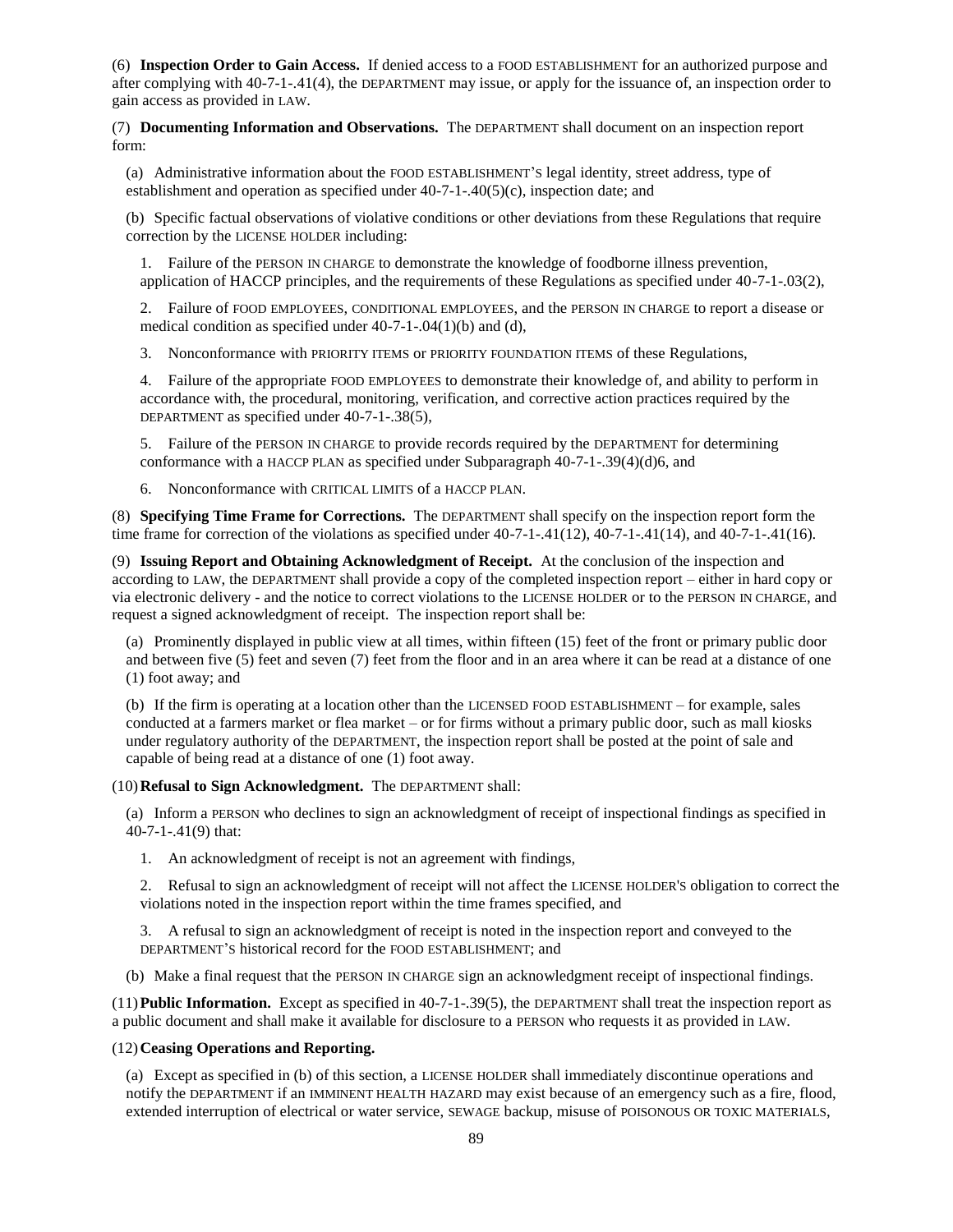onset of an apparent foodborne illness outbreak, gross insanitary occurrence or condition, or other circumstance that may endanger public health.**<sup>P</sup>**

(b) *A LICENSE HOLDER need not discontinue operations in an area of an establishment that is unaffected by the IMMINENT HEALTH HAZARD*.

(13)**Resumption of Operations.** If operations are discontinued as specified under 40-7-1-.41(12) or otherwise according to LAW, the LICENSE HOLDER shall obtain approval from the DEPARTMENT before resuming operations.

#### (14)**Timely Correction.**

(a) Except as specified in (b) of this section, a LICENSE HOLDER shall at the time of inspection correct a violation of a PRIORITY ITEM or PRIORITY FOUNDATION ITEM of these Regulations and implement corrective actions for a HACCP PLAN provision that is not in compliance with its CRITICAL LIMIT. **Pf**

(b) *Considering the nature of the potential HAZARD involved and the complexity of the corrective action needed, the DEPARTMENT may agree to or specify a longer time frame, not to exceed:*

1. *Seventy-two* (*72) hours after the inspection, for the LICENSE HOLDER to correct violations of a PRIORITY ITEM; or*

2. *Ten (10) calendar days after the inspection, for the LICENSE HOLDER to correct violations of a PRIORITY FOUNDATION ITEM or HACCP PLAN deviations.*

#### (15) **Verification and Documentation of Correction.**

(a) After observing, at the time of inspection, a correction of a violation of a PRIORITY ITEM or PRIORITY FOUNDATION ITEM or a HACCP PLAN deviation, the DEPARTMENT shall enter the violation and information about the corrective action on the inspection report.

(b) As specified under 40-7-1-.41(14)(b), after receiving notification that the LICENSE HOLDER has corrected a violation of a PRIORITY ITEM or PRIORITY FOUNDATION ITEM or HACCP PLAN deviation, or at the end of the specified period of time, the DEPARTMENT shall verify correction of the violation, document the information on an inspection report, and enter the report in the DEPARTMENT'S records.

#### (16)**Time Frame for Correction.**

(a) Except as specified in (b) of this section, the LICENSE HOLDER shall correct CORE ITEMS by a date and time agreed to or specified by the DEPARTMENT but no later than ninety (90) calendar days after the inspection.

(b) *The DEPARTMENT may approve a compliance schedule that extends beyond the time limits specified under (a) of this section if a written schedule of compliance is submitted by the LICENSE HOLDER and no health HAZARD exists or will result from allowing an extended schedule for compliance*.

## **40-7-1-.42 COMPLIANCE & ENFORCEMENT: PREVENTION OF FOODBORNE DISEASE TRANSMISSION BY EMPLOYEES.**

(1) **Obtaining Information: Personal History of Illness, Medical Examination, and Specimen Analysis.** The DEPARTMENT shall act when it has reasonable cause to believe that a FOOD EMPLOYEE or CONDITIONAL EMPLOYEE has possibly transmitted disease; may be infected with a disease in a communicable form that is transmissible through FOOD; may be a carrier of infectious agents that cause a disease that is transmissible through FOOD; or is affected with a boil, an infected wound, or acute respiratory infection, by:

(a) Securing a confidential medical history of the FOOD EMPLOYEE or CONDITIONAL EMPLOYEE suspected of transmitting disease or making other investigations as deemed appropriate; and

(b) Requiring appropriate medical examinations, including collection of specimens for laboratory analysis, of a suspected FOOD EMPLOYEE or CONDITIONAL EMPLOYEE.

(2) **Restriction or Exclusion of Food Employee, or Summary Suspension of License.** Based on the findings of an investigation related to a FOOD EMPLOYEE or CONDITIONAL EMPLOYEE who is suspected of being infected or diseased, the DEPARTMENT may issue an order to the suspected FOOD EMPLOYEE, CONDITIONAL EMPLOYEE or LICENSE HOLDER instituting one or more of the following control measures:

- (a) RESTRICTING the FOOD EMPLOYEE or CONDITIONAL EMPLOYEE;
- (b) EXCLUDING the FOOD EMPLOYEE or CONDITIONAL EMPLOYEE; or